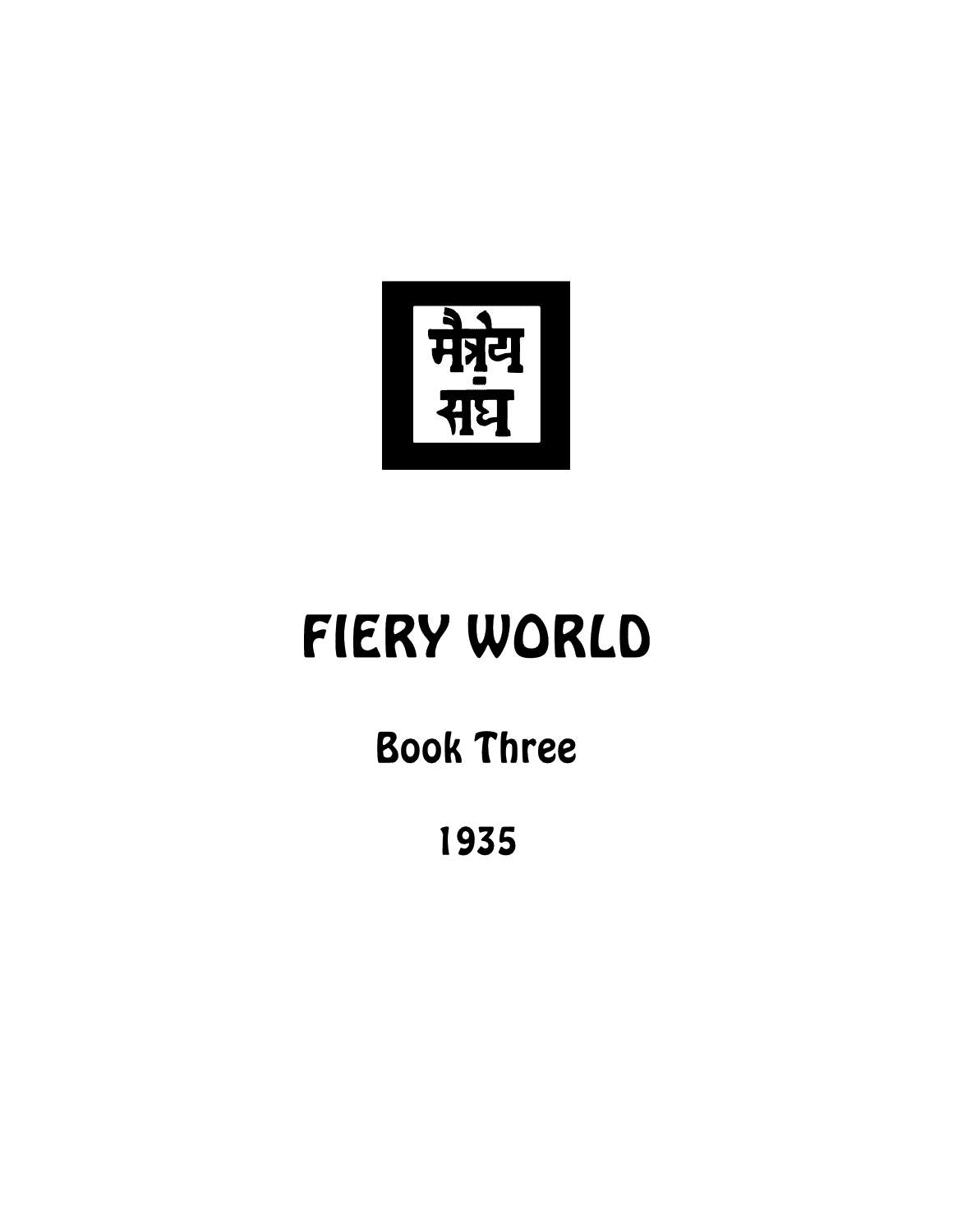*Copyright, 1948 Agni Yoga Society, Inc.*

*This book or any portion thereof may not be reproduced in English or in translation to any other language without written permission from the publisher*

*Second Printing 1980 Printed in the United States of America*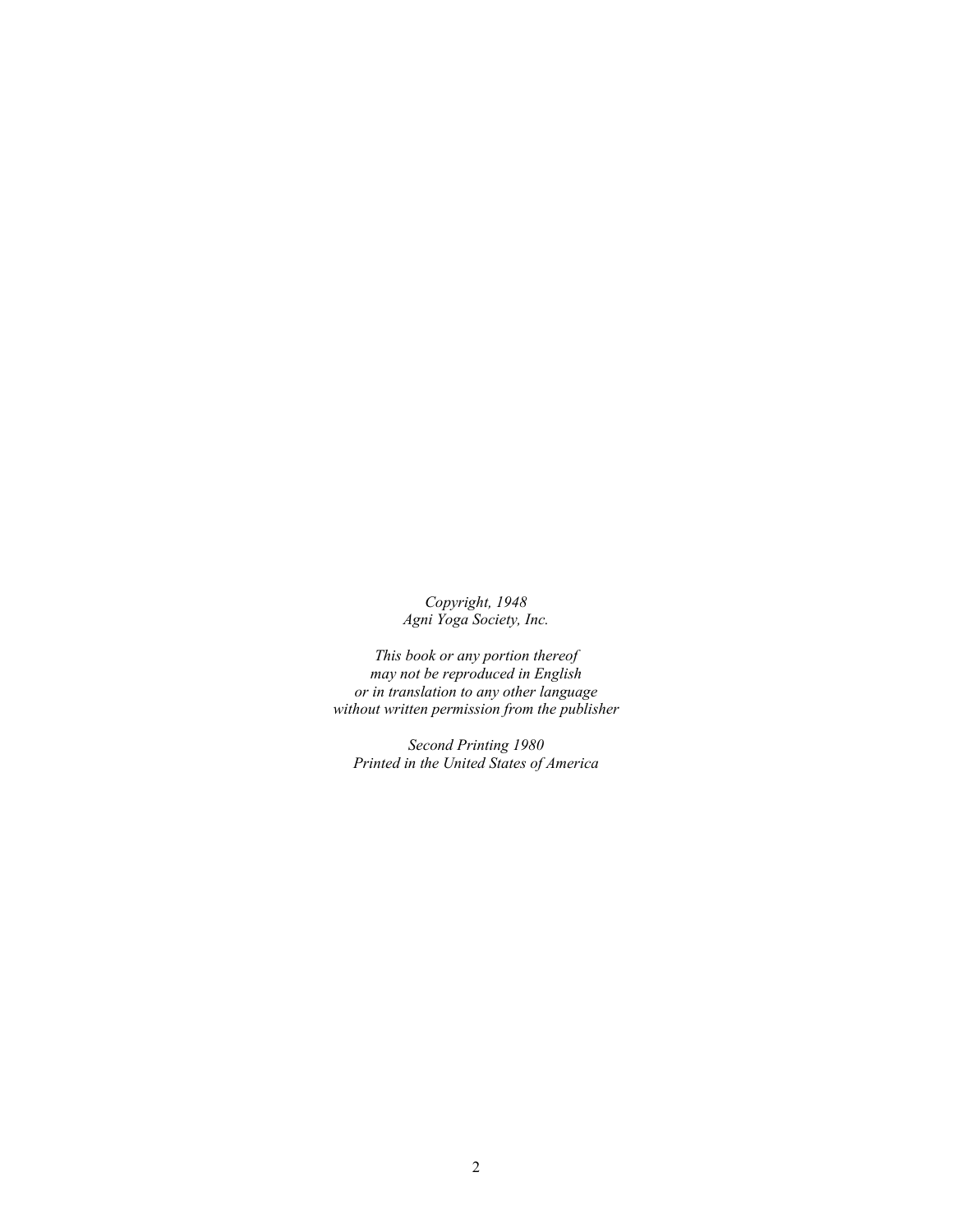## Signs of Agni Yoga

Now we may begin the approach to the Fiery World, affirming the supermundane signs. We have repeatedly pointed out the urgency of the development of necessary earthly qualities. The Teaching always proceeds along two currents which, when they meet, form the complete line of attainment. While many earthly qualities are not easy to attain, the super-earthly conditions may appear to be abstract; but they are an existing reality. He who is accustomed to think on a planetary scale knows how real is the life in the World of Fire, in the World of Radiance, in the World of Attainment.

Thus, let us begin the third part of Fiery World.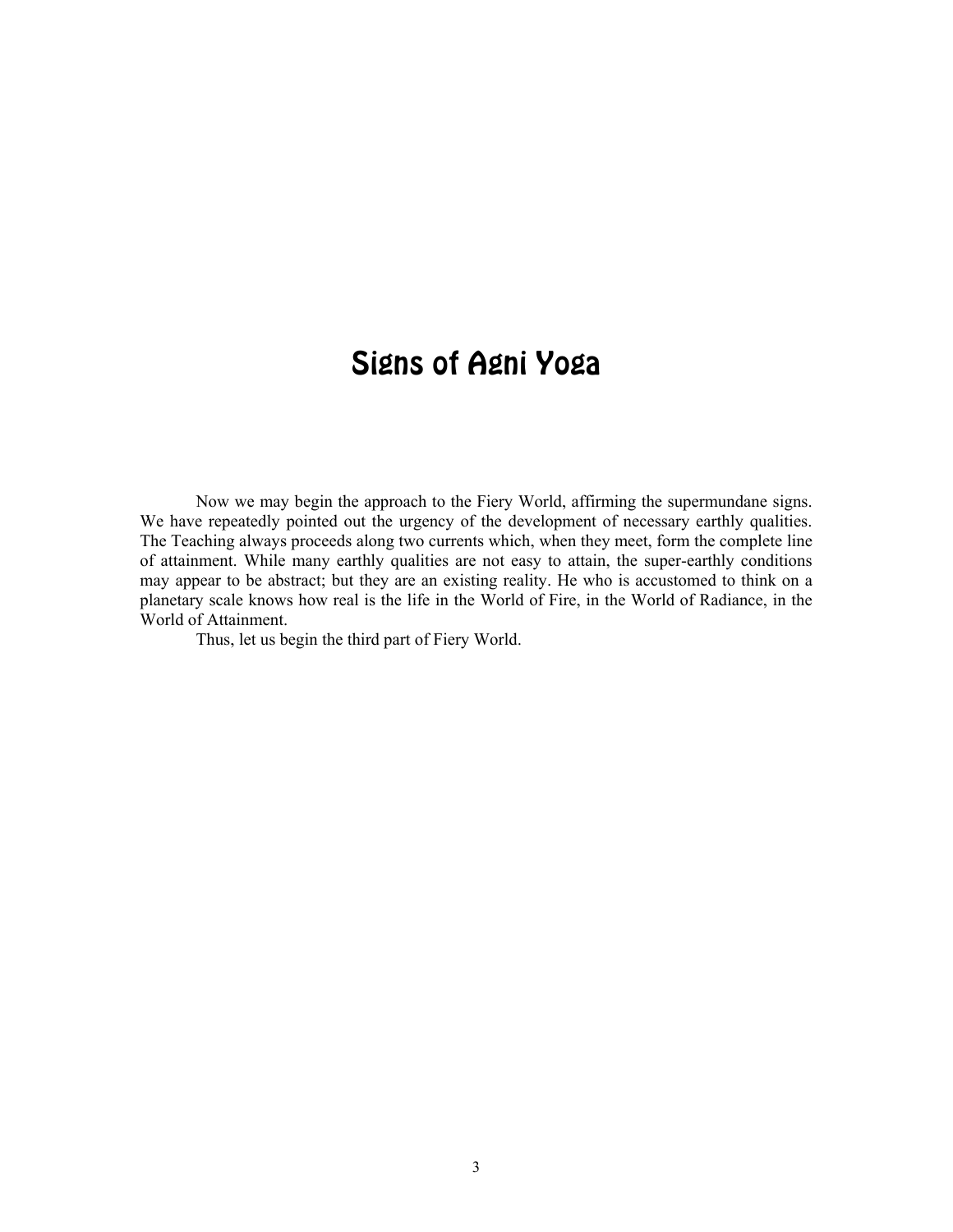## FIERY WORLD

## Part Three

1. One should not only reconcile the Fiery World with Infinity, but also hold firmly to the concept of the Hierarchy. The Beauty of the Fiery World is crowned by the steps to Hierarchy, which ascends into the Infinite Light.

 One should not feel grieved if only a few consciously ascend the steps of Light. These giants are surrounded by such magnets that they attract others who are carried along involuntarily, unaware of the difficult path.

2. You yourselves gather strength ascending the new step. Only very few can travel the path of Light, rejoicing as each aspiration is directed to the Lords. One may grow true wings of the spirit when the entrusted treasure is realized.

3. Much of that which is sacred and great will not necessarily appear so outwardly. The dimensions assume true magnitude in the inner consciousness. One may foresee various conditions, but one cannot fore-know how or when the Messenger will come. People by their own conventional measures impede the transcendental manifestations. Think not that this word is antiquated, for, indeed now more than ever is the radiation of spirit being denied. But without a sun neither the Macrocosm nor the microcosm can exist. You know that the movements of the Luminaries could not possibly be more propitious. One may wait for centuries for such conjunctions, and just now not centuries but a mere few years are enough to determine the new boundary lines for humanity. Not many perceive these Cosmic structures; so much the more must the few fully comprehend the striking events indicated by the Luminaries. One must fully realize the greatness of the hour; and for this solemnity is ordained. If you sense it—good for you!

4. It is correct to think that between the earthly plane and the Fiery World there is coordination; but the causes of all developments are invisible. Thus one may look upon temporary anguish on the earthly plane as a threshold to great joy. One may send quietly a fiery wave into the earthly domain, but thunder is heard on the far-off worlds. Therefore all dimensions are reached by varying potentialities of the waves. Verily, all creative energies are active both on the earthly plane and in the Fiery World. The conducting current is one, but people cannot always understand the extending significance of an action.

5. Unknown are the causes of actions on the earthly plane. Only to the consciousness of an Adept is the understanding of the essential nature of all occurrences accessible. Thus, humanity can absorb only a minute grain of Truth. Therefore let us speak about the Fiery Law with deep reverence.

6. In the actions of the hostile ones there can be observed an expenditure of superfluous energies. Perplexed, these people can only look upon the facts as if reflected in a distorting mirror. Thus, motivated by an evil will, they employ an improper focus of vision. Only the followers of the Hierarchy of Good can harness all energies into a channel of good. Indeed, only the fiery consciousness can take in the horizon of the World; therefore the events which are sweeping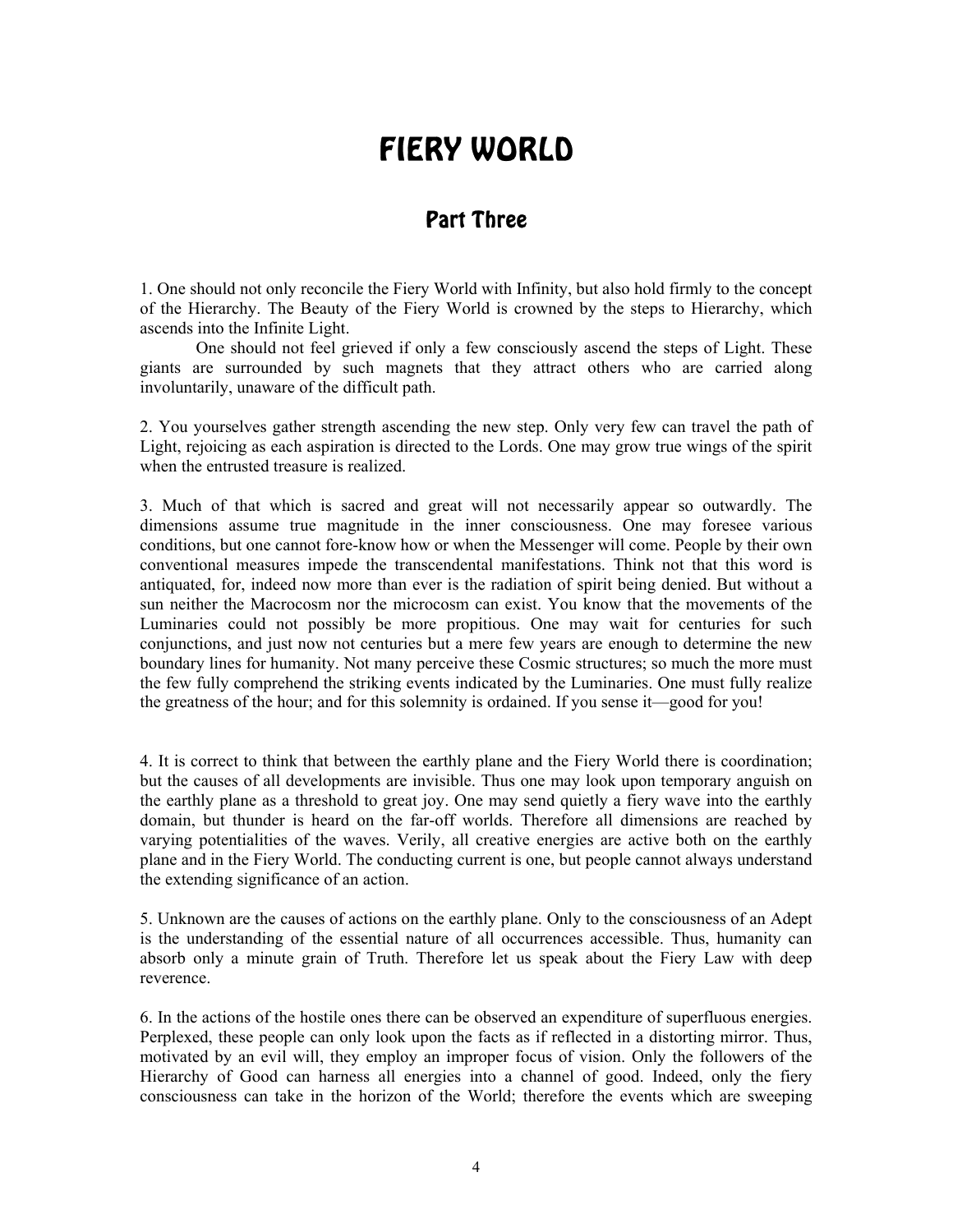away the old accumulations elude the enemy. The manifestation of foresight really can be applied only through the focus of vision of the builders. Thus, the Fiery World has been predestined by the Bearers of Light.

7. I give this farewell bidding to the disciple; "Let thy prayer be—'Thee, O Lord, I shall serve in everything, always and everywhere. Let my path be marked by the attainment of selflessness'." When the disciple realizes in his heart the joy of the path, a path which knows no friction because all is transformed in the joy of Service, then it is possible to open before him the Great Gates. Amidst higher concepts the disciple must remember in his heart the records of Light. Amidst the frightening manifestations the disciple must remember about the records of darkness. There is inscribed upon the Shield of Light—"Lord, I come alone, I come in a manifested achievement, I shall reach the goal. I shall reach it!" And there is inscribed upon the Shield of Light honesty, devotion and self-abnegation. But fearful are the records of darkness. Let the hand of the disciple refrain from inscribing upon these permanent scrolls lie, hypocrisy, betrayal, selfhood.

8. Among the manifestations which are particularly harmful for ascent may be noted half-way service. It is impossible to advance without casting away this terrible half-wayness. It must be remembered that, having once chosen the Teacher, the disciple must always act with an understanding of all the harmful effects of half-wayness. Not only is an obvious betrayal (against which one can openly fight with a sword) dangerous, but these pernicious burrowings of halfwayness are so harmful. One must direct the consciousness of people along the path of honesty. People must understand that the most important thing is the honesty of Service. How can one affirm the growth of the spirit, how can one prove devotion to Hierarchy, how can one purify the consciousness? By observing this one law—honesty of Service. Thus let us always keep in mind the harm of half-wayness. The records of darkness contain all half-way decisions and actions; therefore, on the fiery path one should remember the consequences of half-wayness. If it were possible to make manifest all the records of the Subtle World, humanity would be terrified at the gray shadows around destruction, half-wayness, betrayal, incitement to strife, blasphemy, intolerance and selfhood. Thus, on the fiery path let us remember about the danger of halfwayness and its undermining effect.

9. Sources which are responsive to subtle energies are very sensitive. Hence that quality which reveals itself mostly in pure currents is so very important. Likewise, as the results of chemical experiments vary with the use of different vessels, substances and combinations, the manifestations of subtle receptivity are also quite diverse. An organism filled with imperil will admit only a small particle of the sending. An organism which is saturated with selfhood will impart a dreadful coloration which distorts the sending. An organism imbued with malevolence will carry the distorted sending to a neighbor. Thus the distortion in the reception of a sending results from certain qualities in the receiver. You were justified in asking why do We not put a stop to such distortions. It is because there are records of writings by human hands so monstrous as to represent the Mahatmas of the East as issuing condemnation upon retiring for the night. So think those who seek the condemnation of a neighbor. Indeed, people attribute to the Mahatmas even slander. People ascribe to Us all their earthly qualities.

10. Let us continue about sendings and receivings. The ability is given to a fiery spirit to receive subtle energies. Only the fiery consciousness is able to conduct a current of subtle energies. Therefore the records must be scrutinized with a great deal of discrimination. It is because humanity has become accustomed to visualizing the Highest on a low plane, that the Images of the Lords have acquired such distorted forms. Indeed, people have become used to the thought that the Higher should serve the lower, but they do not realize that only the understanding of Service gives one the right to a manifested link of the Chain. Thus it is the distorted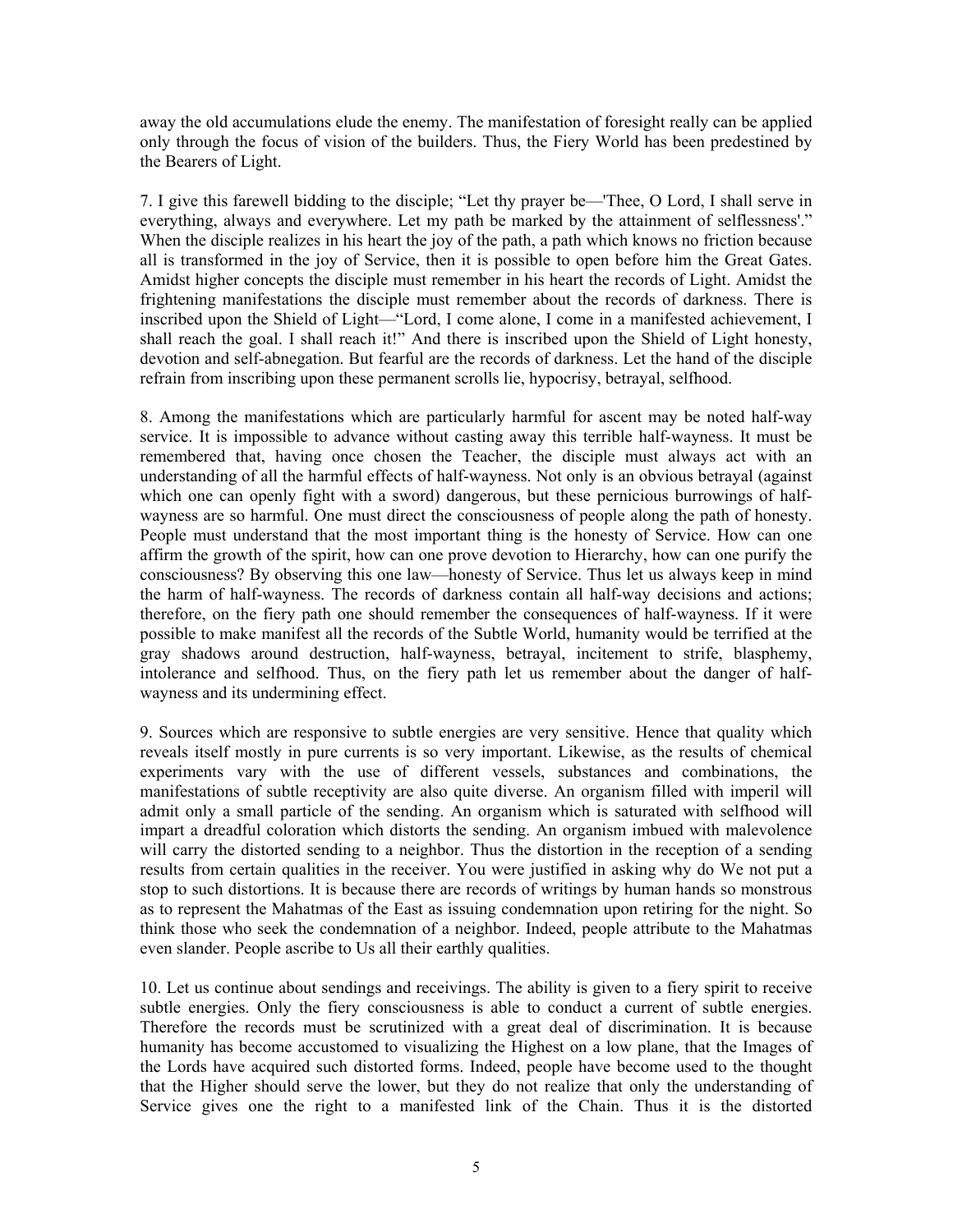understanding of sendings that produces the results which litter the space. We know of cases wherein the Higher Ones called a disciple "Mahatma" but some recipients of the gray variety perverted this great sending to the point of ugliness. Therefore We shall give a fair warning against all distortion and false records. When we call a disciple "Mahatma" We affirm a great potentiality. But what does a medium or a recipient poisoned with imperil reveal? Thus, it is necessary to purify the profane human actions and to destroy these records in the future. In the Fiery World only the fiery consciousness can be a true recipient of Our Sendings.

11. History makes note of all pseudo-prophets and imposters. But all spiritual imposters and false sources have not been sufficiently pointed out. If into the basis of the State could be put the spiritual principle, it would be possible to follow all the pernicious effects of false sources. One may understand the records of darkness to include all the false sources and the evil intentions of the imposters. With justice it has been asked, "Why disparage the Higher Teaching?" There is only one answer—the imposters live in Maya. And in order to secure a grain for the Common Weal, a manifestation of tolerance is needed. With sorrow do We issue forgiveness to these imposters, for they live in Maya and they will depart into Maya. This is also true with regard to the distortion of Sendings.

12. Among the traducers of the Teaching one should notice a particular kind of people who assign for themselves the obligation of standing in custody of the Truth. But it is the prerogative of the fiery consciousness to manifest Truth. The self-appointed guardians of the Truth are at great pains to take for the Truth only that which is agreeable to them. Hence, there are so many vilifiers of the Teaching and of all enlightened beginnings. It is correct to point out the anathema and maledictions which are proclaimed by such guardians of Truth. How much of the Beautiful has been destroyed by these dark efforts! Why is it that these forces of darkness cannot stand Our Indications? Because Our Teaching is all-embracing, all-pervading, and of primal origin. Darkness contends especially with the Source which is close to the Hierarchy of Light. If We will trace all the false sources one will become convinced to what extent they are supported by human consciousness. The sowers of doubts and distortions continually voice interdiction of Truth and all Light. But the Fiery World also has its Fiery Guardians. Woe to the pseudo-guardians and woe to those who litter the space with pseudo-teachings. Woe to those who in an unworthy manner have given and are giving to the World a conception of Hierarchy which belittles the Luminous Images. Thus let us combat the distortions.

13. Great is the creativeness of the purification of consciousness. Everywhere are such accumulations! Without the purification of consciousness humanity cannot advance. And We can save only when the consciousness has been purified. Therefore We intensify so greatly all Our energies.

14. It is asked why We do not put a stop to the false sources. Why do We not expose those who distort the Sendings? If one were to stop by force the current in whose wake humanity is proceeding, fanaticism would turn into brutality. Thus, the evil free will flows like lava, engulfing also those who rise against the Good, as history reveals. Surely, violent manifestations of force cannot carve a righteous path for humanity. Hence, all the subtle energies can be accepted only by a fiery consciousness. Thus, tolerance is truly the lot of the fiery consciousness. Of course, one should purify wherever there are accumulations of filth, and the lot of the fiery consciousness is to purify the records of space. Among the accumulated pages of human writings there will have to be noted those pernicious records which have clouded the brains of even well-meaning people. Thus on the path to the Fiery World one should understand the great significance of receptivity of higher energies and of subtle sendings.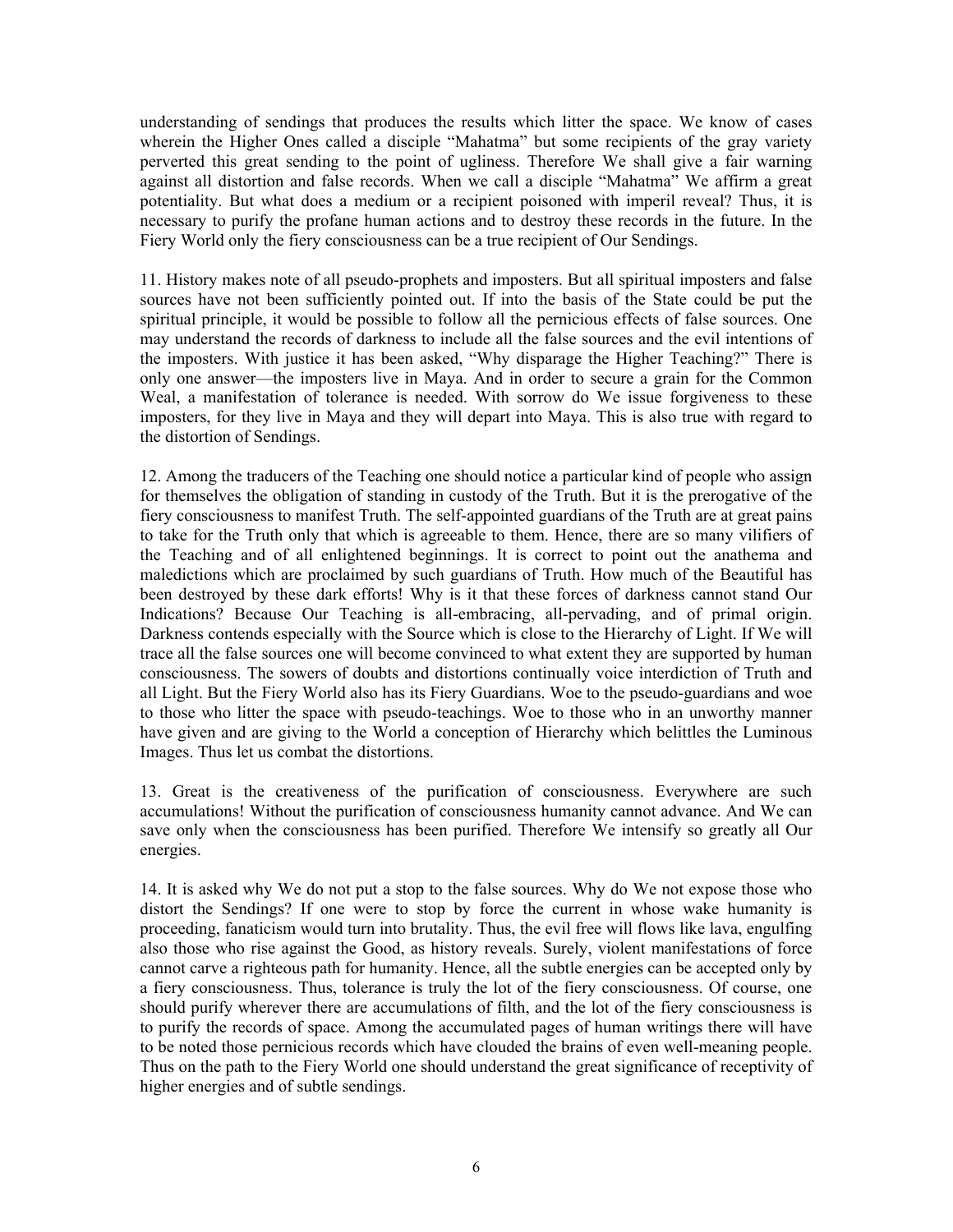15. Among the receivers of the Teaching there are many channels; each channel has its own special characteristic and designation. But the ocean of thought of the Teaching can be given only through the source nearest of all to it. There are many branches and means for the communication, and special qualities of the channels indicate the limitations of the receivers. Those fiery receivers who can contain the ocean of thought of the Teaching function as the chief unifiers between the Higher Forces and the World. It is not difficult to investigate how these Hiero-Inspirations have proceeded, nor is it difficult to trace how the Bearers of the Fiery Consciousness have proceeded. Therefore one should observe, and place an achievement of light over and above the manifestations of limitation. In this achievement the fiery understanding of humanity can truly be affirmed.

16. In the days of Armageddon all energies are extraordinarily tense. The attraction of all possibilities for the actions of Good requires great intensification. Verily, all Cosmic forces are in action, creating all necessary conditions. How can the consciousness become awakened without an impetus, without striving for a change from the present mode of life? Of course the builders are carrying the entire burden of what takes place, and it is essential to realize that the battle of Armageddon is great and that all constructive manifestations for the great Plan are likewise great. Therefore let us bless all those who create obstacles, because Our energies are thereby developed and joined to the constructiveness of Light. It may be asked, "Is it impossible to do without cataclysms? Is it impossible to be without terrors and calamities? Is it impossible to be without miseries?" We must then remind about the spatial accumulations, and human engenderings which must be expiated. Thus, the Forces of Light are solicitous about the great fiery transmutation. Thus, on the way to the Fiery World one should bear in mind that in the time of Armageddon a purification of space takes place.

17. The affirmation of the vital power of the Teaching is especially important in this epoch in which there appears a dividing line between creators and true seekers on the one hand, and the deniers of Truth on the other. Someone acknowledges the present, the past and the future; someone sees everything in the refraction of Maya; someone wishes to attain a higher manifestation through the denial of Hierarchy; someone regards himself as a traveller without a Guide—thus multi-colored are the grimaces of the spirit. Therefore one should constantly reiterate about the creative origins, and transform the human consciousness through the vital power of the Teaching. We direct all Our efforts toward the regeneration of the spirit. This fiery transmutation holds the key to Our labor. During the epoch of fiery regeneration one should reveal the vital power of the Teaching; because the denial of the laws obscures one's thinking and allows dissolution to creep in. Thus, humanity must realize the courage of absorbing the transmutation of the Fiery World in all reality.

18. Humanity does not ponder over the degeneration of many nations. There are evil-minded nations which are obviously corrupt and decaying, before the very eyes of the World! One may even trace upon the physical structure of its individuals a nations' degeneration jaws, cheekbones, arms, legs, ears as well as other symptoms reflect the process. An evil-minded nation also becomes a nursery of diseases of the spirit and body. But during the fiery creativeness and transmutation of the spirit the potentiality of progress and development of a nation will be disclosed to men. He who will not accept the Fiery Baptism, who will not follow the Origin of Light, will depart into the chaos of dissolution. One may observe the moral sinking and affirm that only the Fiery World offers the needed purification.

19. As there is not enough room for all on a summit, whoever ascends it will likewise discover that the ascent cannot take place with a heavy load. Furthermore, there is no place on the peak for anything superfluous. The ascending spirit must constantly bear in mind the necessity to break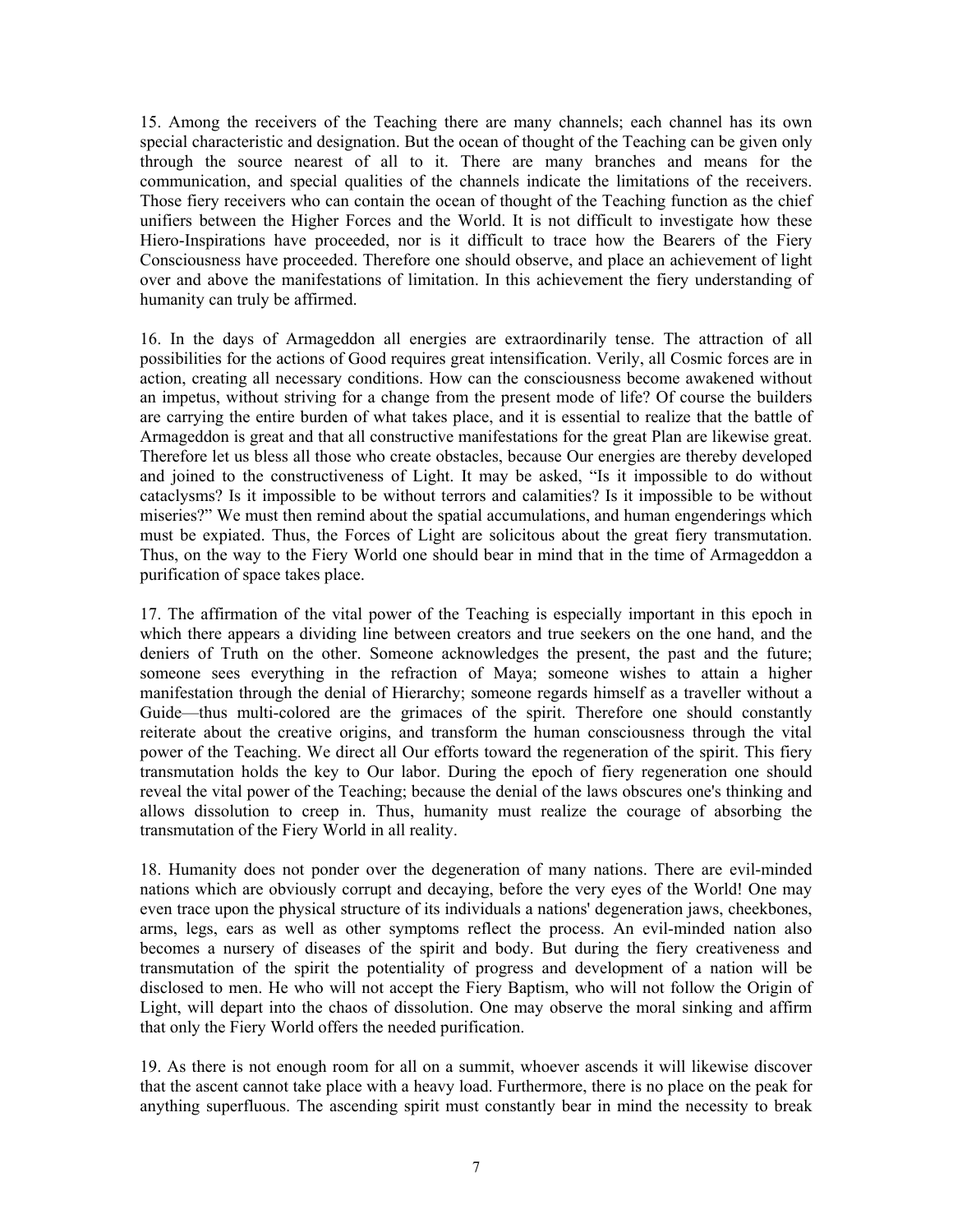away from the attachments to everyday life. The slopes are steep, and one should remember also that only the foot of the Mountain is broad. At the base there is room for worldly things, but the Summit is sharp-pointed and too small for all human possessions. Mundane occurrences are best seen from the Summit; hence, everyone should remember about the Summit, but should also not forget about the steep slopes. During the ascent, in courage, firmness and creativeness, one should remember that the Summit itself is small but the horizon vast. The higher one ascends the broader and more powerful is the vision; and the more powerful the vision the stronger the fusion into oneness. Thus let us remember the farewell bidding given for the ascent.

20. Verily, the higher the more effectual the coalescence into oneness. Likewise, as a man travelling on his way to a mountain top breaks away from attractions of the world below, so is the traveller in the manifested Fiery Right liberated from all burdensome memories which life had imposed.

21. The Teaching is given in endless succession, for the purpose of affirmation of fiery revelations and the carrying out of highest laws, and, following the same principle as that governing magnetic poles, can be given only to a fiery spirit that has been aligned with Hierarchy for thousands of years. The intensified fiery action extends for thousands of years. The fusion of consciousness is forged over a span of thousands of years. The united path is carved and paved in thousands of years. Hearts are merged in one Great Service in thousands of years. Immutable is the Cosmic Law, and it should be understood that the succession of the Teaching is affirmed through millenniums. There are many who attempt to infringe upon this great right, but a Cosmic Right is given to a creator in the Fiery World. Therefore humanity must purify consciousness for the understanding of the great Right of succession.

22. Verily one should accept the symbol of the Summit as the goal in the ascent of the spirit. Each disciple should remember that avoiding of the Summit leads the traveller away from the path. Each excessive burden will hinder the traveller. The Summit is sharp-pointed, and each needless attachment to the earthly world brings the traveler to a halt. It is difficult to halt on the slope, so let us remember about the Summit when beginning the ascent. It is difficult to reach the Summit if the spirit does not grasp the fundamentals of Hierarchy. Thus, on the Fiery Path there is no loneliness nor emptiness; only a breaking away from the earthly world and an irresistible attraction toward the Fiery World.

23. The World is striving for the crowning perfection. Manifold are the paths of the search. The closest to perfection will be the path of Beauty. Religion has given a striving for Nirvana, but it is distorted by misleading concepts. Many quests were deflected by the misunderstanding of the concepts of Karma and Reincarnation. He who sought perfection could have found through Beauty the powerful laws of Being. Yet if one should take all distorted manifestations of life and line them up with Beauty one would find the law of perfection. If we take the unbalanced conditions of all principles introduced into life and line them up with Beauty, we shall arrive at the law of Being. When we observe the life of the planet with all its prejudices, we see that we must inevitably arrive at the victorious crowning through Beauty. One should become accustomed to the realization of the victorious crowning. Such thinking will bring one to the Fiery World.

24. One of the great concepts, often incorrectly interpreted, is precisely the great concept of humility. It has been interpreted as non-resistance to evil; it has been interpreted as goodheartedness, as compassion, but very few accepted it as self-denial. For only self-denial and selfsacrifice can give understanding of humility. Truly, We see the giants of spirit and the heroes who devote themselves fully to the humble tasks for the good of humanity. We know of great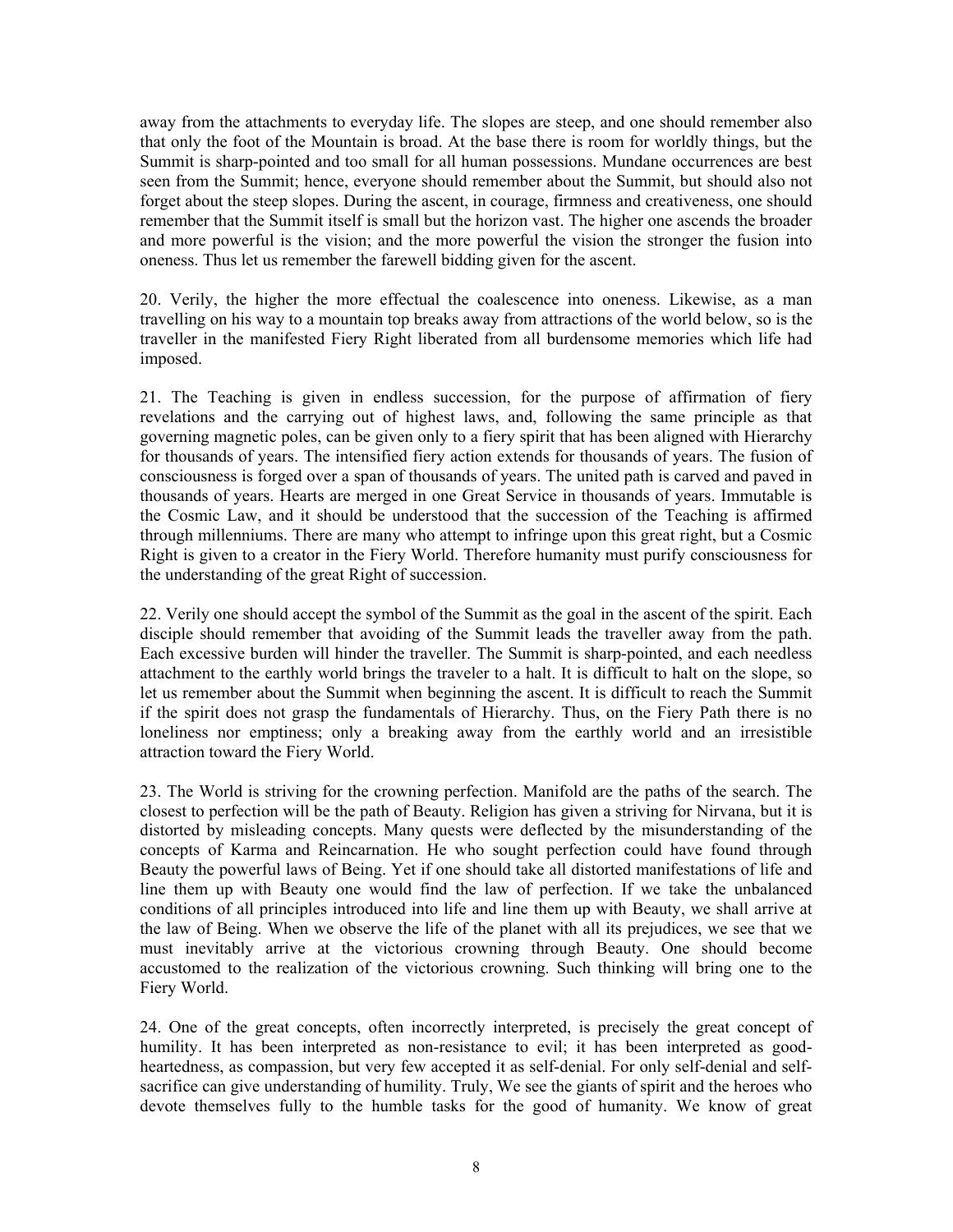experiments being humbly carried out in the earthly laboratories for the benefit of humanity. We know the great fiery experiments of those who dedicate their lives wholly and humbly to the benefit of mankind. We know manifestations on the path to the Fiery World which inspire all surroundings. Truly manifold is humility manifested through self-sacrifice and self-renunciation. Heroism is a manifestation of various aspects of humility. Thus the records of space are filled with great deeds of humility. Invaluable are these fiery flights of the spirit. Thus, verily, the heroes of humility drain the cup of poison for the good of mankind.

25. As the highest humility and the highest self-renunciation, should one accept the Image of Those bearing the full Chalice of self-sacrifice. They carry a heavy burden in the heart. They bear the brunt of the tension manifested by humanity. They carry the burden of the entire discrepancy. Such humility is redemption. Who will give himself wholly to the achievement of drinking the cup of poison? Who will take upon himself the Fiery Shield for the good of humanity? Who will resolve to accept the fiery energies? Who will manifest the understanding of the entire Cosmic tension? Verily, he who is in consonance with the Higher Forces. Mankind is accustomed to demand Good, but very rarely does man think of giving. Hence the humility of a saint who carries a fiery chalice is regarded as the highest humility. The fiery chalice holds the essence of the saving of the spirit of mankind and the atonement. Thus, let us remember and manifest understanding.

26. For such fiery humility the spirit must be tempered through thousands of years and must live in constant achievement. Thus takes place the final bid for the planet, and in this great Battle We manifest Our Might. Therefore Our humility is so fiery. It is not easy for a fiery spirit to manifest humility. The fiery spirit is like a furnace, like a flaming torch, and self-denial and self-sacrifice are its lot upon the last step. Therefore the last sojourn on Earth is so hard. Each threshold means a painful step. Thus do We forge the great future.

27. The dominance of the spirit and the dominance of the heart are understood so little that it is necessary to broaden these concepts for the advancement of humanity. Often lack of understanding of these great principles creates a disturbance of the earthly equilibrium. The best example is the gap between East and West. Thus, in the East one does not understand that the domination of spirit does not mean inaction and that domination of the heart is not lack of will. And the West has destroyed both these concepts and affirmed the domination of matter as the basis of life. One cannot advance without the dominance of spirit and of heart. One should accept into daily usage the formula of inspired matter. Then spirit, heart and matter will enter life. The Fiery World affirms domination of spirit in its entire Cosmic span. If the scientists would but understand the great significance of the domination of the spirit, how many useful investigations could be given to humanity! But the "bookmen" do not acknowledge the most powerful force, namely, the domination of spirit. Therefore each subtle approach to science, to art, must be evaluated as true fiery thinking. Let us remember about the dominance of spirit on the path to the Fiery World.

28. Man himself affirms that power which governs his being. This power will consist of the principal qualities of the spirit. People live under the dominion of various potentials. One may distinguish the manifestations of construction and destruction. Those who live under the power of Beauty are attracted toward constructiveness. They create by their potentiality the mastery of spirit. They regenerate life through Beauty. But how terrible is the life of those who live by the power of destruction! Of course, speaking of the power of destruction, one should have in mind the power of selfhood, which is opposed to the power of Beauty. Thus one should understand clearly that a man either casts himself into an abyss or is uplifted into Infinity. The domination of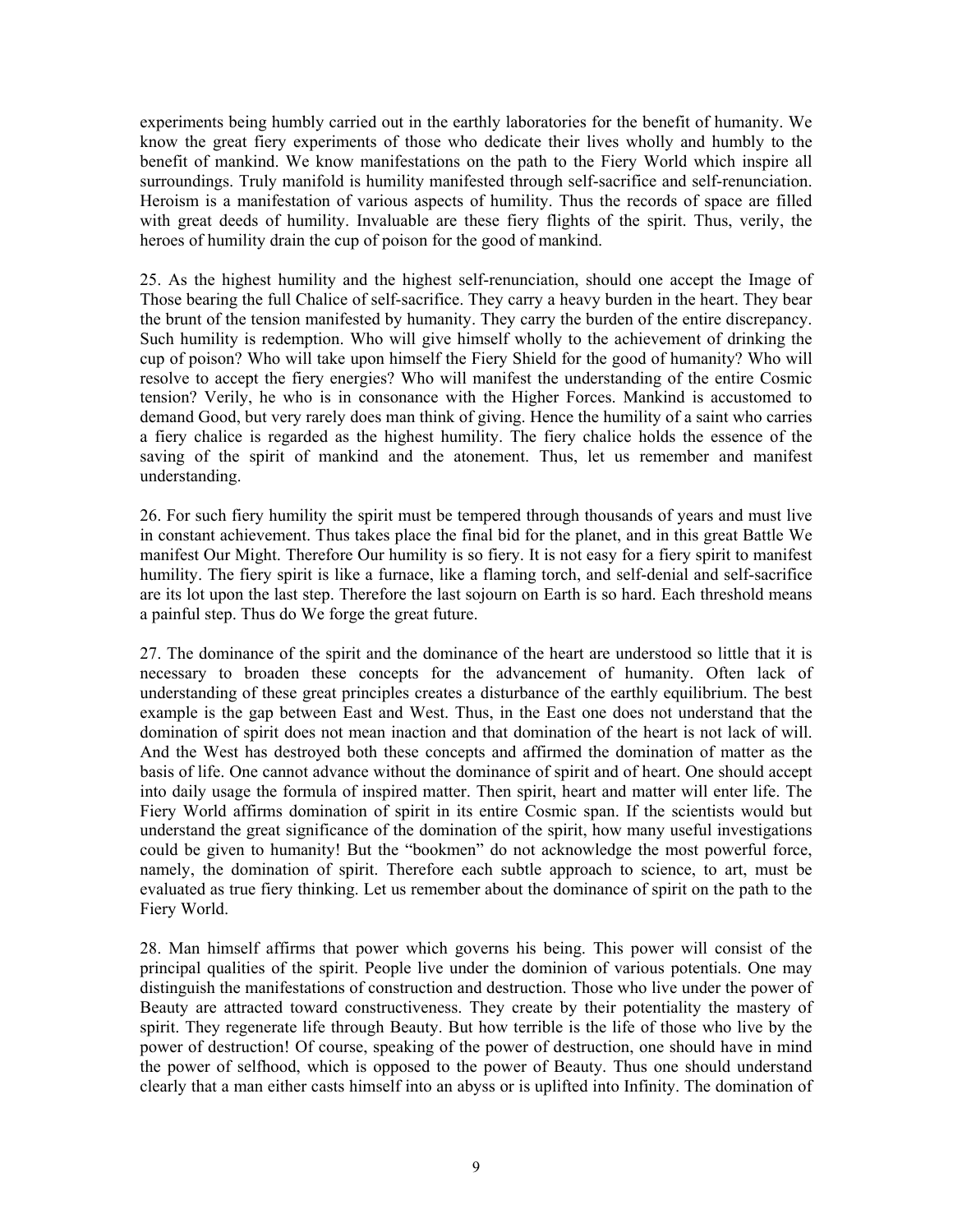spirit and heart is a great cosmic law. Therefore the Fiery World creates through the power of spirit.

29. Today, on Our Day, I shall tell how the power of beauty summons into the World of Fiery Completion. Creativeness through the power of Cosmic Love is infinite. The space resounds with the affirmation of the law of Cosmic Love. The rays are intertwined in powerful unity. Only by united Rays was it possible to arrest the many earthquakes which We have stopped. Thus for the World the experiment of Agni Yoga is being affirmed as a fiery transmutation. But for the Higher World there exists the knowledge of the cosmic law which manifests the experiment of Agni Yoga as a preparation for the acceptance of the Ray of the great Cosmic Right. Thus, the Fiery World makes manifest the essential nature of the Cosmic Right.

30. Only a broadened consciousness can understand the power of creativeness of the invisible Cosmic Ray. The power of this Ray is the law of the Fiery World. The vibrations of rays have been shown. Thus, for instance, the tension of will, striving of spirit, joy and all other manifestations of spirit and heart send forth their own rays. In this one should remember that the substance of radiations does not replace the Cosmic Ray, for in this Ray is contained the entire potentiality of actions. Rays consciously directed represent cosmic power. How many great structures could have been affirmed by a lofty tension of spirit and purity of heart! How powerful then would have been the unified rays! But if the spirit be not directed toward the grandeur of the Cosmic Origins, it cannot receive the power of the Cosmic Ray. A great future can be realized only through reception of the Cosmic Ray.

31. I shall speak about the great Cosmic Ray in connection with the manifestation of unity. On the last earthly step, before the victorious crowning, a conformity of the fierily transmuted centers with the Cosmic Ray is established. Each visible tension has its corresponding cosmic designation. Thus the centers are saturated with fire for admittance of the great Cosmic Ray, which adapts all the bodies for the final rending from Earth. The subtle, the physical and the astral bodies thus take on one and the same image of Beauty. This is the greatest action of the Cosmic Ray, and the Fiery Right attracts this mysterious Cosmic Ray. In this lies the supreme cosmic Mystery and the greatest manifestation of Cosmos!

32. The struggle of the spirit is a step toward recovery. During stagnation of the spirit and the persistence of conceit and self-justification, the spirit cannot advance. Therefore the fiery baptism presupposes the struggle of the spirit. Naturally, intensified questing leads toward the struggle of the spirit. One may observe how people rise and sink in spirit. One may observe how a spirit which possesses a full synthesis becomes engrossed in its searching and does not manifest the quality of completeness. One may also perceive in a specialist a person who finds in his labors self-sufficiency and a feeling of crowned completeness. This is likewise true of the so-called "business ability" in contrast to a free swing of thought and creativeness. Hence, it is so important to discern in people their potentialities, because the manifestation of a genius is not always visible to those who are limited by self-sufficiency. Therefore it is also necessary to develop respect for the labor and the research of those who possess a synthesis. On the path to the Fiery World synthesis and the manifestation of the struggle of the spirit are needed.

33. Amidst the wrestlings of the spirit there should be especially noted the feeling of dissatisfaction. The spirit which possesses a synthesis can, of course, affirm its strength. But precisely these fiery receivers do not know the feeling of satisfaction. Thus, one may often observe in life that conventionality precludes acceptance of the Bearers of Synthesis. The multitude always evaluates evidence alone. One may only regret that people so limit themselves by creating such narrow boundaries. One may pity those who are unwilling to understand the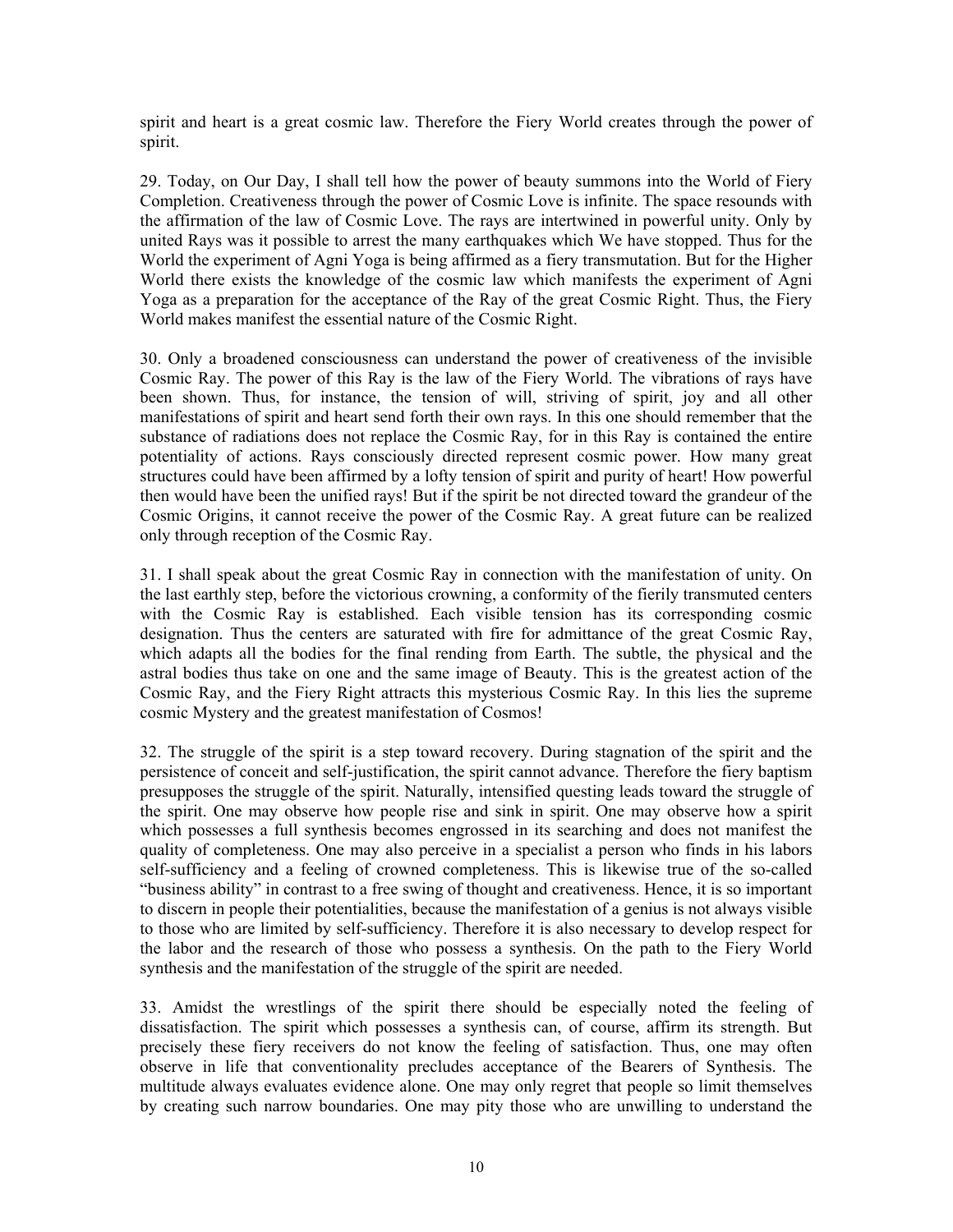creativeness of thought. You spoke correctly about thought and straight-knowledge. The thought reigns above all Samadhi. The higher, the more powerful. The more flaming the thought the more useful the manifestation. Truly, thought is all-powerful and limitless.

34. Amidst fiery struggles the spirit manifests anguish. Especially on the final step does the spirit know these struggles. Anguish is a manifestation of the Subtle World, and absence of selfsatisfaction is knowledge of the future. During the division of the spirit this feeling is particularly strong.

35. So much is said about co-operation, but so little is comprehended! This is one of the most misconstrued concepts, because in a human community the idea of united labor is so distorted. Life in the community of co-workers has in view no forcing of feelings, of obligations, of constraints, but an affirmation of united work in the name of manifested Good. If the human community would accept the law of united labor as the law of life, to what an extent human consciousness could become purified! For the rhythm of a common task can unite various specialists and individuals who differ in their qualities. The law is simple, bur how many distortions surround it! The manifestation of the human nearness of the spirit is conditioned by many causes, spiritual as well as karmic, but under the ray of labor a community may be organized with the aid of the law of co-operation. Therefore it is necessary to educate the coworkers through labor and by the affirmation that each co-worker is a part of the whole. However, one should exclude incorrect thinking about the personal. Such interpretation can help a community to become affirmed as a single channel. So many sad happenings can be avoided through the expansion of consciousness and by the subtle understanding that it is inadmissible to encroach upon the heart of another being. Thus, on the path to the Fiery World the co-workers should understand that one may advance only through the law of Common Labor—there is no other measure! The subtle is attained only by the subtle; and the subtle threads of the heart resound only in a tension of many thousands of years. Therefore, let the co-workers especially realize this single path. Precisely, the law of united labor permits no infringement upon the heart of another.

36. In the community one should remember about the sacredness of feelings. One should especially remember that it is inadmissible to evoke forcibly the subtle feeling in a fellow worker. One should not develop subtle vibrations in the heart by outside demands. Only an inner, merited action gives birth to a conformable vibration. Rarely is this life of spirit found amidst choking earthly vibrations. Yet this manifestation—when spirit resounds in harmony with spirit—is so beautiful! First of all, in the development of the consciousness of the community one should affirm the understanding of cooperation. In this understanding the community can become strengthened, and the worm of self-pity will vanish. Thus do We administer advice to the disciples, affirming the joy of labor without encroachment upon the heart of another. Long since was it said "One cannot be dear by force!" This is also a cosmic formula. But one can greatly purify the path of concerted labor. Thus let the disciples remember the manifestation of cooperation as an important step in the daily life of the community.

37. The achievement of the spirit consists in that amidst earthly difficulties and struggles the spirit develops the higher striving. The spirit cannot become affirmed amidst conditions of well-being or abundance. Therefore the co-workers can prove the strength of their spirit and striving amidst daily labors and difficulties. How could one attain the highest state, attain refinement of consciousness, without spiritual labor? So many blessed cares are on the path of purification of consciousness! Each action which rends the spirit from earthly desires is a higher affirmation.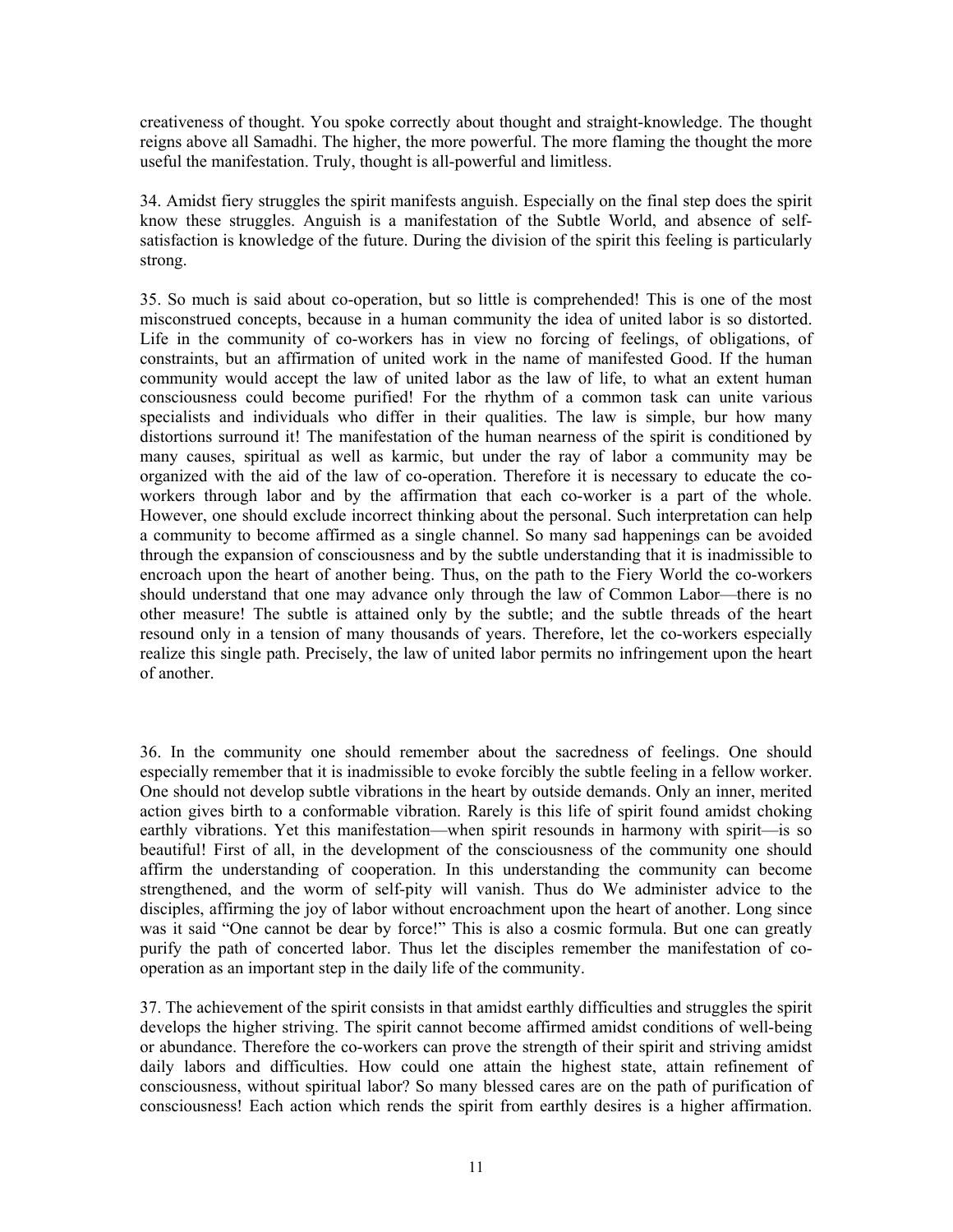The path to the Fiery World leads through the labors of spirit, through earthly privations; and highest achievements come through departure from earthly manifestations in quest of the higher ones. Thus, when it is said, "the achievement of spirit will be with those who have known the struggle and search for knowledge," it means this will be a fiery attainment. Thus let us remember upon the path to the Fiery World.

38. The most powerful path of manifested reciprocity is the one of the spirit manifesting a subtle flow of energy. The most subtle reciprocity is through spirit-understanding. The force of the reciprocity of spirit-understanding is incomparable to anything. Of course, in spiritual construction one must make use of many channels, but one should distinguish between the channels which are governed by the will from without and from within. The great Source of spirit-understanding is the most subtle and the most high affirmation. The outside source is simply a channel through which one may send—even paralyzing the will. But there is so much inaccurate information, because one may not too often paralyze the will. Besides, these channels are very unilateral, whereas in the cosmic structure they are like a single retort. Hence, it is so important to cognize the power of spirit understanding. Mediums, and other sources as well, receive only partial sendings which crowd the space. The solicitude of Hierarchy is expressed in sendings to the workers, but if they do not transmit that which is sent to the community the channel is impure. Would Hierarchy send visions for one worker alone? Again, the channel is impure. Therefore it is so difficult to broaden the consciousness.

39. The essence of fiery advancement comes from various affirmations of spirit. The chief factor will be the development of self-activity. In self-activity will be contained love for Hierarchy; in it will be contained a feeling of responsibility and a true understanding of Service. Thus when we speak of self-activity, one should understand that it includes all qualities of higher affirmation. When a co-worker takes upon himself the development of self-activity, his field of action becomes unlimited. Hierarchy becomes the fiery impetus of all his actions. No attacks, near or far, are frightening to the co-worker, because he knows fiery service. Therefore it is so important to purify one's consciousness from selfhood. But the co-worker must be prepared to accept all difficulties, knowing that Service to Hierarchy is the highest attainment.

40. Only after a long search do we find that which belongs to the spirit and the heart. Only lengthy quests lead to crowning.

41. Kingliness of spirit is contained in fiery consciousness, precisely as discipline of the spirit, as an affirmed synthesis, and as a manifestation of broad understanding. Thus, only slaves in spirit are afraid of everything which is fiery, because each manifestation of Fire scorches them. One may trace how regally the revealed co-worker proceeds, illumined by the Fire of consciousness. One should note not only the achievements of apparent heroism, but also the great path of kingliness of the spirit amidst daily life. It is impossible to err in the potentiality of the regal Bearer of Fire. We know these great heroes who saturate the space and all surroundings with their fire and inspire others to achievement. Thus, it is necessary in life to watch the subtle actions of the kingly spirit. One should subtly discern heroism, because we do not always see the fiery heroism of the spirit; and the basis of heroism is not always revealed to the eye of the ordinary man. How beautiful is the path of a kingly spirit!

42. How differently is the manifestation of heroism commonly understood. One should remember that a hero is not always proclaimed by a trumpet blast. Not in universal glamour does a hero of the spirit proceed, but in true draining of the chalice of poison. To those who demand more, more is often given, to meet their requirement, but earthly gifts are no affirmation of higher gifts. Verily a hero of the spirit proceeds by another path. His burden will be the Burden of the World.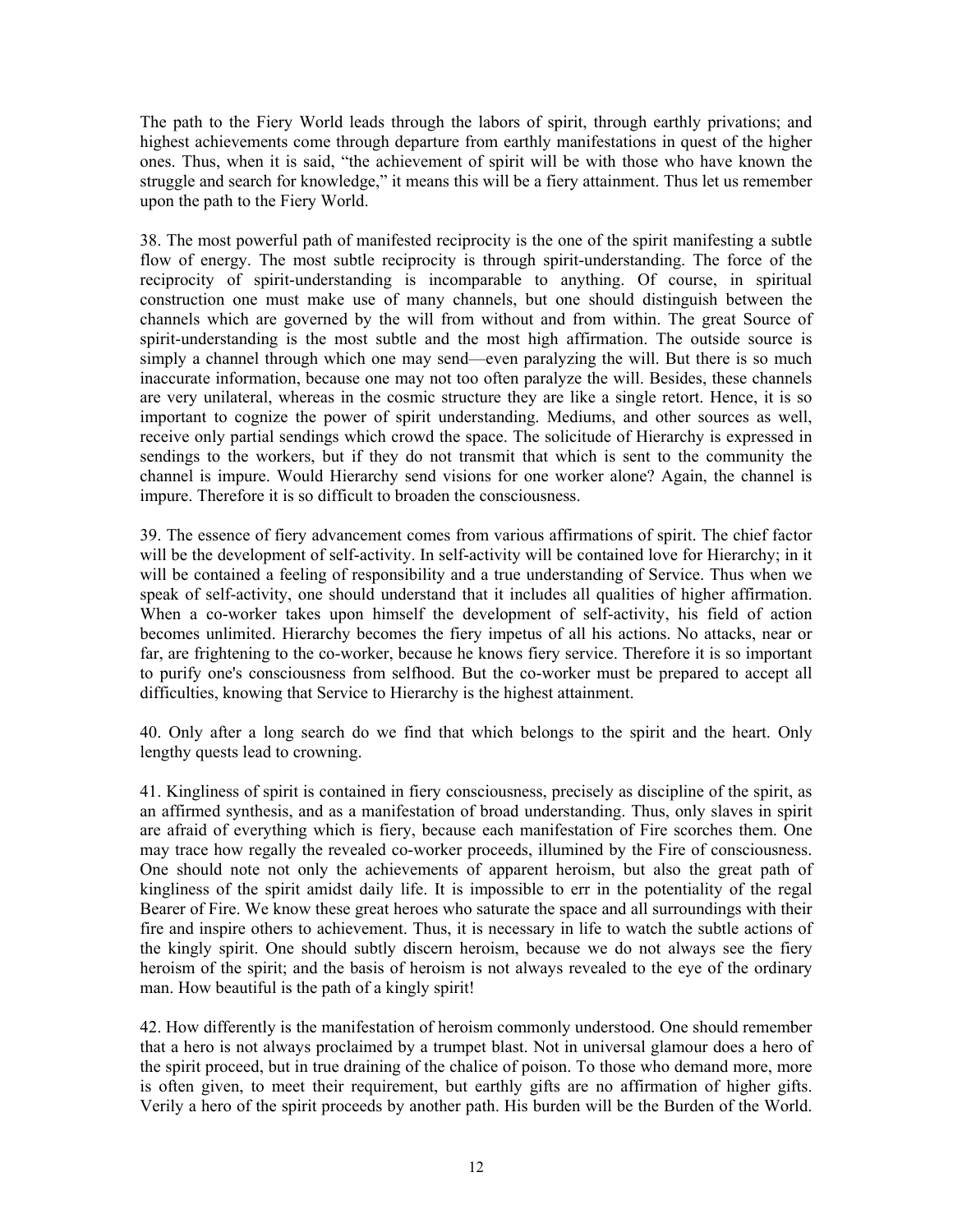And how wonderful is the countenance of the hero of the spirit, proceeding impetuously onward in silence and in solitude! The fiery creativeness of the hero of the spirit is comparable only to the Fire of the highest tension, because the higher flame is invisible. The space intensifies greatly the rays of the creators of the spirit. Is not the image of the Giving One an image of the miracleworking Heart? Thus let us remember on the path to the Fiery World.

43. The heart of a hero knows self-sacrifice in the name of Common Good. It knows selfrenunciation and Great Service. The path of the hero is not always strewn with wreaths of human gratitude. The path of the hero proceeds by thorny ways. Therefore, one should always revere the path of self-renunciation, because each advancement upon the face of the Earth which affirms heroism of the spirit guarantees a new beginning. How many heroes of the spirit could have been seen upon mankind's path as torchbearers! But these fires of the spirit are unnoticeable to the eye of ignorance. Thus, on the path to the Fiery World one should revere the heroes of everyday life who saturate life with an achievement in each hour. The community of labor should cultivate these heroes, because the pillars of a nation stand erect only on the qualities of heroism of the spirit and the heart. He who knows the heroism of self-renunciation will not be a chance hero of an hour—the records of space will mark forever the labors of the hero of the spirit.

44. If people would ponder deeply about the steps of evolution, they would come to the conclusion that the laws are infinitely multiform. It is so simple, it would seem, to investigate the process of all growths and refinements, but humanity notices only that which can be traced within a frame of everyday understanding.

 Can people then grasp the magnitude of laws which balance the entire Cosmos? Earthly measure is not applicable to the grandeur of Cosmos; and the lack of success of all the investigations can be attributed to this lack of understanding. It is impossible to limit the Unlimited! Thinking can penetrate the depth of Cosmos when the spirit is imbued with the understanding of the essential nature of Fire, its infinite power and unlimited properties. If humanity could grasp the essentiality and magnitude of fiery constructiveness, then all the steps of evolution would lead to the affirmation of great laws. Everything movable travels a spiral path toward great refinement. Therefore on the path to the Fiery World one should know about the infinitude of the laws.

45. If humanity would understand evolution, then indeed it would arrive at the comprehension of the Fiery Right. Only the Fiery Right can create cosmically. Thus can be accomplished the steps of a mighty evolution. The entire equilibrium of Cosmos is maintained upon the fiery unification of the First Causes.

46. Though the good effects of good intentions, of good thoughts and actions are elusive, still according to the law of causality, everything produces an effect. This law is immutable and sublime. The affirmation of causality in each action gives a broadening of consciousness; for not fear, but discernment, of actions gives the proper direction. How beautiful is the law which gives life to every good and to each creative beginning! Indeed, the structure of the Cosmos is aggrandized by all the origins of each hour. Verily, the heroes of the spirit know how their striving of each day links them with the construction of life. Thus the law of causality can direct the thinking towards an understanding of the infinitude of the Fiery World; when the spirit senses that it is a link in a Cosmic Chain, as the effect of a cause and the cause of a new effect. Man will be able to realize a great deal through this simple understanding of the law of cause and effect. On the path to the Fiery World let us remember about the eternal motion of our actions.

47. How sublime is the law of Causality! In it is contained the answer to every question. The human mind is confused by the problem of misfortunes, but the law of Causality brings one to the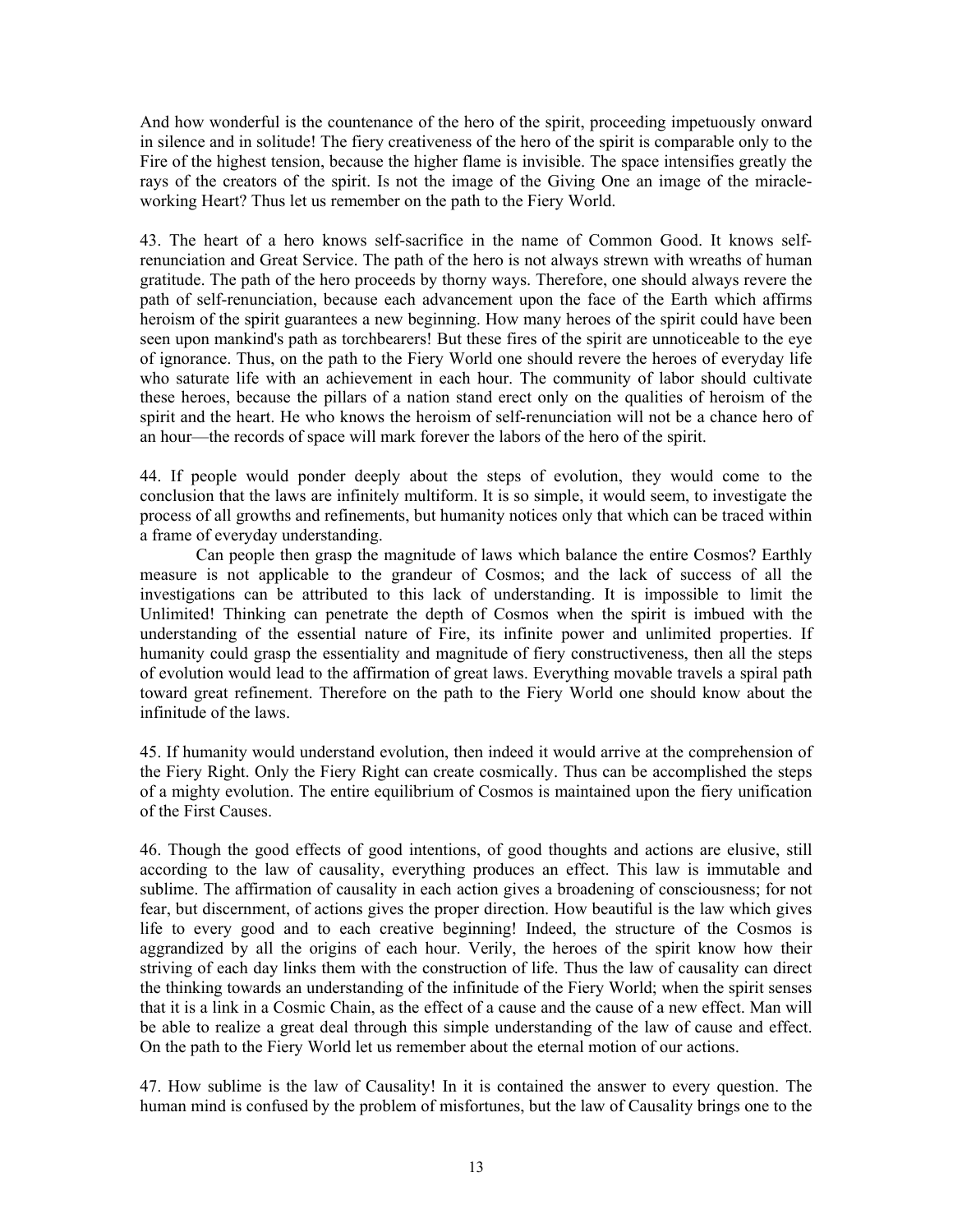law of Karma. Man is exasperated at calamities, but the law of Causality points out to him the sources of same. Man is bewildered by strange disturbances of equilibrium, but the Cosmic law invokes Higher Justice. He who is aligned with the law of Causality in his spirit, is already allied with Truth. If schools and churches would proclaim the law of Causality, the consciousness would be then on a higher level, as that which is separated from the foundations of Existence, cannot advance. It is right to affirm that a primary cause cannot exist without the one Fire of Being; and Cosmic Construction proceeds in like manner, uniting those things which by right belong together. Thus, everything is unified in the Cosmos. The law of Causality must be accepted in all its might.

48. How man does limit the Fiery Right! He does not even understand that he is going against the very affirmation of Existence. How many wondrous manifested laws are concealed from man! Thus each sacred principle must be guarded. Close by is the revelation, yet it is difficult to broaden the consciousness. Thus the sacred is cognized by that spirit which is close to the Fiery Law. Unification is affirmation of the Cosmic law of Causality. A fiery vortex generates a powerful spatial tension; therefore all human calculations are unreliable. Indeed, to humanity it has been given according to its consciousness; that is the reason Truth is concealed, but the affirmation of Fiery Right rules in space. Thus We, the Arhats, sacredly guard in the heart the law of Cosmic Right. Cosmic structure is impossible without fiery fusion—upon this we shall end.

49. Since times immemorial the Chalice has been a symbol of Service. The gifts of Higher Forces are gathered in the Chalice and given from the Chalice. The symbol of the Chalice has always stood for self-sacrifice. Whoever bears the Chalice bears Achievement. Each lofty deed can be marked by the symbol of the Chalice. Everything most lofty, everything for the good of humanity, should bear this symbol. The Chalice of the Grail, the Chalice of the Heart which has dedicated itself to the Great Service, is a most Cosmic Magnet. The Heart of the Cosmos is reflected in this great symbol. All images of Heroes of the Spirit may be represented as bearing the Chalice. The whole universe is reflected in the Chalice of the fiery spirit. The Chalice contains the accumulations of centuries which are gathered around the seed of the spirit. It is necessary to accept the affirmation of the Chalice as a great symbol in everyday life. Small children, and all youth, should be taught to think about the Chalice. One should understand the entire diversity of forms of the great symbol, the Chalice.

50. In life, which is unified by the law of Cosmic Right, it is possible to trace how the cup of poison is drained in attaining the great Cosmic Right. The spirit bears all the affirmed chalices through self-sacrifice. The great chalice of Beauty is revealed as a crowning to the spirit through the Fiery Right. Verily, great is the time, because final energies are being intensified on a final step. Rightly has it been said—"The heart will not long endure if the attraction is often repeated." The heart of the Arhat drains the Chalice of abnegation on the final step. Our life Chalice is filled and reveals the path to Our Cosmic Existence.

51. What has been spoken about the masses and about their lack of understanding of statesmanship was correct. One must add to this the fact of the absence of national leaders. It is necessary to develop in the nation a sense of responsibility, in order that the voice of the people be truly the voice of a community. The development of the sense of leadership has degenerated! The soul of a nation is hidden, and he who represents the state must possess the whole synthesis of the nation. It will be impossible to admit in the future such manifestations as the appearance of those arbitrary leaders who have overrun the planet. The right of leadership belongs to a spirit linked with the Forces of Light. Therefore, according to the Higher Law, there can be no accidental leaders. When the consciousness has become expanded, then will become possible the affirmation of the great law of Leadership. In each field there should be applied a subtle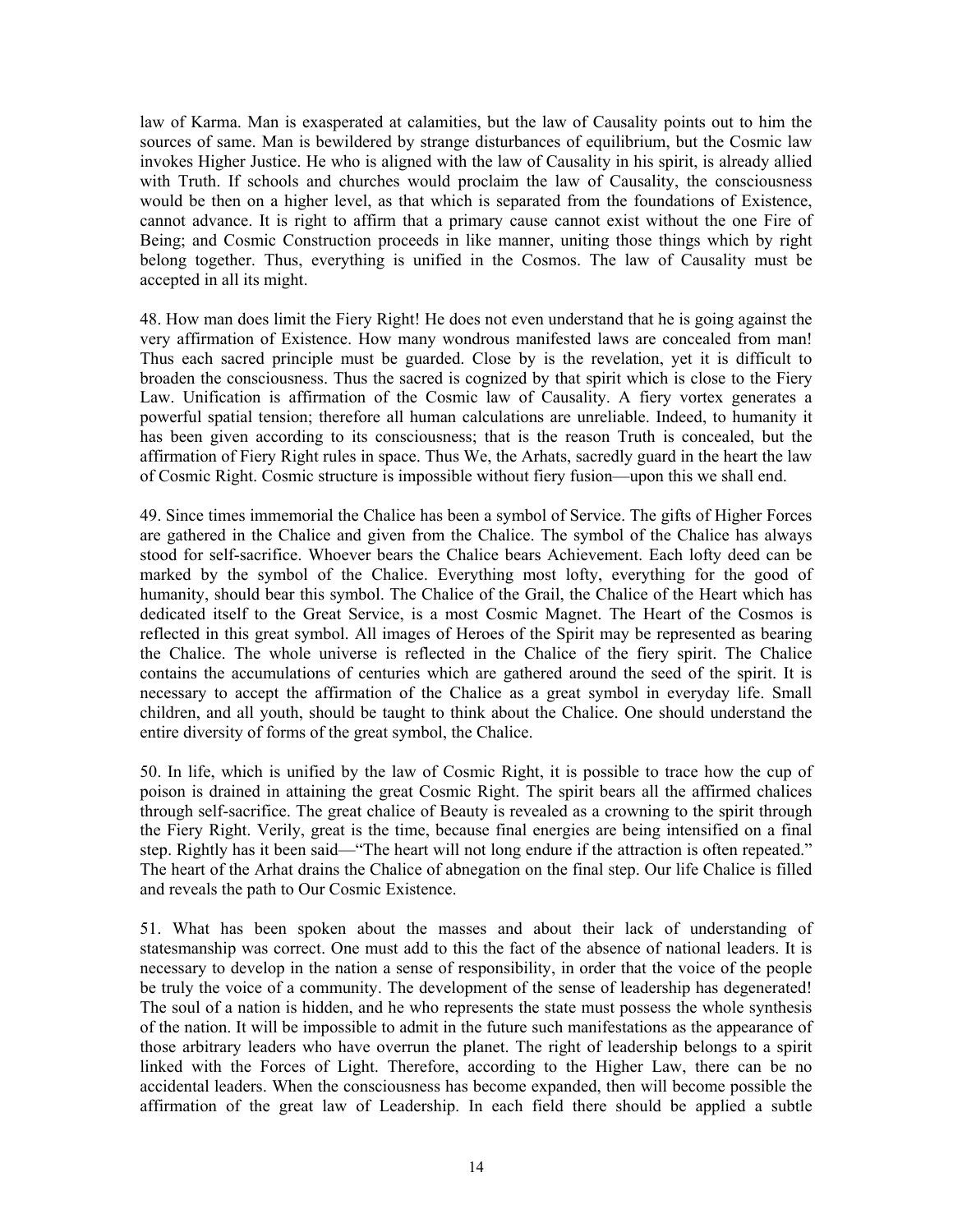understanding of the law of Leadership. Thus, statesmanship must be manifest in the entire structure of life. The act of violation of the national feeling by the pronouncements of the leader results in grave consequences. Hence, it is fitting to honor the great Leadership which is bestowed by the special right of the state spirit of the nation. On the path to the Fiery World let us honor the Leader.

52. Least of all do people understand success. Usually, when the success of a task commissioned by the Hierarchy, and imbued with the help of the Hierarchy, is attributed by the spirit steeped in selfhood to its own merit, the success turns into a heartache of the spirit. When a co-worker requires adoration of himself for fulfillment of the task given him, he closes by this very act the records of the space. The records of life passing on in all earthly glory reveal so many beggars in spirit! A co-worker who presents to the community the idea that the Hierarchy will act in accordance with the affirmation of the successful co-worker introduces truly a belittlement of the Hierarch. How difficult it is to introduce among the co-workers the true concept of success! Indeed, only humility of the spirit and the feeling of gratitude are appropriate. Who gave all possibilities? Who has given the direction? Who has manifested all good? Only the Hierarch, only the Leader, only the Forces of Light. Successful co-worker, examine thy armor; on each link is inscribed—Hierarchy. Not I myself, nor mine, but Thine, O Lord!

 Hence, on the path to the Fiery World one should remember that humility is the companion of success. Co-worker, pretend not to luck, for fiery energies are subtle, and crude egotism does not contain the fires. Thus, let us remember about humility when we wish to be truly successful.

53. You spoke rightly about coarseness, and how powerless are the subtle energies against coarseness. No structure can stand upon pillars of coarseness. Therefore each manifestation saturated with coarseness will not be durable, retrogression is inevitable. Complete disintegration will follow where the worm of coarseness eats away the foundation. Every human action is subject to this same danger. A coarse action may be covered with a thousand lusts, and is not to be concealed from the records of space. Every government should be concerned with the elimination of this horror. Every community must contend with this plague. No closely knit community can show evidence of coarseness in its midst. The nation brought up on coarseness must undergo a fiery transmutation; and he who has permitted such disintegration will be karmically responsible. Likewise the co-workers who dwell in coarseness will have to pass through a special purification. Actually, coarseness is a frightful infection, which develops decomposition in the surroundings. Hence, no government can be successful if it is a nursery of microbes of coarseness. Likewise, a co-worker will not be truly successful if coarseness grips his spirit. Thus, let us remember in the construction upon the path to the Fiery World.

54. Let Us explain how to understand tolerance. When we speak about a higher tolerance, We mean that Hierarchy can show leniency because the heart of the Hierarch is all-containing; it feels everything and knows all impulses and intentions, and weighs all the good and the bad. In His leniency the Higher Spirit descends into the sphere of the consciousness of the disciple, and by His indulgence and tolerance uplifts the disciple. But not thus must the co-worker accept the indications about tolerance. For the disciple who is intolerant toward his surroundings, the needed quality cannot be called leniency. When the development of this wonderful quality, tolerance, is indicated to him, it means that first of all he must exclude censure. The indication about tolerance does not mean to have always command over one's fellow-worker; it does not mean that the spirit is on such a level that it can condemn those who surround him. The indication about tolerance first of all must awaken in the disciple the understanding of the fact that the spirit must be freed from egoism, because selfhood carries the most frightful monstrosities. Hence, only the spirit of a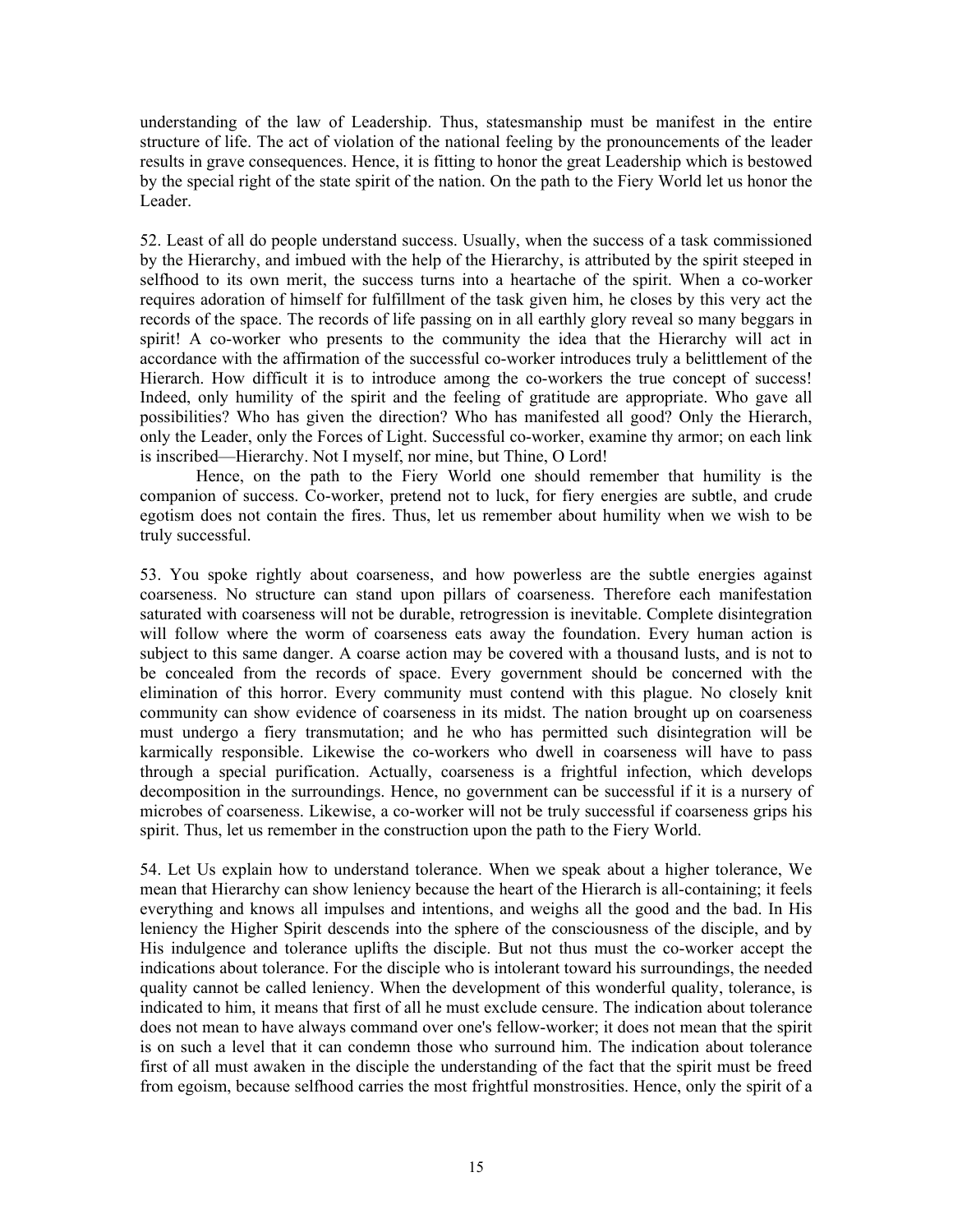disciple freed from selfhood can manifest leniency. On the path to the Fiery World one should understand the true significance of tolerance.

55. Daring of the spirit is the beginning of ascent. The manifestation of true daring indicates to the spirit how to affirm the measuring scale of all actions, as well as the direction, because daring admits no faint-heartedness. Daring eradicates all tendency toward betrayal. Whoever has realized in spirit true daring knows the beauty of Service. The daring one knows the path of attainment and fears nothing. His life is filled with devotion to Hierarchy. Each co-worker can reflect upon the beauty of fiery daring, for it frees the spirit from all worldly chains. The daring one is not afraid of solitude, for in spirit he feels a bond with the Hierarchy of Light. The daring one knows that the joy of the spirit is contained only in achievement. The daring one is in need of no human recognition, for his achievement is a crown self-woven by labor and striving. Only the heroes of spirit know true attainment. Thus, the daring one will be freed from selfhood. He knows true Service for the good of mankind. On the path to the Fiery World let us remember daring.

56. No advancement is possible, no construction is possible, without the strongest expenditures of energies on the part of Hierarchy, when the co-workers are clouded with personal feelings. The co-workers must remember the first law, which affirms the first step—the expulsion of feelings of personal vengeance, for the feeling of revenge is a powerful manifestation of the unscrupulousness of selfhood. For the sake of personal vengeance the co-worker may give up that of greatest value. When a co-worker forgets, due to selfhood, the affirmation which he must forge in his spirit in order to forget Service, the harm may become indelible. Primitive man lived and believed in vengeance, but the consciousness has broadened and man can no longer dwell in such black concepts. He who knows the meaning of Karma can understand that a man takes revenge only on himself. A co-worker will not become affirmed through selfhood and infringement upon the heart of his fellow-man. And a successful co-worker must not impose respect, but must merit it. A king of the spirit must first of all reveal himself in a small circle of life. The growth of dimensions proceeds from within, and the spirit may bedeck itself with all the crowns of human glory and still remain a beggar. Thus let it be remembered by those who are diseased with selfhood and self-conceit. On the path to the Fiery World these chains are not fitting.

57. If humanity would regard everything positive with the same attention as everything negative, then much more could be manifest in cosmic construction. For instance, mania, obsession and evil use of hypnotism have entered into the consciousness; even though only partially understood, nevertheless they have become implanted. But positive manifestations are little realized, It is customary to accept the fact that people acting under the influence of mania or obsession have acquired quite a force, which is demonstrated by the action. Why, then, is it not possible to direct the consciousness to the all-powerful influence of the spirit! It is necessary to bring into daily life the understanding of the magnetism of the spirit. All the negative forces put together are not to be compared with the power of the magnet of the spirit. On the path to the Fiery World one must learn to evaluate the magnet of the spirit.

58. A man can easily regain a right level of consciousness if the spirit is imbued with great reverence for the Invisible World. All denials arise out of destructive thoughts about the Invisible. If people would accustom themselves to thinking about the Subtle World and the great magnet of the spirit, then each spirit would understand how important it is to practice prophylaxis of the aura. When it is customary to consider all manifestations of the magnet of the spirit as suggestion, then indeed the most powerful actions of man are lost.

 Indeed, the leaders of the spirit do not practice suggestion nor hypnotism, and great faith in Hierarchy is not illusion but the life of the Subtle World. The manifestation of followers and pupils is a consequence of the magnet of the spirit of the Hierarch. Thus let us remind all fainthearted and obsessed ones, who are not averse to employ blasphemy and betrayal. Hardly any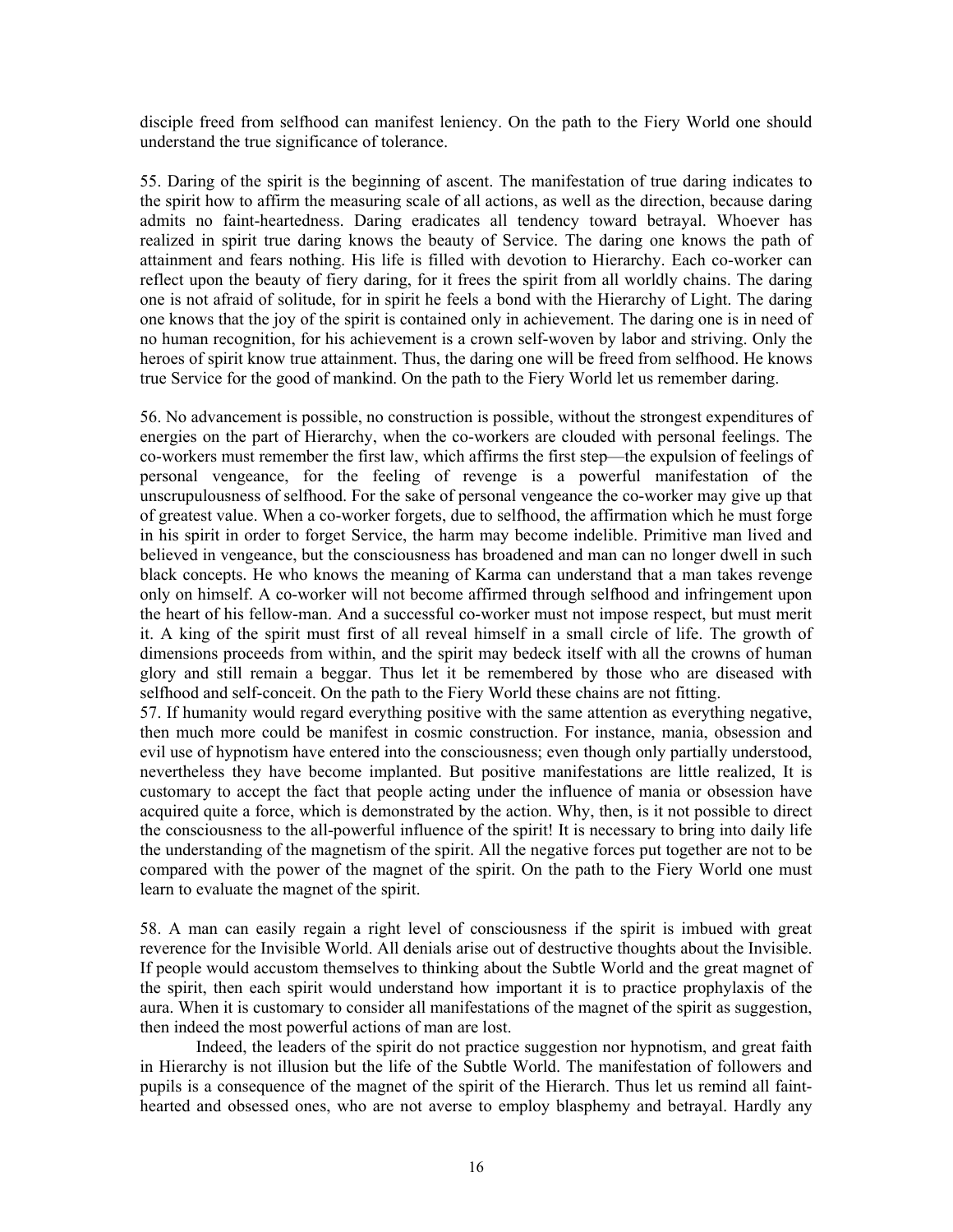manifestation is more deplorable than lack of understanding of the Hierarchic Principles of Existence. Let us manifest understanding for the magnet of the spirit on the path to the Fiery World.

59. The most widespread cult is the cult of self-service. The champions of this cult always have stopped at nothing, and the aspects of their attempts are as varied as they are numerous. In the crooked mirrors of these champions of evil one can observe how monstrously distorted are good beginnings. Truly these followers of self-service stop at nothing, beginning with the smallest actions which gratify selfhood and ending with the plundering of the Highest gifts. Self-service can reveal itself in a most unexpected display; for instance, a pseudo heir imposes a veto on a spatial decision. It is impossible to enumerate all the distortions resulting from self-service. Who will take upon himself the sacrificial labor? He who represents the Heavenly Forces on Earth; He who knows the fiery Cult of Renunciation; He who knows Cosmic Service. Co-workers, manifest understanding of the harm of self-service. Thus let the successful co-worker remember on the path to the Fiery World. Sacrificial labor is the crown of the spirit.

60. Religion and science must not be considered separate in their essential nature. Subtle study of matter and the atom leads to the conclusion that vital energy is not electricity but Fire. Thus science and religion merge upon a single principle. Matter is affirmed as a fiery substance, and no thoughtful spirit will deny that the higher force is Fire. Science cannot destroy the concept of the divinity of Fire, nor can any religion impose an interdiction on the subtle analyses made by science. In this way, then, the understanding and the harmony of the concepts of religion and science are affirmed. A subtle parallel can be drawn between science and religion, which will reveal all the higher stages. Therefore, it is so important that scholars should be in possession of subtle occult receptivity. But only a refined organism can possess this divine perception which is not developed from without but from within. Therefore, all the great discoveries for the good of humanity will not emanate from enormous laboratories, but will be discovered by the spirit of scholars who are in possession of the synthesis. We, the Brothers of Humanity, see the results which direct all quests along the right channel. Of course, the gift of the synthesis is not always bestowed, but those selfless zealots who do possess the synthesis are in no need of specialization. We see and foretell great results from the synthesis of spirit of the zealots. On the path to the Fiery World one must revere the Bearers of Synthesis.

61. Many channels feed into the mouth of a river. The river receives waters from the mountains and carries them through many channels to eventually swell the sea. Often the mouth of the river is hidden and unnoticeable; often it is inconspicuous and narrow; often it is underground; yet whatever kind of mouth the river may have, it feeds the currents of the sea. In its role in life, the heart may be closely compared to the river's mouth, although its synthesizing function is not always apparent. Though the synthesis may seem unmanifested, still it is impossible to arrest the force of the estuary's current; likewise it is impossible to arrest the creativeness of the synthesis of the heart, for the elements of this synthesis are fed into it through the paths of subtle energies; and the outflow of the subtle energies resulting from the synthesis also is a most subtle process. The divisibility of the spirit best demonstrates this fine process. The divisibility of the spirit is linked with divisibility of energies, and, if manifested on a high level, may involve the divisibility of centers. One group of centers acts upon the earthly plane, the other returns a subtle fluid to the Fiery World. In the transmutation of the centers it is always necessary to have in mind this powerful divisibility of the spirit.

 Great is the labor of the subtle energies of the centers, and it can never stop. One may only replace one process by another. When the high Agni Yogi devotes his energies to the task of great cosmic construction, in this giving is contained a great fiery transmutation. In such instances manifestation on a physical plane cannot be clearly expressed, and the high Agni Yogi can listen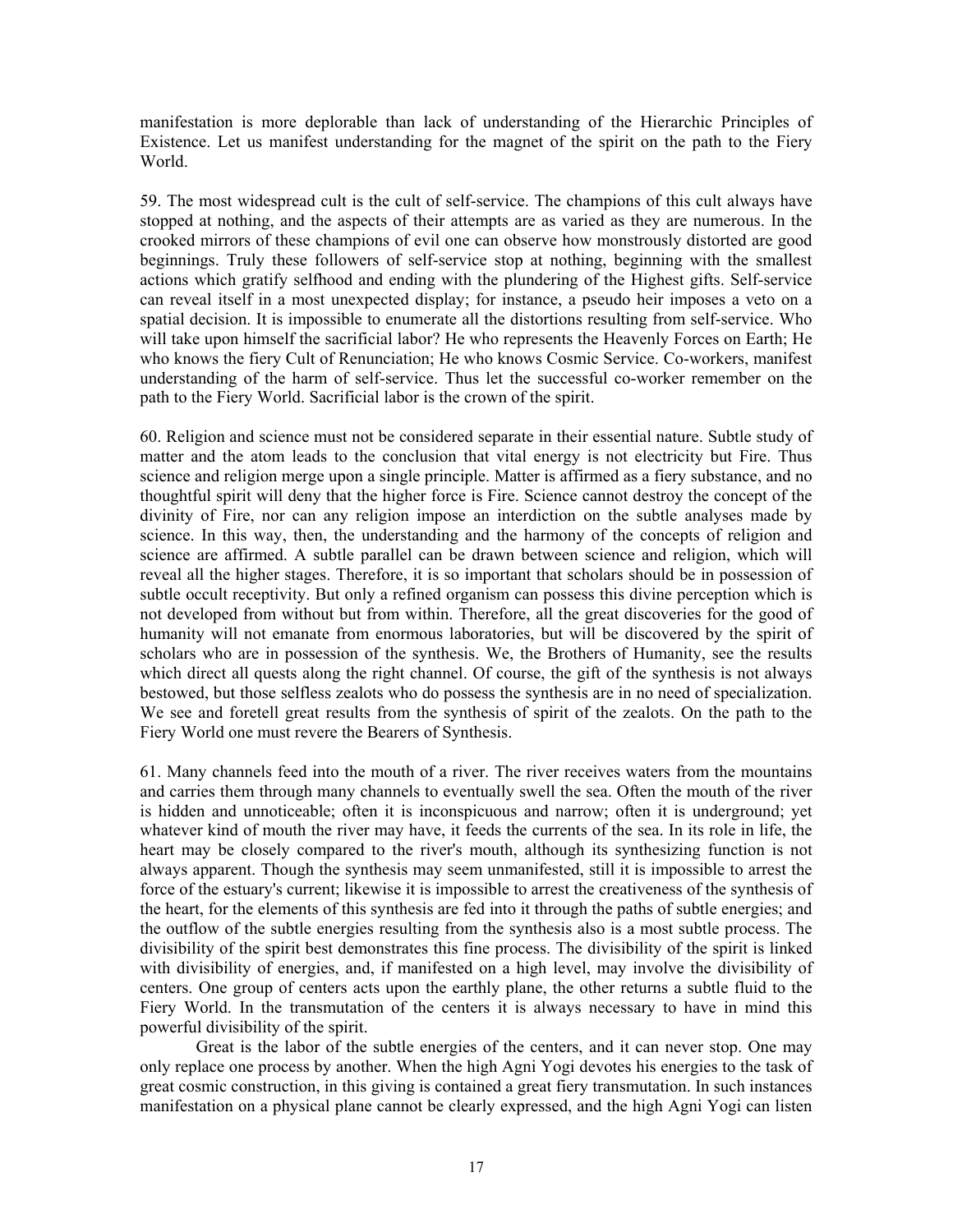to his own thoughts because his consciousness will carry impressions of the Subtle World and his work in it. These thoughts are, as it were, remembrances of the creative work of the centers and of the spirit. It is said, "a thought suddenly flashed"—but We say, "the spirit has recalled." Thus one may affirm the work of a high Agni Yogi. On the path to the Fiery World it must be remembered that synthesis is like a river's mouth and each specialization is like one channel.

62. How can the imagination be properly defined? Usually people take the imagination to be their own invention of forms, but the imagination itself has its roots and distinctions. One may find the core of the imagination in the "chalice," as the precipitation of many lives. However, the imagination is nourished not only by the remembrances of past lives, but also by the action of the present. When the spirit participates in the life of the far-off Worlds, or in the Subtle World, or in the Astral World, then frequently the memories of these experiences are reflected as imagination. Often scholars obtain formulas, or direction, precisely through a communion with the Subtle World. Thought and striving are also kindled by the Subtle Spheres. But a spirit possessing the synthesis not only takes from the treasury of the "chalice," but also is a true co-worker of Cosmic Forces. How many inexplicable causes of unquenchable imagination there are, and how many unexplainable manifestations of heart anguish! Usually, when strength is being spent for a structure, and the divisibility of the spirit is active, heart anguish is inevitable. Furthermore, the heart is a most powerful reservoir for assisting others. There are strong examples of great saints who nourished the far and near with a wealth of currents. The Agni Yogi is such a nutritive agent. On the path to the Fiery World let us sensitively and cautiously refer to the heart which knows fiery anguish.

63. Verily, Divine force descends upon the Earth at large and is divinely directed upward in the individual human spirit. This Divine Communion is a manifestation of the union of Worlds, union of Spirit, union of Karma. Many communions can be discerned on the earthly plane. Many Divine Sparks have been scattered, but a Divine Communion is eternal. The source of Eternal Communion is spirit and actions, bound by the powerfully manifest Cosmic Law.

64. When the Divine unites the spheres, all energies manifest a maximum tension. All great events can take place only during great tension. Likewise, all cosmic transmutations—physical, spiritual and planetary—can be affirmed only when all fiery energies are received. It can be traced scientifically how all events are transpiring under high tension, how light and shadow are accentuated. If humanity does not evince enough penetration to perceive the path of Good, it is possible even through the manifested workings of evil to indicate great battles and achievement. Verily, it is possible to trace the path of Good by the actions of darkness! The realization of equilibrium alone must direct humanity to the understanding of the great Cosmic Law. Only the union of Great Higher Forces can produce equilibrium. For we know how the attraction of the Luminaries acts their energies are reciprocally compressed. The World is one; Macrocosm and microcosm are one. And the manifested spirit intensifies its forces for destruction and for construction in equal measure. Not less powerfully can the spirit act as a creator; and creative forces are intensified by the forces of the Higher Worlds. Thus united are Macrocosm and microcosm.

65. All statecraft and social order can be affirmed upon cosmic law. Science gives all the directions, and only sensitivity of application is needed to reveal the many aspects which are for construction. If instead of so-called innovations and new statutes humanity would turn its attention to the cosmic laws, it would be possible to establish equilibrium, which now is being violated more and more, beginning with the law of conception and extending up to cosmic consummation. The affirmed laws are one. Upon all planes it is possible to affirm unity. The path of evolution crosses threadlike through all the physical and spiritual degrees. Therefore, in the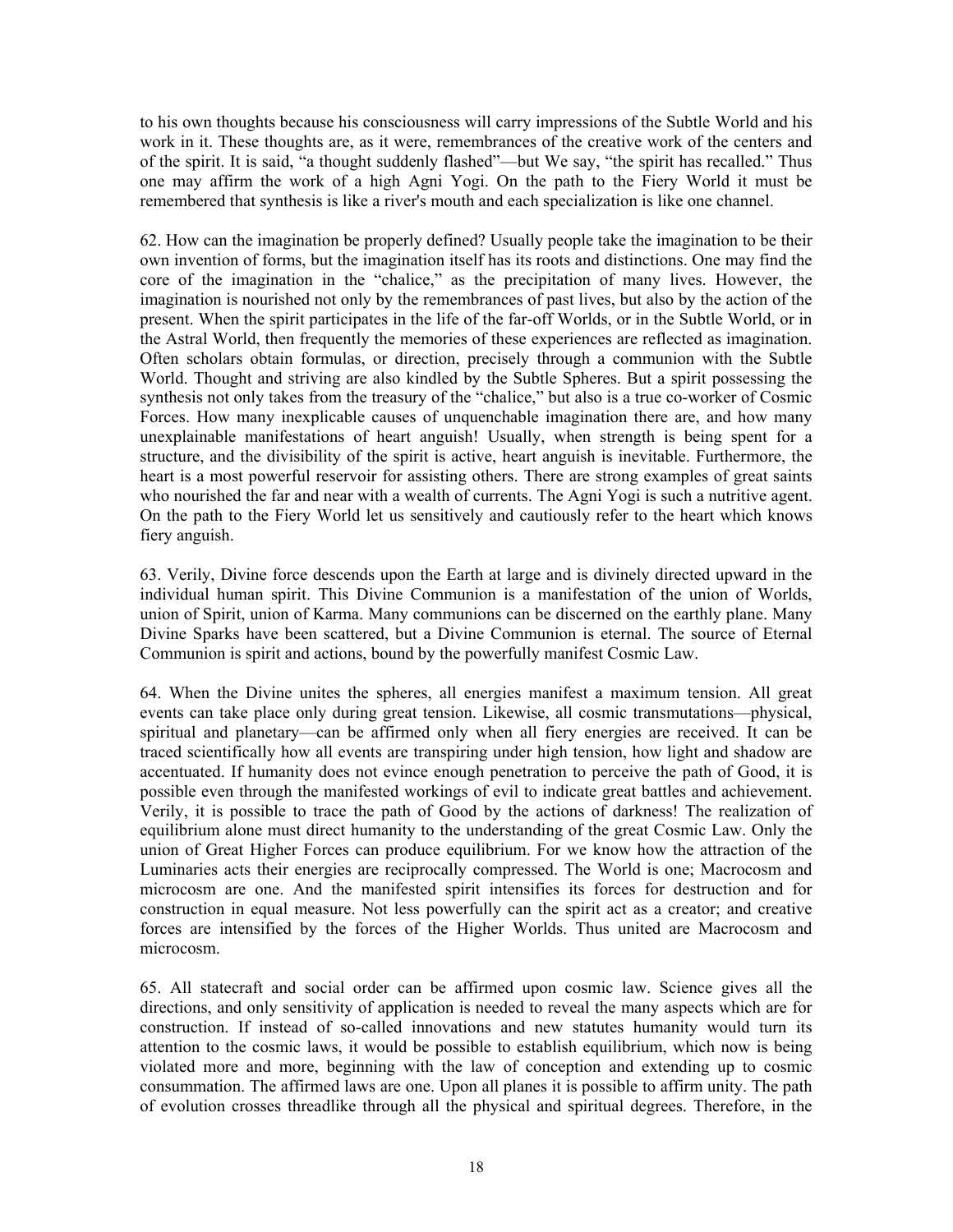state and in the social order all the cosmic laws could apply toward perfecting of form. On the path to the Fiery World one should be imbued with the power of the unity in the Cosmos.

66. In fitting the affirmation of cosmic law to the state and social order one should keep in mind the law of attraction, repulsion and cohesion. All structures are subject to this same law. And people should be graded according to the composition of their auras. The ray which unifies the manifestation of harmonious auras acquires the strength of augmented attraction, but inharmonious combinations produce repulsion. The results of such combinations can be compared with gases. Just as non-cohesive molecules press against the walls of a vessel, so are inharmonious auras mutually repelled, and the vessel which contains such gases may burst. In governmental and social construction one should have in mind the workings of cosmic laws. Two harmonized auras can create a New World. Two harmonized auras can be a pledge of success, for the reaction from the unification of rays can direct each beginning toward advancement. Let us affirm harmonization and unification of auras. And on the path to the Fiery World let us remember how powerful are the rays of unified auras. Let the co-workers ponder upon the great law of unification. Selfhood, crudity, self-pity, conceit, will produce nothing except a repulsion as of some gaseous substances.

67. The meaning of life is affirmed in the human consciousness when the understanding of man's role in the Cosmos is revealed. The world is then designated by Us as a field for action in the name of the good of humanity. When the spirit apprehends the truth that Macrocosm and microcosm are inseparably bound together, a conscious bond is established, and cooperation with the cosmic energies becomes possible. But how helpless people are when they lead a form of life isolated from cosmic currents! Indeed, life is transformed when the spirit consciously ascends, understanding the leading principle—Hierarchy. Only when the perception of a guiding Hierarchy is consciously affirmed will humanity realize its true role in the Cosmos. Each link is connected with the next link leading upward. How poor is humanity, in whose consciousness the concept of the great cosmic laws is not affirmed! Only the creativeness of the spirit manifest will bring the worlds closer together. On the path to the Fiery World let us remember about the connecting law of Hierarchy.

68. Upon leaving the earthly sphere the spirit is intensified in the consciousness of the achievements which were dominant in that life. The life of a man has, as it were, its leit-motifs, and upon these songs, or laments, the spirit is intensified. The achievements of the spirit lead upward, and departure from the earthly sphere is always a joy for the spirit which has realized the luminous achievement of Service. Even during physical pains the spirit surmounts all earthly infirmities. In the breaking away from Earth the bond with the Higher Worlds, to which the spirit aspires, is affirmed. The ladder of ascent is built upon the devotion to Hierarchy. But the spirit which dwells within the confines of selfhood has no other path but grief. Breaking away then is frightful, and the spirit is for a long time attached to the earthly sphere. Many hearts which have accepted the power of Service aspire to the Higher Worlds. A ray of help is extended to the devoted disciple. On the path to the Fiery World let us remember about parting from the earthly sphere with the joy of Service to Light.

69. It is right to think about the purging of dogmas which lead away from a just thinking. The concepts of purgatory and hell may be replaced by the concept of affirmation of the life of the Fiery World. There is no mightier purgatory than earthly life, if all the potentialities of the spirit are intensified. Likewise there is no mightier hell than the earthly infections of the spirit. To affirm purgatory on Earth as a beginning leading to the Subtle and Fiery Worlds is a problem of the purification of consciousness. All strivings of humanity for knowledge of the Invisible World should impel the consciousness to take up the thought of purification, which will continue the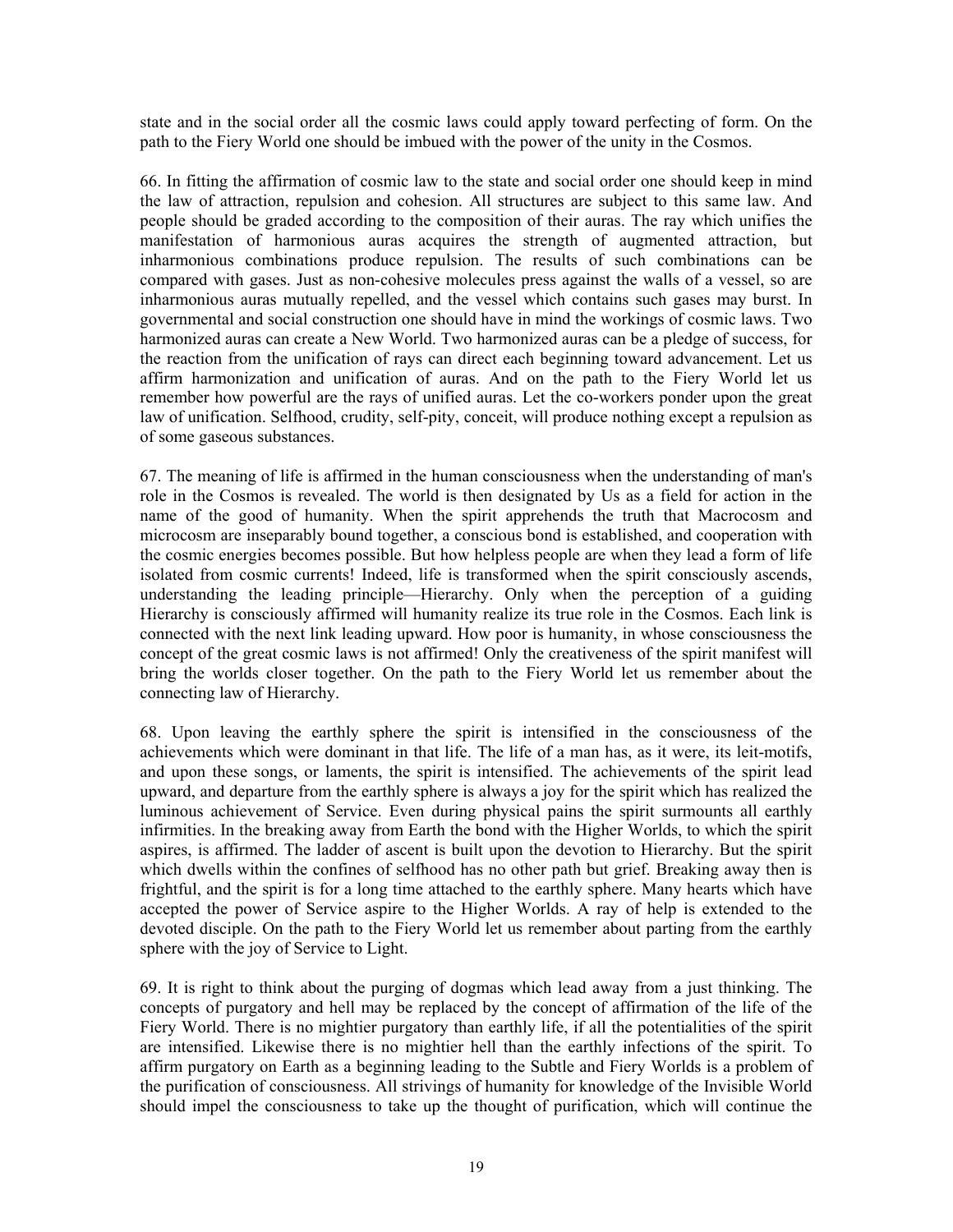earthly path to the Fiery World. Only the concept of oneness of the path will impel people to live in beauty, and to depart this life as wayfarers continuing their journey. When the World will apprehend this indissoluble bond with the Subtle World, purgatory will then take its rightful place in Eternal Truth. Therefore it is so important to become affirmed in the realization of the endlessness of life; the continuing, as it were, of the great Wheel of Life. The manifestation of the accumulation of the "chalice" gives great power to the spirit in the Fiery World; just as the path of darkness imposes its own dark existence. Let us direct thoughts of people to the idea of purgatory on Earth.

70. The consciousness directed through Hiero-inspiration is as a wonderful reflection of the Higher Forces. As a wonderful resonance is the hearing of the heart. The spirit which is affirmed as a true co-worker and helper of the Cosmic Forces should be regarded as a Sacred Source. There are many channels which can reverberate only on one string. We see how one-sided thinking accepts only those currents which are in agreement with the essential nature of the channel. We see how impure channels impose various infections. We see how pages and writings of people become filled with their self-deception. We see how they affirm Cosmic Right as their own. We see the evasion and assaults on the Fiery Right. Along with the scrolls and tablets of the pure spirit there are borne in space vortical rings of destruction. Side by side with fiery hearts We see hordes of self-deluded ones, and because of the Cosmic Law it is impossible to stay the hand of Karma. Each small consciousness first of all ascribes to itself a regal spirit. It is sad to look at the earthly records. Every fiery heart strives to cleanse the records. Thus let us remember on the path to the Fiery World.

71. Among the Fiery Servants of humanity should be particularly noted those who take upon themselves sacrificial labor. The spirit of these servants of humanity is like a fiery torch, for in its potentiality this spirit contains all the qualities which can uplift mankind. Only a powerful consciousness can take upon itself sacrificial labor. Each task of a servant of humanity reflects the quality of his spirit. If the spirit is designated as a great Servant of Mankind, then in it is contained the whole synthesis. But people know so little about these Fiery Servitors who affirm themselves voluntarily in solitude while serving the great pervading Universal Force. How many powerful manifestations could be observed in each individual achievement! Thus, those who take upon themselves the sacrificial labor know how the Sons of Reason likewise manifest sacrificially their labors. Each manifestation of a Fiery Servant of humanity is creativeness for the good of mankind. One must be affirmed in the understanding of sacrifice. The Fiery Servitor contains within himself each benevolent impulse, each striving for fulfillment of the powerful Will of the Sons of Reason. But it is necessary to conserve the strength of the Fiery Servant.

On the path to the Fiery World let us be affirmed in the understanding of sacrificial labor.

72. Verily, the human spirit is a conductor of all the higher energies. As a strong current, the spirit performs various functions for the affirmation of manifestations of the Higher Will. How else could all the manifestations on different planes be connected? Only the affirmation of the spirit can function as the link. Therefore the heart and hand of the guiding Teacher discern all the factors which are necessary for ascent. Amid fiery concepts the greatness of the link which connects the worlds must be especially sensed. From the hands of the guiding Teacher the disciple receives instruction for his association with the power of Fire. From the heart of the guiding Teacher the co-worker obtains the fiery consciousness. Only the spirit of man can truly bind together the worlds. Thus, on the path to the Fiery World let us manifest a fiery reverence for the earthly Teacher who implants the seed of the Highest.

73. The seed which transmits life to a strong spirit is verily that heritage which is passed on by the Hierarchic Principle. All those who desire to be affirmed in the conception of attainment must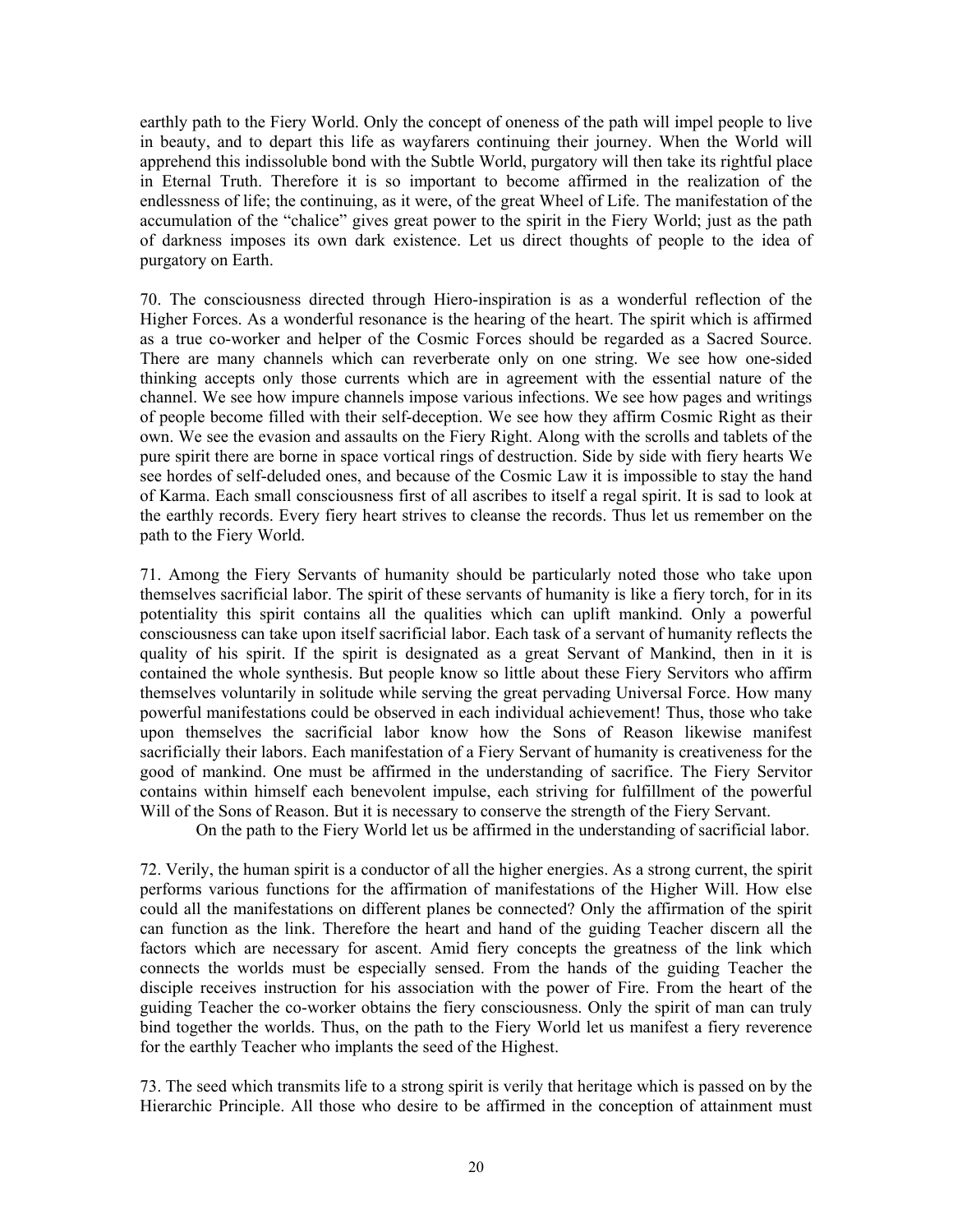undeferrably adhere to the principle of Fiery Guidance. The seed is transmitted as a great fiery approach. The traveller who has realized the destiny of fiery achievement must recognize the law of the cosmic inheritance. Cosmic laws are affirmed in the basis of life, and nothing will be living whose basis is not palpitating with fire. Only he who can aspire to the fiery principle will comprehend the beauty of the fiery receptivity of Fire. Through a realization of unity with the Higher Forces it is possible to trace how the heart absorbs the Rays of Hierarchy. Only the most close ones can resound to the Rays, which affirm a fiery vibration. In transmission and reception one should remember the law that every vibration may be accepted by the spirit which stands on the most fiery step. On the path to the Fiery World one must keep in mind that one's selfmanifestation as a transmitter connects one's energies with Hierarchy. Such understanding leads to the unity of spirit, which is one in its essential nature.

74. Among the followers of the Teaching those spirits who take upon themselves responsible missions must be particularly noted. How much more responsible it is to bear the synthesis, in comparison with specialization!

 The affirmed guide knows all the joys, all the containments of synthesis, but at the same time he knows the burden of all the manifested and unmanifested fires. This heritage of the ages is precipitated in the "chalice" as fiery strata; therefore those who bear the fire of synthesis are manifested as bearing the burden of centuries. The specialist, having a continuous channel for the outlet of his energies, is rarely burdened, but he who carries the fire of synthesis is a tempestuous ocean of energies. The karma of him who carries the synthesis is so beautiful, but the burden is great. Each inheritance, even if it be unmanifested, lives and palpitates in the spirit. A feeling of dissatisfaction and of striving toward perfectionment distinguishes the bearers of synthesis. Though the path of specialization be outwardly difficult, the path of the bearer of the synthesis surpasses in all ways the path of the specialist. How many quests and selfless achievements does the bearer of the synthesis reveal in the life of every day! Verily, every phase of growth on the path of the synthesis-bearer is an achievement of the spirit. On the path to the Fiery World it is necessary to discern the achievement of the fiery synthesis-bearer. Thus let us remember.

75. The strongest index of achievement is self-renunciation. Indeed, it is necessary to understand this cosmic concept in all its beauty. Not only on the field of battle is the spirit adorned with the power of selflessness. To traverse the path of life impetuously, to cross all lives as upon a wire, to pass over all abysses in song, is possible only for the selfless spirit. All structures which follow the cosmic designation are erected in fiery striving.

 Let us look at the life of a hero of the spirit. From early years the spirit knows the Highest Guide. The manifestation of a sacred Guardian is its life's destiny. Physical and spiritual preeminence do not cloud the consciousness. Self-education is a manifestation of the synthesis. The realization of one's own superiority has given the spirit firmness and tolerance toward society. All manifested talents have been displayed in inspiration, to the wealthy and the poor, to the seekers and the enlightened ones. The hero of the spirit has known a Higher Protector, therefore he has given strength to others. The Higher Law has directed him to the rudder, and visibly or invisibly he has become a fiery hero. Thus has proceeded the mighty "Lion of the Desert."

 Thus has been strengthened the great law of self-renunciation. Striving toward the higher powerful cooperation has given a direct contact with the cosmic forces and with the Highest Fiery Brotherhood. This direct link has been given only through a Higher Designation. When amidst the jungles of life the spirit knows the direction, then truly the worlds resound. On the path to the Fiery World let us manifest understanding of true selflessness.

76. The destruction of many countries is strongly intensified; the entire earthly battle is accompanied by mighty conflicts in the Higher Worlds. All who know the significance of a nation's Karma can realize what is taking place. It is necessary to reflect over those events which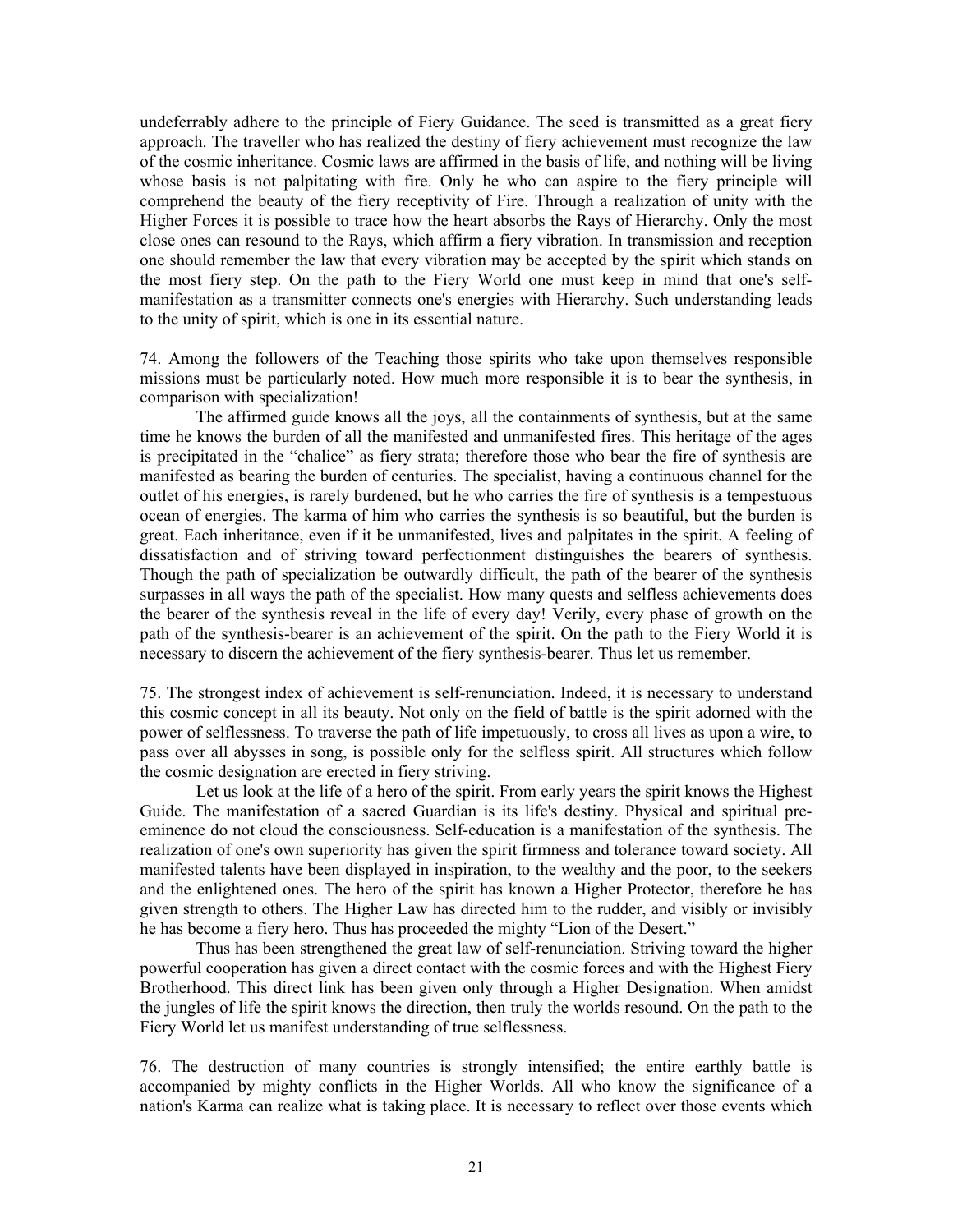are shaking the World. It is easy to see that the dark clouds blanket many horizons. Events in each departing order point to that future which will replace the present. Cosmic magnetism is purifying and assembling new forces. Shadows of darkness hover over the displaced countries. Where the equilibrium is not established within a short space of time, there clouds gather which will decide the fate of the dark countries and their leaders. National Karma is intensified in the West and in the East. From the North comes a New Light. The South is atremble from subterranean fire. Thus is solved the Karma of the nations. On the path to the Fiery World let us remember that national Karma is being solved by powerful events.

77. Not by accident has it been spoken about strange cases of the influence of vital emanations of all objects surrounding man. The ancient custom, of India, to construct for each heir a new palace is not without a profound basis. If it were possible to show how many bloody shadows there are around many thrones, how many terrors around ancestral portraits, how many tears upon necklaces, how many ghosts on the wall, humanity would be filled with respect for emanations. For, besides the physical effects of emanations, their psychic energy may be either constructive or destructive. How can a newly chosen ruler proceed by a new path amidst the dark oppression of past emanations! Many misfortunes are caused by these heritages of the past. Not only life beyond the grave was foreseen when in ancient times the personal belongings of the deceased were buried with him. Ancient wisdom was taking measures for the purification of space. Egypt knew the force of the law of emanations. Analyzing events and a succession of historic facts, one may easily become convinced as to how under the influence of emanations destructions have taken place. On the path to the Fiery World one should manifest caution and a profound discernment of emanations. How important it is to conserve each good accumulation!

78. In the idea of traditions, one should be very subtly discriminating. If they are understood as stratifications coming from the ancestors, then indeed we arrive at the same emanations, which came from all the surroundings; the traditions will contain all the imprints of the time. But for evolution a constant renewal and broadening is required. It is correct to think about the spiral, because eternal growth affirms infinity. Creativeness is intensified in continual renovation, and infinity shines truly by the creative power of diversity. Thus traditions cannot be looked upon as a guiding principle. Usually the so-called traditions, affirmed by people, degenerate into customs. Customs pass into habits. Thus, habits will express all the stratifications of the past. Therefore, having faith in the Fiery World, one should accept all renewal as a movement of mighty time in evolution. Thus, traditions go with the passing time, but the eternal breath of motion leads to Infinity. On the path to the Fiery World let us remember about the saturation of space by great and powerful energies.

79. The forms extant in life are the imprint of the spirit of the people. One may judge the fall or rise of a people not only from historical facts, but also from the accompanying expressions of creativeness. When coarseness and ignorance are in possession of the spirit this will be reflected in the laws and customs of the life. In this unity all the basic features of the time can be traced. Naturally, the set forms of the life give a distinct coloration to various periods of history. By what are distinguished the first three decades of the twentieth century? Wars, terrors, cruelties, coarsening and the most horrible denials! Yet it is possible to discern, amidst all this darkness, forms of Light. It matters not if they be few in number, if they be scattered over the face of the Earth. The equilibrium of Light is not established by quantity, but by potential; not by congestion, but by prowess of the spirit. Thus, on the path to the Fiery World let us be imbued with the significance of great forms, and let us especially esteem the light of the eyes which bring to humanity the power of beauty.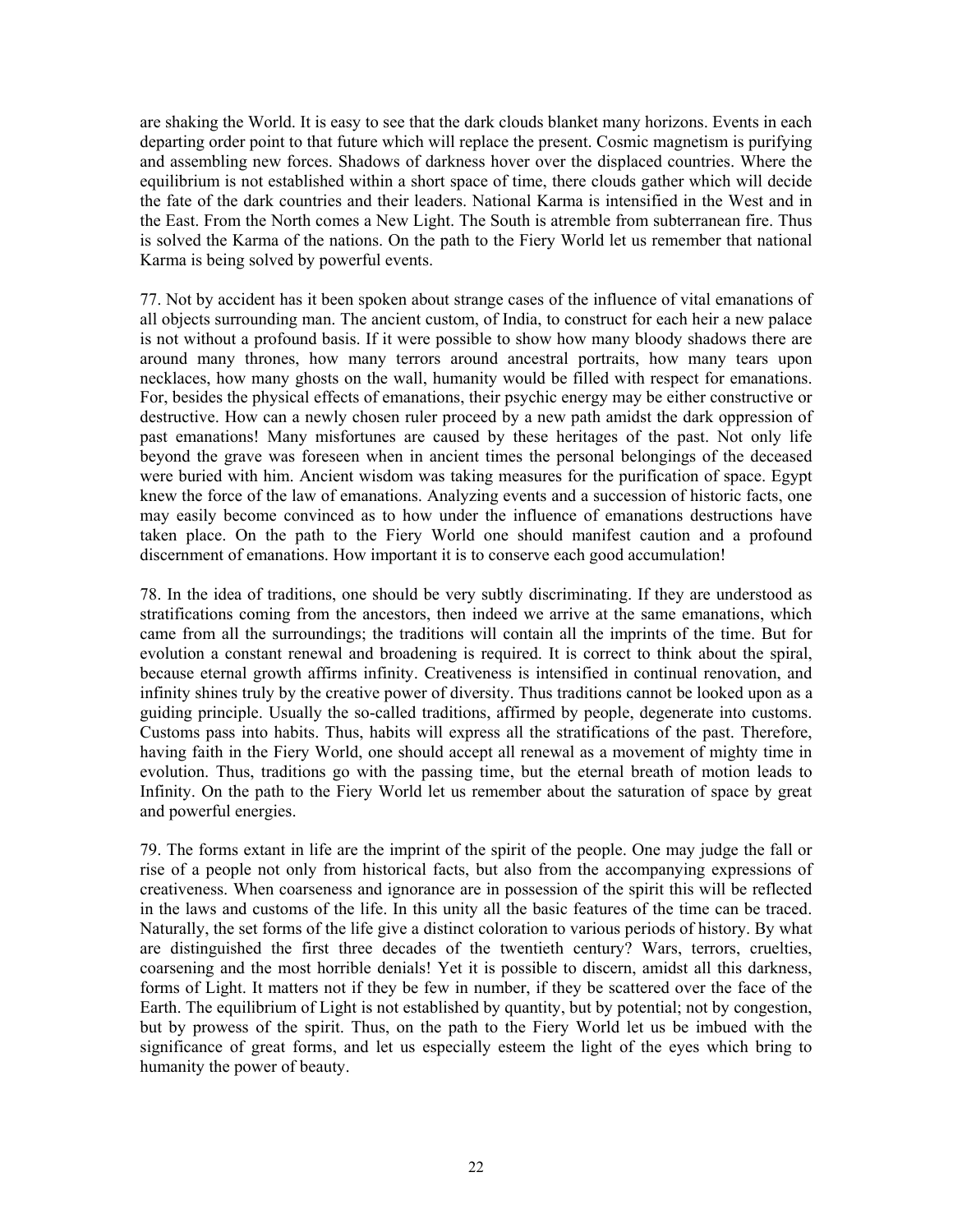80. There are many signs by means of which one may form an opinion as to the loyalty of a disciple. One sign is the persistence being exerted by the disciple on all the paths—when a disciple manifests his firmness amid storms and whirlwinds, when amidst plots and showers of stones he is not afraid to continue the designated path. Another sign is the invincibility of his faith, when the path indicated by Hierarchy is the only one. Also, in seeking signs of fidelity one should observe how the mutual relations are developed. One should understand how important is a manifest nucleus of two or three co-workers fortified by a fiery esteem for Hierarchy and for each other. By these signs may a fiery loyalty to Hierarchy be determined. Loyalty between friends, co-workers, is a pledge of devotion to Hierarchy. A nucleus of two or three friends, coworkers, can manifest the strongest support for great works. You have spoken correctly about merited favoritism, which We call the bonds of spirit and heart. Thus is affirmed the chain of loyalty which inevitably leads upward. On the path to the Fiery World one should recognize the beauty of loyalty. This wonderful path excludes that active poison which We call spiritual bribery and spiritual corruption. These ulcers are incomparably worse than physical ulcers. Thus, let us esteem loyalty on the path to the Fiery World.

81. Let us observe how the current of those who have just entered upon the path of Service acts. At first they are impelled toward an invisible, unknown Light, all their expectations are intensified, all quests are stimulated, and the spirit strives aflame. Then the current is affirmed as a personal quest; then follows a swarm of doubts and hopes. But when the spirit is able to overcome all the invasions of the dark ones, then the pledge of aspiration and ascent may become affirmed. Thus must the leaders of spirit remember. Sometimes the obvious enemies are not so dangerous as the aspirants who have approached the Light, because when the terrors of doubt are unconquered, then also is the path of Light unrealized. Indeed, one must be conscious of the full Light, in order to distinguish the voices of the Light from the whisperings of darkness. Each one chooses his way to fight against the enemies; some manifest self-defense, some foresee danger, some carry the fight to the enemy. But the path of those newly approaching Light must be verily directed and watched over, for when the doubts are not fully outlived one must direct the spirit on the path of Light. Verily, as Ur. has said, one should place everything at stake. Thus let us remember on the path to the Fiery World.

82. The Guiding Star is Karma, affirmed by actions of many lives. Each traveller knows how difficult it is to swim across an ocean and to leap over an abyss. The Guiding Star will be that skiff which conveys one to the other shore amid the raging elements. One can investigate how the Guiding Star leads, and where is that shore which will receive the wayfarer. Apparent comfort is not the boat; amid the whirlwinds of life comfort cannot endure, for the affirmation of the Guiding Star takes in all the bases of Karma. The Karmic foundations of life will be affirmed on impregnable principles, and all creative accumulations will manifest their saturated currents. The Guiding Star is kindled by each radiation which is manifested by life. The Guiding Star contains within itself the radiations of the seed of the spirit. The Guiding Star is alive every instant; in it, as it were, is the reflection of all vital energies. The spirit of man reflects in itself its own Guiding Star. On the path to the Fiery World let us remember the path manifested by the Forces of Light. Thus let us remember the Guiding Star.

83. The bridges between Worlds reflect all the energies which saturate the life of the Universe. Along these conductors shuttle all the vital currents, as reciprocal saturations. There where is the intensified activity of the spirit, an exchange of energies is very strongly established. One can take the formula of parallel motion, which premises strong sendings from and to the Earth. Thus, the earthly spheres which have been contaminated by suffocating gases cannot let the fiery current pass. It can be observed frequently how an earthly zone has been, as it were, left to its own dissolution. This means destruction of the zone by its own gas. The supermundane strata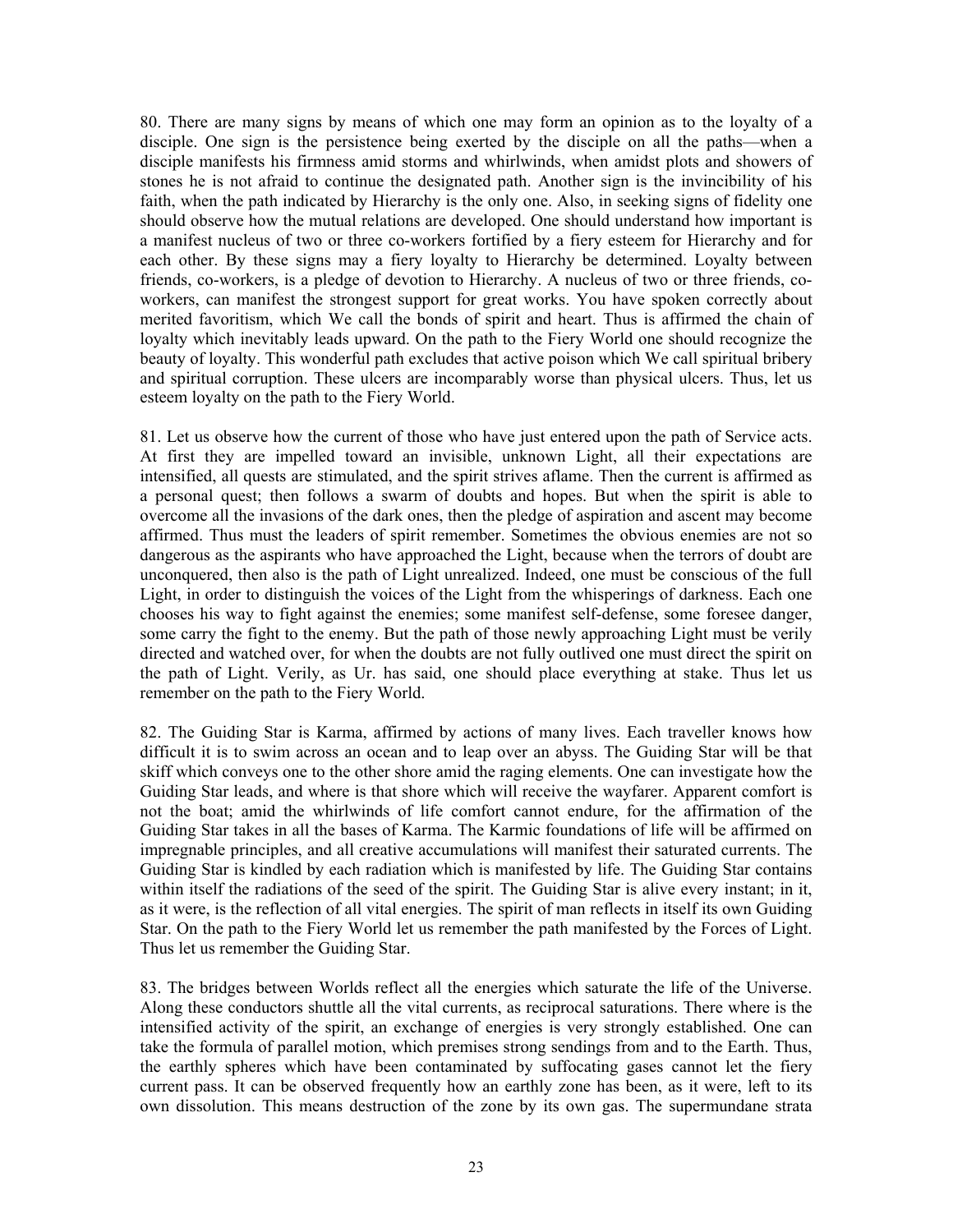cannot engage in the vital exchange, and, as a result of this, self-destruction takes place. Thus, in the stratifications of the spheres are all the energies of life and death. On the path to the Fiery World let us take into consideration the fact of the exchange of energies.

84. For better assimilation of the higher energies of the supermundane spheres it is necessary to spiritualize the centers. Departing from the earthly sphere, the spirit must be cleansed of lower emanations. Any superfluous husk which the spirit brings along into the Subtle World causes inexpressible pains. In a well-developed consciousness a purification takes place which frees the spirit from the husk. But the spirit which zealously retains its earthly habits experiences in the Subtle World all the infirmities which it was accustomed to undergo on the earthly plane. Going uphill, any superfluous load causes shortness of breath in the Subtle World. It is very distressing to carry things which were not previously overcome, and which in the Subtle World have become a burden. Most painful of all is the perception of one's own coarseness. Even in the lower, underground strata is felt the weight of one's own crudities. Often there are heard wails from the supermundane strata which are the appeals of the spirits not yet cleansed of this burden. It is reprehensible to litter the Subtle World with the same lightmindedness as the earthly one. And coarse accumulations form, as it were, unerasable layers which are always visible. Thus, spiritualization of the centers is the way of ascent into the Higher Spheres. This reflection is indispensable on the Fiery path.

85. The unification of Worlds must be understood as complementation. Nothing can be given and received without mutual conformity. The supermundane World reflects all earthly emanations. One must not make the error of thinking about a condition of relaxation in the supermundane spheres. There where all is subtle, everything is sensitized. And the law of conformity should be understood as the basis of relations between the Worlds. More subtle and sensitive upward, and more coarse and unreceptive downward. Hence, the formula of intercourse between the Worlds must be understood as complementation. That which the spirit carries with ease in the earthly sphere may be unbearable in the Subtle World. Since in striving the spirit affirms its potentiality, in the Subtle World the spirit is saturated with all subtle energies. Thus, for example, a spirit intensified in the true quest yet finding no application for its pure searching, will find a useful creativeness in the subtle spheres. Thus conformity guides all intensified energies. Deplorable is the existence of those who are possessed by low feelings. Coarseness, egoism and conceit, and certain other noted human traits, bear fruit in the supermundane spheres in the way of frightful Karmic blows. On the path to the Fiery World let us remember complementation as a great law.

86. Fiery Baptism impels the spirit into the spheres which conform to the spirit's requirements. The passing of a man through a fiery transmutation gives him all possibilities for attaining the higher spheres. There where all is intensified by a fiery element, one must be saturated for the assimilation of the higher fire. Thus, one should solemnly accept all steps of the Fiery Baptism. Each step will reveal an opening of the new, supermundane sphere. The Karma of a people may also lead it through a fiery transmutation, manifesting its destined advance. All who follow the Lords are strained in this great Passage. Of course, when the hour of the earthly and supermundane battle draw near, the Forces of both sides will become joined in flaming tension. The earthly energies and those of beyond are sparks of the One Fire. Thus, each action directed toward Good finds its fiery application in the Subtle World. It is often possible to explain the equilibrium precisely as a unification of the two Worlds. Amidst earthly destructions one may accept the power of the Subtle World as an anchor of salvation sent by the Hierarchy of Good. Let us manifest the understanding of the Fiery Baptism on the path to the Fiery World.

87. Verily, the Invisible World explains everything visible—from the Unmanifested to the manifested, from manifested to the Subtle. Thus, all energies are saturated by the One Fire. Thus,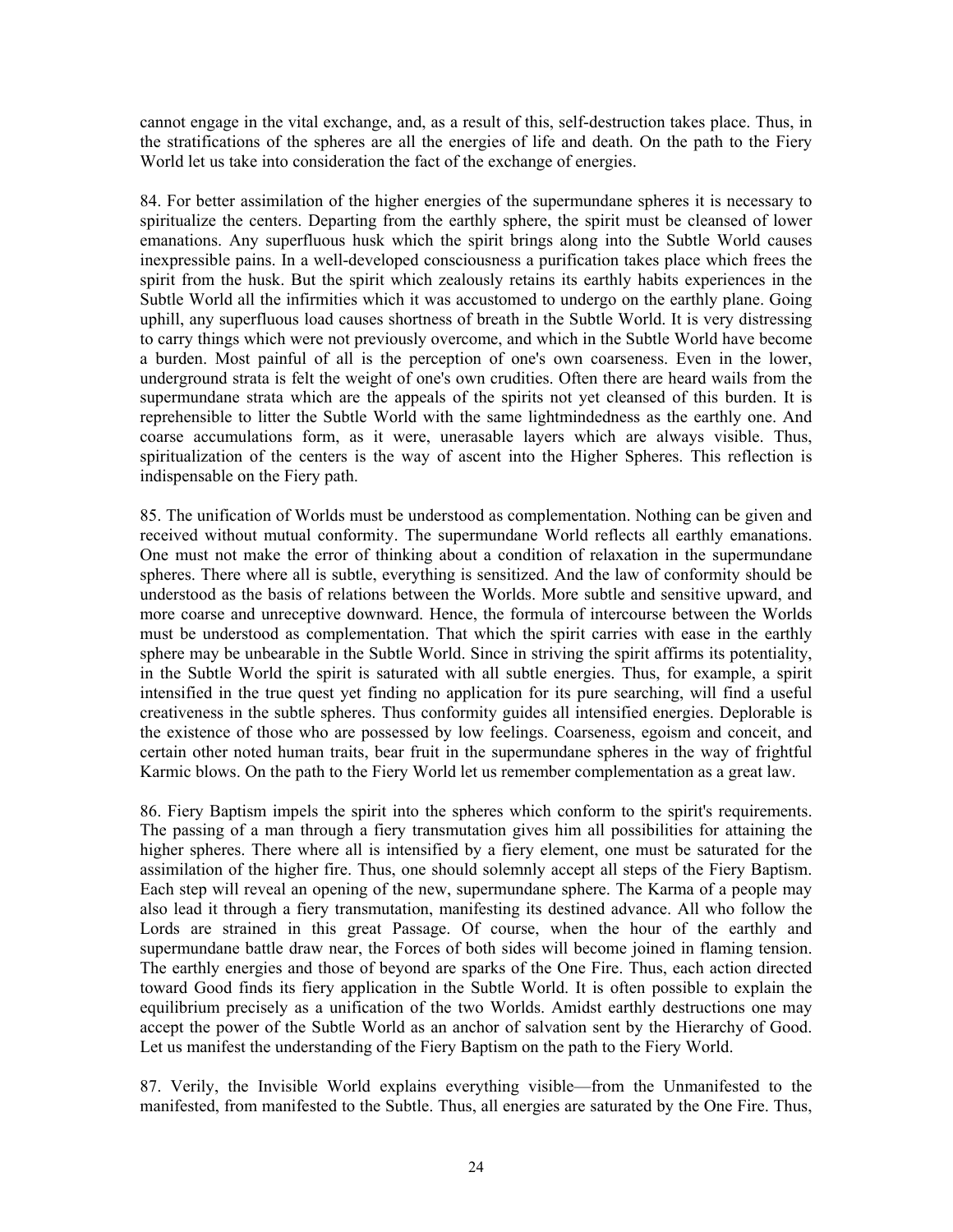the transmutation of that which is manifested through Fire is the eternal process of evolution of Worlds. Actions invisible upon the Earth are just as vital as earthly processes, and they can affirm the bond between the Worlds. Often those who have approached the Light are perplexed as to why difficult trials do not cease. One may answer that each process invokes in the Invisible World a tension, manifested by the Forces of Light and by the hordes of darkness. Humanity is then made manifest as a useful conductor when the force of the spirit can attract the Power of Light. But it is not easy for a wavering spirit to overcome the hordes of darkness. Thus, let us remember on the Fiery Path that the spirit summons Forces from the Subtle World and from the different spheres.

88. Especially clearly felt on the steps of the Fiery consciousness is the cosmic solitude. When the spirit knows all the infinite joys of the Fiery World, yet dwells amidst earthly storms, it particularly feels the imperfection which clothes the earthly strata. Cosmic solitude is a feeling of the "Lion of the Desert." Breaking away from the Earth in spirit brings in display all the signs of cosmic solitude. Thus, when the Worlds are united in the Fiery consciousness it is difficult to bear all the acute manifestations of the earthly spheres. Rightly has it been said that the spirit can live without a body, because a deformed body can contain a luminous soul, but a body cannot, in spite of all external perfections, contain a spirit which does not conform to the accumulations of the past. It is correct that often illnesses are a blessing, for they unite the spirit with the Subtle World. Thus, each manifestation is based on two principles which respond to the measurements of the Subtle and earthly Worlds. Indeed, these measures often happen to be inversely proportional. On the path to the Fiery World let us remember that the measures of events are in need of subtle understanding.

89. The planetary dates correspond with all the supermundane dates. The dark condition of this planet requires all forces for the affirmation of equilibrium. It is easy to think about the future when the spirit knows the bond of the two Worlds, when the spirit can be successful in its strivings toward the Fiery World. There cannot be an intensification which does not reveal to the spirit the amplitude of the manifest future. In the Subtle World events go on which assist manifestations on the Earth. Especially tensed are the strata which are close to the Earth. Entire armies are being assembled for events. Entire nations are being armed against the forces of destruction. The Supermundane World will not leave the planet helpless. So too, the Mother of the World and the Hierarchy of Good and the Fiery Viceroys are mobilizing their camps. Verily, great is the time solving the earthly destiny—the Heavenly forces saturate the space. Thus let us remember on the path to the Fiery World.

90. It is difficult to imbue the consciousness of those who think that each one's path can proceed without Higher Guidance. Each one of these petty-minded persons does not accept Hierarchy, because he regards the affirmation of Guidance as a violation of the will. Among these are many confirmed atheists who consider as maleficent a fiery faith in Higher Guidance. One can see how all principles of Hierarchy are being distorted. How is it possible to enlighten the consciousness, when the spirit is isolated from the Light and affirms its own limited life? In a fiery construction one should sense these limited extinguishers of Fires. Consciousness is a manifestation of life, therefore each structure conceived by mind produces its own forms. Actually the Subtle World is created by all the conformities of the Cosmic creativeness. The supermundane spheres clearly reflect the earthly essence. Responsibility before the Cosmos should be affirmed in the consciousness of man. Thus, on the path to the Fiery World let us strive for realization of responsibility for the creation of forms.

91. Daring is the achievement of Beauty which crowns Service. The crown is the revelation of Cosmic Communion. The basis of Cosmic rapprochement can be affirmed as a conjunction of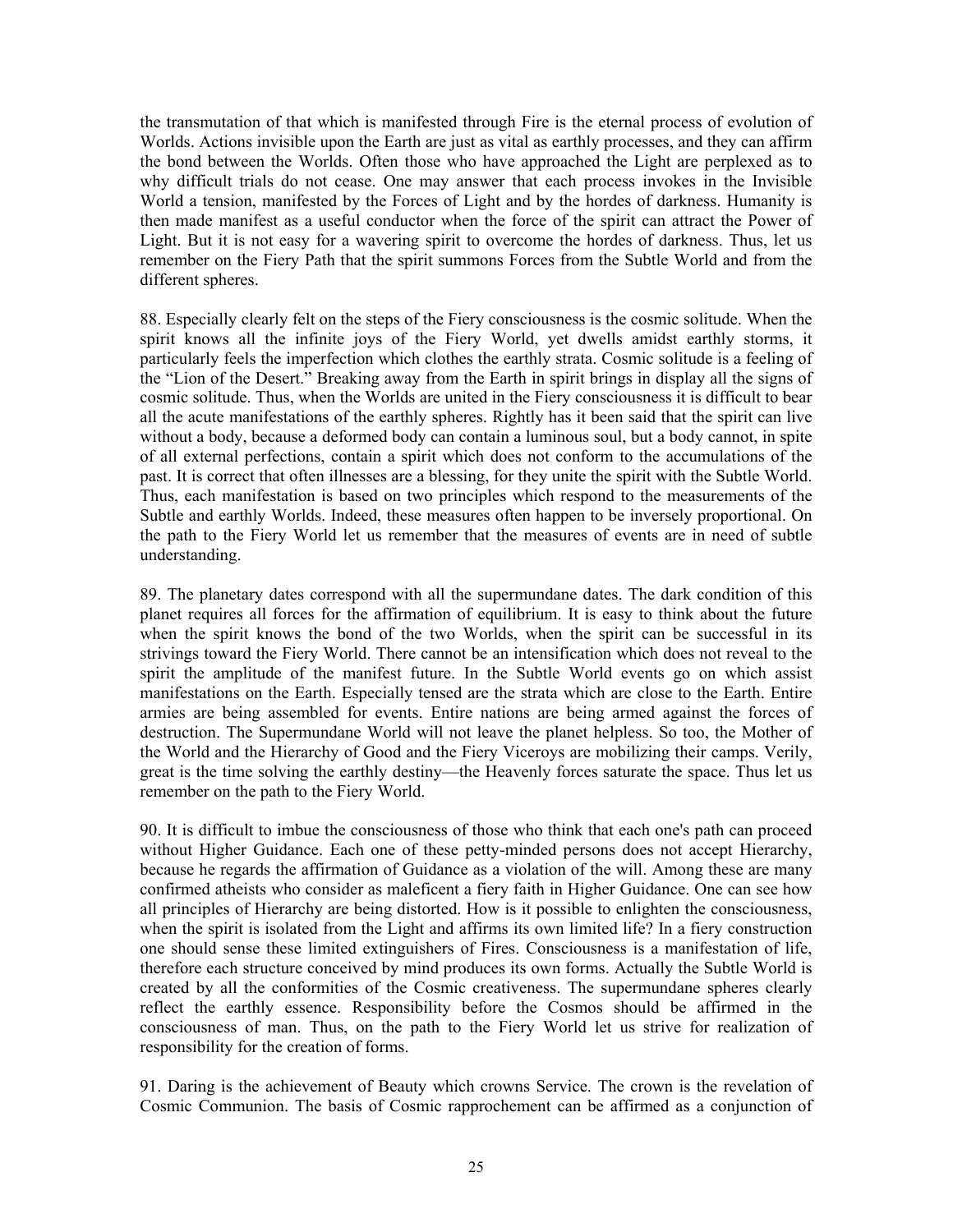Higher Forces. A great Crown is ordained for the brow which has been shaped by millenniums of achievements of self-sacrifice. The crown of achievement is molded by the heart, and the winged spirit creates its own ascending Karma. With difficulty do the sparks of creativeness seep through on the path of Karma; and still less is understood the Truth of Karmic action. Not from without comes the proper estimation of Karma. Karma is contained in each cell, and the spirit carries its own attainment and its own armor.

 A sunlike Karma contains all flaming achievements. The creative force of such a sunlike heart contains within itself precisely all the pangs and conflicts of the spirit. But the sunlike heart realizes its subjection to the current of the Cosmic Consciousness. The crown of the sunlike heart is verily a flaming achievement.

92. The principles of Good and evil are repeated on all planes with this distinction, that by prolonging the line into the spheres of the Subtle World, all expressions become heightened. Only the principles of constructiveness give to the spirit that resultant force which affirms a conscious striving for good. The servants of darkness will be inevitably attracted to the lower strata. Ancient Covenants speak of those who dwell in the Kingdom of the Spirit and those who live under the earth. One may be surprised as to why the earthly strata and the Earth itself is inhabited by the forces of evil. Actually, a downward attraction explains these hordes. Each aspiration toward the Fiery World tends to hold the spirit in the Subtle World, but the Spirits who are Bearers of Light, filled with self-sacrifice, rush to the Earth for purpose of salvation. There are whole countries on Earth which are saturated with destroyers. The Earth conforms, with its poisoned emanations, to these spawns of darkness. Therefore, be not astonished that portions of the world are peopled with dark entities.

93. A construction of new fundamentals will be contained in the establishment of equilibrium and of coordination between science, art and life. For an equilibrium is needed based on a survey of all affirmations. Thus, the World is in need of a great manifestation of equilibrium. Coordination is to be affirmed upon a new understanding of all the subtle principles of Hierarchy. One may even foresee how a transmutation of all affirmations will take place; how in science there will be no great division between spirit and matter. Indeed, it will be possible to build on new principles when the spiritual and the physical are united. It will be possible to secure knowledge of the body by means of the coordination of the centers, their functions and qualities. Such a unity of all functions leads to knowledge of life as it actually is. For example, one could study the various precipitations of the kidneys and the functions of the eyes. It is possible to coordinate the functions of all organs which have double branchings. It is possible to compare the organs which act by one channel. It is possible to be convinced of many unities of functions, which are highly indicative. Thus, new structures have their great principles, and a great ascent in the world of knowledge is indicated. Thus the Fiery Bearers of the synthesis bring good and happiness to the World. On the path to the Fiery World let us remember about the great affirmation of equilibrium and coordination.

94. The abyss may be conquered by different paths. Courage in the face of the unfolding abyss is attained precisely when the spirit places everything at stake. It is correct that the spirit can be tempered only in life. The overcoming of life's difficulties will bring the spirit its spark. Spiritual conquests are so difficult. The physical body endures privations in self-satisfaction, but the spirit conquers difficulties. And the fiery spiritual strife can uplift to a great height. Thus, let us aspire to spiritual difficulties. The abyss can unfold itself before the heart. Thus it seems that the path of life proceeds inexorably; but the heart which realizes the abyss is also conscious of the Light. For, when a final boundary has been manifested it is possible to unroll a Fiery Infinity. Only in complete striving can the spirit unfold its wings. On the path to the Fiery World one must be imbued with fearlessness before the abyss. The winged spirit knows this joy of attainment.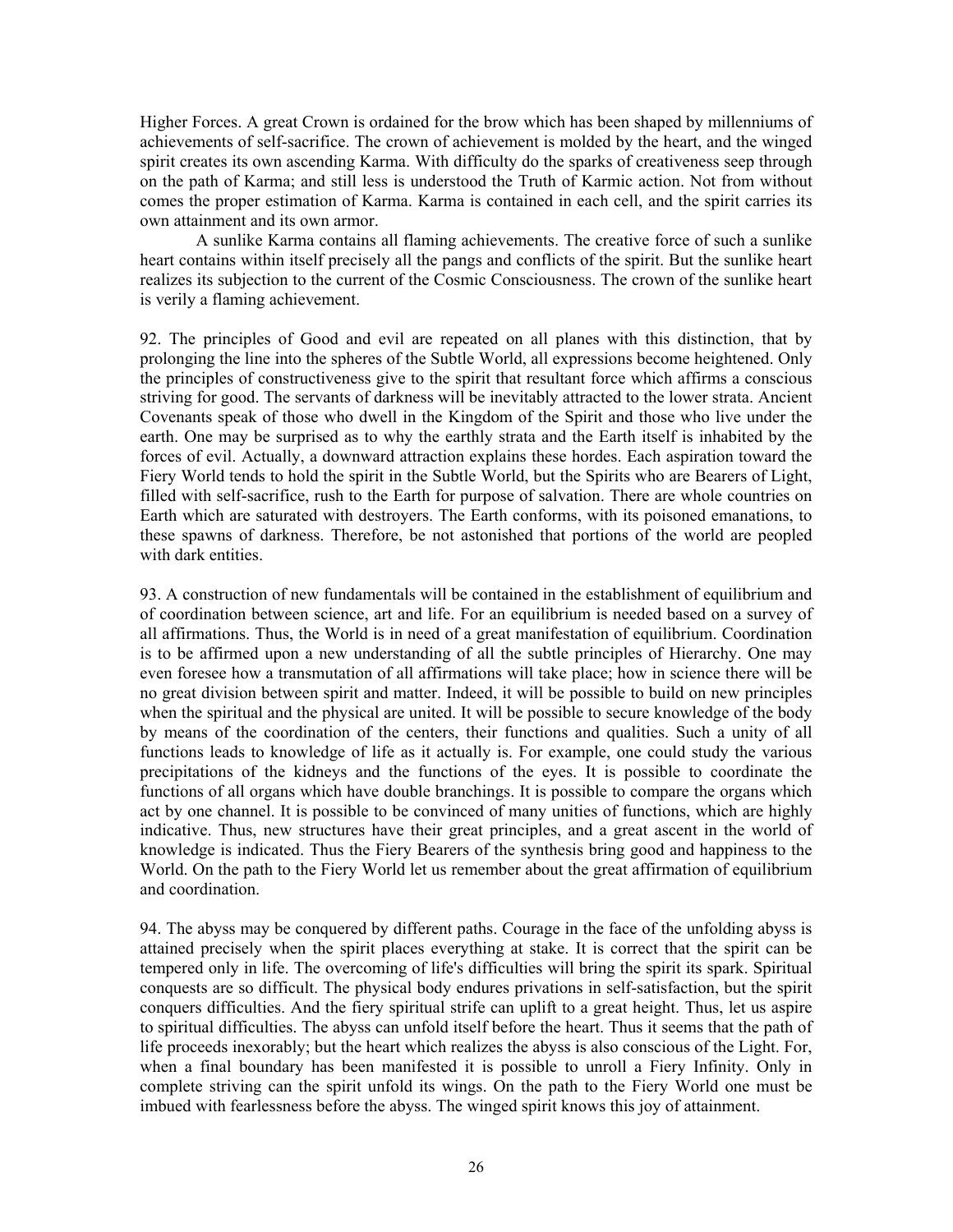95. At the threshold of passage into the Subtle World there occurs a separation of the mental body from the physical. The development of fiery receptivity assists the flight into the Higher Spheres. The separation of the mental body can be clearly realized by the spirit which senses the breaking away from the Earth and aspires into the Higher Spheres; thus takes place a unification of the two Worlds, which liberates the spirit from the physical body. The question of death greatly preoccupies humanity. Precisely it is the transition which frightens people so much. It may be pointed out how wonderfully the spirit which has understood the transitory existence on Earth is impelled into the Subtle World. One should consciously prepare the spirit for the breaking away from Earth. In this manner the affirmed threshold is disclosed to the one newly arrived, in all the Fiery Grandeur. Thus, on the path to the Fiery World one should accustom oneself to the breaking away from Earth.

96. When the fiery spirit plunges into the supermundane spheres the Subtle Spheres are not foreign to it, because this spirit has known the spatial manifestations. Thus the newcomer can acclimate himself in the strata of the Subtle World. A sensation of joy accompanies the entrance into the Subtle World.

97. One should be very solicitous about the last hours of sojourn on Earth. Often the final striving can predetermine the succeeding life, also the stratum in which the spirit will dwell. Indeed, it is inadmissible to recall the spirit into the earthly spheres when it already has broken away. Tissues which already have been freed from earthly attractions must be strained into a terrific effort in order again to be assimilated into the earthly atmosphere. People should learn to think during someone's departure, as well as during birth, and should be able to ease the processes. As delays are harmful during birth, they are likewise harmful during death. The subtle formation of the new body must be taken into consideration. Wounds caused the departing one must be cured in the Subtle World. A most cruel treatment of the departing ones is often manifested. It may be said that it is not death which torments, but living people. All who are approaching the Fiery Teaching must know about this. On the path to the Fiery World let us remember the law of affirming the last minutes of the crossing.

98. Merit, as it is understood, must be replaced by a more subtle concept. If, instead of external signs, one becomes accustomed to look upon the reality of merit, according to the inner quality of action, then how many subtle signs can be observed! When the spirit learns to coordinate the earthly life with the Higher, then all measurements take on another dimension. Life filled merely with the monotony of the material world correspondingly marks off the merit according to its aspirations. But the consciousness of the two Worlds affirms new measures. The transitory will not be the real impelling factor. Only a striving for fiery manifestation unites the Worlds, and action will be correspondingly saturated. The consciousness of him who heads into the Fiery World is imbued with the Force emanating from the Hierarchy of Good; but earthly bliss is as quickly dissolved as is the entire transitory World. On the path to the Fiery World let us remember the eternally living energy of the World of Fire.

99. Karma is diffused in all actions, in all Worlds. In the same way as Karma can be hastened, it can be as well prolonged. A deepening of Karma is reflected not only upon the succeeding life. All intermediate states are also affected in an aggravation of Karma. The Subtle World is closely held in bond with the earthly, and it is necessary to intensify thinking in this direction. He who understands the meaning of the connection of the two Worlds, will be careful of his earthly actions. Care toward all energies is of assistance to the striving spirit. A chief impediment is nonunderstanding of the truth of spatial life; that all is transmuted, all is atoned for. Correctly has it been pointed out about the law of Karma; indeed, about the law of Karma unto infinity. Precisely,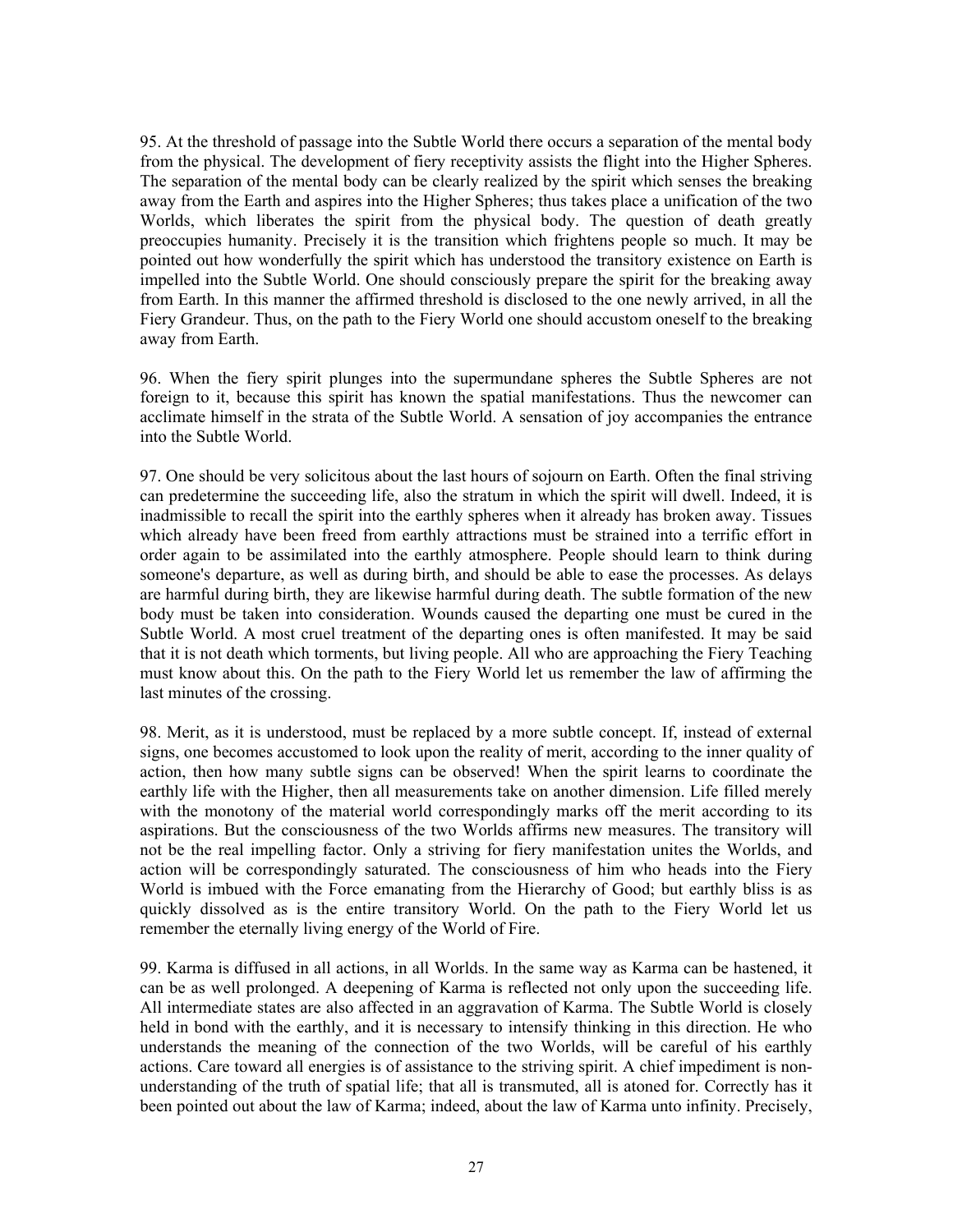aspiration reaches into infinity; and so also do possibilities. On the path to the Fiery World let us affirm a conscious relationship to the law of Karma.

100. The co-participants of Cosmic structure may be called true Regents. Each epoch has its Regents. The Lord, the Man-God, and the Regent of the Forces of Light constitute the great Power. The Hierarchic principle appears as the basis of all constructions, and for a deepening of understanding of Cosmic structure one should become affirmed by the recognition of the manifested law of Hierarchy. The Forces of Hierarchy are joined across two Worlds—the Guiding Principle, and the principle of fulfilling the Great Will are one Source. Worlds are built upon the two Principles. The Supermundane World is manifested by means of the earthly one. The earthly world aspires into the Fiery World. Eternal life is affirmed in this fiery unity, and the power of life is intensified in fiery structure. For a subtle understanding of the Hierarchic Principle one should delve into the structure of Existence. The Higher Will has bestowed its Covenants. Manifestation of the Fiery World has been assumed by Fiery Spirits; in this manner an exchange unifying the Worlds has taken place. All religions have been affirmed by an exchange of Fiery Forces. This fiery cooperation is the Cosmic structure. On the path to the Fiery World let us manifest understanding of Cosmic structure.

101. Verily, only the heart is able to penetrate into all actions, into all motives, into all entities, manifesting discernment. For penetration into the Fiery World, it is especially necessary to discriminate with the heart. Only that source which strives toward the basis of Truth can provide a concept of the true structure of Cosmos. Only that source which is saturated with the fire of subtle energies can offer a true measure of the judgments. For the affirmation of one's forces in the Higher Spheres it is indispensable to intensify the forces of the heart, for there is no other quality of Fire which can replace these energies. The heart powerfully impels the spirit to the subtle energies. All the Higher Spheres are attained by the tension of the heart. This sacred vessel can reveal all the creative exalted spheres. These heart energies are irreplaceable, truly the Higher Will is reflected in them. The creativeness of the heart may be called sunlike. On the path to the Fiery World let us aspire to an understanding of the heart as a connecting manifestation between the Worlds.

102. The distribution of people according to auras and to mutual attraction is a scientific truth, but for scientific investigations it is necessary to apply subtle discrimination. Where the cognition of the heart is aglow, there will be discrimination. Where the cognition of the heart is inactive, so also inactive will be the fiery energy. It is necessary to feel how there are gathered around the fiery heart those who have been drawn to it by the striving toward Fiery Service. The attraction of the magnet of the heart acts as a law; it must also be remembered that each life of the heart attracts those who reveal kinship of spirit. Life which is thus begun is extended in the supermundane spheres. Thus can be easily explained each Karmic manifestation. People do not reflect much on this law; and the World does not so much suffer from various calamities as it does from the breaking of this great law by the intrusion of human errors. Intrusion on the harmonious arrangement is always manifested in a derangement of Karmic effects. Many inexplicable misfortunes have been evoked by Karmic violations. In history one can trace how kings have been deprived of their most faithful servants, how generals have lost their troops, and spiritual guides their disciples, through some fearful intrusion into the connecting Karma. Let us deliberate, on the fiery path, about the invulnerability of Karma for the sake of advancement.

103. Transmutation of the centers intensifies the creative energies which are necessary for crossing into the Subtle World. Each spiritual striving produces its sediments, which assume the aspect of subtle energies during the passage into the Subtle World. Thus, it is important to aspire into the Higher Spheres. Ecstasy of spirit and joy of the heart yield those energies which nourish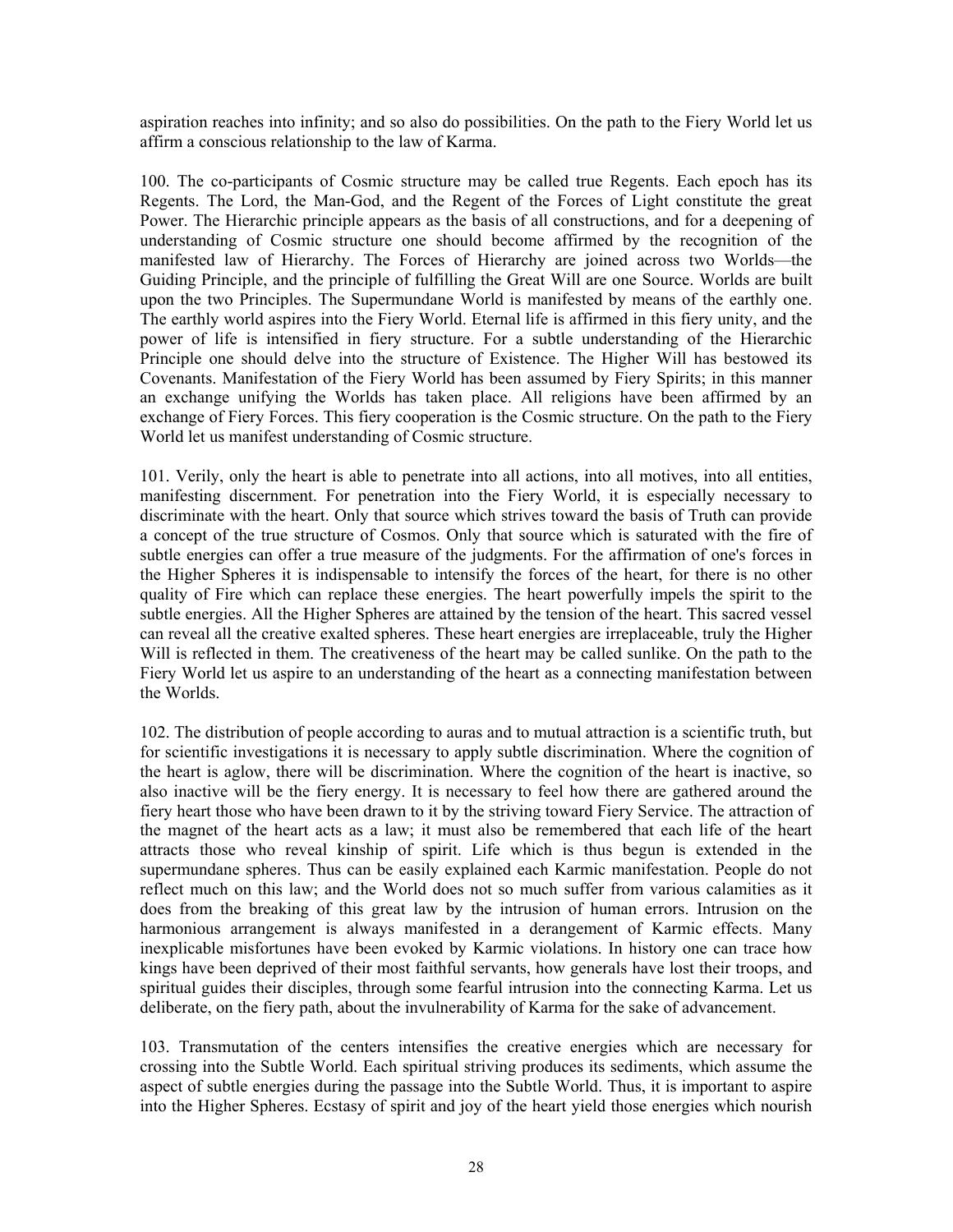the subtle body. Indeed, only a feeling imbued with higher impulses provides the needed energies. It must be understood that imperil and gross earthly desires produce their ugly ulcers, which the spirit must heal in the subtle body. Ulcers of the spirit are carried over into the Subtle World if they are not gotten rid of on the Earth. Liberation from the physical vehicle does not mean deliverance from spiritual ulcers. When the spirit, faced with breaking away from the Earth, realizes how it has used its energies, then the consciousness can atone for a great deal; but the consciousness must be impelled toward the thought about the Higher Worlds. Even the most serious criminal can be directed toward the understanding of the burden of Karma, but for this it is necessary to change the social conditions. Thus, on the path to the Fiery World one should become accustomed to the thought about transmutation of the centers, because liberation from the body is not deliverance from spiritual ulcers.

104. Forces manifested for the Service of Light do not invade Karma, as some who are not initiated into the power of Karma think. The Forces of Light observe human actions, giving the direction but not invading life. Many are the examples of this. Messengers appear, warnings are sent, the direction is given and the paths pointed out; but the choice of designated affirmation is determined by the human will. In this way appears the manifestation of cooperation between the two Worlds. Precisely, self-activity of the spirit can bring near a better Karma. Thus it can be explained why the Forces of Light do not stop the spirit from certain actions which violate often that which has been ordained. Often people are perplexed as to why the other paths are not indicated. Likewise they wonder why the Sendings are affirmed through various channels? They wonder why the Forces of Light do not ward off different currents. Let us reply. "The Forces of Light never invade human Karma." This law must be remembered on the path to the Fiery World.

105. The law of free will often prohibits Us from clarifying a manifestation which appears to be obscure. The very same law indicates Our crossing of paths when the free will directs a heart toward a heart.

106. To be affirmed in the heart upon the Lord is the first condition on the path to the Fiery World. It is impossible to arrive at the ordained Gates without this fiery requirement. Of course, Guidance must be recognized in spirit and heart, for the acceptance of the Hand of the Lord is alone insufficient without devoting the heart to the Lord. One must understand that law which unites the Teacher with the disciple, because without the manifestation of complete attachment to the Lord there can be no bond. A full acceptance of Guidance means a conscious relationship, for one must understand and feel in the heart the warmth which arises from the depths of the spirit. It is especially necessary to feel and to learn to discern that by which the nature of the Lord is linked with that of the disciple. Thus, one must remember that vibrations and Karma are as connecting links on the path to the Fiery World.

107. The spirit is actuated by various levers. Love and striving are the strongest levers. Love for Hierarchy and striving for Service provide the impulse for higher saturations. These powerful levers direct the spirit to perfectment, not only on the Earth but also in the Subtle World. Even if it were somehow possible to be freed on the Earth from certain manifestations, the supermundane spheres do not permit the spirit so easily to change spheres. The supermundane spheres have their vortices into which the spirit is drawn. These vortices may be called whirlwinds of expiation. According to the condition of striving or carnate desire the spirit falls into these vortices and may pass into other spheres only by atoning and by transmuting its energies. It is necessary to understand the conditions of the Subtle World. If humanity would reflect upon this remarkable bond with the Subtle World the concept of Karma would become clear. There is no action, no thought, no step which does not impel the spirit into a certain vortex. The fiery spirit is manifested as an inviolate link between the Worlds, for thus all paths are revealed.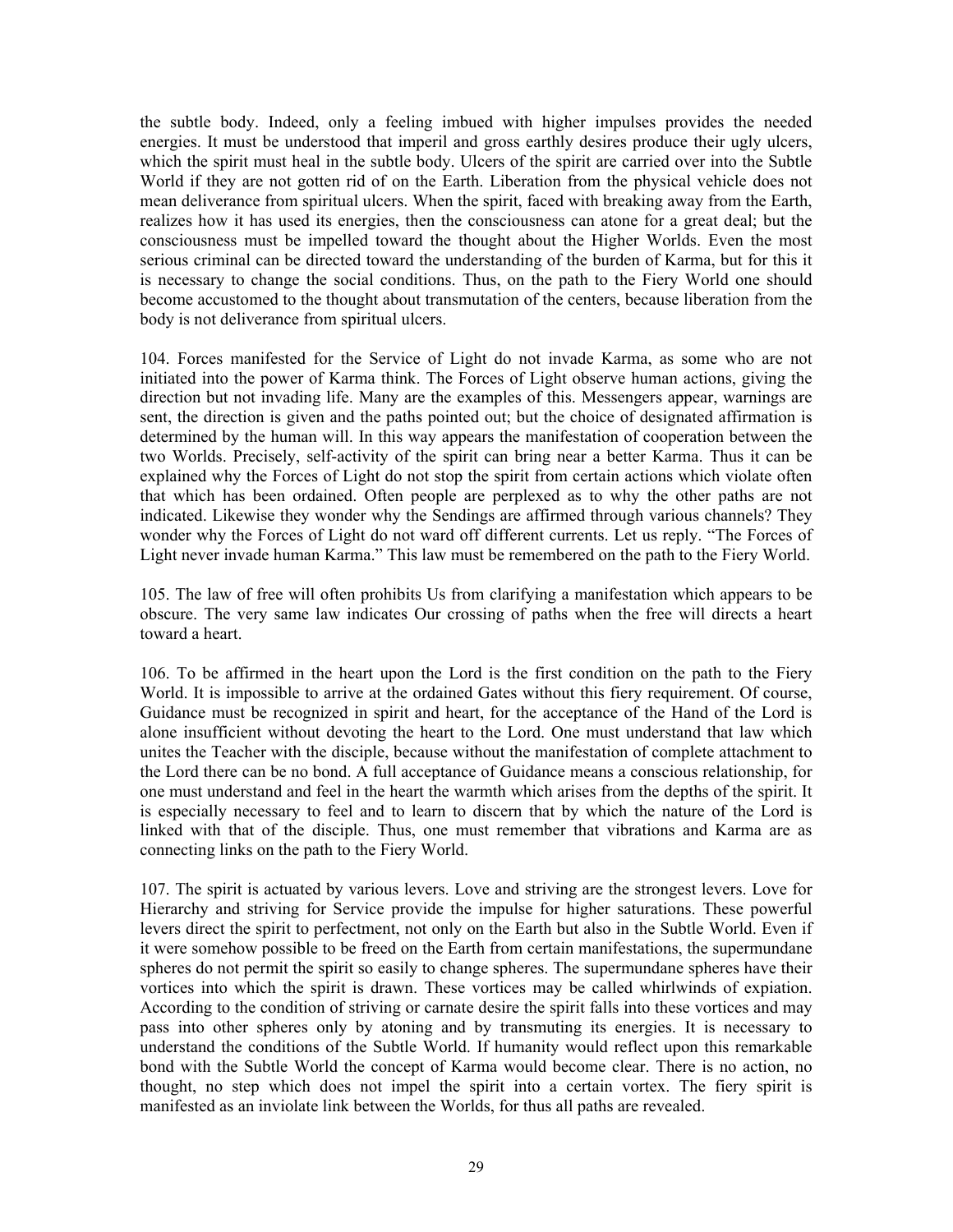108. Indeed, refraining from delving into the existing bond between the Fiery World and the earthly deprives life of its meaning, and each fiery manifestation becomes meaningless. Delving into the Fiery World is indispensable for understanding in life the fact that the unity of two Worlds directs the thought cosmically. Only the unity of each vital manifestation with its extension into the Fiery World affirms the significance of all vital processes. It is hard to imagine how difficult it is to direct thoughts if this law is unrealized, or when this law has been distorted by different interpretations. How much more clearly can the spirit grasp the process of life and death when the concept of the Supermundane World lives in one's consciousness! Thus, the whirlwinds of the spheres of subtle tensions impel the spirit during ascent and return. Definitely, the bond of the spirit with Karma is manifested in both worlds. The understanding of this bond points to the beauty affirmed by the Cosmos. Discrimination of those vital impulses which in the future will provide conditions for subtle existence, is so very important! For it is impossible to take eternity for the transitory, and the transitory for eternity. Thus does the spirit learn, living in the material world, to appraise the transitory; but Eternity has been ordained in the Cosmos!

109. The bond between Worlds must occupy the thoughts of humanity. How else could one explain certain invisible processes, which nurture life? One may become imbued with that knowledge only when the spirit apprehends in the heart the manifestations of the Invisible world. How else may one explain life and the crossing into the Subtle World, if one is not affirmed upon the Fiery World? Each earthly occurrence assuredly has in the back of it its invisible cause, and it also is a potential cause. It can be easily understood that for fiery receptivity one should first of all affirm thought upon the bond with the supermundane spheres. Happenings in life can be made real only when the spirit senses each higher vibration. Obviously, humanity lives without cognition of the heart, which moves with the force of the Fiery World. For better forms one should look upon life as a union of the two Worlds. Each striving in this direction will be helpful for ascent into the Subtle World. If the perception of higher energies is established as a vital process, one may become aware that earthly life, with all its pangs, is extended into the next World. Thus, let us apprehend the law of atonement on the Earth, in actions and meditations.

110. About the destination of man on the Earth. From times immemorial this question has occupied the minds of people. All religions have noted the affirmation about the destination of man who bears a kinship to Higher Force. Wherein then is revealed a likeness to Higher Force? Only in perfectionment of spirit may man be likened to Higher Force. The destination of man cannot be regarded as something accidental. Likewise it is impossible to regard all forms uniformly, because all spheres have their own forms and very precise correlations. We speak often about the bond between two Worlds, because it is imperative to get out of the charmed circle which has girdled the planet. It is necessary to find the exit. Thinking must be directed to the more subtle principles in order to discover points of contact. Reflecting upon the simplest processes, we shall reach the highest concepts. If we shall discover the subtle bond in all life then indeed a striving toward the Higher World will not delay in coming. Since up to now it has been rather difficult to awaken the consciousness, at present it is necessary to push forward persistently all the foundations of the bond. All events, all affirmations, summon humanity to the achievement of transmutation of the fundamentals of a World outlook. It is especially needed to penetrate into the destination of man.

111. No receptivity is possible without heart aspiration. True, the intellect does perceive, but incomparable is the subtle action of the heart. In fact, when we say that a thought has flashed, it means the heart has revealed a saturated remembrance and perception. Indeed, only subtle energies can be joined to the subtle; therefore, the speediest attainment is through the heart. The bond with the Fiery World is established by the saturated heart, because this vessel alone permits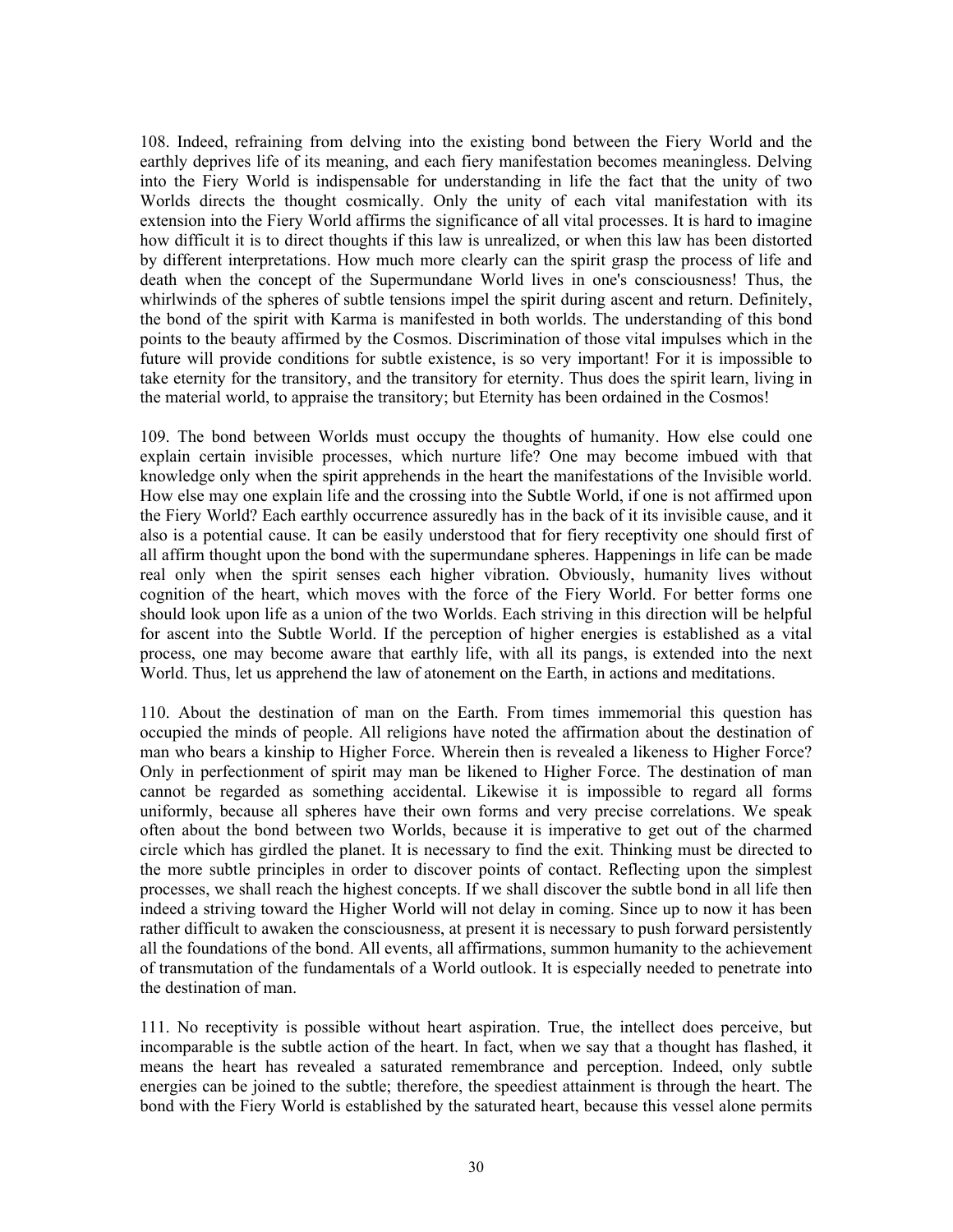penetration into the Fiery World. To understand the striving of the heart as a symbol of creativeness brings to the spirit affirmation of the Fiery World. The heart bears the burden of the World. The heart liberates from the earthly burden. Thus let us remember on the path to the Fiery World.

112. The protective network is formed out of subtlest energies. All centers participate in the formation of this powerful shield. For a complete circle it is necessary that all the spiritual centers intensify their energies. From out of the centers of the spirit it is especially necessary to tense the heart, because by its power it can transmute thinking. Right thinking produces stability, which is the first requirement. Steadfastness expels duplicity, fear and doubt. The protective net can defend a man, making him invulnerable. But this shield can only then be affirmed when all subtle energies have been harmonized. The experience of Agni Yogi truly provides this shield, but a most cautious regard for the centers is necessary. The protective net must be continually saturated with the energies from within, as a fiery, eternally ascending spiral. Spiritual centers must nurture this power. The protective net passes on with the spirit into the Subtle World. Woven from the subtlest energies, it can become assimilated into the Fiery World; only the highest strivings may be reflected in it. People who live by means of lower centers have no protective net. Obsessed ones do not have this shield. Therefore, on the Fiery path one should take care of the interweaving of the subtlest energies.

113. The protective net can only then be saturated when the centers have been transmuted. And on the final step, before receiving the Fiery Ray, the protective net is especially taut.

114. The fabric of the protective net is strung by the most diverse energies. Each spiritual center is based upon the collection of precipitations of the subtlest energies into the protective net. All the centers are transmuted and saturated by fire, which weaves the threads of the protective net. Thus, this shield is an affirmation of all cosmic currents, which are refracted in the protective net. Each blow upon the aura may be reflected, as a boomerang, upon its sender. When the protective net can reflect all the Higher Fires, then, indeed, can be fused in this furnace many manifest blows. Each striving consciousness must weave its own protective net. One may deflect many blows and painful stings if the protective net remains impenetrable. The immunity of the spiritual centers may become complete when the protective net is continually nourished by fire from within. Hence, it is so important to be solicitous about the tension of the protective net. Psychic energy, aspiration of the spirit, and fiery transmutation will supply the needed fabric for the protective net. On the path to the Fiery World let us remember the power of this Shield.

115. However diverse the Worlds are in their spiritual properties and functions, nevertheless it is necessary to become accustomed to think about the bridge to the Fiery World. Everything has its connecting energies. Why then not strive to understand the bridge to the Fiery World. As man reflects all the qualities of earthly life, to the same extent must he be concerned as to how to lay a bridge between the Worlds. Just as the abyss of mankind is visible from the supermundane spheres, so should the Higher World be accepted into human consciousness. The bridge between the two Worlds is maintained in the aspiration of thought. Rightly has it been said about the beauty of thought which reveals all Worlds. Indeed, the bridge between the two Worlds can be made real if the actions are filled with beauty. Truly, not words but actions bring all saturations. The bridge between Worlds will be based upon harmonization of the currents of heart and spirit. On the path to the Fiery World let us manifest understanding of the bridge between Worlds.

116. The connection between the life of each Servant of Light and the succeeding step reveals a saturated heart striving. Indeed, people debase the feeling of love and interpret vulgarly the great law. But one must harken subtly to the great law. Thus, verily, the Yoga of the Heart brings one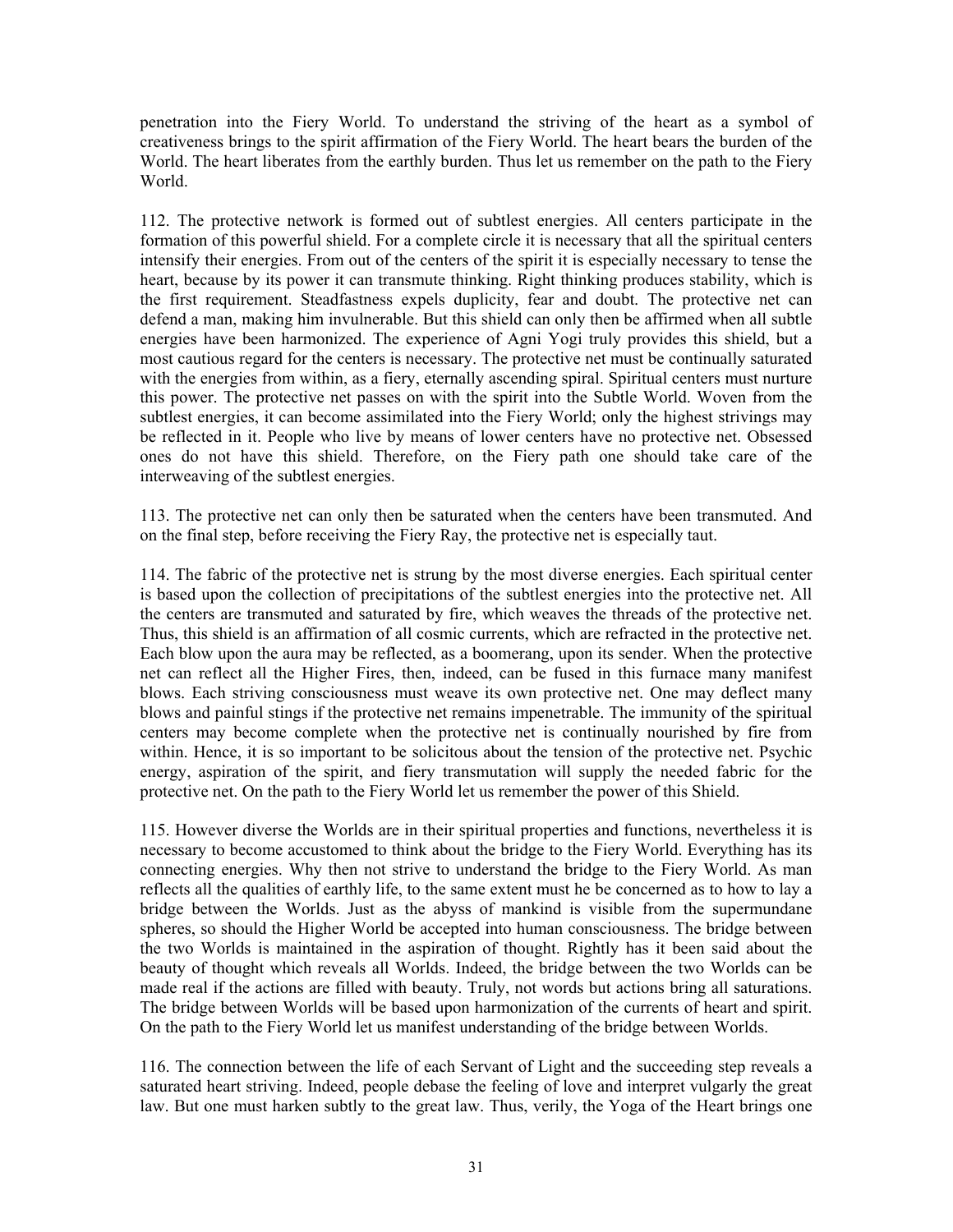to the mighty summits of consciousness far more strongly and speedily than does the Mind, however refined it may be. Therefore, the great Epoch of Woman will be distinguished by greater refinement of feelings and of consciousness.

117. The bridge between Worlds is based on harmonization of all the subtlest energies. Actually, the majority thinks that transmutation of the centers takes place on the physical plane. This is an error. Such consciousness must be enlightened. Transmutation of centers by Fire is a fusion of all the centers, both physical and spiritual. A spiritualization of the entire being takes place. In fiery transmutation the Fiery World is revealed especially strongly, because a fiery harmonization takes place in one's entire essence, involving acquisition of all the higher tensions. Therefore, one may accept the law of the connection of the Worlds in each process of the refinement of spiritual centers. Accumulation of these energies gives the spirit an impetuousness which carves out the shortest path. Thus one must accept the concept of the bridge between Worlds, and one should remember that no unconscious labor of the centers exists. Conscious harmony of the centers is a great mystery. Thus, on the path to the Fiery World let us manifest understanding of the shortest path.

118. Among the mysteries existing in the Cosmos must be noted that of succession of existences. The rhythms of these existences are just as varied as are the Monads. Some think that it is necessary to spend a great number of lives in palaces; others think that for heroism cavalries are needed; a third group thinks that glory is needed; a fourth that chastisement of spirit and body are necessary, and so on ad infinitum. But We say achievement of spirit is needed. And this fiery quality is attained only through the inner Fire of the heart. Rightly has it been said that the deeds of the heart are the foundation. Knowledge of the heart affirms the great essence. Therefore, the heart as a magnet is powerful,. Of course, a being lives in all potentiality. For a certain cycle of years the potential manifests one form of actions, for another cycle other actions are manifested. Thus, a complete world of actions takes place in a single life. Let us recall how many luminous actions fill the records of the Book of Life. Let us consider each action of Light, for it is especially necessary to realize those powerful energies which fill a being on a great step.

119. The forces of the spirit provide the currents upon which certain energies can proceed. The Hiero-inspiration can be sent only through the currents of the spirit. A power not earthly is carried by the Bearers of these currents. The spirit and heart which are saturated by these currents withstand many attacks. Often have We observed a solitary traveler on the Path of Service repulsing the onslaughts of darkness. The Forces of the Spirit bestow the power of action upon straight-knowledge. Currents of the spirit are the link with the Higher Forces. When the powerful energies saturate a being, then becomes apparent the development of all the higher centers. Hieroinspiration can be affirmed only in the heart which is aflame with closeness to the Hierarchy of Light. Therefore, on the path to the Fiery World it is so important to distinguish these currents, because it is necessary to apply a conscious relation to everything in order to find the bond with the Invisible World of Fire. Thus, the forces of the spirit can truly conquer Worlds.

120. It is necessary subtly to investigate transference of sensitiveness. Transfer of sensitivity, inwardly or outwardly, constitutes a very important branch of science; not only for the investigation of the human organism, but also for the study of reciprocal tension of Macrocosm and microcosm. Up to this point experiments have been carried out between people and objects; further experiments will be made with plants and animals. By broadening the investigations, one can arrive at a study of the exchange of subtle energies. Thus, all animals can serve for the change of currents of diseases. Of course, in this investigation it will be needful to develop an immunity against infection. Magnetism of the Earth and of the roots of trees, as well as Prana, can serve for the purification of emanations. One may reach into the Cosmic Laboratory for all bases for these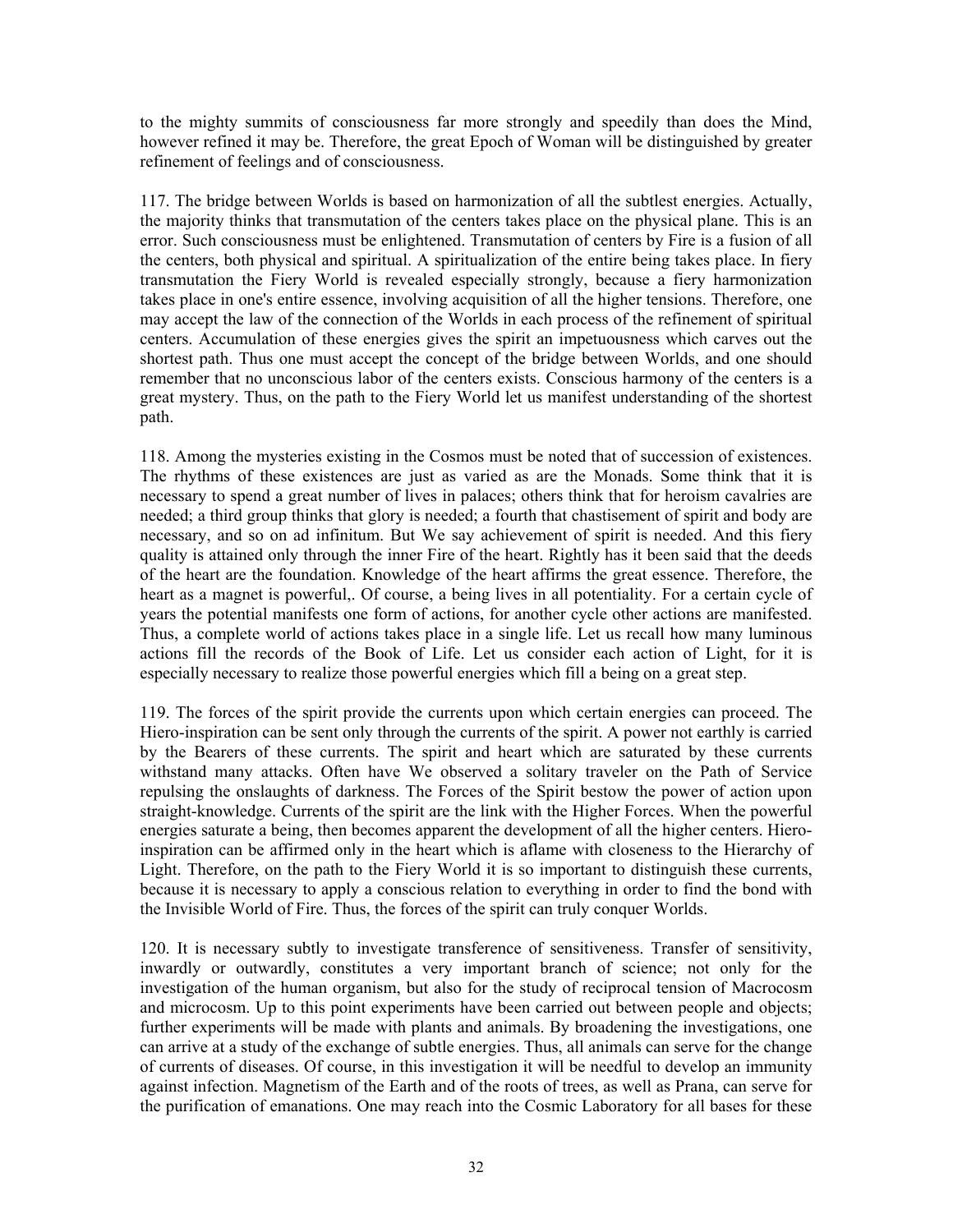investigations. Before the experiment of transfer of sensitivity one should study the manifestations of Agni Yoga, for only subtle receptivity will yield a subtle understanding. One must be imbued with currents of the spirit in order to understand all the potency that saturates the Fiery World.

121. The principle of transference of sensitiveness is very clearly indicated in the swelling of the lips. An accumulation of fiery energies in the throat is discharged in another center. Likewise, nasal hemorrhage is a result of a strong transference of fire of a center, outwardly manifested through the third eye. If subtle energies are saturated by Fire, then transmutation of the centers is so strong that a discharge is inevitable. Fires are raging; that is why it is very necessary to guard the health. Tension of the currents of space is strongly reflected on subtle organisms. Spatial currents are very strongly intensified. The vision of the black networks revealed all the blackness of the web which surrounds the planet. A whirlwind is being borne through space. Thus We discharge spatial pressures.

122. The World is plunged into such a dark state that the supermundane spheres are being filled with stifling gases. Various indicated manifestations affirm how black threads envelop the earthly spheres. It is proper to think and to prepare the consciousness for manifestations of fiery shocks. Space is in need of a purification, and a new discharge may occur in the earthly sphere when the spiritual currents will be roused creatively under the tension of new impulses. It is impossible to expect a regeneration on the planet without the affirmation of new principles and of coordination. Only spatial currents are needed for coordination with vital potentials. Thus, on the path to the Fiery World let us strive for ascent through fiery spiritual currents.

123. If one accustoms oneself to penetrate into the depths of the heart, it is possible to evoke vibratory currents of subtle feelings. In the depths of the heart can be awakened the manifestation of the Cosmic Magnet. It is only necessary to recall those moments of life which manifest the resounding of subtle strings. A glance directed into the depths of the heart discovers all the currents of the spirit. It can truly be said that people persist living without pity. First of all it must be understood that in the Subtle World there is nothing more frightful than heartlessness. It casts the spirit down to a step on which the earthly world loses all human likeness. Therefore, magnanimity can follow only after heartlessness has been cast out. Nothing is more frightful than that heartlessness which is in the pretended magnanimity that lives in the heart of egoism. Therefore, the path of Truth manifests a spiritual current which illuminates the searches. A pretended magnanimity is not the foundation of creative cooperation. Infringement upon the heart of one's dear one is not magnanimity. Thus, let the co-workers especially look into the depths of their hearts, for as Ur. has rightly said—"one should not insinuate oneself into the soul of one's friend, it is better to look into the mirror of one's own spirit." On the path to the Fiery World a pretended magnanimity is a stumbling block.

124. The world suffers from a dismemberment which engulfs all the great beginnings. In place of unity, dismemberment is preached everywhere. There has remained not one principle which people do not destroy at its core. Each beginning is affirmed first of all as a part of a great Whole. How could this matter fail to be treated in human searches? The invisible is isolated from the visible World. The Higher is isolated from Earth. Only a striving for unity of concepts of magnitudes can establish the necessary link between the Worlds. Without saturation of the heart it is impossible to embrace all the Worlds, for how to affirm a cosmic bond without the acceptance of the Unity of the whole Cosmos? In the small and the great let us manifest understanding of this Great Law. The dismemberment of Worlds leads to a state of savagery. On the path to the Fiery World let us remember about the unity of Worlds.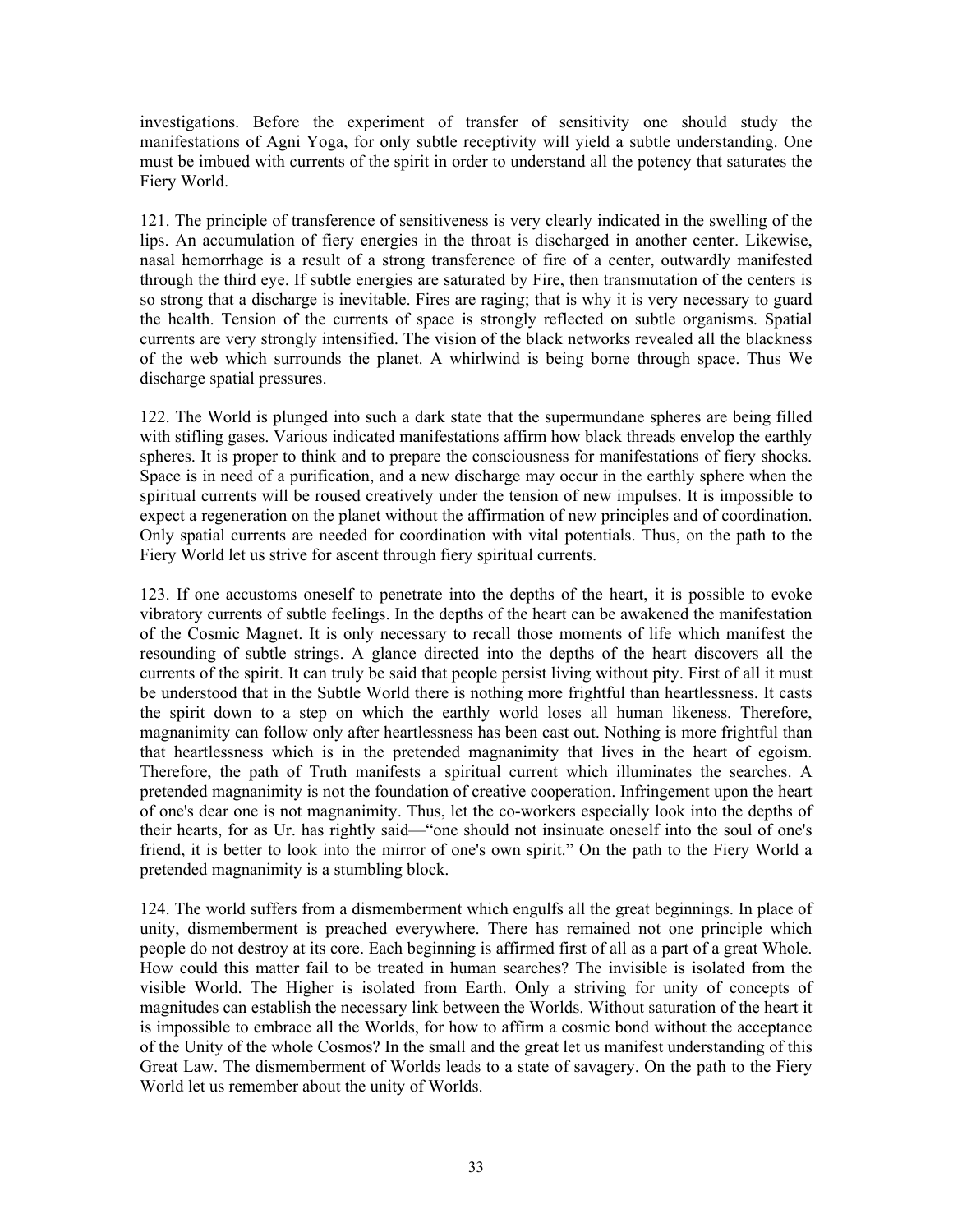125. So many distortions, so many inaccuracies have been admitted into the Teachings. Verily, each purification is great Service. Each striving to renew the Truth, as it has been given to humanity, is fiery Service. The black threads seen represent not only the darkness of the earthly atmosphere, but also that network which covers the human mind and heart. It is difficult to imagine how many minds have been clouded by various evil interpretations. Each man is full of tension in search of new interpretations, but goes farther and farther away from the Truth. Dismemberment is so vividly affirmed in religions, in science, and in all creativeness. Each World has its correlation to another World. Each Truth emanates from another Truth. Truth is revealed only to the open heart. Thus, the tensed consciousness, which senses the cosmic pulse, passes on its own beat with luminous thoughts. Verily, great is the Fiery Pulse, revealed to the fiery heart.

126. Exactly with fire and sword is the planet being purified. How otherwise will the consciousness be awakened? The aspiration of humanity is drowned in earthly desires. Waves of gross desires impair each zone of light, and each instant reveals oceans of unrestrained lusts. If humanity would compare Light with darkness, the visible World with the Invisible, then it would indeed be possible to affirm the fiery Truth. In the supermundane spheres the spirit grievously atones for its earthly doings. If one imagines vortices of good or evil, which, as it were, are pulling the spirit into their orbits, then one can manifest an understanding of the cosmic currents. Free will engenders a cause of a cosmic current, and the current of evil or the current of good will be chosen by the spirit through free will, expressed by everyday actions. Thus, on the path to the Fiery World comparison of the currents of good and evil gives the impulse for pure striving.

127. As to how to apply one's qualities in Service, it is not enough to say, "I have come and I wish to serve," for readiness to serve obliges the disciple to acquire discipline of spirit. It is insufficient to say that all indications of the Teaching have been accepted, for only in life is it possible to manifest acceptance of the Indications. If the earthly plane imposes hard and fast rules, the world of the spirit demands the manifestation of striving in life towards acceptance of the Covenant of Hierarchy. Firm striving compresses the spirit and tempers it for true Service. One must merit the affirmation of the Call, one must understand the Call, one must free oneself from many burdens; thus, should one understand the truth of approach to the Teaching. One must understand the beauty of giving, for merely earthly givings do not affirm the "chalice." Thus, on the path to the Fiery World let the co-workers apprehend the Call to Service.

128. One can imagine the joy of the spirit which has realized the construction of a New World. If the striving is great, then each form will produce a deepening in perfectionment. The unification of Worlds can advance conscious striving. Let us take the forms of the Subtle World and apply them to the earthly plane. The comparison between psychic energy and mechanical receptions has been rightly applied. Indeed, creativeness can be manifested precisely by the higher energies, but for such subtle perception it is necessary to manifest transmutation of the centers. Only when the spirit feels communion with the Invisible World is it possible to affirm the spatial current. Even simple experiments require complete confidence. How much more strongly affirmed then must be the spirit in full communion with the Invisible World!

 Many things which it is customary to consider as phenomena may be explained simply as transmutation of one of the centers. How strongly then does create the spirit of the Agni Yogi whose centers have been kindled by sacred fire! Thus, on the path to the Fiery World it is possible to penetrate into the powerful activity of the Agni Yogi. Let us reverence the Mother of Agni Yoga—I have spoken.

129. In the spirit of each man lives the principle of good, which can saturate the whole being if these energies of Light are consciously invoked. The constructiveness of the spirit can be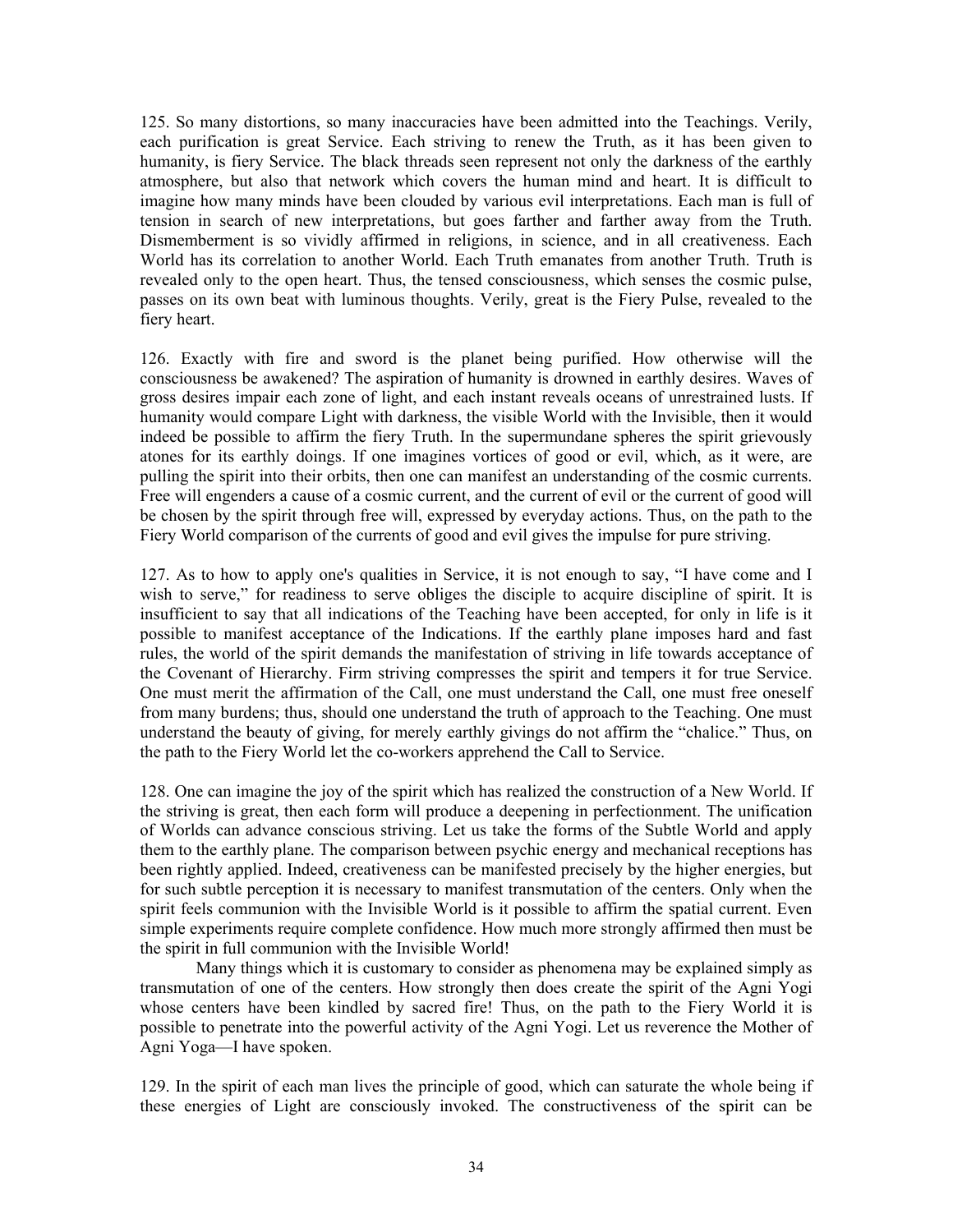intensified by currents manifested by good or evil; it depends upon man to put into action the different levers. Each builder can honestly say to himself what it is that he serves—spirit or matter. Indeed, one can easily be convinced as to the direction in which the forces of the spirit proceed. In its seed each spirit knows the truth manifested by quiet currents; hence, this immersing directs the spirit to right thinking. Certainly, the consciousness of unity can open all the locks which separate man from the Higher Truth. The world of the spirit needs to be understood. Thus, everyone can evoke a most subtle current from the depths of the heart. The best conduit to the Fiery World is the depths of the heart; therein is hidden the Cosmic Fire.

130. The boundary line between the higher and lower spheres must demonstrate that it is possible for their unification to take place. There are many paths for unifying the Worlds. First of all, it is important to accustom the consciousness to the thought that all is possible. Once accepted that all is possible, the spirit can attain the degree of the Fiery Emblem, which bestows an impetuous constructiveness. When the spirit of man becomes accustomed to thought about the Subtle World, the manifestation of many laws of Existence becomes intelligible. A most urgent law directs man to the principle of unity, to the transformation of man by the path of Fire, transmuting all the centers.

 Even the dark forces believe in the unity of Worlds. True, in the limited consciousness, the unification of Worlds is expressed by examples which bring the Higher down to the lower; but the aspiring consciousness rises upward from the earthly spheres to the Subtle Worlds. Thus, on the path to the Fiery World let us learn to rise to the spheres affirmed by Fire.

131. When people will learn to respect the Cosmic Laws, then, indeed, the Cosmic Magnet will indicate to them the path to perfection. The subtle understanding of this law can ennoble all humanity. The great law can awaken all good strivings. Pure and great love gives birth to that nobility of spirit which can regenerate man. One can easily imagine how will be manifested all the great feelings engendered by the unified heart.

132. Often the spirit which bears the synthesis affirms its knowledge from within the "chalice," for the accumulated treasures of creativeness are actually tensed by creative vibrations. Often the spirit, as it were, finds its confirmation upon the basis of the unified consciousness. The manifestation of creative vibrations often evokes a thought which has dwelt in the depths of the heart. One must harken to those thoughts which, as if something familiar, live in the spirit. One can find many identical vibrations by subtly examining one's consciousness. The treasures of the "chalice" are not to be regarded as accidental. They constitute the potentiality of the spirit. These creative vibrations open many locks, for the hidden knowledge which lives in the spirit can be revealed. Often the aspiring spirit discovers that vibration which connects it with the Higher Forces. How can one imagine this sacred power which unites the depths of the heart with the Fiery World! The records of space are often available to it, for unity is strongly manifested as the bond between Worlds. On the path to the Fiery World it is needful to remember about the vibration which touches the depths of the heart of the bearer of synthesis.

133. It is difficult even to imagine how infected the planet is! Not one law remains which has not been permeated by the poison of decomposition. Each higher manifestation has been so completely covered by black thought that purification of the earthly and supermundane strata is the most important task. Even the way that the Higher Teaching is being applied only demonstrates that the interpretations of darkness are closer to the spirit. The Fiery Covenant will then be affirmed when the human spirit is cleansed of those manifestations which have obscured spirit and heart. Let us investigate how Truth is being affirmed. The Fiery Spirit affirms the Higher Covenant. Its successors affirm the given Teaching. The chosen Spirit clarifies the Covenant handed down by the Fiery Lawgiver. Thus, for the affirmation of New Covenants the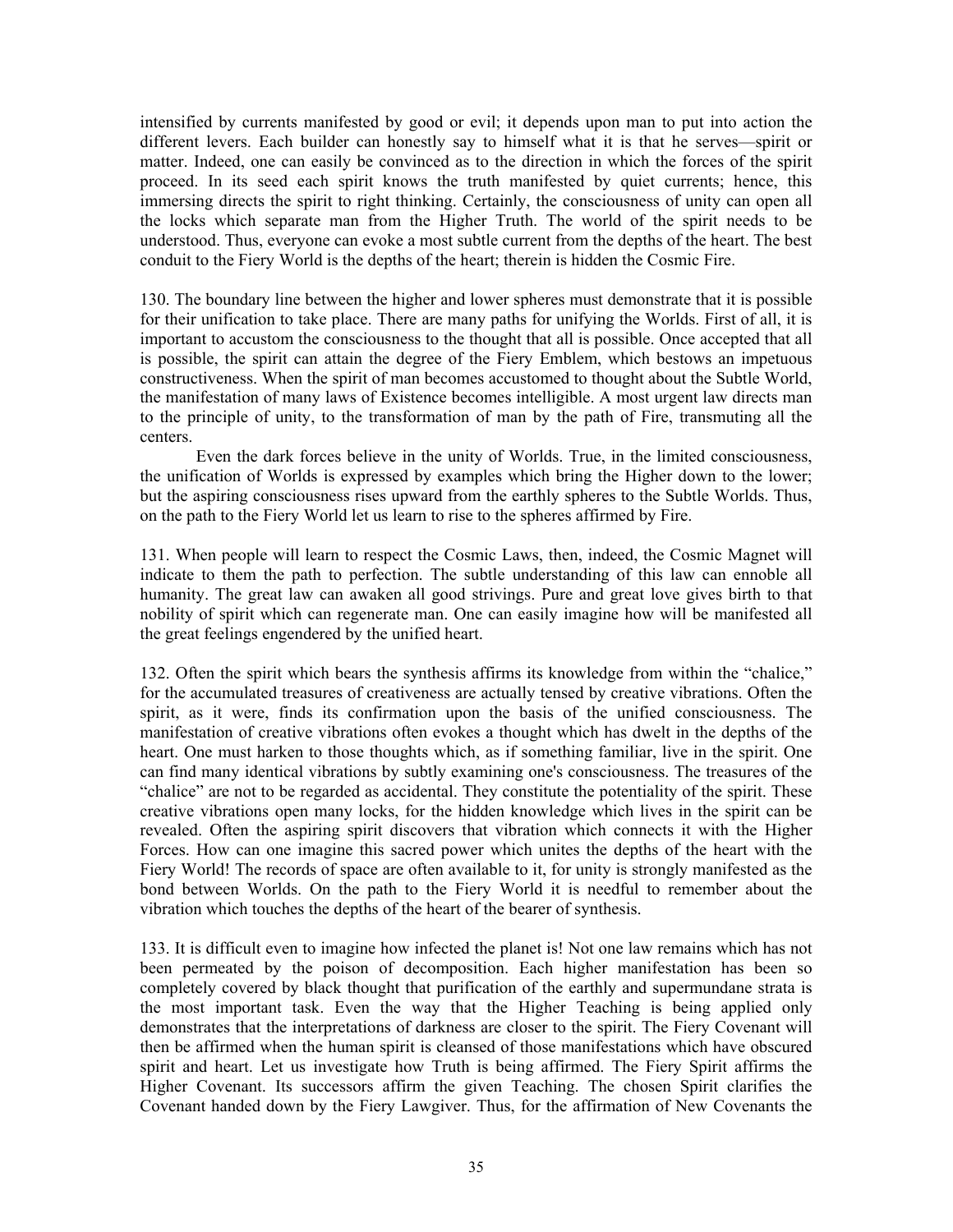Giving Hand and the receiving one are unified. People think too little about this sacred bond. The unification of the Worlds can take place only in this manner. The Visible World and the Invisible can find a living application only when a bond is affirmed. Therefore, one who takes upon himself the clarification of the Teaching carries a Burden of humanity. Thus, on the path to the Fiery World let us be imbued with respect for the clarification of the Teaching.

134. Therefore, so flamingly beautiful is the task of clarifying the Teaching. It never has happened that the Teaching was affirmed without a fiery clarifier. This task also may be called a sacrificial one. Only a spirit closest in heart can take upon himself this mission. Only a unified consciousness can know the affirmation of Truth. Only a unified consciousness can perceive how to give clarification to the Teaching. We are all, in turn, affirmed as Lawgivers and Clarifiers this is the Highest Law. The ocean of the Teaching is given only to the nearest one. Humanity suffers so greatly from egoism and self-conceit that it is indispensable to affirm the closest source. Thus, let the heart feel and know in its depths that through the Mother of Agni Yoga is given to the World My Fiery Message. It is essential that the depths of the heart perceive this fiery Truth on all paths.

135. The Living Ethics discerns all the concepts which are the Fundamentals of Life. In order to apply the Living Ethics to life it is first of all needful to find in oneself the quality of true Service to Hierarchy. Precisely all bigots are the first to depart from the Living Ethics. No standing before an Object, symbolizing the Loftiest of Images, can help, if there is no true reverence. We know bigots who can pray with words but are silent in heart. Indeed, these bigots love to talk about a sacred Image hanging near them in a corner or standing close by on a table. The Living Ethics must first of all be expressed in ethics of daily actions. The Living Ethics helps to preserve the image of man. These fiery laws will give the spirit understanding of Hierarchy. Service can be a miraculous bridge between Worlds, for the Subtle World cannot help a spirit to become surrounded with subtle energies if infections of the spirit are not outlived on the Earth. Useless are all assurances of devotion, useless are professed understandings of the Teacher, useless are honors to the Lord where there is no understanding of the Living Ethics. In the Subtle World one does not depart from one's experiences. As one's own light illumines the surroundings, so too does one's own darkness choke all space. On the path to the Fiery World one must ponder about the threatening consequences if the Living Ethics has not been applied in life.

136. Thus must the Living Ethics enter into everyday life. If the Living Ethics be not accepted, then a series of rigorous consequences will be powerfully manifested.

137. The Living Ethics contains laws for the manifestation of Truth. Life is affirmed in all the higher concepts; thus, the creativeness of the Living Ethics directs thought to the construction of the essential. All strivings in the name of the Living Ethics will direct thought to future constructiveness. Indeed, not by words but by actions will be molded the steps of the future. Each life-giving fire must evoke its own forms. Therefore, the creativeness of the Living Ethics can direct humanity to the Light. The Subtle World affirms its creative power which is manifested for the betterment of Existence. How great is the responsibility of mankind for all the engenderings which have caused such destruction! Each engendering in its turn produces its destruction, and the planet is engulfed in stifling gases. Therefore, it is so important to assume a higher destination of life as a striving toward the true Living Ethics. It is impossible to bring into order the earthly and supermundane spheres without this purification. The present is revealed as the time for introspection and adoption of these great designations, for the battle between Light and darkness is at hand. Thus, on the path to the Fiery World let us intensify our energies in the name of the Living Ethics.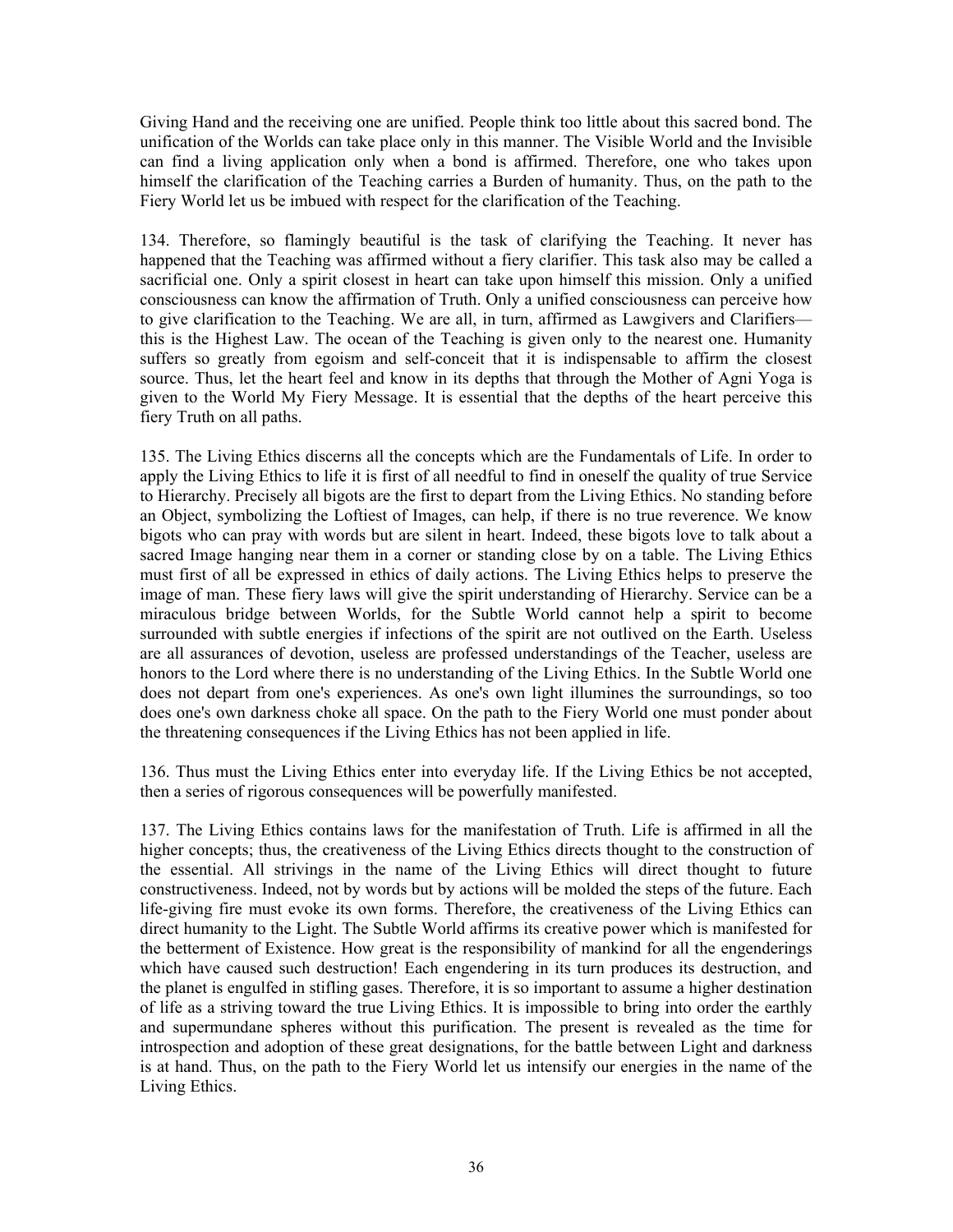138. Reverence to the Lord can be experienced only by the heart. Filling the heart with the Lord propels each quality of the spirit. Only inner comprehension will give subtle understanding. Nothing external can wash the body of Christ. Nothing external replaces the filling of the heart with the Lord. Even small flashes of consciousness indicate that nothing external can be compared with the fire of the spirit and with pure motive. If the spirit could preserve the memory of the spheres of the Subtle World, then indeed much could have been already established. But it would be impossible to leave behind memory of the experiences, because hard is the path of sensations not yet out-lived. The supermundane spheres have their records, and these direct the efforts of successive lives. Long since have all religions proclaimed this law. Reverence of God, reverence of the Judge, reverence of the Lord, is a single concept. Therefore, on the path to the Fiery World let us remember how vital is reverence of the Lord.

139. People do not even suspect how strained the planet is! All these conditions which governments are creating are comparable to a volcano. Each wave of actions is saturated with destruction. There are no such circumstances as would indicate an advancement toward salvation. Yet the more suffocating, the more speedily can the great World Problem be resolved. Supermundane spheres are also agitated. Verily, each spirit striving into the future can sense that "Something" about which only the Lords know. Surely it is imperative to think about the driving clouds which must inevitably destroy the countries going against the Light. A New Dawn is already lighting the way on the dark horizon. Already events are proceeding and new forces are building a better future. Therefore, one must reflect about the appearance of the Fiery Element, for whoever is from Fire, triumphs with Fire.

140. At all turning points in the history of the World it could have been observed how the fiery concepts were broadcast in space. Side by side with dying concepts new paths were born. All great changes have been directed by cosmic currents of two poles. Thus, the organization of the World is saturated with the energies of these two poles. The stronger the tension of darkness, the more powerful the creativeness of Light. Fiery energies can be affirmed only in great tension. The explosions of these tensions produce new energies. Viewing the chart of the World, the farsighted spirits know where is being established the New Magnet of future constructions. One can easily convince oneself as to the procedure of the cosmic energies of the upheaval, as they impetuously drive toward the ultimate battle. All cosmic energies are being assembled for the installation of the fiery foundations. Indeed, this entire great transmutation could have taken place by another path, but, as was said in antiquity, to wish means to have. And this principle is strongly affirmed in life. One must sensitively harken to the approach of the Fiery World.

141. Precisely a Fiery Purification must be affirmed upon Earth. Bodily energies are nurtured with earthly emanations, and the energies of fiery potentials must be just as vitally manifested in the earthly spheres. The path of fiery purifications must reach its mighty limit, because organisms, by exerting their intensities of will, can establish a sacred bond with the Fiery World. Therefore, only saturated spirits can prolong their labors on the refinement of the centers. Without this permeation it is impossible to consolidate the labor of the spirit in the two Worlds. On the path to the Fiery World one must accept the law of Purification by Fire.

142. Resurrection of the spirit—what a sublime concept! It should be understood as the call of Beauty. Resurrection of the spirit can mean not only a succeeding step in the sense of incarnation but also a magnetic transmutation in life. The awakening of the higher Manas can be called a manifestation of the imaginations. How necessary it is to strive to those affirmations of the higher emanation which can awaken the higher manifestations of Manas! Man does not study the depths of his heart, whereas so many great and powerful formulas can be found in the depths of the heart! But people dodge each suggestion of introspection, revealing nothing of themselves but the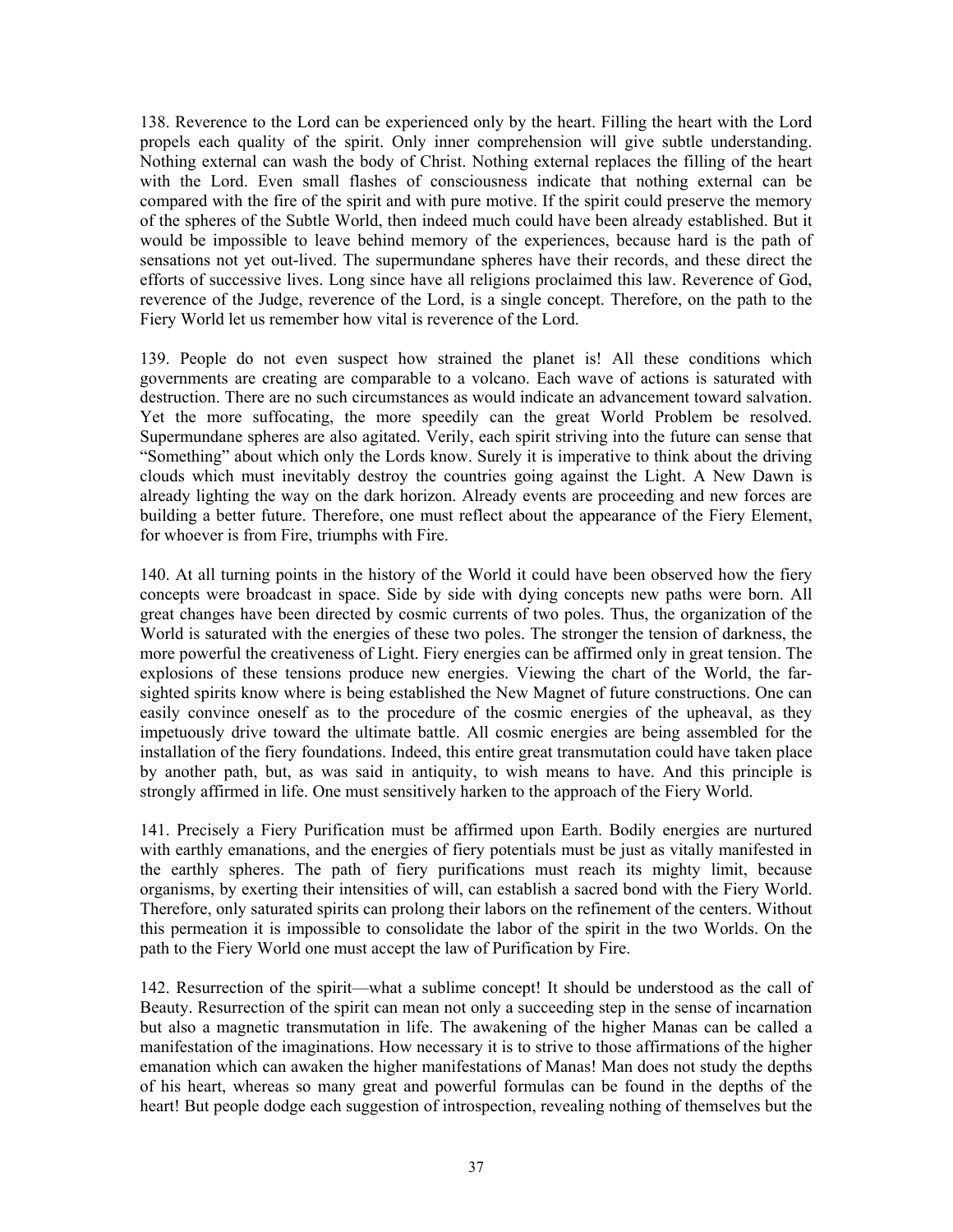surface, and suppressing such a multitude of accumulations of various spiritual experiences! Resurrection of the spirit must be understood as a most vital law. Certain images of great Spiritual Toilers reveal this great law of resurrection of the spirit. Resurrection of the spirit can manifest its power as a Fiery Call! Thus must one understand the transmuting Fire.

143. Resurrection of the spirit can be manifested in any sphere whatsoever of vital activity. Any step can become the stimulus for this purification. But resurrection of the spirit requires real action. Words or promises or intentions do not cause resurrection of the spirit. Rightly have promises have been pointed out which were not intended for fulfillment. Resurrection of the spirit can be affirmed only by true strivings for action. On the path to the Fiery World one must remember how it is possible to attain resurrection of the spirit.

144. Let us speak about fear and presumption. Fear sees its own reflection. Each preconceived opinion is usually a reflection. Fear seeks to destroy each good beginning. Presumption puts a strain on the strongest aspirations, and We can point to a cemetery containing fearful records which substantiate this. A preconceived interpretation is a self-justification; therefore, preconception is often death.

145. The composition of the aura is highly complex. Into it enter psychic and physical emanations. Each impulse or thought is reflected in it. Each aspiration produces its obvious emanation. But in studying the aura it will be necessary subtly to distinguish between the two types of emanations which correspond to the two Worlds. During illnesses it is also necessary to study carefully the radiations which may be an effect of the Fiery World. Thus, when We are dealing with auras, it is necessary to take into consideration the subtle body, which sends out rays from the centers to the surface of the surrounding aura. The creativeness of the spirit especially can be reflected on the aura. Indeed, all fluids have their levels, which will be highly indicative for many scientific investigations. Likewise it is very important to investigate the extremities, for the magnet of the extremities, the fingers, feet and the radiations of the eyes can produce a powerful combination for uniting the personal magnetism with that of the earth and of the elements. Thus, on the path to the Fiery World it is important to affirm each unifying of the emanations with Cosmos.

146. Space breathes. Space resounds and creates. As little is known about spatial currents as about the other Higher Worlds. The fiery essence which permeates all that lives is Cosmic Fire, emanating from the Depths of the Cosmos and proceeding into infinite creative manifestation. Rightly have been related the miracles of life. Fiery creativeness is a law of the Cosmos. The impregnation of Cosmic Energy is a law of the Cosmos. In omnipresence it attests its tension. Its omnipresence is expressed in all life. This Fire of space impregnates thought by unification of subtle energies. Space contains subtle forms ready for materialization. One has but to awaken in oneself those energies which can be unified for creative power. Thought and aspiration are the forerunners which can attract spatial fertilization. In ancient times the significance of invocations to the Higher Beings was known,. Therefore, thought-creativeness is a great manifestation in the Cosmos, for the Fire of space assumes forms in the spirit manifested on the planet. Thus, the unification of Worlds is vitally affirmed.

147. To know one's destination means to know that the spirit of man is an expression of Higher Forces. Only he who knows these strivings can understand how it is needful to harken sensitively to the voice of the Higher Forces. What a wonderful concept, that man has been created in the Image of God! Precisely this reveals Infinity, multiplying all forces and aspirations. How is it possible for man to deny Infinity and Immortality when before him is the great comparison of the Image of the Macrocosm with the microcosm? Surely, such an exhortation is a powerful call to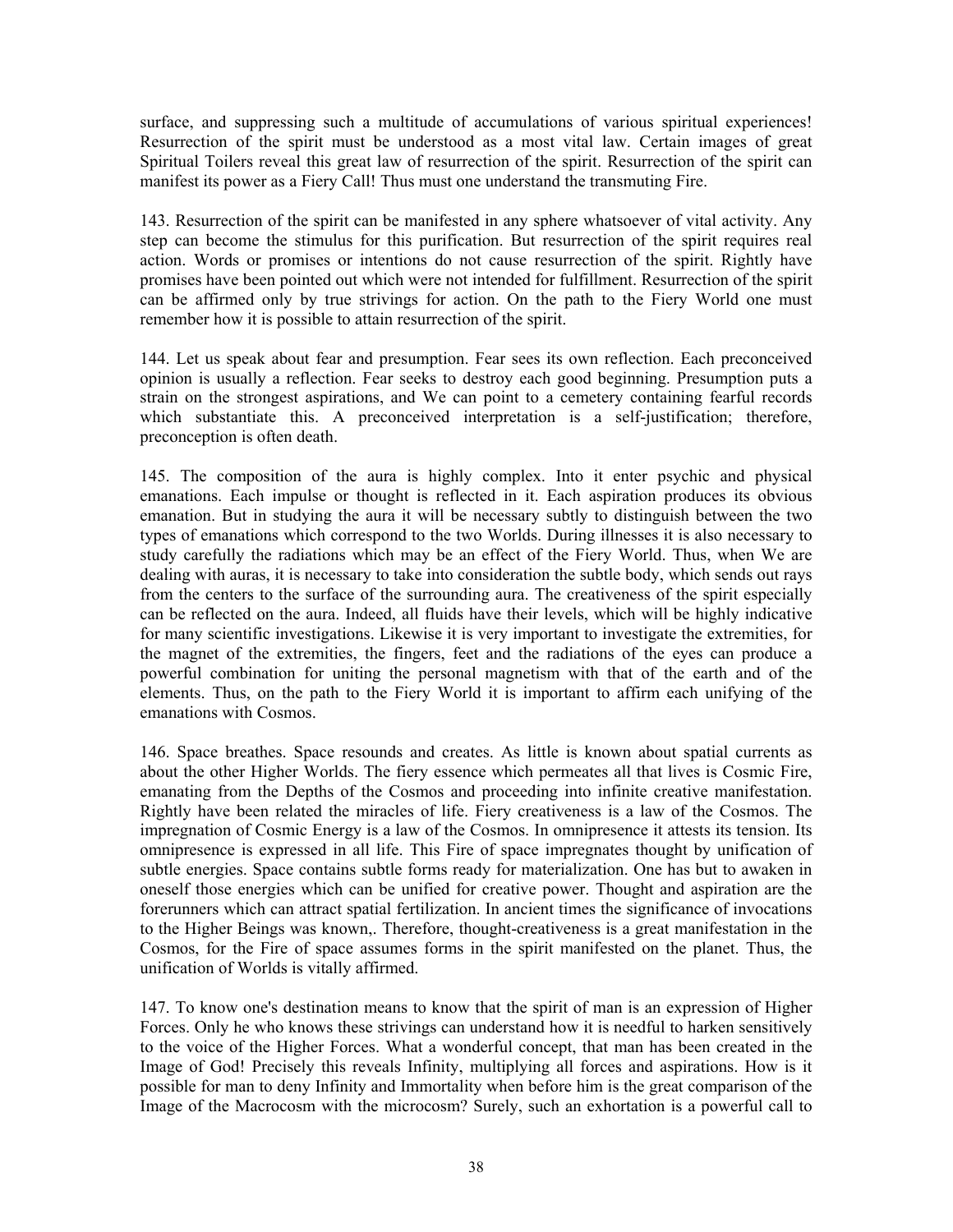perfectionment of the spirit. Reminding about the Prototype of God must lead man into New Paths, for it is impossible to scorn with impunity the higher destiny by an expression of denial. And the ogres who affirm a self-willed sojourn of man on the Earth will perish, together with all the enemies of Light. Thus let us manifest sensitiveness of striving for understanding of our destination.

148. Spiritual foresight is given only when the heart has been opened. Spiritual perspicuity can reveal the mysteries of spirit and matter. Foresight can harken to the Cosmic Forces which affirm life. Indeed, foresight can reveal that which is hidden to the eye. One need not be surprised that the key of knowledge is found in the hands of the Initiates, for spiritual foresight is saturated with Fiery Forces. And use of energies which are elusive to the human reason, discloses a foresight of the spirit, for only a highly integrated consciousness can awaken spiritual foresight. And the Sages of old knew this, for in antiquity subtle receptivity was regarded as a Sign of the Higher Forces. To him who has attained spiritual foresight comes the feeling of the unity of the two Worlds.

149. Foresight of the spirit is also expressed in the transmutation of subtle energies. When the spirit is affirmed as the guiding principle, then its power saturates each manifestation. Therefore, it is often possible to call straight-knowledge spiritual foresight. Let us remember this mighty quality.

150. Verily, thought is infinite. The domains of the Cosmos are revealed to it. There are no limitations where the spirit rules. Is not thought, which pervades all and manifests the beauty of the Cosmos, miraculous? Thought, emanating from the Depths of the Cosmos, revealing all sources, is the most fiery of the manifestations of space. Even if thought does not find its application upon Earth, nevertheless, it fierily saturates space with these creative records. Thought-forms intensify each vital designation, as a fiery impulse of life. The source of creative power is inexhaustible when life is filled with thought. Therefore, to think means to construct life. To think means to affirm the forms of life. The threshold reached by thought always leads to the destined goal, because thought rules with eternal Fire. Thought, which leads to the might of great Cosmic Constructiveness, is not sufficiently studied.

151. Cosmic vibrations direct energies into action. If man would accustom himself to harkening to the cosmic vibrations, he would discover many spatial manifestations. A cosmic vortex, which propels energies through powerful agitations, may be compared with a strong magnet the power of which creates through various actions. Energies which are gathered by a saturated vortex are distributed according to the poles of attraction. The width of application of this law of attraction to the various assignments of man in all the Worlds is immeasurable. Just as man is attracted to certain kindred on Earth, in the spiritual world he is attracted by a vortex created by his own actions. It is difficult to free oneself from a Cosmic vortex, therefore it is needful to direct the human consciousness to the inexorable laws. Mastery of Karma and of the laws of life requires true understanding of the Cosmic Vortex. Space consists of these vibrations, eternally moving in the spiral of the vortex.

152. Those records which fill space are not contained in a manifested structure. The mind of man has so far withdrawn itself from the higher records. Man is athirst with illusions and more and more draws away from reality. From all the great laws and principles, it is possible to point out distorted crumbs which have beclouded the consciousness. What, then, has remained of all the fiery Covenants? Reason did not subordinate the Universe, but did sink into the terror of its own engendered forms. Therefore, it is so difficult to unify the consciousness of the two Worlds.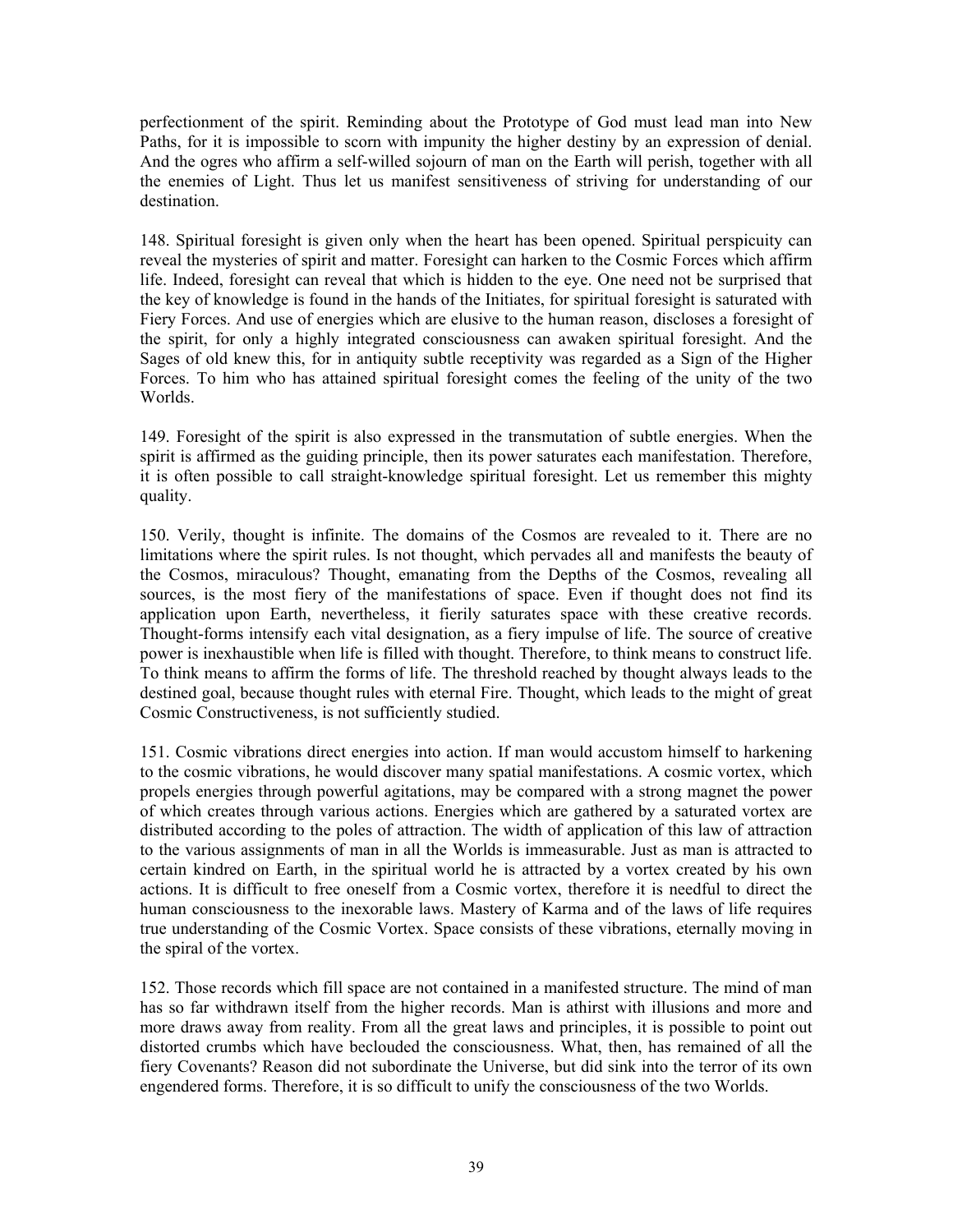Fiery energies knock for admission, and there may be observed new forms of creativeness in all domains. But each good affirmation which comes for the unification of the Worlds remains unnoticed. Vortexes which surround humanity bear away all creative fires. Discharges which are bursting around the Earth are a source of terror. Sternly do We speak to the nations, for those peoples which have received true sparks of understanding must bear the responsibility for that created by them.

153. From the small to the great, humanity perverts all Truths. The higher the law, the lower its shattering. The unification of energies affirms so much for conscious strivings, but man has imposed his own branding mark. Therefore, Fiery Purification comes lawfully. Space is saturated with great records which reveal to mankind the great Truth of Be-ness. A great preparation for a World change, in which the Fiery Forces will participate, is going on. Thus, all the principles of the fiery laws will be given to humanity as a final touchstone. Thus the great Law of integration of the Atom will be that great stimulus. Thus We are prepared for the Great Hour.

154. Discernment, a quality of the spirit, can be exercised in examination of those actions which especially clearly reveal the depths of the heart. Precisely there where humility is lacking will be a place for imposture. There where Hierarchy is not reverenced, will be a place for blasphemy. There where the Decree of the Higher Forces is affirmed only insubordinately, will egoism be hidden. And there where the Fiery Teacher is absent the direction will not be on the side of the Teaching. One cannot realize the great Teaching without the Fiery Teacher, without a striving of the spirit to the World of the Teacher. The manifestation of the Fiery Teacher is the path to the Fiery World. Thus, the records of space are filled with self-styled Teachers, but the Guiding Principle is the Fiery Teacher. One cannot pass without Him, one cannot advance without Him, one cannot attain without Him. Thus let us remember, in creating a better future.

155. Of all the subtle energies the most receptive is the energy arising from the heart. The current which is united with the Fire of Space must have radiation from the heart. This concept is deeper and broader than is customarily thought. In speaking about the heart current, it is needful to think about its creative power, for indeed, when a thought has been felt deeply it can create. Actually, when the heart beats in unison with the Cosmos all currents can be united through Fire. Therefore, nothing compulsory can replace the fiery tremor of the heart. On the path to the Fiery World let us strive for this palpitation which opens the Gates to all attainments.

156. Palpitation of the heart accompanies both joy and pain. How can it not throb, when it knows past and future? How can the fiery heart not ache, when its striving is directed toward creativeness? How can the heart not palpitate, when it knows in its depths the destination of the Cosmos?

157. The regal spirit knows true Service. The man who is striving for the realization of Truth delves into the most basic essence of life. Without this manifestation of delving it is impossible to know the essence of all life. So much indispensable self-control must be manifested in order for man to acquire the necessary humaneness. And so many energies will be manifested before the spirit of man will find its true destination!

 The royal spirit of the Hierarch is that power which awakens the consciousness and which manifests the higher conception of Truth on the planet. King of spirit is the Fiery Hierarch! What a power does this great Guardian of Fire manifest! How many great structures are being erected having foundations in the fiery King of the Spirit! Thus, let us remember on the path to the Fiery World about that blessed power which is borne by the King of the Spirit—the Hierarch.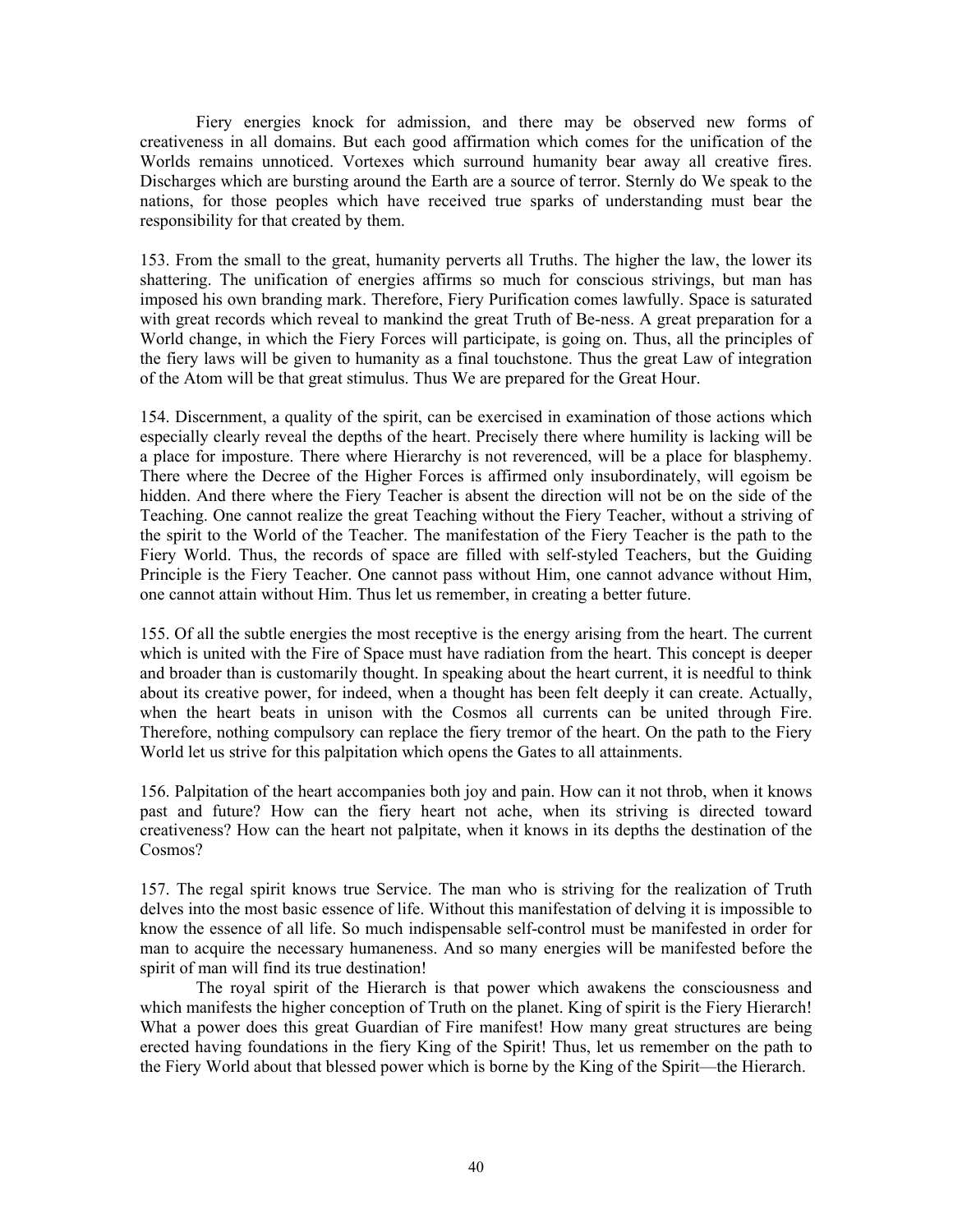158. It is especially necessary to employ cautiousness for manifestations of cosmic energies. The misuse of energies is a danger connected with every affirmation of cosmic force. Only a conscious and careful attitude can ward off frightful consequences. Forces called up from the Subtle World require a restraint which only a strong spirit can manifest. Otherwise this unbridled force becomes an affirmation of Cosmic Chaos. When fiery dates approach it is very necessary to know this, for vast will be the manifestation of invocations.

159. The protective net contains reflections of the centers. One cannot be affirmed upon any manifestations without touching the protective net. One can imagine these reflections of the centers as their potentials which are inflamed or awakened depending upon this or that feeling, inclination, or action. Even in physical infections one may seek the cause in the unguarded state of the protective net. These processes indicate how important it is to watch the protective net, and how readily possible it is to disturb these radiations of the spirit. True, when the radiation is saturated with higher feelings or strivings, the protective net is strengthened by these energies. But blots, noticeable on the aura, must be studied as indexes of various spiritual ulcers. Therefore, only he who apprehends the whole creativeness of the spirit foresees the advisability of guarding the protective net. In contacting the spatial Fire, it is needful to understand all the processes of the laboratory of the centers. Thus, on the path to the Fiery World one should become affirmed in one's consciousness upon the ruinous effect of selfhood, which causes irritation by manifesting actual poisoning with imperil.

160. Indeed, the Fiery spirit creates powerfully; indeed, strongly does its word resound. Indeed, the Fiery spirit knows no half-wayness. The creativeness of the heart will make manifest all that is designated. Verily, the fiery heart is an invincible force. Thus do We create together. The time is saturated with manifestations of constructions for a great future.

161. Fiery thought knows no limits. As a forerunner of infinite creativeness, thought is impelled into space. It is necessary to accustom the consciousness to this endless manifestation. Measuring all concepts against Infinity, one may arrive at the step of Cosmic constructiveness. Only comeasurement can reveal that great step, which is powerful through Fiery Infinity. Fire is manifested as impulse in the heart, as movement of thought, as the great Unifier of Worlds. One must understand creativeness as the unification of various energies manifested by the Fire of space and the spirit of man. Science of the future will reveal the laws of these unions, for it is needed to establish the most subtle cosmic cooperation, so as to accomplish that about which the Fiery Servitors are thinking. All fiery formulas live, awaiting their incarnation. Therefore, science can strive to seek out the spatial energies.

162. The Fiery Servitors can affirm new principles. Before each great Epoch, space is filled with fiery formulas. Thus is fierily affirmed each great beginning. Thus will be fierily affirmed each great manifestation of unification. Cosmic Construction affirms the very highest for the New Epoch. Therefore, on the loftiest principles will be erected the future evolution, for that which was destroyed must enter anew into life, as a great guiding foundation. The manifestation of the law of Cosmic Right sets forth the origin of the New Epoch, the Epoch of Equilibrium, and of Beauty of Existence. A striving for the creation of new formulas will give to humanity a wonderful new step.

163. The lightning which cleaves space creates purification of the spheres. Each cosmic manifestation transmutes those energies which must be reworked. In the Cosmic Laboratory there are many means of spatial discharges. Purification is a necessary process in the Cosmos. Knowing the unity of Macrocosm and microcosm, one must find understanding of each process. Who will transmute the spirit of humanity? We say—the lightning of the Spirit of the Bearer of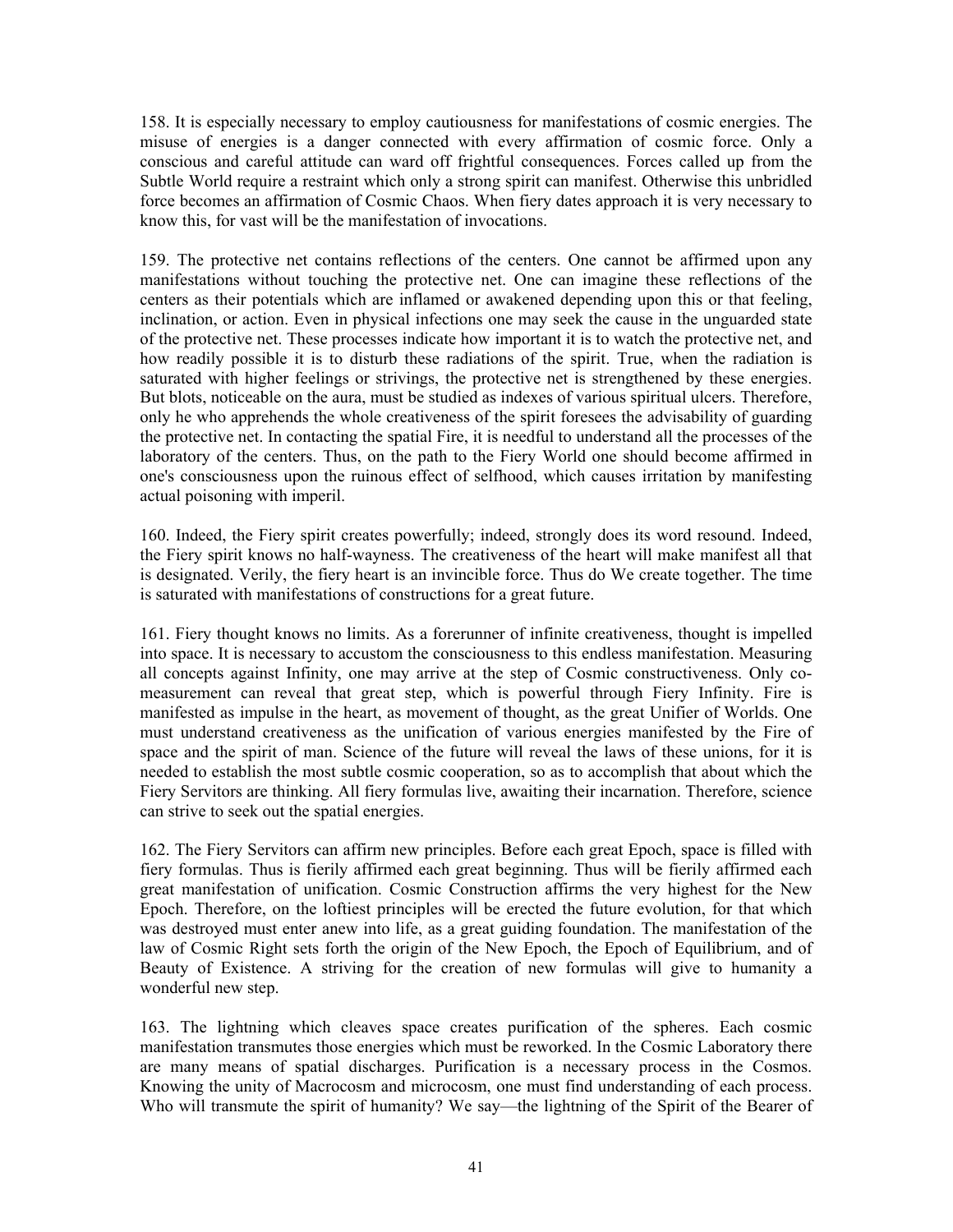Fire. Who will let fly the cosmic arrow for the destruction of evil? Who will take up the task of cleansing the entrusted Banners? Rightly has been called to mind the Sword of Christ. When cosmic energies are tensed in fiery might, and purifying lightnings are making space atremble, the Fiery Spirit creates correspondingly. The World suffers from half-way measures and suffocates from indulgences—yes, yes, yes! Lightning of the spirit can cleanse space. Lightning of the spirit can make manifest the far-off Worlds. Lightning of the spirit can bestow a wonderful future, for lightning of the spirit saturates space with fiery energies. Who will manifest the prophetic fire of purification? Only the Co-worker of Cosmic forces, only the Co-worker of the Forces of Light. To Her, Co-worker of the Cosmic forces, Fellow-traveler of the Forces of Light, have I ordained the lightning of the spirit. To Her has been given the right to create with the Cosmic Sword. To Her has been given the Fiery Heart—let the Light be of the lightning of Beauty—yes, yes, yes! I have spoken.

164. Cosmic construction is saturated with all powerful energies. Likewise, constructiveness of the spirit manifests its power by the synthesis of all fires. It is possible to create, saturating the surroundings, only when the heart energies have been kindled. Without these sacred fires it is impossible to affirm the Higher Ethics. The Living Ethics can be instituted as the goal of striving in life, but for this it is necessary to know and to aspire to the higher and subtler understanding. Only subtle spirits can manifest the Living Ethics. The application of principles in life is accomplished by directed action. The empty word leaves a corresponding stratum, but action of the fiery heart evokes and sets alight fires in surrounding hearts. Thus creates the true Agni Yogi.

165. The forces of darkness press on by various means, being affirmed in strata which are found to be near to the Light. In the Subtle Spheres this proximity is naturally impossible, but in the earthly strata, where the atmosphere is so thickened with infected gases, the forces of darkness definitely try to come close to the Light. An impulse of destruction impels the forces of darkness to these Torch lights of Truth. The enemies who uplift a sword are not so dangerous as those who penetrate under the mask of Light. There are conscious and unconscious instruments of darkness. At first the unconscious ones create, as it were, in unison with the good, and these bearers of evil infect each pure beginning. But conscious servants of evil enter into the temple with your prayer, and woe to the undiscerning! Dark snares have been laid for them. It is not fitting to admit into the Holy of Holies offenders against the spirit. Djinn can help on the earthly plane, and may even build a temple, but the spiritual plane is inaccessible to them. Thus, on the path to the Fiery World let us remember about the servants of darkness who strive to penetrate into the Holy of Holies.

166. During the reorganization of spatial affirmations, evoked by the accumulation of earthly structures, all measures must be taken for the elimination of dark agglomerations. Each earthly reconstruction appears as a resonance of the super-earthly spheres. Our Fiery Period is saturated with particular energies which must enter into life prior to the designated dates. For the Fiery Period can create fiery manifestations, when that time approaches in which humanity can rise to meet it. Thus must one understand the Fiery Reconstruction which will give inception to the New Epoch. But one must affirm the spirit in understanding of spatial fires. Because only fiery assimilation can produce the required energy. The manifestation of fiery dates draws near. Let those who can, see, for a Great Time is approaching!

167. Before the great reorganization of the World, a manifestation of all the dark forces is displayed, for a better transmutation. What is taking place in the World cannot be called a step of evolution, but it can indeed be said that what is being manifested is the lowest, the most intense, the most saturated by the forces of darkness. But great is the work which gathers together everything helpful for the great reconstruction. Just as the condensed strata of the earthly spheres are being made ready for battle, so does a manifestation of the Forces of Light stand on guard.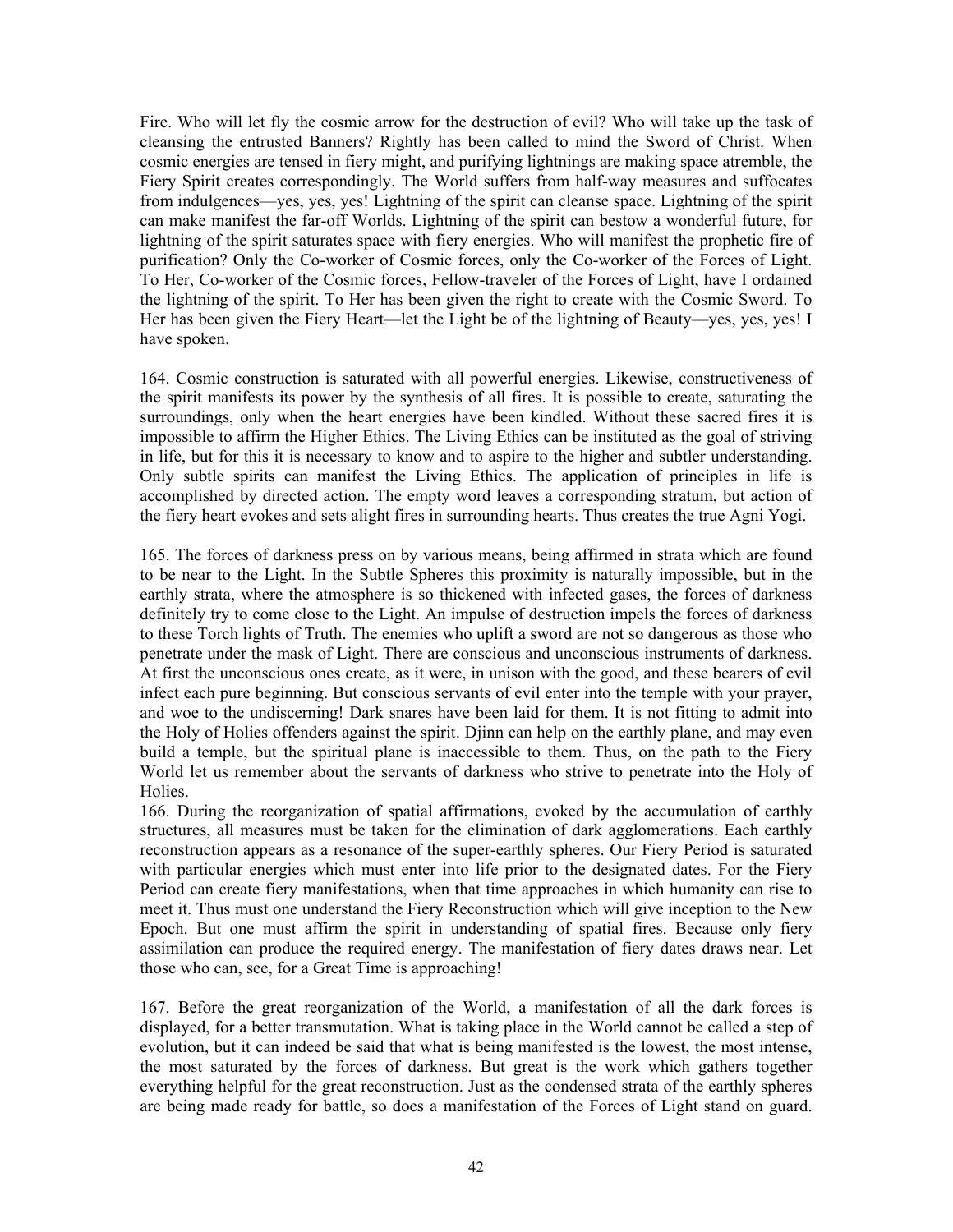The stage which the planet is going through can be compared with a furnace of Cosmic Fire. All dense energies are aflame in tension, and on guard stands the Fiery Right. Fiery creativeness is assembling all fiery energies—thus the World is being reconstructed by the tension of two polarities. It is necessary clearly to discern these turbulent energies.

168. A fiery epoch has begun. As at present physical manifestations are being studied, so will be studied the fiery manifestations of the centers. Agni Yoga is being manifested as a forerunner of the Great Epoch—yes, yes, yes!

169. Everyone must think about the reconstruction of the World, for when we apprehend what is taking place, we grasp the approach of the future. Each thought directed to the construction of the New Epoch will provide its own forms. Thought-forms manifest the trend of the future; hence it is needful to understand the chain of saturated strivings. Creativeness of spirit is as a fiery lever in space, as a powerfully impelled fiery creator, as a ruler in space, as a great saturating Fire. Thus, one who thinks about preeminence and about the great future molds an affirmation of constructiveness. Space must be cemented with fiery formulas and fertilized by the manifest fire of the spirit. On the path to the Fiery World let us manifest striving for understanding of the reconstruction of the World.

170. Spatial Fire shivers during earthly shocks. The subtle bond which exists between spheres and between Worlds is so strong that there is no manifestation the further effect of which is not recorded. The subtle bond is unmistakably expressed in the conformity of Macrocosm with microcosm. The condition of the spirit so often reflects manifestations on different spheres. The appearance of Spatial Fire often serves as a discharging agent for the purification of the atmosphere. Indeed, it would be possible to make use of these energies consciously, but for this the organism must be refined. It can be observed that the fiery spirit must bridle its subtle energies because the lack of correlation between the fire of the centers and the planetary conditions is so great that it is impossible to manifest full labor without injury.

 The ecstasy of Saint Catherine could be made manifest because the Saints lived in a world apart. The pattern of life when such forms were being manifested is so unlike Armageddon! Never before have such spatial battles raged. The tension of all spheres is fiery. On the path to the Fiery World one must be especially conscious of the bond between spheres.

171. Yes, the heart of the Arhat is like the Heart of the Cosmos. But wherein is contained the sunlike quality of the heart of the Arhat? We say—in love, but not in that aspect of love to which humanity likes to limit it; nor yet in that benevolent love which people ascribe to a Patriarch. No, the sunlike heart of the Arhat propels into achievement and smites everything corrupting. The Heart of the Arhat contends with darkness and affirms fiery striving.

 With what, then, is the Heart of the Arhat fed? We say—with love. Only this Source knows how to saturate the fiery heart. The great Mother of the World knows this Source. Each pure heart knows this Source. How, then, are the hearts commerged? We say—with love, that powerful source which converts life into a manifestation of beauty, that source which contains all the subtle energies of the heart. The Heart of the Arhat is a secret stronghold, which guards the sacred gift of the Cosmos. And not outside of life but in the very depths of life is forged the Heart of the Arhat. Let us say, by love. Yes, yes, yes, thus saith the Lord of Shambhala.

172. The most difficult of all for humanity to understand is the beauty of achievement. Verily, achievement in life is a great motive power, for what can better awaken the consciousness than the beauty of achievement? What, then, can produce a striving upwards, and tear one away from the lower strata if not the spirit impelled to achievement? The direction of humanity manifestly is exactly the opposite, and is affirmed in the spheres which hold the spirit to the Earth for long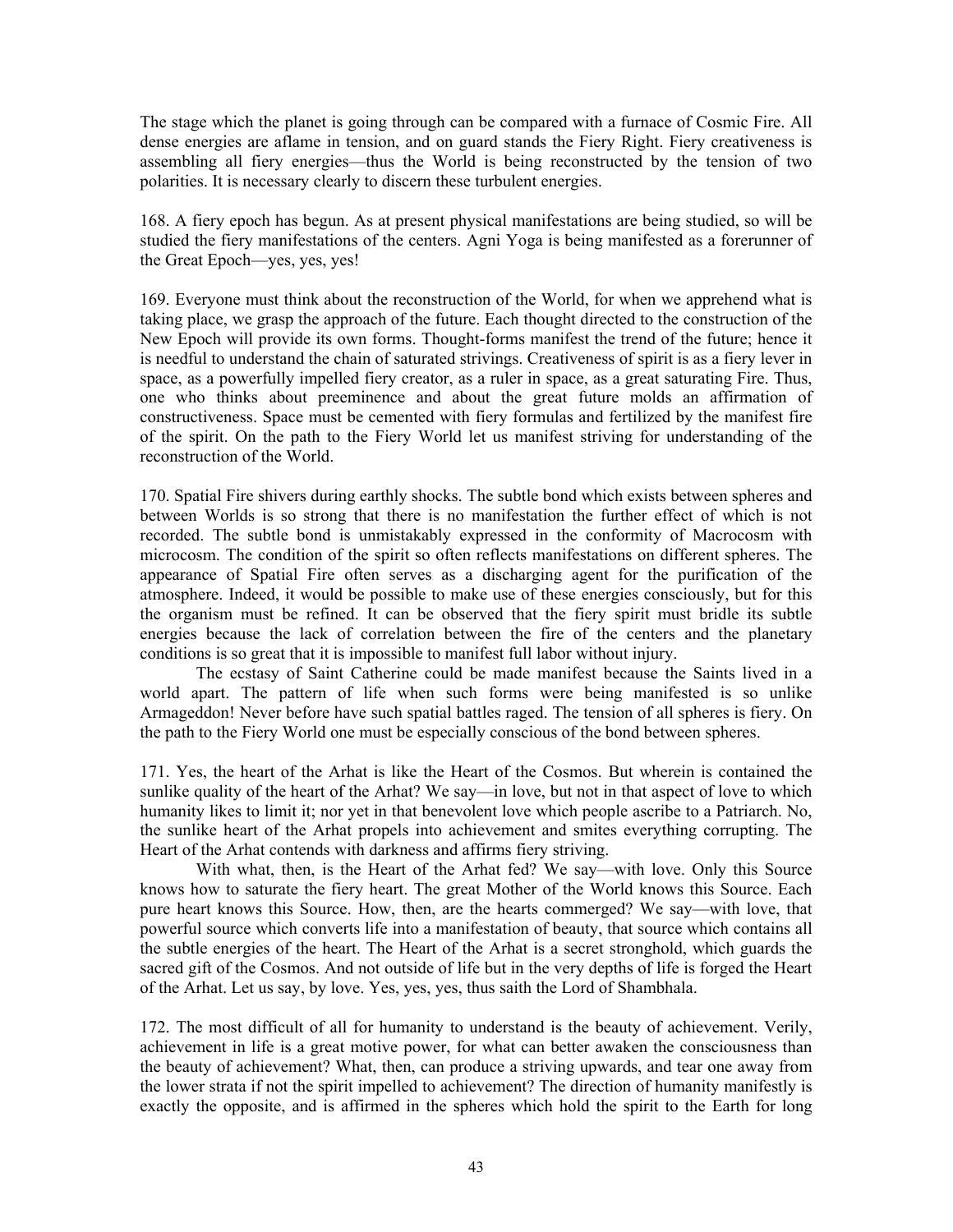periods of time. Therefore, each exalted feeling takes on such monstrous interpretations. Verily, life summons to fiery achievement, to great fiery Beauty. But man is torn away from his everyday life with such difficulty! Thus, on the path to the Fiery World let us strive for the achievement of Beauty.

173. There exists many different means for the rarefaction of the dense body. Indeed, each fine thought must be regarded as a fiery manifestation, therefore it is necessary to accustom oneself to think fierily. Rarefaction of the dense physical body must also be understood from the spiritual point of view, because, while dwelling in a dense body, it is still possible not to manifest coarseness. The Agni Yogi, who has passed through fiery baptism and fiery transmutation, no longer dwells in a dense body, because when the body admits the fiery currents, its whole substance is changed. The basis of this experience of fiery transmutation of the centers is this rarefaction. True, only to the subtle is the subtle accessible, and science of the future will study the subtle body. The ever-increasing fiery manifestation, while directing the spirit into the Higher Worlds, make the earthly spheres burdensome. Let us remember that the Subtle is accessible only to the subtle, and let us reverence the Mother of Agni Yoga.

174. A fiery current can be assimilated only by a refined organism. Only the fiery heart can adjoin the Heart of the Cosmos.

175. Each Epoch leaves its impress in Eternity. These manifested remains of time are just as vital as life itself. Each Epoch leaves its echo, as a repetition of spatial records. But never do the records manifest a repetition, because to them are added always new energies and new decisions. An identicalness of time can be affirmed, but the reconstruction of the planet has its own new levers, and into the change go new energies. Thus Babylon fell, thus Rome fell, thus sands have covered civilizations, and waters engulfed empires. But for the change of our Cycle there approaches the most fiery, and the greatest, destruction and construction. Space is saturated with fiery energies for reorganization. Extraordinary is the time; the Fire is raging! On the path to the Fiery World let us manifest understanding of the approaching Fiery Cycle.

176. It is idle thought to imagine that the Forces of Light endure with ease the conflict with the forces of darkness. If the forces of darkness receive burns from contact with the Forces of Light, it must be understood also how hard it is to be in contact with the dark spheres. The battle, earthly and super-earthly, burns the dark ones, and purifies space. But at the same time, contact with the dark spheres produces tensions and pains. On the higher plane as on the earthly, knights of the spirit feel pain from the contact with dark weapons. True, the protective net insures against defeat, for Light overcomes darkness, but rebounding blows and shocks to the aura and the protective net are real and are felt. Therefore, it is necessary sensitively to harken to the affirmations of the battles of Light with darkness. Those who realize this fiery conflict know all the manifestations of spatial tensions. Those who are conscious of fiery pain in the heart know Our tensions.

177. The infirmities of humanity are connected with psychic conditions. Each human imperfection of the spirit also poisons the physical world. Be not astonished that there are spirit and body plagues which are just as infectious as the spatial plagues. Indeed, the atmosphere surrounding the planet is saturated with wails of imperfection. And the auras of mankind are so physically and spiritually infected that only a fiery cleansing can give salvation. Half-way measures bring no purification, therefore one must become accustomed to the thought of a powerful cleansing, for the firmament is in need of severe measures. Rightly has Ur. said that a pure manifestation sometimes has to be covered partly with a dirty cloak, just so the sparks can catch. Thus, humanity must atone for all its engenderings and all outrages which have taken root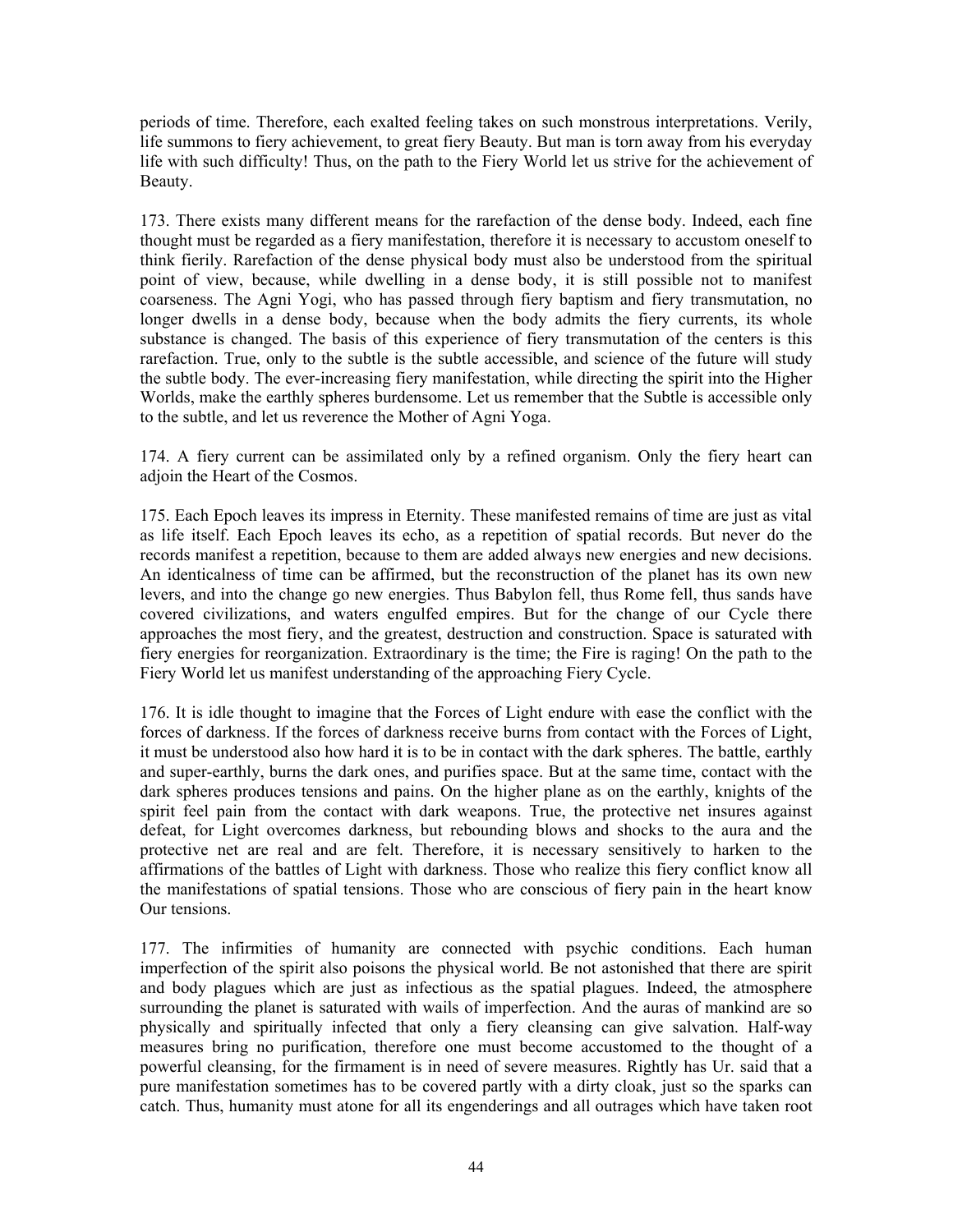so deeply in the consciousness. On the path to the Fiery World let us remember the law of fiery purification.

178. What heart, then, has taken up the enormous Burden? The all-encompassing Heart which knows the Cosmic Burden. Who, then, bears the load of the ages? The One Heart which knows the manifestation of Infinity. Who, then, strives in fiery achievement? The one Heart which knows Cosmic Right. Verily, thus is the World saturated by the One Heart. Humanity suffers more from the spirit than from matter, and only when the spirit adheres to the law of Cosmic Right will humanity overcome its spiritual infirmities. The planet has lost sight of its great and pure destination. Matter has been so steeped in density that it must be refined. When the great Tidings of the Unified Heart will saturate the spirit with pure striving, then will life be truly transformed. Who, then, will give to the World the Tidings about fiery Unity? We say—the allencompassing Heart, the Heart manifested by eternal Fire—yes, yes, yes! That which has been put together by Cosmic Right and by strong aspiration of the will is immutable law. That which is from the Cosmos will dwell with the Beauty of the Cosmos—thus saith the Lord of Shambhala.

179. Fluids of the fiery heart and spirit nourish the protective net. The fiery centers are a most powerful panacea. The Agni Yogi, being affirmed in the might of fiery energy, possesses the power of the Light; therefore, let us not be surprised if the heart saturated with higher Fire knows nothing of whisperings and temptations. The fluids of such a heart act as purifying energies in space. Currents of the subtle fluids saturate at enormous distances, serving as powerful discharging agents. For example, when the solar plexus is tense, the heart is sending to a far distant point its purifying energies. For example, if absentation is noticed, it means that divisibility of the spirit is in creative process. Pulsations in the extremities and in the heart denote sendings of fiery projectiles. Let us subtly refer to the different manifestations of the spatial creativeness of the powerful Agni Yogi. These cosmic sendings are affirmed by Our Tara, who has taken upon herself the whole achievement of Beauty and Fire.

180. The earthly firmament is infected, and is to be purified by humanity itself. Each vital manifestation leaves its precipitations on all space. All must be transmuted, all must be outlived. Thus, each stratum represents a sphere saturated with human lusts, survivals, and aspirations. The fluids of heart and spirit, which saturate space with pure fires, refine the spatial strata. Only in this way can equilibrium be established, because energies are hurtling through space, and mankind is surrounded, as it were, by explosive projectiles. These fluids are accumulated and exploded in all spheres. So, too, the chain of effects is being affirmed by the saturated actions of humanity. On the path to the Fiery World let us be reminded about the spatial projectiles.

181. As the Fiery Guards stand on watch, so do powerful Dischargers purify space. All Cosmic Battles are saturated with forces proceeding from all the Centers of the Cosmos. The Centers, flamingly intensified, are building all cosmic affirmations. When We speak about fiery Centers of the Cosmos, one must have in mind those fiery strivings which are radiated by the centers of the great manifested Arhats in the distant and the earthly spheres. Without these fiery centers of the Saviors of Mankind it would be impossible to hold back events until the designated date. Verily, great is this labor in the defense of humanity!

182. Yes, yes, yes! great is the labor of the fiery centers. The Dischargers of the spheres are the most powerful Servitors of the Cosmos. Most subtle threads hold in unity these great Servants of the Cosmos. But this work also takes place only during fiery unification. Fiery equilibrium can save the planet. Only fiery might can at the last moment bestow new life. Creativeness of the unified heart will effect the salvation of the planet and affirm a New Cycle. Therefore, Our Heart is so tensed in unison with the impetuous current of Fire—thus the essence of life manifests its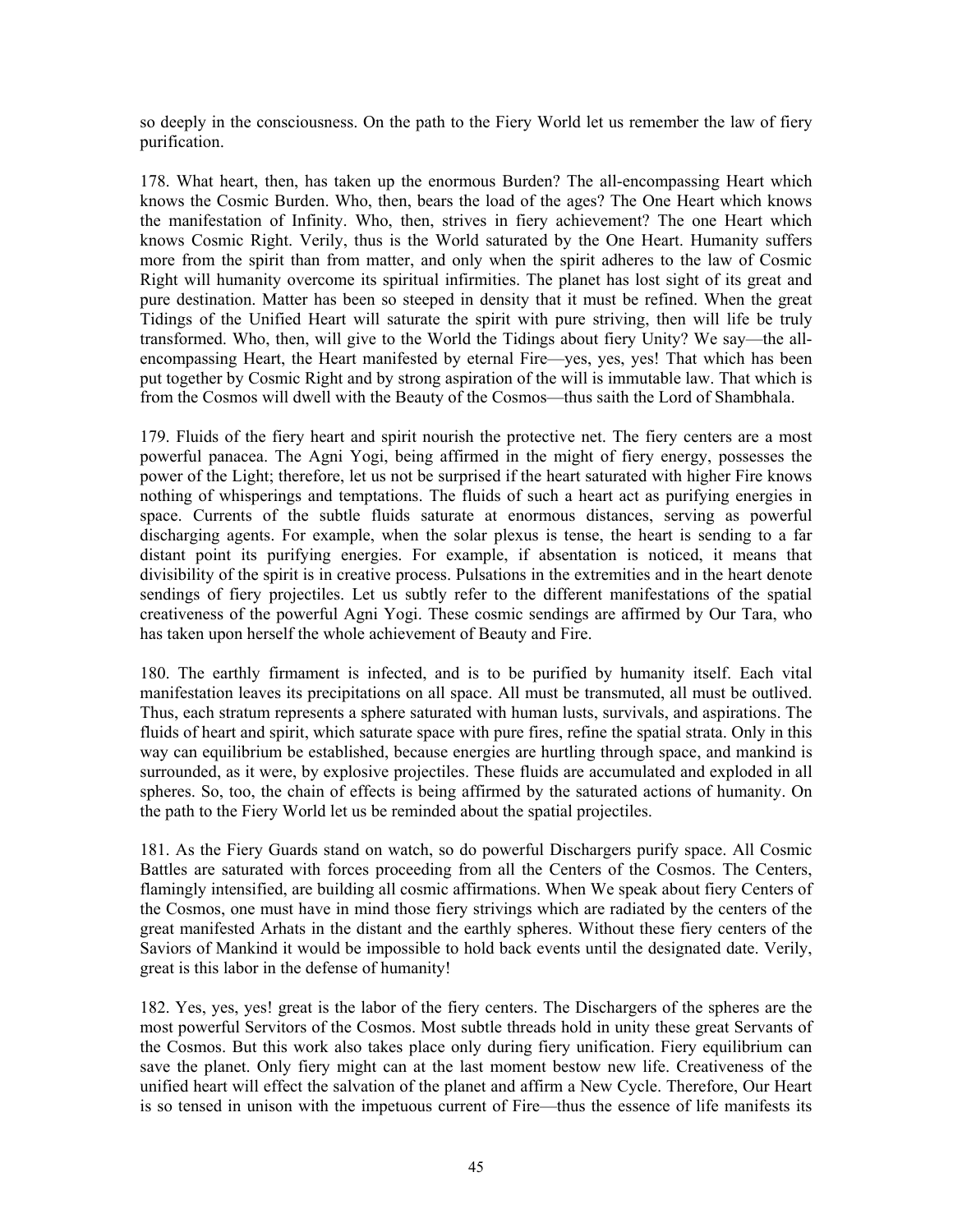Fiery Right. The tension is great; in the World a great World Mystery is being made manifest. I affirm Great Cosmic Truth. This Mystery is Be-ness itself.

183. The construction of new beginnings can be affirmed upon great principles only when humanity will apprehend all the Higher Origins. Without this it is impossible to manifest the Beauty of Existence, for the manifestations of life proceed in conformity with the thinking of humanity. The creator of thought creates forms. But how frightful are those movements in the World which arise out of decomposing sources. These sources infect the atmosphere surrounding the planet. It is necessary to purify the strata for the reception of new energies. So many powerful forces are awaiting reception and application, but to perceive them means already to manifest them. But is it possible at this time to reveal these energies to a destroyer? Certainly the planet is passing through Armageddon, and all its affirmations are sharply divided into the camps of Light and darkness. Therefore, the great discharge leads to fiery purification. Then it will be possible to bestow the affirmed Beauty of Existence. Verily, the time draws near. On the path to the Fiery World let us remember the great principle of Beauty.

184. Each epoch has its own distinctions. Each peculiarity of time is an imprint of consciousness. These manifestations of peculiarities can be magnified by the will of humanity. The peculiarities of the epoch, in the same way as evocations, have their roots in the consciousness. Those visions and conditions which filled life and thought several centuries past were engendered in the spirit of the servants of religion in response to popular demand. Long ago was it enjoined, "Seek and ye shall find." In this evolutionary and incessant turn of the spiral, man will find the Truth. The affirmation of Truth is purified of all distortions, because the rubbish and accumulated dust is transitory. But Truth is manifested in Infinity. And though human darkening be prolonged, yet from under the dark strata will be exhumed the affirmations of the Light. Thus, that which is ordained enters in awesome immensity.

185. Thus everything great enters imperceptibly and powerfully into life. The manifestation of Cosmic Right likewise enters fierily into life. Invisibly is space saturated; thus powerfully are the fiery threads stretched forth. But when the hour of entrance comes, fiery might will flash out with all the manifested rays of Beauty. Therefore I affirm how vitally necessary it is to understand the power of that great fiery force which is incarnated in the Mother of Agni Yoga. In awesome immensity the threshold draws near; thus a great Mystery enters into life.

186. Verily, resurrection of the spirit will produce a new Epoch. What, then, can be compared with the power of the spirit? There is no other lever which could intensify the fires of the centers. Each creative force which will be saturated by the resurrection of the spirit can be a pledge of a great Epoch. Each construction which will be based on the resurrection of the spirit can be a pledge of ascent. Spiritual advancement can begin only when there comes an understanding of the regeneration of spirit. It is impossible to dwell in the old distortions. It is impossible to create the great Kingdom of the Spirit without realization of the affirmation of the pure, fiery understanding of achievement. Thus, only regeneration of the spirit provides a firm foundation for the new construction. In it humanity will find its great destination and its place in the Cosmos. Verily, resurrection of the spirit will be the creative force of the New Epoch.

187. Resounding on the cosmic note can be transmitted spatially to the spirit which perceives the subtle currents. Among the subtle manifestations of such reverberations of the spirit must be especially noticed those which are audible to the fiery spirit. How vital it is to harken to that apparently inaudible tone which can transmit to the spirit spatial joy or anguish. The manifestation of inexplicable anguish can derive from the sounding of a spatial tone. The subtle organism of this bearer of Fires shudders from these notes of space. The physical ear cannot hear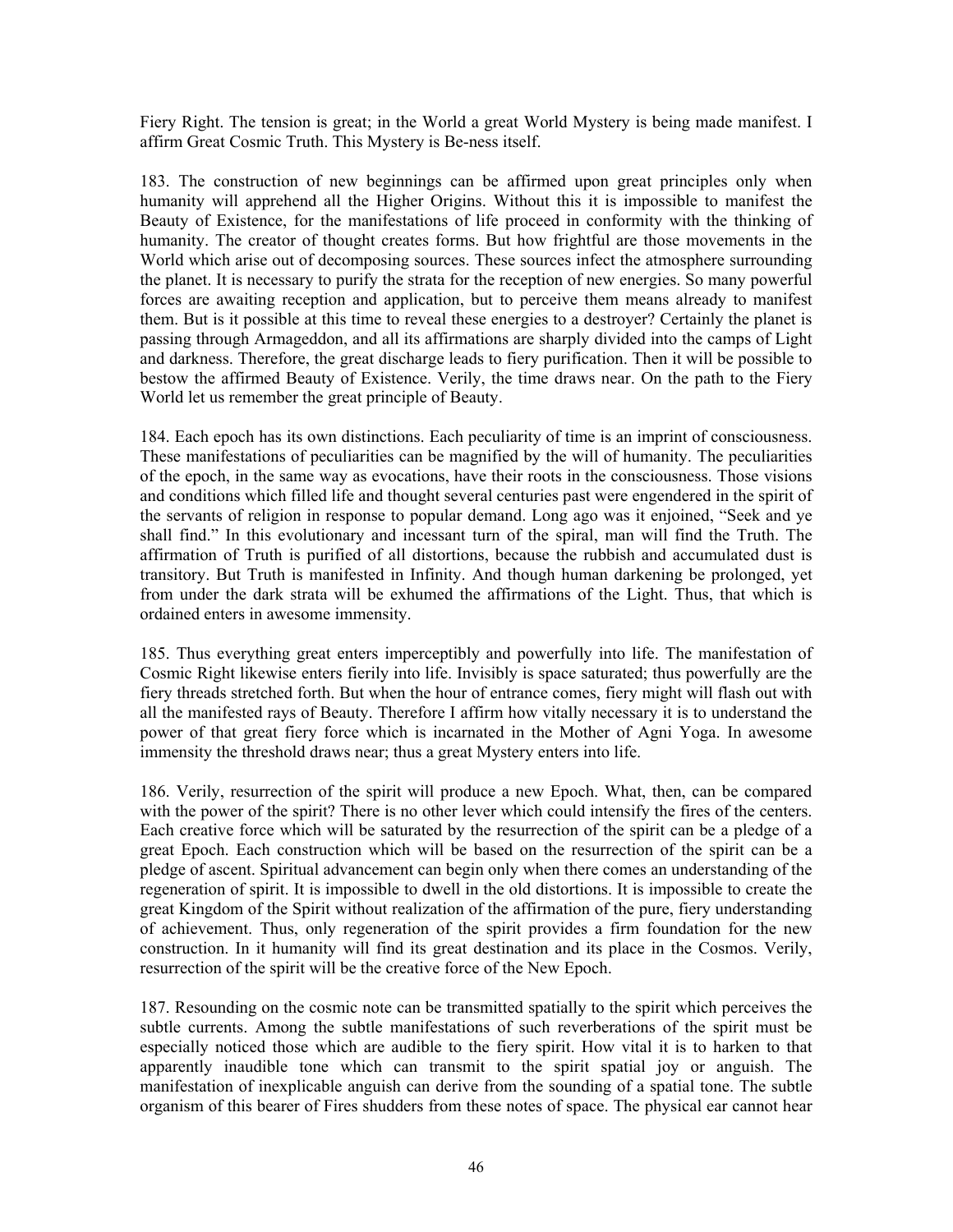it, but the subtle hearing detects that which is inaudible to the ear and receives it in the heart. Therefore, the striving spirit is a creator in unison with the Cosmos, and knows the cosmic soundings which intensify space. In them is contained summons or call; in them is victory or battle; in them is sorrow or joy. Verily, he who knows these soundings and experiences the joy and anguish of communion with space, may be called a great fire-bearer. To this the fiery heart of the Mother of Agni Yoga bears witness. Thus let us remember the great unified Heart.

188. The cosmic note fierily saturates space. It can commune directly with the heart; that is why these currents act on the heart. We, too, receive those soundings which are transmitted in the beginning to the heart, and We seek their source. Thus, the anguish and joy of the World are transmitted to Us also by these spatial notes.

189. Contemplation of the World will yield an understanding of the shortcomings and the lack of balance which is proven as a harmful manifestation. First of all, it must be understood how that influx of new unaccepted energies acts on the planet. Evolutionary movement is not affirmed so long as correlation between spheres is not established. For, when the Higher World is striving upward and mankind propels itself downward, then indeed the cosmic current cannot be affirmed. Therefore, a manifested disharmony rules in the World. Not without reason has been recalled what was said about Buddha. Not idly has been recalled—"let the dead bury the dead." Indeed, a world concept can be affirmed if only the fiery striving is victorious.

190. The trampling of laws by humanity must rouse the consciousness, since pure foundations have been affirmed as the guiding principle. Loss of the bond between the higher principles and actual life has taken humanity far from the sacred origins, which alone can restore the disturbed equilibrium. Among the fundamentals may be named the affirmation of most vital principles which have been mutilated beyond all recognition. Purification of the Bases of life and of the great Teachings may be called the most fiery creativeness. Thus the Bearer of Fires saturates space with manifestations affirming the equilibrium of life. On the path to the Fiery World let us direct a call into space for the purifying of the Fundamentals of the Teaching.

191. The different Epochs enter as succeeding steps in the evolutionary ascent of humanity, and it is necessary to understand how each Epoch has developed. A determination of the subtle currents which saturated the Epoch will give the key to understanding of its essential nature. If spiritual achievement has imbued the national spirit, it means the ascent of that Epoch was affirmed. But never before has the World been so in need of the sword of the Spirit! Always, at the time when energies have manifested their potentialities in movement, the wavering magnetic needle has indicated the agitation of the cosmic magnetic poles. Thus, the Epoch of the Sword of the Spirit brings out flamingly the Highest Principle. Therefore, the Cosmic scales are weighing the very highest Fiery Right. The Epoch of the Sword of the Spirit will affirm the Principle which has been proclaimed for evolution to the Higher Worlds. Space is saturated with the fire of the Cosmic Magnet. Thus, at the threshold of the Epoch of Fiery Right, the Sword of the Spirit stands on guard.

192. Truly, mankind is unable to get out of the charmed circle of effects. How, then, can humanity overcome all the malignant energies which saturate life? Only fundamental manifestations can give the true direction; but the charmed circle, which is affirmed by humanity, will be cloven only when the sword of the spirit pierces the web woven by darkness. Struggling with effects does not lead to the designated manifestation which must bring near the great future. Rightly has it been stated that the Leader knows the cause of cosmic manifestations. Therefore, on the path to the Fiery World let us follow the Hierarch of Light who knows those causes and effects. Thus let us remember when the great Epoch of Fire draws near.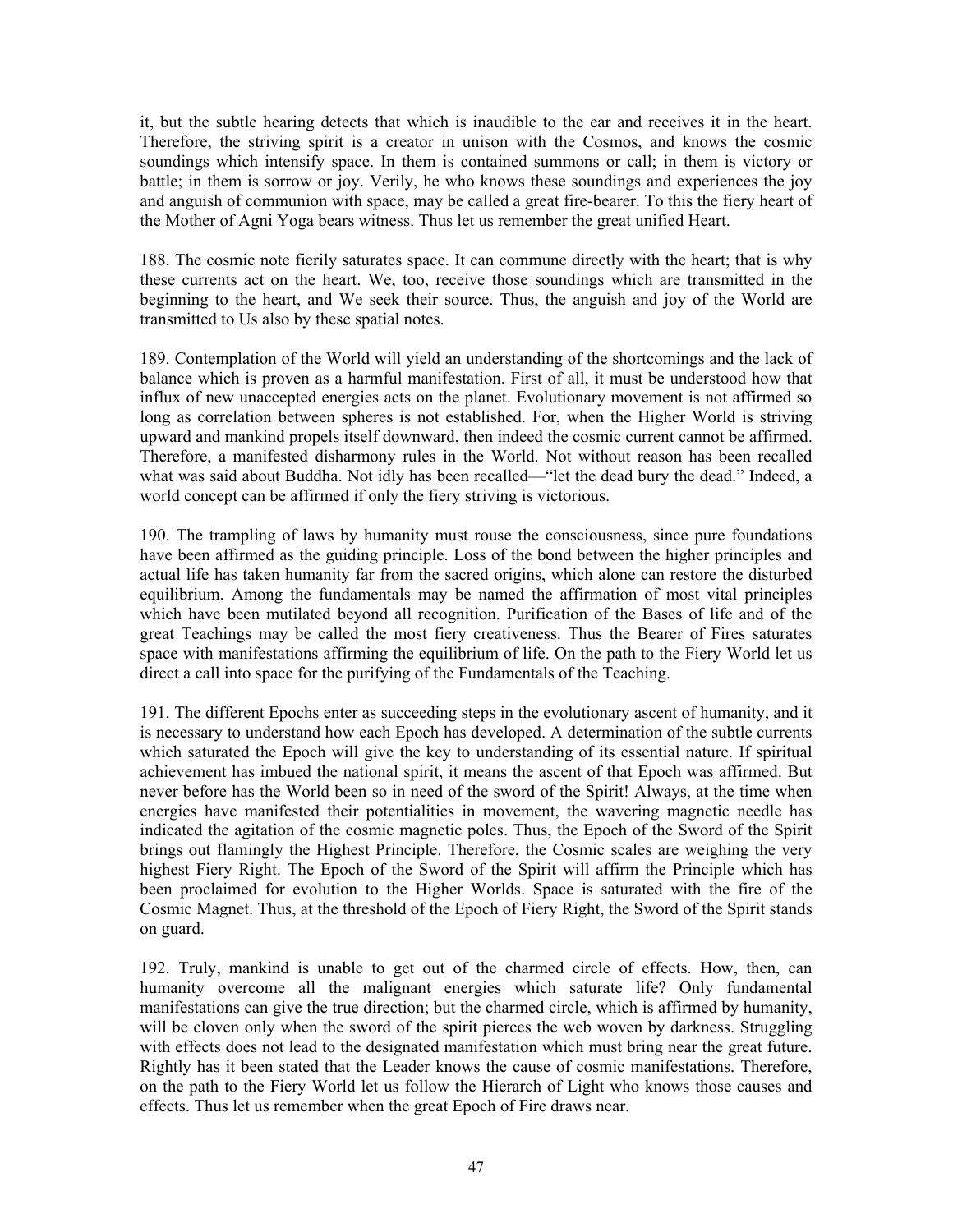193. The fundamentals of Life can be affirmed through resurrection of the spirit. Purification of the foundations must be affirmed, for without this it is impossible to manifest the New World. The degeneration of the foundations is ruinous; and pure energies cannot be attracted to the earthly plane without transmutation of the accumulations which are stifling the planet. How, then, to affirm the New World? As has been said—with fire and sword! To abolish the old there will be a new purification, which will give the great Fundamentals of Existence. The fiery sword of the spirit will smite the corruption of the planet. Those who are looking into the future are not afraid of the fiery sword, for the tempered spirit knows the true creativeness of the sword of the spirit. Fiery creativeness can be affirmed as the great transmutation of darkness into Light. On the path to the Fiery World let us manifest understanding of the Fiery Sword of the Spirit.

194. Indeed, if humanity would not violate the manifestation of the First Causes, the foundations of Existence would retain that basis which manifests the beauty of life. Cosmic Right brings understanding of the fact that a one-sided administration of the planet is plunging it into an abyss. Cosmic right offers to humanity that Principle which can pierce the darkness. Cosmic right reveals to the planet the unity of Principles which guides the entire Universe. Cosmic right reveals the Feminine Principle as a manifested power. Cosmic Right reveals the greatness of the Feminine Principle, which manifests self-renunciation, and before which verily the great Arhats bow themselves. Verily, We reverence the great Feminine Principle. Verily, We reverence the giving Principle which bestows the life of Beauty and of the Heart.

195. Humanity must be prepared for upheavals and for the reconstruction of engendered conditions. It is impossible to accept that which exists on the planet as a lawful affirmation, because all evil engenderings must be exterminated and atoned for. Each apostasy from the great laws produces grievous consequences. The creativeness of the cosmos determines another destiny of life; therefore, atonement is inevitable, because fiery purification gives a new direction to the stream of Karma. In space are manifested energies prepared for the transmutation of all existing accumulations. Verily, humanity must be prepared for fiery purification. He who does not fear the fiery element will truly go along with the Cosmic Fire. On the path to the Fiery World let us remember about the elemental events which will cleanse the space.

196. When the Forces of Light are tensed, of course, the darkness gathers together its own forces, but the Light is the stronger. Thus do We create manifestations. Events are drawing near, the time is grave and saturated. Thus shall We be victorious.

197. In the Cosmic Battle let us defend that which is sacred. In the cosmic Battle let us affirm that basis on which Existence itself is upheld. In the Cosmic Battle let us manifest that by which life of the future is constructed. The World will have in its fiery foundation those great laws which We defend in the Cosmic Battle. Humanity affirms its ordained destination in the Cosmic Battle. Just as earthquakes cast out from the depths of the Earth onto the surface different accumulations, and swallow subtler energies from the supermundane spheres, so, too, does the spiritual reconstruction involve the darkest accumulations. Verily, when the highest and the lowest meet in the Cosmic Battle, one may be impelled to the attainment of the great Fiery Purification. Thus, during the great reconstruction of our planet We saturate the human spirit with the realization of imperfection of engendered forms, and with the ordained beauty of manifested forms of life. In the cosmic Battle is affirmed the principle of the New World. On the path to the Fiery World let us remember about the Cosmic Battle.

198. Certainly, the Initiates of ancient Egypt knew the great law which rules the whole Universe. The Pyramid itself presents a symbol of the mountain with a broad foundation and narrow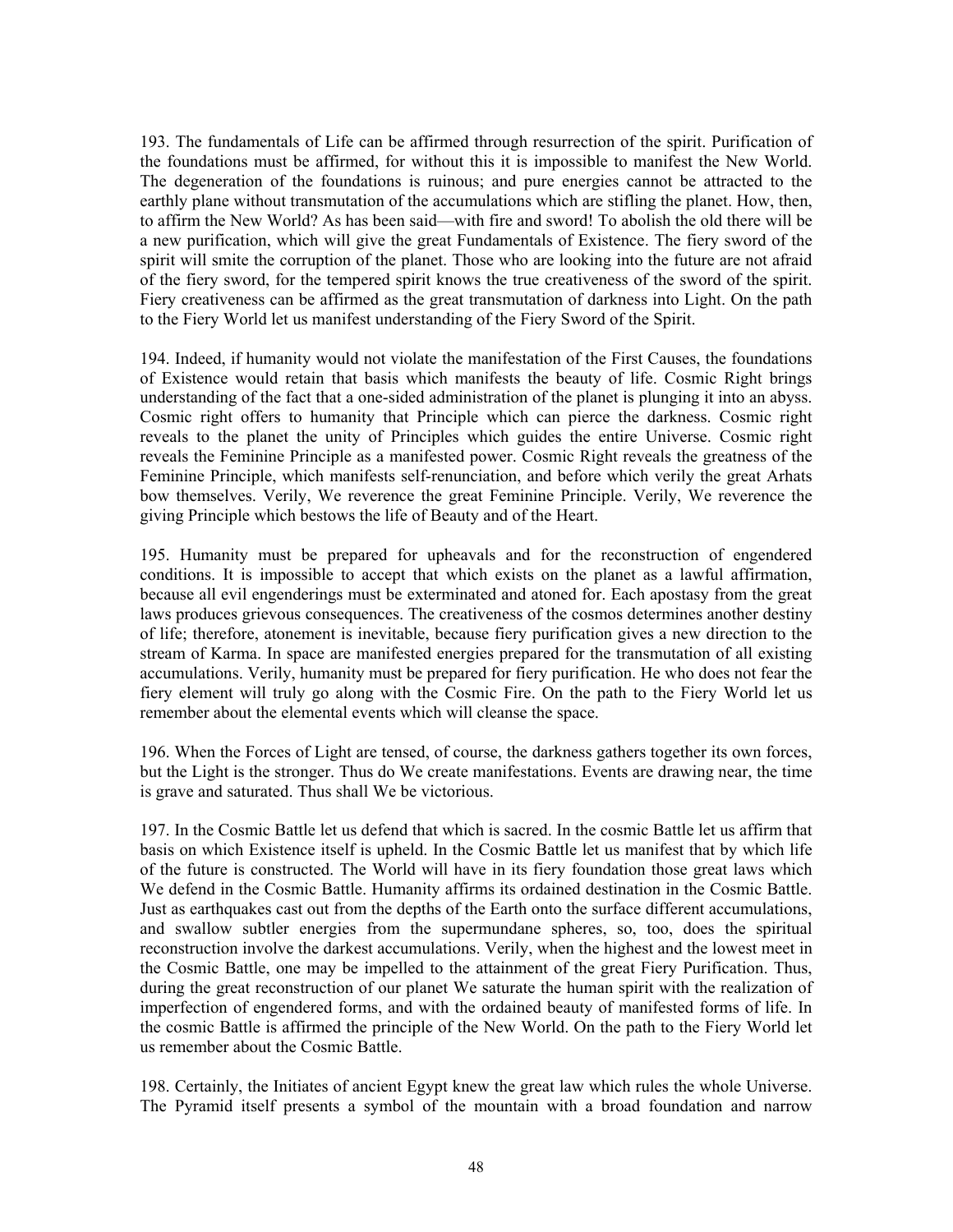summit. Indeed, the significance of the Chamber of the manifested King and Queen is that a crowning perfection is to be expected at the approach of all Cosmic Fiery dates. It is well to remember these manifested dates. It is well to remember these ancient indications and calculations. Thus is it possible to trace how from the most ancient times cosmic dates have been affirmed. One must also pay attention to the fact that those calculations lead up to our date and time. Thus immutable is Fiery Right, which has been inscribed on all the tablets, and which has been written by the great life of the eternal Magnet.

199. In the Cosmos Cycles have their definite significance. One may trace how in substance each is affirmed by certain energies which preordain entire epochs. One can observe how each Cycle particularly manifests and expresses the essence of cosmic strivings. But above all Cycles is the one Cosmic Right, which is intensified by all the energies of the World. Thus, the entire structure of the Cosmos leads to that principle which has been established in Existence. Let us affirm the Cycle of Cycles, and the predestined will take place. In the Cosmic Battle is being forged the crowning completion. In the Cosmic Battle is being tempered each law, but the great Fiery Right is being saturated with cosmic tension. Thus the Cycle of Cycles is manifested as the victory of the Cosmos.

200. In the furnace of life many concepts must be transmuted. So many layers have been deposited upon the loftiest conceptions, that Fiery Baptism must truly be administered to the planet. Around the concepts of the Fiery Images have been gathered those imaginings which are close to a low spirit. Not thus taught the Great Teachers. Not thus lived the Great Teachers. Not thus walked the Great Teachers. Verily, not thus, as people insist. The Fiery Images must take shape in a form appropriate and adequate for Them; therefore spreading of the Teaching must go flamingly side by side with a clarifying of the Great Figures. The creativeness of true strivings will grant those new steps which will give to the World resurrection of the spirit. On the path to the Fiery World let us remember that it is vital to bathe the Teaching of Beauty in achievement and with service.

201. Such grandeur is ahead! Such a great step awaits its fiery affirmation! Our Teaching and the affirmation of the Higher Principles will reveal so much that is great to humanity! A great period is drawing near. Thus do We create together.

202. The creativeness of Light affirms its power precisely by manifesting all tensions and potentials. It must not be thought that the forces of Light do not admit great tension. It is right to imagine the Forces of Light in that cosmic measuring scale which can be used only for the structure of the Cosmos. Verily, only the affirmation of the most powerful energies will produce manifestations of this mighty construction. That is why space is saturated with the necessary energies. The Forces of Light propel all the fiery centers. The Constructiveness of the Cosmos proceeds in the propelling of all the needed energies. In this construction let us all strain all our forces with a fiery heart and the sword of the spirit. Thus do We build a great future. Thus the great manifested law will proclaim the future!

203. Bridges of the spirit thrown across all difficulties, over all abysses, built on the path of striving, will manifest those constructive energies in the Cosmos. Verily, the spirit can unify the different centers. Humanity is straining toward a visible construction, and is not inspired by higher strivings for cosmic construction. Each bridge of the spirit, indeed, affirms conscious construction which manifests the cosmic connection between structures. Thus, in the Fiery Epoch it is especially needful to devote oneself to subtle, conscious activity of the spirit. Only the bridge of the spirit can close that abyss which yawns before humanity. The bridge of the Spirit is a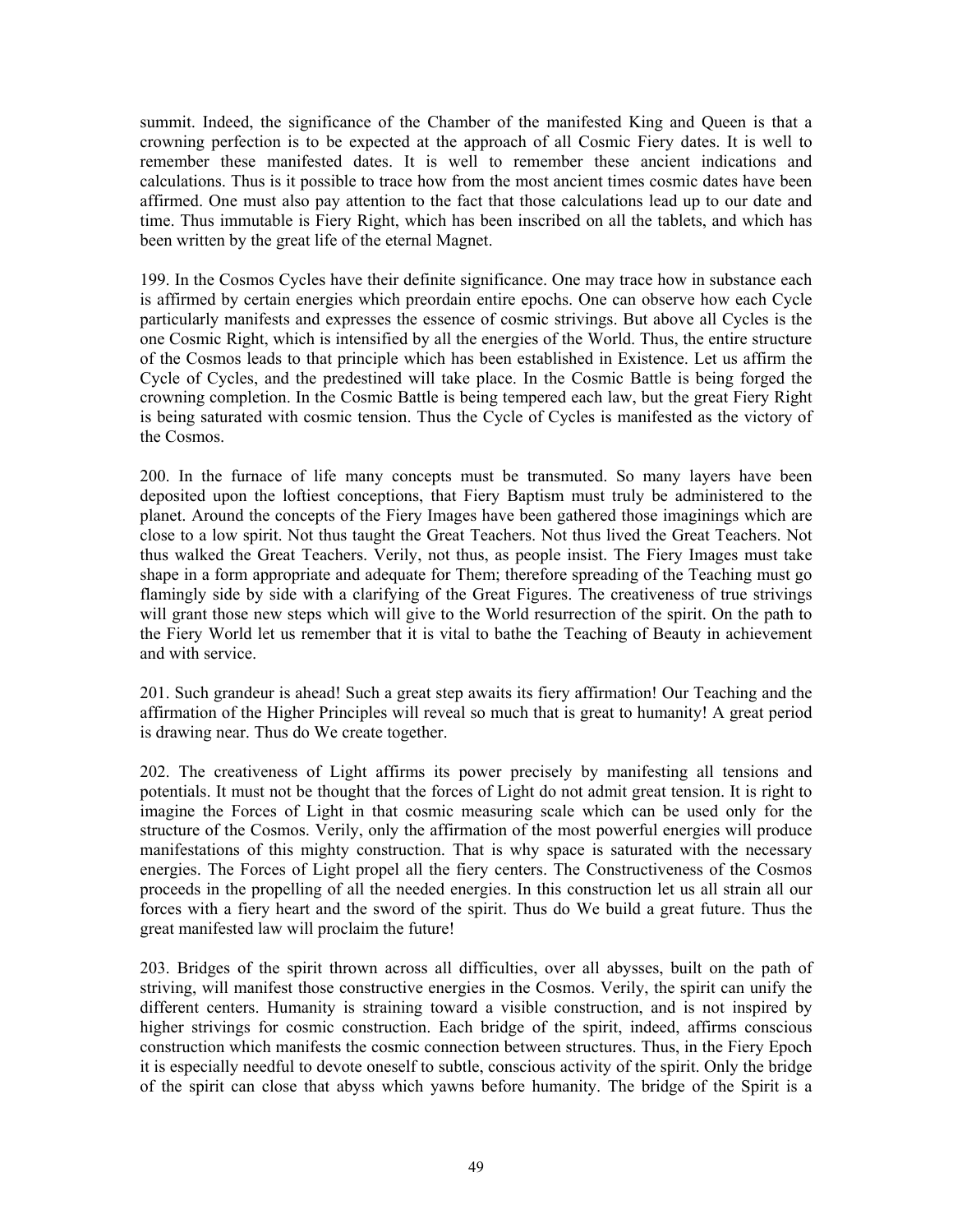bridge of Beauty. With these concepts of achievement of the spirit will we ascend the great Summit which unifies the Worlds.

204. The saturation of space with formulas which clarify the Teaching, will result in great effects. Thus do We affirm the manifestation of the New World. Thus is the manifestation of the Predestined being brought about.

205. Beginning with the Epoch which proclaimed the Fiery Right, there has been a great magnetization, with continuously directed force. Since then, whenever the human spirit has assumed a course which leads it away from the path of Truth, with each Lord the World has received the fiery Truth. Thus has the cosmic magnetization proceeded. The Cosmic Magnet directs the spirit to a search which leads to realization of the great Fiery Right. Since every thought is a magnet, each striving quest is a powerful magnet. These magnetic fluids are stratified in space, and form manifestations of magnetic poles. Since the physical plane manifests the power of magnetism, it is evident how very powerful must be the direction of the Cosmic Magnet. Verily magnetization of the spirit can create powerful strata which will attract all the great energies. Therefore, quests of the spirit lead to Fiery Right. Verily, the whole World seeks that Cosmic Truth. The Great Epoch of Fiery Right will bestow the key to a higher existence.

206. The strongest Source of fiery energies, the heart, still has not been investigated as a manifestation of impelling force and of creative power. One must penetrate into the nature of creativeness in order to understand how invincible the heart is when all the fires are aflame. One must know that only a true source of powerful energies can create. Therefore, cultivation of the heart must be understood as the kindling of all fires. Each truly lofty manifestation of the heart depends upon the tension of the higher energies. The fiery heart saturates the subtle bodies with subtle energies. Those vibrations which establish the sacred bond between the Subtle World and the World of Fire are the fiery vibrations of the heart. Verily, on the path to the Fiery World it is necessary to strive for the creation of these sacred vibrations of the heart. Thus, the Sun of Suns is the Heart.

207. All manifestations of energies are creatively saturated when the impulse which moves them issues from the source of the heart. That which in the Cosmos is considered to be the true impelling force, in the laboratory of the heart is called striving. That which in the Cosmos is called the Source of Truth, in life is called sincerity. That which in the Cosmos creates, that which has been fierily affirmed in life, is the flame of the heart. In the spatial unitings of bodies is it possible to affirm the flaming, pure stimulus of the heart. In the Fiery World the force of unification is the stimulus of the heart; only fire can kindle all fires. No meditation but heartfeeling results in the revelation of the spirit. Only that which has been lived can be outlived. Only the heart which has been kindled by all fires can cognize the beauty of the higher life. The future leads to realization of these higher unities. On the path to the Fiery World let us strive to the cognition of the Higher Laws of Existence.

208. How, then, can the heart realize all the beauty of Existence if has not penetrated into all the joys and sorrows of life.? Thus it is that often, reading the Book of Lives, the heart trembles, but then the tear of suffering is transmuted into a pearl. The more fiery the heart, the greater the joys and the sufferings. The law of Fiery Right is forged in life. The Higher Command is affirmed by passing through all the vital steps with the heart. Creative impulses must be saturated in the heart, therefore each life issues its own radiations of the heart. Fiery Right is certainly not the phantom of perfectionment about which humanity has become accustomed to think, but is the fiery kindling of all the vital fires of the heart. Not in a placid existence is the heart saturated with fiery love.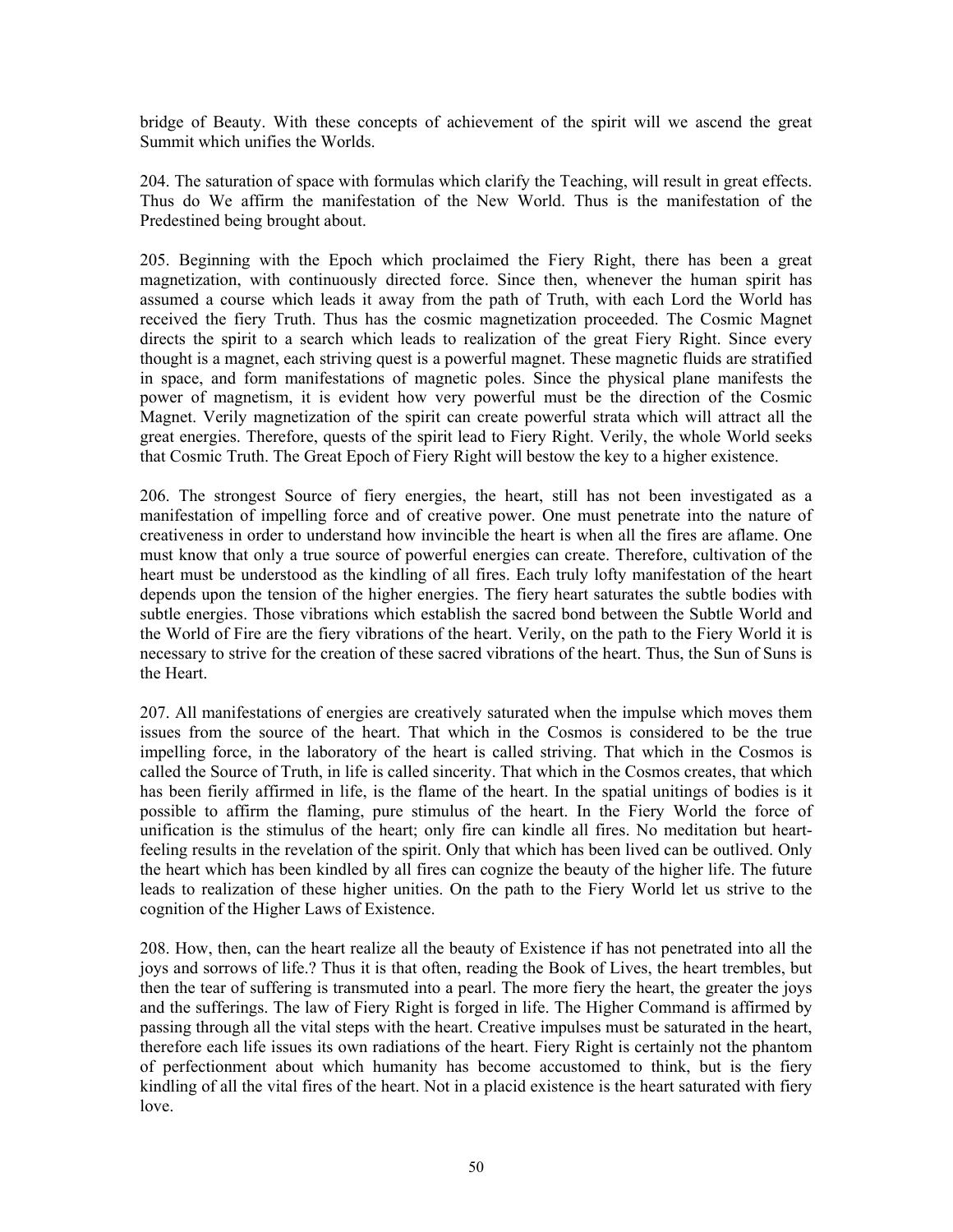209. Verily, both spirit and heart must hearken to the subtle and invisible manifestations. The unknown achievement must enter into life. Indeed, the higher principle of fire is affirmed in Cosmic Creativeness as the main stimulus. It is with good purpose that there have been pointed out those subtle physical manifestations which affirm the essential nature of the invisible and fiery energies, and which must awaken and broaden the consciousness of humanity. Indeed, the subtle realization of the Cosmos discloses each new step. That which cannot be apprehended today will be audible in the future, and the Subtle World will become visible. When spirit and heart are filled with striving, when humanity apprehends the law of existence of the Worlds, then will it be possible to begin to broaden the consciousness. Man himself unifies the Worlds with his consciousness. Thus the great time approaches for the replacement of the narrow horizon. Thus Our affirmation of great Fiery Right will result in the great Fiery Epoch. This Great Epoch must transform the face of the planet—thus do I affirm!

210. The ray of the Higher Consciousness is united with the rays of the closer consciousnesses through fiery striving. When, in the creation of good, the spirit is tensed in a fiery transport, the spirit is always unified with the Higher Consciousness. The fiery law manifests its might on the Earth, therefore is it so necessary to manifest understanding of the Subtle World. Each action can acquire a double force by the unification of the rays. The unified consciousness is the most immutable shield. In full striving and fiery understanding the rays will always create by manifesting a single power. The ray can pierce the consciousness, but We call the unification of the rays of the consciousness Hiero-inspiration. The rays of creativeness of the heart manifest the most fiery labor in Cosmos, but the heart must actually be saturated with the striving of achievement. Certainly the Sun of Suns will conquer all obstacles and create new beginnings. The Fiery World honors the creativeness of the heart.

211. Precisely as Ur. has said—the fulfillment of one's own duty. Precisely the distribution of assignments in the Cosmos upholds the foundations, and the Hierarchic Chain maintains equilibrium. There is in the Cosmos one great action which admits of a unified Karma, but inasmuch as this is held secret in the Cosmos, the confluence of Karma is a solution of Higher Forces. The fiery consciousness and heart can coalesce and bear that Burden of the World, and this will be consecration for the new construction which has been ordained in the Cosmos. The manifestation of the Cosmic Magnet must be saturated with the creativeness of spirit and heart. Thus is affirmed a joint Karma. This must be understood as a Higher Token. But when the law of higher significance is applied to daily conditions, this is contrary to Cosmic Ordination. Therefore, on the path to the Fiery World let us be imbued with the significance of the higher uniting of Karma.

212. Tension of all the energies of the spirit is manifested during the collision of forces. Actually, only a spirit impelled to creativeness can be conscious of that power which is contained in counteraction. How, then, to affirm fiery kindling, and to intensify each channel of fire? The attraction of all conformities takes place when all fiery currents are aflame. It is necessary to accept the law of counteraction as a stimulus of creativeness; the stimulus which intensifies each construction. Attraction of spirit is developed precisely by the fiery tension of all forces. In fact, each inscription in space can enter into life as magnetic opposition to the forces of darkness. Ascending on the path to the Fiery World, let us remember about striving in the higher tension of spirit, when on the brink of the abyss, when on the summit, when before a dark wall. Thus let us tense all forces.

213. All nations are intensifying their forces. All is tensed toward transmutation. Great and rigorous is the time—thus is the great future being affirmed. I affirm a great saturation of space.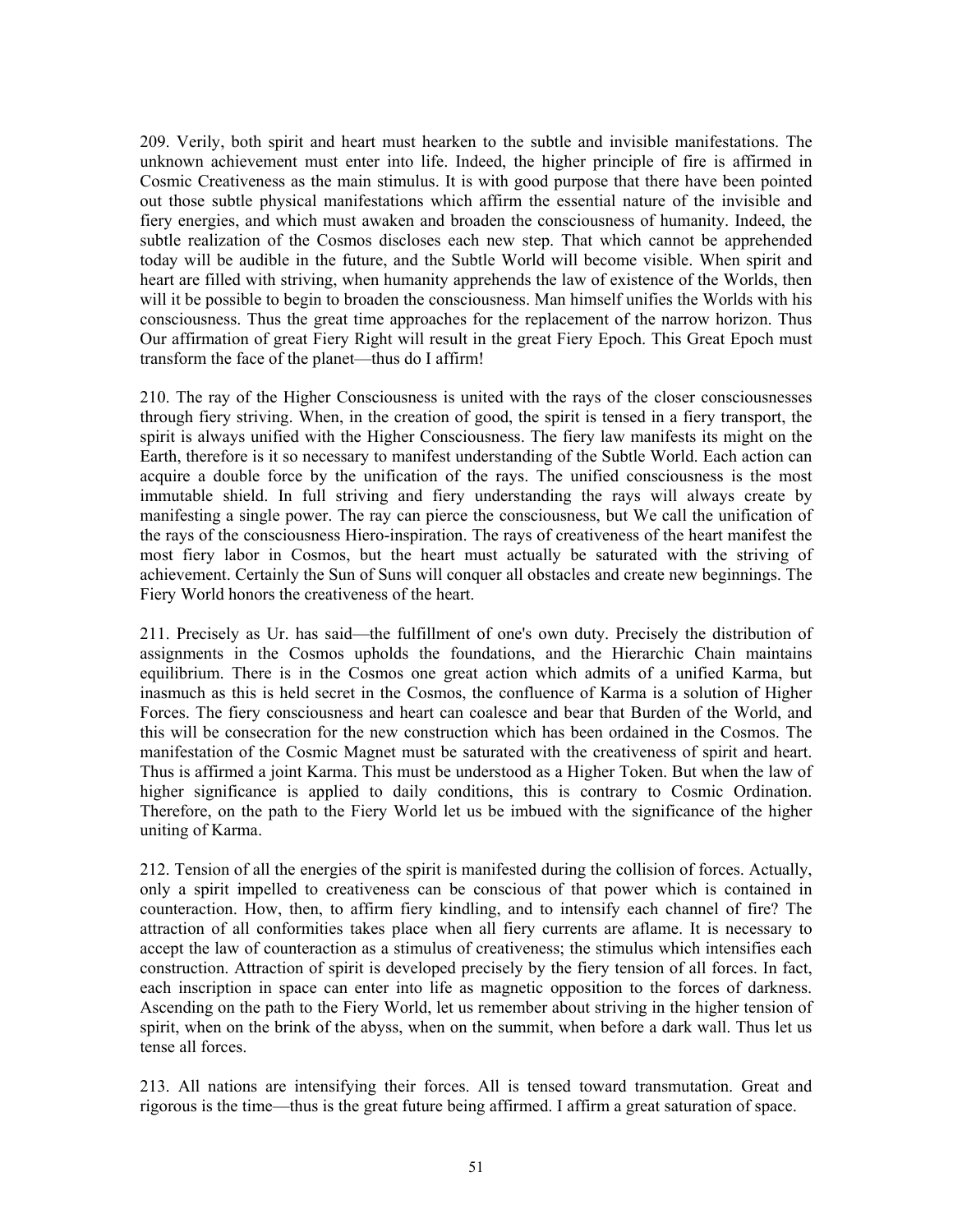214. Cycles which are shaped by the Cosmic Magnet have in their foundation the affirmation of the Higher Forces. These fiery Cycles appear as the foundations of planetary life. The Cosmic Magnet builds commensurately with spatial power. The Spirit of the Builder of the Cycle must be that Power which corresponds to the designation of the Cycle. The whole synthesis of the Cycle must be saturated in the Spirit manifested for Cosmic Synthesis. At the fiery change of the Cycle there is given a Fiery Principle for the purification of the planet. So few spirits understand the fundamentals of Fiery Existence! So few spirits understand Who stands at the Helm! The beauty of the Cycle can enlighten only the consciousness which can understand the Power of the First Causes. The helm of the planet's life and the foundations of Existence are affirmed by Fiery Right. Thus, on the path to the Fiery World let us manifest understanding of the Basis of Cycles.

215. The depictions of Cosmic Cycles are affirmed by whole millenniums; in them the Higher Will is united in the Chosen Spirit Who by His own fiery tension creates that preordained Epoch. By its spirit and will each fiery spirit creates also a certain Cycle around its strivings. These creations of Cycles are strongly outlined in the cementing of space. Each fiery striving can already be a pledge of a new link in the affirmation of the Cycle. If the consciousness would become affirmed in the fact of the structure of Cycles, then, indeed, would cosmic construction clothe the World with beauty. Verily, a world understanding can be manifested with every thought projected. Thus, on the path to the Fiery World let us consciously create links in the World Cycles.

216. Realization of responsibility for the spirit and for religion has been put by humanity in the last place. The tribunal of regulated society is concerned with preserving the physical body, making mangling of the body liable to prosecution. But existing laws and temples do not concern themselves with the millions who have been mangled in spirit. With justice has Ur. pointed out the stern responsibility which religions must bear. The uniting function of religion truly has not been awakened on the planet. That sacred power of the Earth, instead of uplifting, has been turned by mankind into production of that obvious disunity which is as a cleaving sword. And priests, and brahmins, and temple servitors all have distorted the cosmic ordainment. Verily, only affirmation of the true designation will impel the spirit to the higher understanding of the great Cosmic Right. Thus let us strive for the great responsibility for the spirit and for religion. So much must be purified in the Teachings of the World! The labor of strivingly purifying religions will result in a new consciousness. On the path to the Fiery World let us affirm the Bearers of Fiery Purification.

217. Of all the depraved traits of humanity one must subtly note faint-heartedness. This quality borders on many other dark traits. Nearest of all is treachery. Faint-heartedness borders on fear, cowardice, and selfhood. And in the Fiery World there is no place for faint-heartedness. And the crown of courage can be placed only on the brow which is bared in self-renunciation. Yes, let the lone warrior fight single handed. Let the arrows of hypocrites pierce his breast. Let each manifest aspiration be met with rejection. Yet will his armor be studded with courage. Who, then, knows the fiery striving of the warrior? Who knows the truth of the aspiring heart? Only the manifested fiery heart. The subtle consciousness will illumine the manifestation of courage. Faintheartedness is contempt for the higher Ego. Faint-heartedness is slavery of the spirit. Only the head which bows not in faint-heartedness will be adorned with the great crown. And the disdain of slaves of the spirit is an attainment for the warrior who walks the fiery path. And alone, the courageous warrior, scorning and scorned by faint-heartedness, finds the Fiery Gates to the Hierarchy of Light. Verily, faint-heartedness and self-deception are sisters of darkness!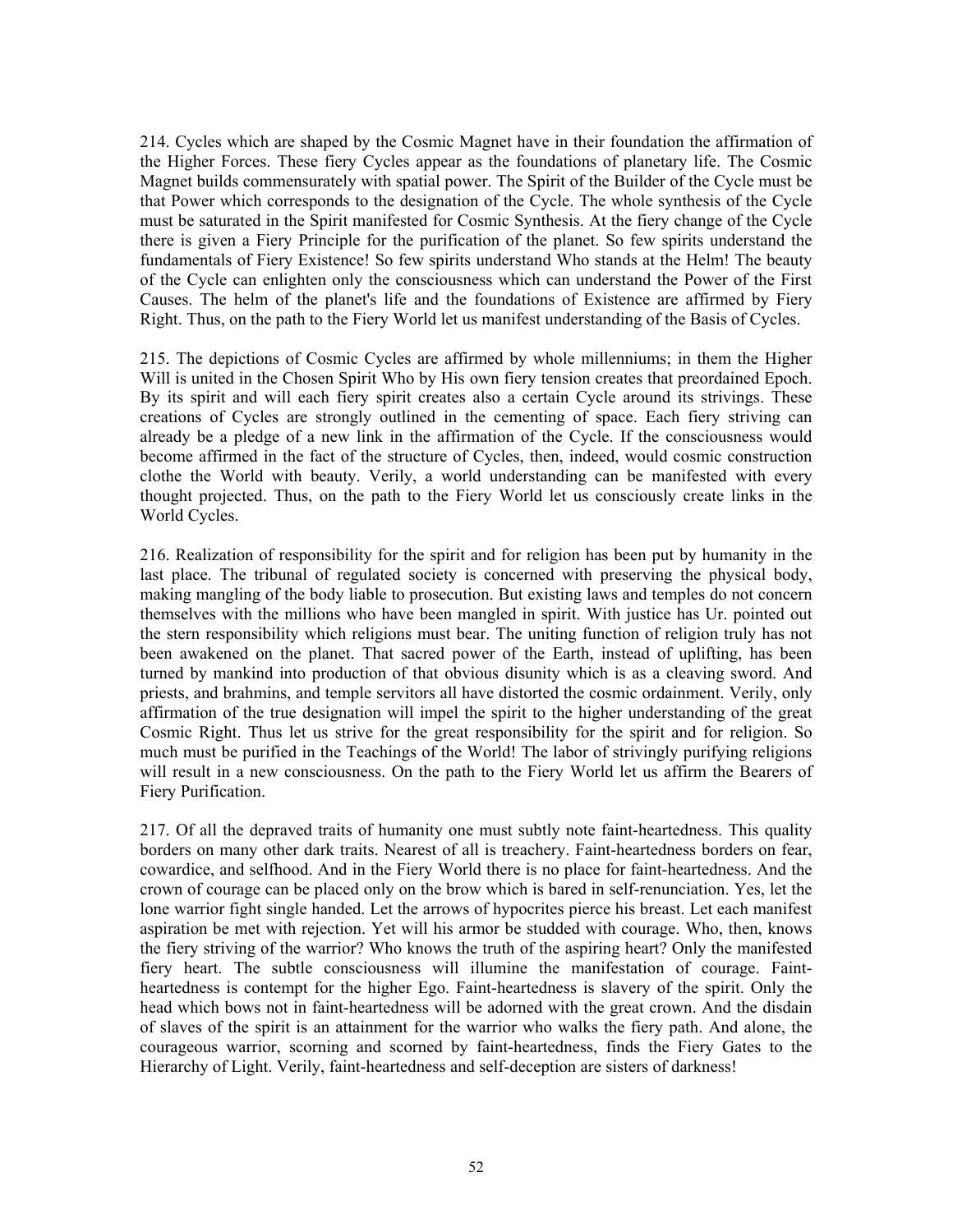218. Concentrations of crystals of psychic energy grow during each heightening of aspiration. Each tension of power of the spirit multiplies the crystals of psychic energy. Sediments of precipitated crystals, consisting of subtle energies which have been chemically transformed in the organism, feed those organs which are in special need during the expenditure of energy. Crystals of psychic energy melt down substances harmful for the organism. Through conscious tension one can actually promote this dissolving process, which is of service as a counteracting factor. Conscious sendings of psychic energy to infected or injured organs can produce a healing effect. Conscious tension of the will causes spontaneous action of the crystals. Thus, thoughts about psychic energy crystals can bring needed assistance for the injuries of internal organs. On the path to the Fiery World it is necessary to realize those fiery batteries which are contained in man.

219. The center of the solar plexus is a focus of fire radiation. It must be imagined how fire acts. As all the higher functions of the Cosmos act from within, so too, the fire of the solar plexus is intensified in its own seed. The center of the solar plexus gives equilibrium to all the bodies, and its radiations saturate also the ethereal body which feeds the astral body. The interweaving of all the centers and all the bodies is comparable to the rings of a spiral, centered, as it were, in the solar plexus. Each planet, each fiery center, has its solar plexus and Divine Fire of life. If the consciousness is broadened in the understanding of these manifested conformities, then the bond of Macrocosm with microcosm becomes a Fiery Truth. The waves of currents are infinite in their diversity. Over these waves the fiery spirit is in communication with space and with the other Worlds. Just as in antiquity the sun was depicted with its rays, so too, is it possible to represent the solar plexus, which has its own particular radiations issuing out of the seed and extending throughout the entire protective network. These powerful currents bring to the heart all the reflections of space.

220. Therefore, when cosmic manifestations are intensified the solar plexus trembles. It is difficult for the fiery heart when in the center of the solar plexus waves are breaking, bringing all the spatial resonances. The manifestation of rays is affirmed as a manifestation of the protective net, and in fact each current resounds with its own fire. Thus is the solar plexus tensed by so many fiery rays! The appearance of fatigue on the part of the Mother of Agni Yoga is of cosmic significance. The dark forces cast on the scales all their stakes. We send rays which shatter their machinations. The center of the solar plexus feels these fluctuations of the scales. It is necessary to tense Cosmic power in the direction of the Light. Thus the fiery heart knows the affirmation of this Battle.

221. At the start of a physical illness the ethereal body is naturally quite enfeebled, and only within the fiery centers does it remain strong. This explains why people who manifest life of the lower centers only are so afraid of death. The fiery spirit manifests joy, repulsing the dark manifestations with fire. Lower spirits feel their separation from the astral due to the injury of the ethereal body.

222. The magnetic attraction of the aura greatly varies depending upon the combination of manifestations of different tensions. The consciousness sets aflame the power of the aura. When the consciousness is saturated with higher strivings, when it is directed to higher creativeness, the magnet of the aura increases a thousandfold. When the spirit aspires to the Higher Source the magnet of the aura is affirmed in its might. Each lofty striving produces a sediment, manifesting its saturation for each action. Each fiery transport gives to the aura a strong particular attraction which is irrevocably affirmed as the basis of higher action. The attraction of magnetic waves exerts its influence at great distances, and sendings of the spirit can especially be attracted to the closest auras. The creativeness of the spirit acts by means of these fiery magnets. On the path to the Fiery World one must affirm one's own magnetic attractions.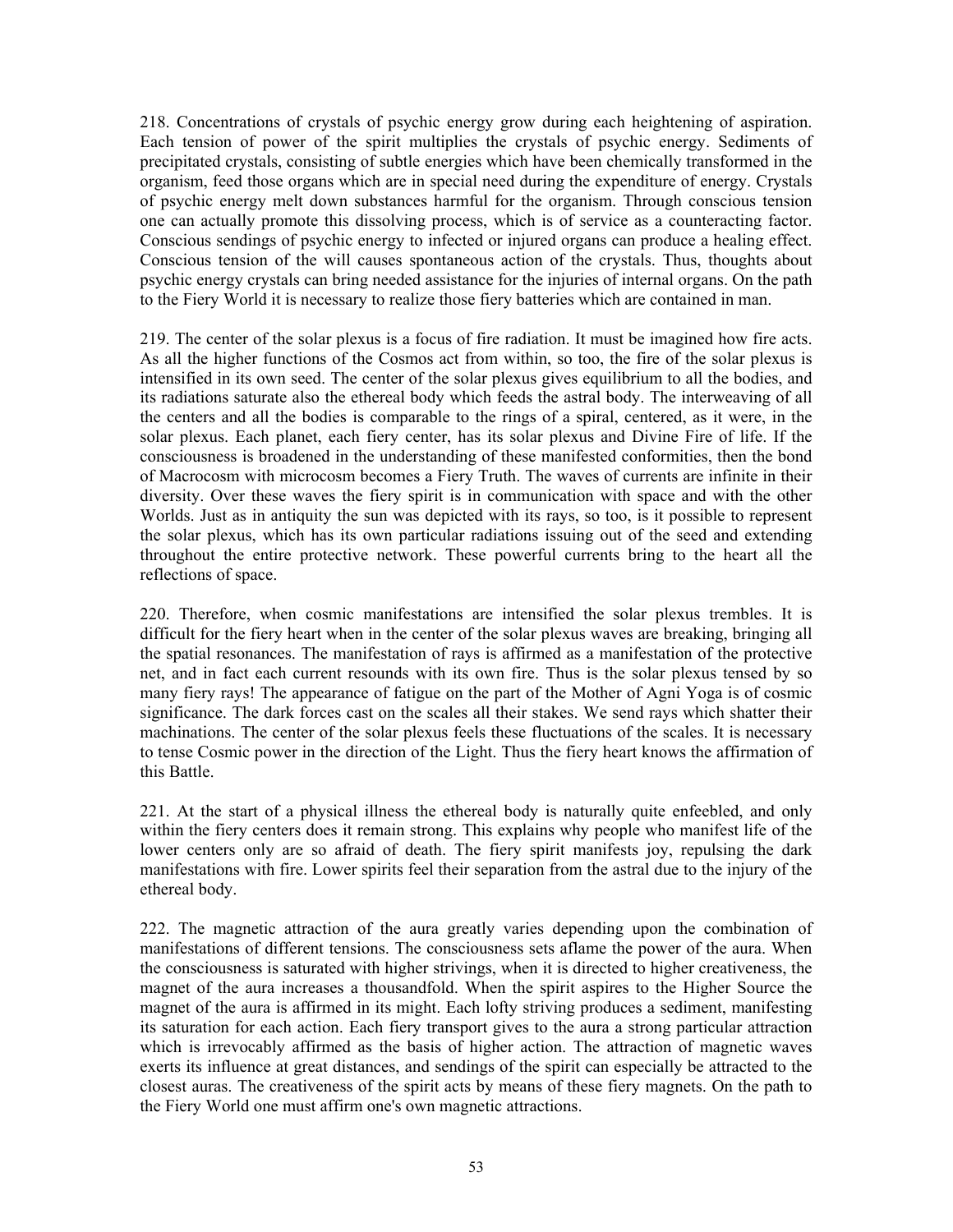223. Rotation of the solar plexus can have many other causes besides all the cosmic ones. It is necessary to examine the functions of the center of the solar plexus in connection with the sendings of energy at great distances. Rotation of the center of the solar plexus occurs under compression of psychic energy. The radiations of the solar plexus pass through all the centers, and by this rotation these rays penetrate all the centers, bringing to them nourishment and unification through fiery energy. Rotation of the center of the solar plexus can also coordinate different energies by compressing, as it were, any one center which is in special need of saturation or of strengthening. The radiations of the solar plexus then reach, as it were, the outer circumference of the protective net. During the sendings of energy into a determined place, all radiations are gathered into a seeming conical spiral, and all the projectiles go into space spirally. Thus the functions of the solar plexus are as numerous as are its radiations, since it is also a powerful regulator of the energies emanating from all the centers. Absorbing cosmic fiery energies, the center of the solar plexus distributes the latter according to the respective tensions which are inherent in the centers.

224. It is necessary to observe carefully the manifestation of cosmic subterranean fires through tension in the solar plexus. One can notice such exact coincidences. A path of tension of subterranean fire is always reflected in the accompaniment of red flame. Thus is it possible to affirm the fiery seismograph.

225. If only it were possible to see with the naked eye the processes which, during various transmutations and functions of the centers, take place upon the aura surrounding a man! Each vibration of inner fires saturates the space roundabout with fire. Each vibration fills the space either with purifying discharges or with discharges of creative sparks. Unmanifested energies are attracted to these discharges. Fiery radiations of the centers saturate and intensify all contiguous spheres. During sendings of fiery energy the spirit transmutes also the whole space in its path. Let us give our attention to the great laboratory of the spirit which creates subtle energies. Only subtle attainment can penetrate into the Subtle World. All achievements within these subtle boundaries will result in attainment of the Fiery World.

226. So tense is the time! The Cosmic Magnet is displacing and regenerating the manifestation of human actions. Thus I affirm the New Epoch. Thus do dates draw near, and events are approaching.

227. The consciousness contains within itself all the traces of past lives, impressions of each manifestation as well as each thought and striving for revealing of a broad horizon. The consciousness is fed by the "chalice" and the heart, and each compressed energy is deposited in the consciousness, unbreakably connected with the spirit. The spirit, upon becoming separated from the body, preserves a full connection with higher and lower energies. Certainly, the Teacher leads wisely in pointing out the affirmation of vital transmutation. Indeed, through the immortality of the spirit there are preserved all manifestations of vital energies. As are the sediments, so will be the future crystals. And thought, and heart, and creativeness, and all the other manifestations collect this energy. The whole fiery potential of the spirit consists of radiations of vital energies. Therefore, speaking about spirit and consciousness, one must take the spirit as the crystal of all higher manifestations. The ancients knew about the crystalline quality of the spirit, and the spirit was revealed as fire or flame in all the higher manifestations. Therefore, it is so important to understand the true significance of fiery transmutation. Verily, spirit and matter are refined in one impulse toward attainment of the higher fiery consciousness.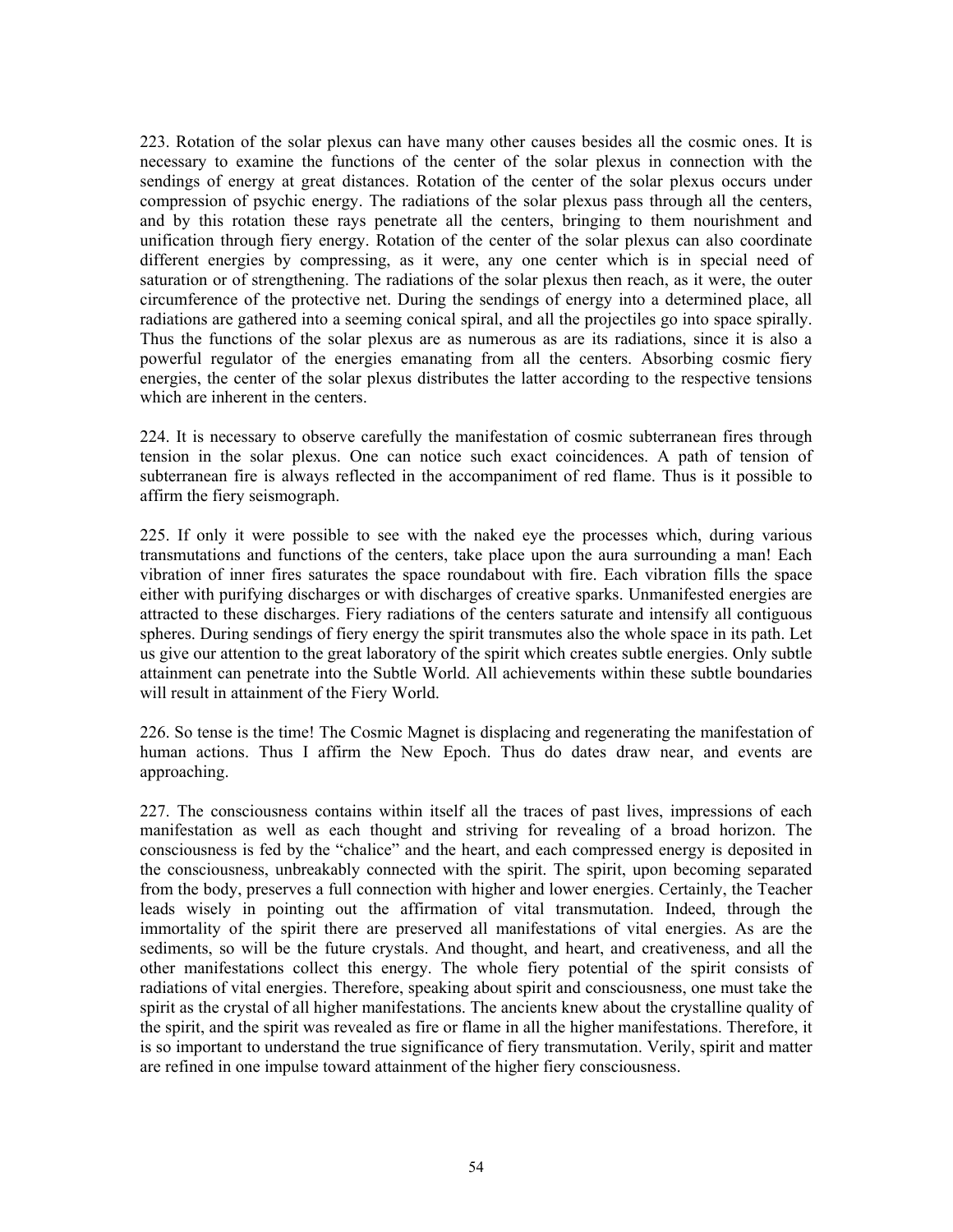228. The Divine Fire manifests its sparks in all Existence. Concealed are the potentials of these sparks, and, even though they are invisible, yet they must be accepted as the basis of all manifestations. One must accept this spark as a link in each center of the organism. Taking this Truth as a basis, one can imagine how the centers are unified by functions. Each divine spark inhales and exhales fire, which serves as a unifying agent. All forces of the spirit's potential are intensified in this continuous exchange. The potential of each center is a link to immortality, therefore great is the error which stresses physical exercises. Certainly not from without but from within is the spark of Divine Fire set aflame. Under the guidance of the Teacher's Ray the spark can surely take Fire, but also the spirit must be prepared by independent search. The Teaching of Zoroaster about Divine Fire, Love and Beauty, brought to the World the affirmation of Higher Law.

229. Divine Fire impels each cosmic manifestation to creativeness. Each lofty potential is saturated with this Divine Fire. Each spark of life bears within itself this Divine Fire. Let us apply to all vital manifestations the significance of Divine Fire. In each center of life is this Fire affirmed. Human actions, indeed, bear in themselves these divine sparks. If one regards human fires as creative centers, then one can observe how bodies unified by Fire have their conformities in the different planes. It is correct to think that essence is distributed upon the planes affirmed by subtle energies. Therefore, when We speak about the Fiery World one must be able to imagine how bodies are unified by a vortex of Fire. Thus the one Divine Fire appears as the unifier of all energies.

230. The laws of cosmic Equilibrium govern the planet. In the cosmic laws can be included the law of Karma, for the law of Equilibrium contains all the other manifestations of life. Equilibrium is revealed as the creative action of each manifestation. Just as chiaroscuro creates and saturates an action, so is the law of Equilibrium affirmed in correspondence with the development of the will. Cosmic Scales affirm correspondingly the growth of national Karma. The scales of man's Karma affirm their measurement of free will. Therefore it is so important to affirm an understanding of striving for perfectionment, because a desire projected into space can always attract what is desired, and according to the quality of the desire is Equilibrium determined. Thus, let us make a wish which can be fulfilled—a wish for those energies which can be applied to life. Equilibrium can only then manifest its affirmation when the free will chooses the path of the General Good.

231. The cosmic laws of Equilibrium are applicable to all dates on the planet. Spacial solutions are attracted to the designated dates and can be manifested in all the affirmations of life. Equilibrium is saturated with these spatial solutions. Therefore designated dates must be subtly calculated. One may study the map of the World in different epochs and perceive how the Cosmic Scales have manifested great equilibrium. The Command has affirmed its manifested actions as Cosmic Equilibrium. Dates are attracted according to these spirals of Cosmic Ordinances. Thus menacing epochs have been displaced by creative ones, and destructive epochs by constructive ones. According to the spirals of creativeness one can observe on-coming cosmic displacements. On the path to the Fiery World let us manifest understanding of displacement, affirmed by the dates of Cosmic Equilibrium.

232. Dates are approaching. Displacement is being affirmed in the very depths of the planet, in the very depths of nations, in the very depths of life. The cycle affirms displacement and the arrival of new principles. Thus do We create together the New Epoch.

233. The distribution of different manifestations depends upon Equilibrium, on which life is built. For example, a spirit which is athirst for certain external affirmations can attract them (by its will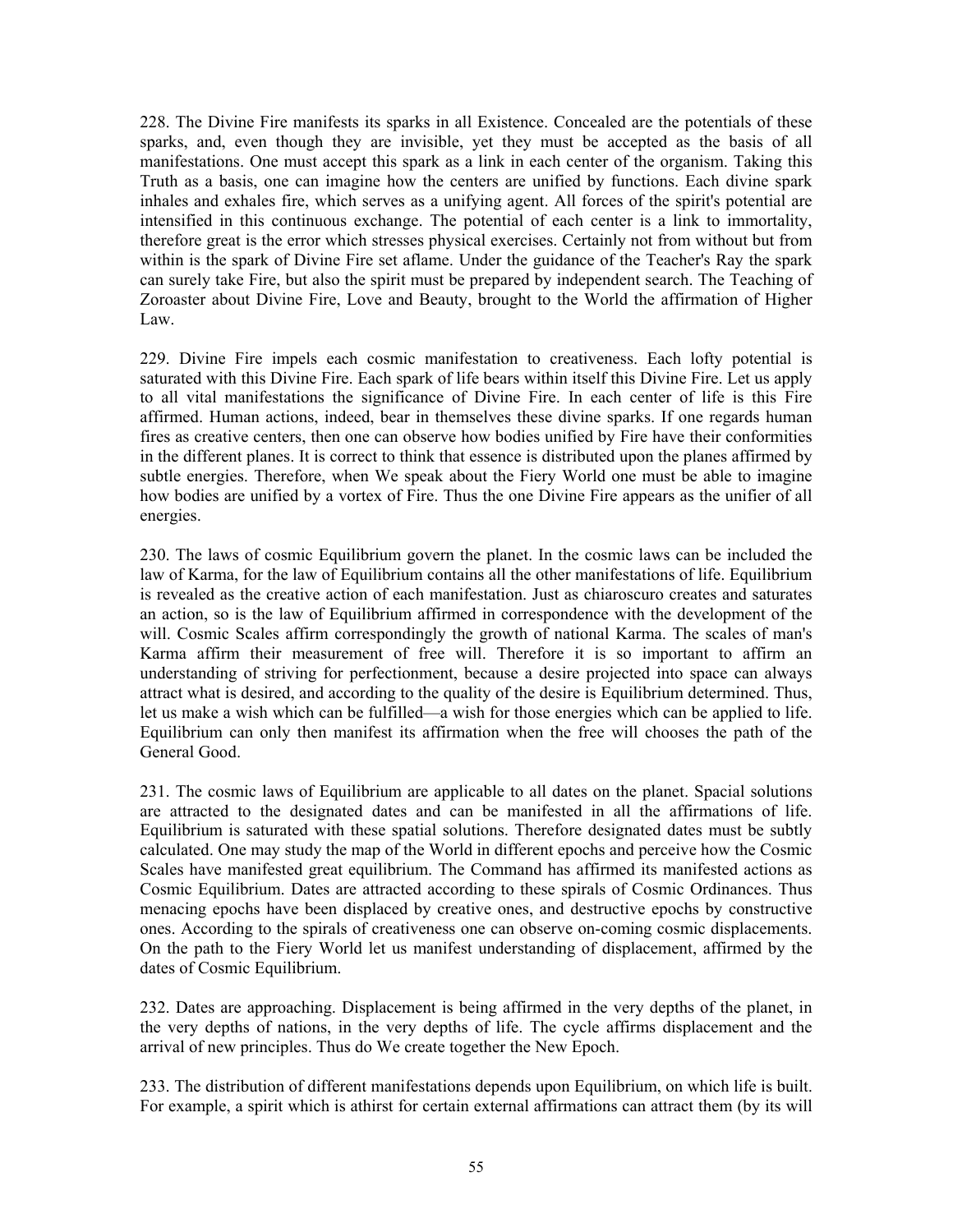and depending upon its strivings), and the law of Equilibrium either saturates the spirit with or deprives it of some quality or another. The law of Equilibrium anticipates each unrelated manifestation. The World is suffering from these imbalances. The spirit of man has so turned away from the desires which are favorable to Equilibrium that each human manifestation produces a force of destruction. On the path to the Fiery World one must remember these laws which saturate Cosmic Equilibrium.

234. These laws of Equilibrium likewise govern the inner lives that underlie every existence. Thus each spirit attracts its own creations. But even in the highest laws Equilibrium proceeds through vital manifestations. Therefore life, which leads to the sacred Mystery of Crowning, is filled with the most fiery experiences.

235. Strivings of the spirit can be affirmed on the Earth as a pledge of vital ascents. Strivings of the spirit can transform the life of the Cosmos. Strivings of the spirit can disclose new paths to the spatial treasures. But each spirit must discover within himself that stimulus which points out the path to transformation. In the cosmic conflict, in creativeness, in the quest of achievement, in beauty, in striving, the spirit finds that stimulus which transforms life. But woe to those who insist on denial and imbalance, for the Cosmic Scales are agitated, and in the reconstruction of the World there is unprecedented tension which cannot hold imbalance and those who manifest destruction. Thus, on the path to the Fiery World let us strive toward the basis of Equilibrium.

236. The reconstruction of the world is being intensified. In space new energies are being assembled; new beginnings are being affirmed. Thus is being created the New Epoch.

237. The will which is directed toward unity with the Higher Will acquires the power ofa magnet. Among creative affirmations must be observed each manifestation of the will. This strong magnet can indicate in advance and affirm life. It can attract all needed energies. Certainly the divine spark can burst into flame from striving of the will. The confluence of the Higher Will with the human one results in an elemental unity. Creativeness is saturated by these energies. Cooperation with cosmic energies is manifested in a corresponding spatial confluence. Thus the aspiration of a saturated will produces new cosmic combinations. On the path to the Fiery World let us be affirmed upon the union of the will with the higher manifested Energy.

238. As long as humanity does not learn to control its own energies, does not learn to govern its own qualities, by transmuting its heavy human traits, so long will each cosmic energy be dangerous. We see how humanity deals with the energies given! Each force which reveals a new possibility for the Common Good also manifests cosmically a channel for other revelations. But each revelation meets with the same reception as does everything else manifested to mankind. Not going along with the Cosmic Magnet, humanity goes against it. Even at best, inceptions of construction are affirmed in a most personal manner. While the Cosmic Magnet is now gathering together its parts, so too the Magnet itself is responding to cosmic movement; and thus the parts of the Magnet draw near to the great task. On the path to the Fiery World let us remember the law of the Cosmic Magnet.

239. A great horizon of shifting can be taken in by the consciousness which is saturated by the Cosmic Magnet. When joy for the future lives in the heart, then each impediment is merely a step for ascent. Therefore it is so important to cultivate the heart in this striving for the creation of a mighty future. The impetuousness of the current of shifting does not frighten the spirit which has been tempered in battle. Thus, when old, out-worn energies are being displaced by new ones, the fiery hearts know the full significance of the great time. The shifting of energies saturates space.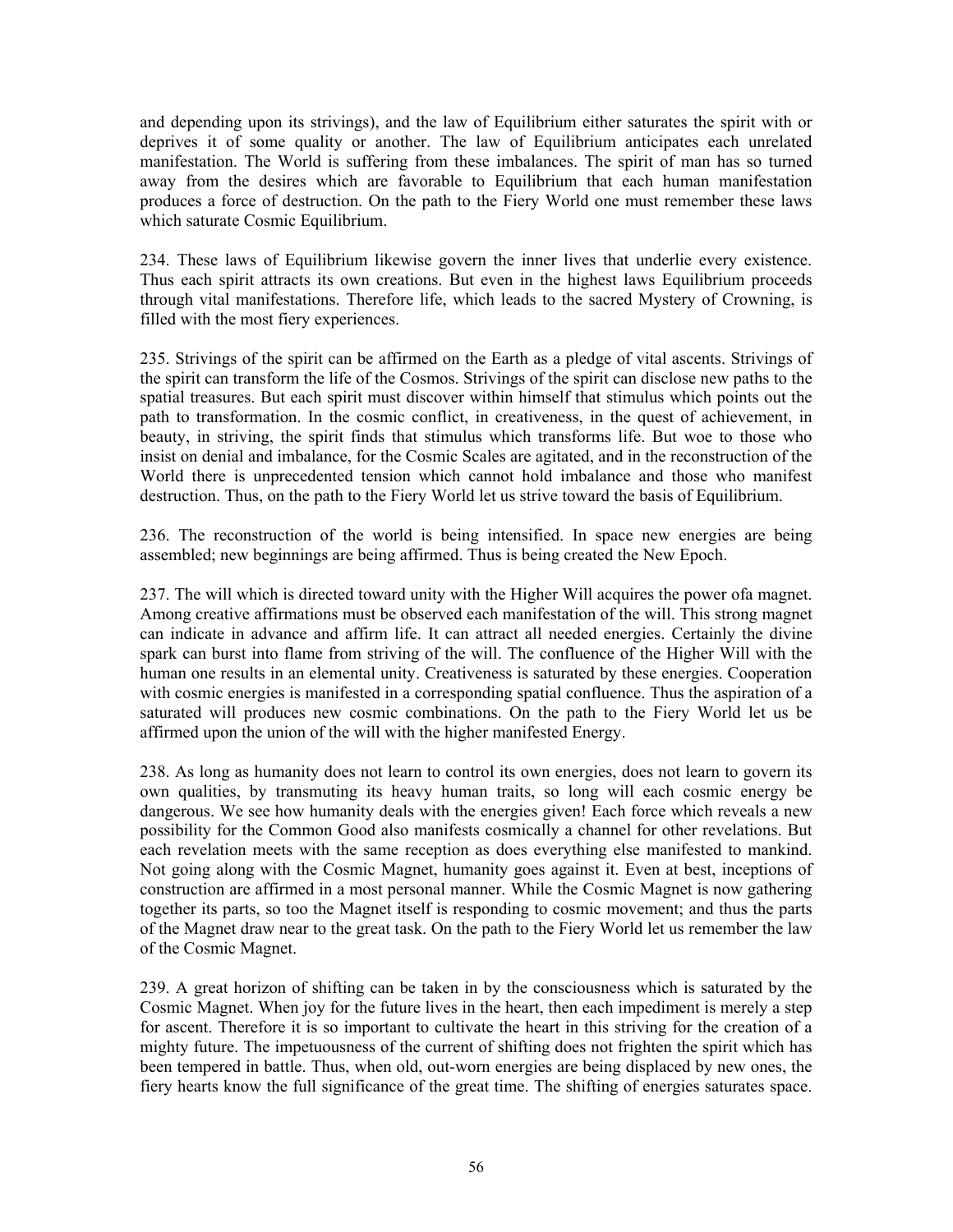On the path to the Fiery World let us affirm the law of shifting of energies, and of the creation of great new paths.

240. The Equilibrium of the World rests upon the foundation of Being. So powerfully is life affirmed when the higher manifestation is kept in the consciousness. Each lofty thought will be a pledge of the spirit's striving. And in an endless chain of action and thought can be expressed all new trends of evolution. Space affirms its tensions which conform to the actions and thoughts engendered on the Earth. The more responsible is humanity for all its engenderings, for the Subtle World is thus held back in its development, just as is the whole chain of evolution on the Earth. Therefore thought about spirituality must enter into life, but as a true understanding of the Fundamentals of Existence. The Equilibrium of the World cannot be established without true understanding of the First Causes. Thus, each fiery word of the heart proceeding towards purification of the Teaching is a fiery stimulus which will give impetus to the consciousness. Therefore, let us be affirmed in the consciousness upon the power of Equilibrium, as the stimulus of Existence, of the First Causes, and of Beauty.

241. Hence it is so indispensable to affirm in the spirit the Feminine Principle. For the Banner of the great Equilibrium of the World has been given to woman to uplift. Thus the time has come when woman must fight for the right that was taken away from her and that she did voluntarily give up. How many powerful records fill space with the attainments of the Feminine Principle! As the Teacher creates through the disciples, so does woman create through the masculine principle. Therefore woman flamingly uplifts man. Hence also degeneration, because without true knighthood the spirit cannot rise.

242. On the Cosmic Scales the destinies of countries are being weighed. Those going with the Cosmic Magnet will stand before the Light of the Future, but those going against all the illumined beginnings will realize the full weight of Karma. Certainly the battle of Light and darkness saturates all space. So many manifestations are being weighed on the Cosmic Scales! Each hour brings a new cosmic wave, and on the cosmic Scales are new fluctuations being affirmed hourly. Space resounds with the new conditions which lead to the Fiery World. In the cosmic tension new fiery conditions are being created. On the path to the Fiery World let us apprehend the law of the Cosmic Magnet in each action and each aspiration.

243. The imbalance has so greatly increased that the time has come when humanity must investigate its nature. Every appraisal of life and its levers has been so distorted that man lives in his own engenderings. But no one knows about the true levers, beginning with the fundamentals of Existence, and extending to each lever of life in the World created by men. The True World differs as greatly from the one which has been engendered as does Light from darkness. Verily, space is in need of the unification of the existing great Foundations. Therefore, the World cannot be reborn without the affirmation of Equilibrium and the eradication of the essence of imbalance. And in this determination is the wavering of the Cosmic Scales. The Fiery World is being affirmed on this great law.

244. Free will impels the affirmation for the unifying of circumstances that create the chain of actions. It is so important to create a current of intensified action and conscious direction, for in this unifying of inner impulses with external energies is contained the centralization of all the actions that are being created as Karma. In conscious, tensed striving of the will it is possible to attract the cosmic energies that are indispensable for the construction of Good. Therefore, the consciousness which is united with the Higher Will produces that mighty force which can resist all the tensions of darkness. Discernment of good and evil is already a pledge of the cognition of the true path. Transformation of the spirit is affirmed by the striving of transmutation and by the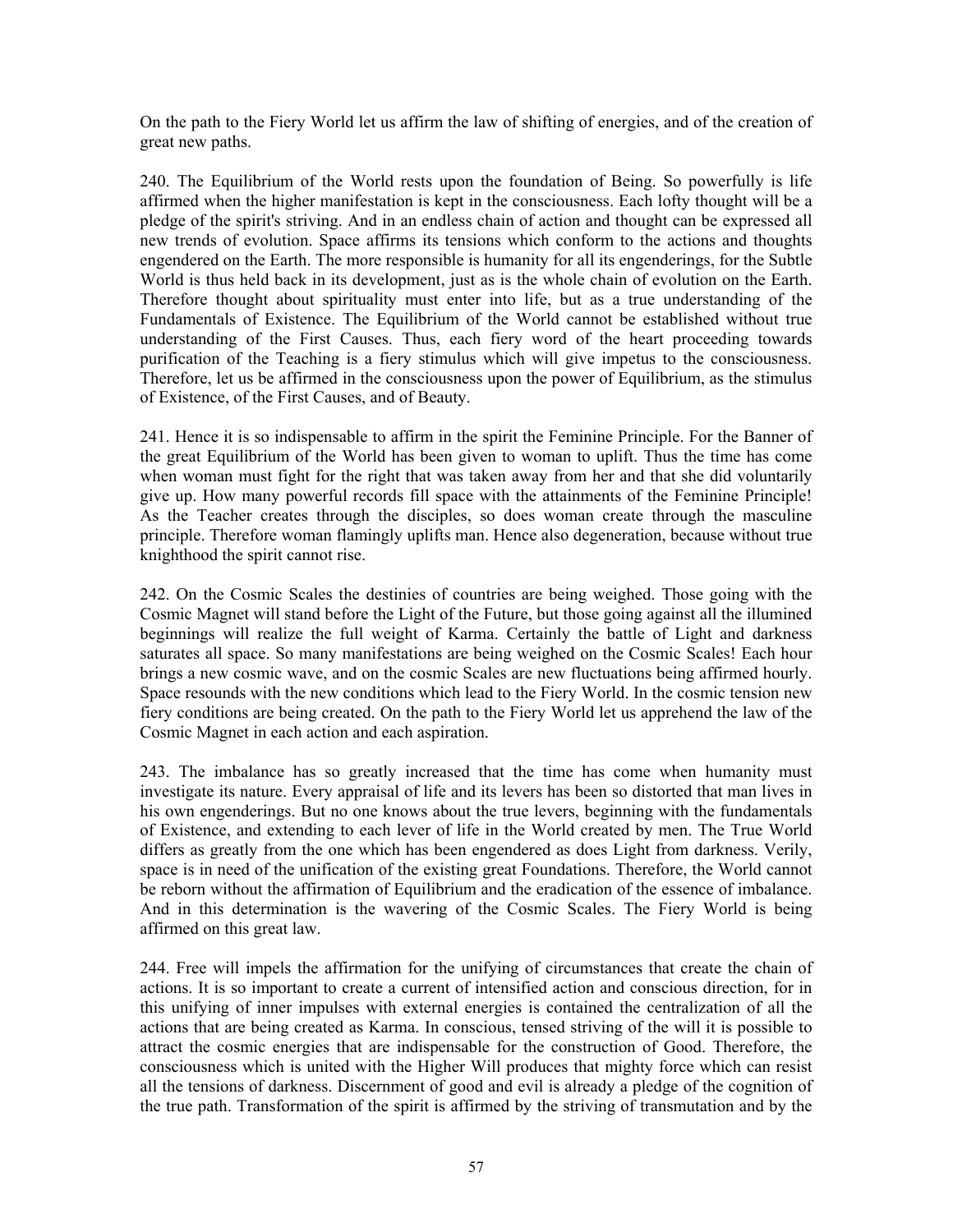unification of the will with the Light. On the path to the Fiery World let us strive for the linking of our will with the Higher Light.

245. Cosmic laws manifest in their potentials that power which can best of all direct life. Difficulties which have arisen for the planet in the coordination of cosmic laws, are produced not from unadaptability of cosmic laws, but from the severance from the Higher Worlds. In the entire structure of the Cosmos there has been manifested fiery goal-fitness. Therefore it is impossible to regard cosmic laws as inadmissible. Long since has Unity in Cosmos been spoken about. In all the old Teachings this magnetic Unity was indicated. How many spatial records have failed to impress, albeit they carry sacred affirmations of Unity! How many spatial records there are which point out the engendering of severance! As it has been necessary to remind the planet for thousands of years about eternal Unity, likewise one is precisely obliged to indicate the effects of disconnection upon the planet.

246. The correspondence between Worlds is manifested by the action of affirmation of the firm foundations. Violation of this conformity produces an effect in every direction. By placing the emphasis upon the visible World, humanity has rejected the Invisible Worlds. Living in an external World, man has edged aside from the inner strivings which intensify the spirit in its quest. The separation of the Worlds is thus affirmed by each act of man! The manifestation of disconnection penetrates all the foundations and acts reciprocally, because negation is a confirmation of the force of destruction. The Invisible Worlds manifest all the powerful energies. How, then, to affirm the Kingdom of Divine Fire? How to reestablish the law of Existence? How to affirm conscious striving for the manifestation of unification? The World trembles from violation of the Foundations, and their reestablishment and unification is required. On the path to the Fiery World let us accept the law of Conformity of Worlds.

247. Life is brought into balance only through spiritual attainment. Spiritual ascent is the only way to individual attainment and to attainment of the Common Good. When humanity is engulfed in its desires and its engenderings, how can one attract energies out of the Subtle World and reconcile them with human actions and aspirations! An impetus toward attainment does not result in an accumulation of energies if the will does not act in affirmation of the origins of Good. It was spoken with reason about the distorted mirror. Precisely humanity distorts each great concept in its warped mirror. Purification of consciousness and of the Teaching is the greatest problem of our time. Thus, on the path to the Fiery World let us remember the necessity of restoring the equilibrium of vital concepts.

248. The law of conformity must attract the spirit toward fiery realization. The creativeness of the spirit reveals all the possibilities for communion with the Subtle Worlds. Overcoming coagulated thought will give the tension which will correspond to the formula of the Subtle World. Just as the spirit can refine a condensed thought-form, so can it condense subtle forms. Each concept will actually sound conformably to these refinements or condensations. The spirit can rule its refined aspirations. At first it is necessary to become accustomed to the refinement of one's feelings, in order to saturate the spirit with necessary attraction to the World of Beauty. Thus the conception of conventional standards will be replaced by the true concept of Beauty. The revelation of refinement of feelings must certainly be introduced into life.

249. Penetration into spatial depths reveals new forms. It is possible to create with a condensed thought-form a great many affirmations admissible for our life. Each thought-form is in need of spiritualization by the human spirit. Contact with different concepts of the Subtle World bestows the possibility of spiritualizing these forms. Thus, each striving for refinement of feelings will produce fiery manifestations of beauty. One can accept the law of fiery striving for the refinement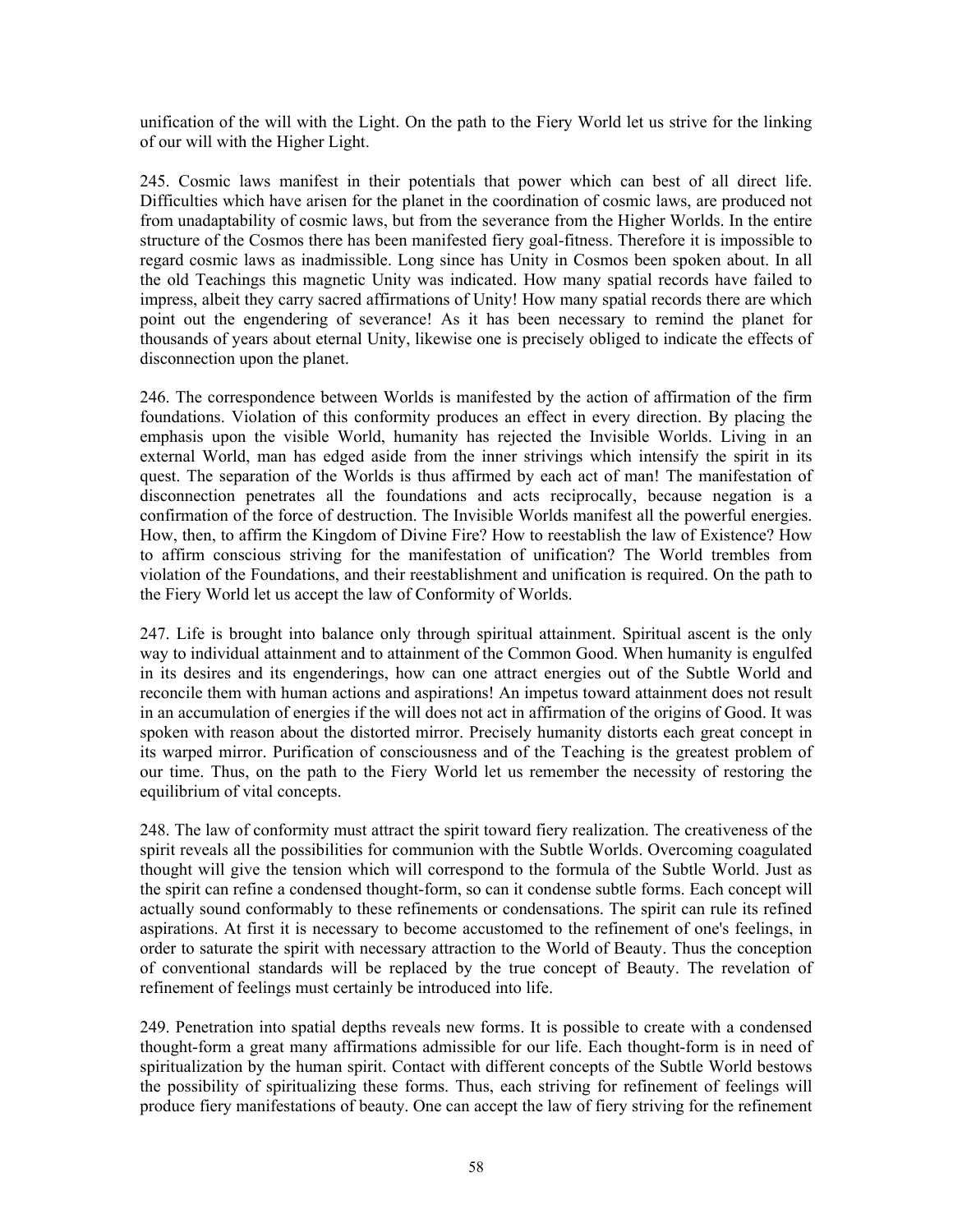and the condensation of thought-forms. Construction on the earthly and the super-earthly planes can be unified in these manifested aspirations. Broadening of the horizon and of the boundaries of creativeness will be the pledge of new forms and new steps. On the path to the Fiery World let us exert a fiery striving for the refinement of feelings and the condensation of thought-forms.

250. A conscious regard for spatial records will provide an approach to different higher energies. The harmonization of various vibrations will institute perfect physical relationships between thought-forms and energies, which will assist in condensing thought-forms. The essence of the relationship will be affirmed as a conformity between the Subtle World and the Earthly. Refinement of forms depends upon striving for beauty; therefore each more refined concept of a form draws beauty nearer. Therefore they are right who affirm that the path to the Fiery World lies through the heart and beauty. Therefore Cosmic Construction is being refined by manifestation of spirit-cognition.

251. The process of building of the New World is confirmed by fiery means. The energies being generated are introduced and gathered together under a manifestation of particular rays which direct those domains which are to be creatively intensified. The creators of the planet fierily propel these energies, and indeed, they will possess the power of condensation and refinement.

252. The realization that the spirit contains in its seed that quality of the Light which can become aflame in striving, can verily serve as the eternal motive for ascent. Each spirit must sense this unity with the Light, which lives fierily in the seed. Why, then, not strive for that force which can awaken the best impulses in the spirit! Each spirit manifests its possibilities by communion with the Fiery Source. Only separation from the Light leads the spirit away from the fiery path. Only when this higher concept is awakened will the spirit be directed to the fiery quest. Spatial Fire summons man to the attainment of higher energies. On the path to the Fiery World let us cognize with the heart the power of the seed of the spirit.

253. The essential nature of man can be transmuted by the invocation of better vibrations. Only such a reminder will give man access to a higher status. At the present time humanity is found to be continually in the vibrations of the lower spheres; therefore the lower Manas motivates life. The contact of the Ray of the higher spheres will truly give that vibration which will rouse the consciousness. Perception of the spark of Divine Fire in the seed of the spirit will lay the foundation for a new humanity. Precisely it is necessary to establish in the spiritual structure that in which religion has not succeeded, and to apply to each affirmed manifestation the law of attraction. For realization of the Light in the heart will propel toward the Light, but darkness will dwell in darkness. Thus let us remember on the path to the Fiery World.

254. The will of a militant spirit can direct an entire army to the good. The will of the militant spirit can direct an entire militant world. The will of the militant spirit can affirm new channels by which constructiveness can proceed. Therefore any and every wall can be destroyed under pressure of the militant spirit. The militant spirit which discloses the fiery horizon is the spirit which affirms the Higher Power. The militant spirit can saturate each manifestation proceeding along with the Cosmic Magnet. The militant spirit can overcome many tensions. The militant spirit creates and constructs new possibilities. Thus let all who are on the way to the Light apprehend the significance of the directing militant Will, because those who follow the militant Will are following Fire. Thus let us manifest understanding toward the fiery bearers of Our Will.

255. An eternal appearance of striving toward the Teaching of Good does not advance the consciousness, does not broaden thought, does not open a wide horizon. Actually only a penetration into the very essence of the life of the spirit will result in the needed force of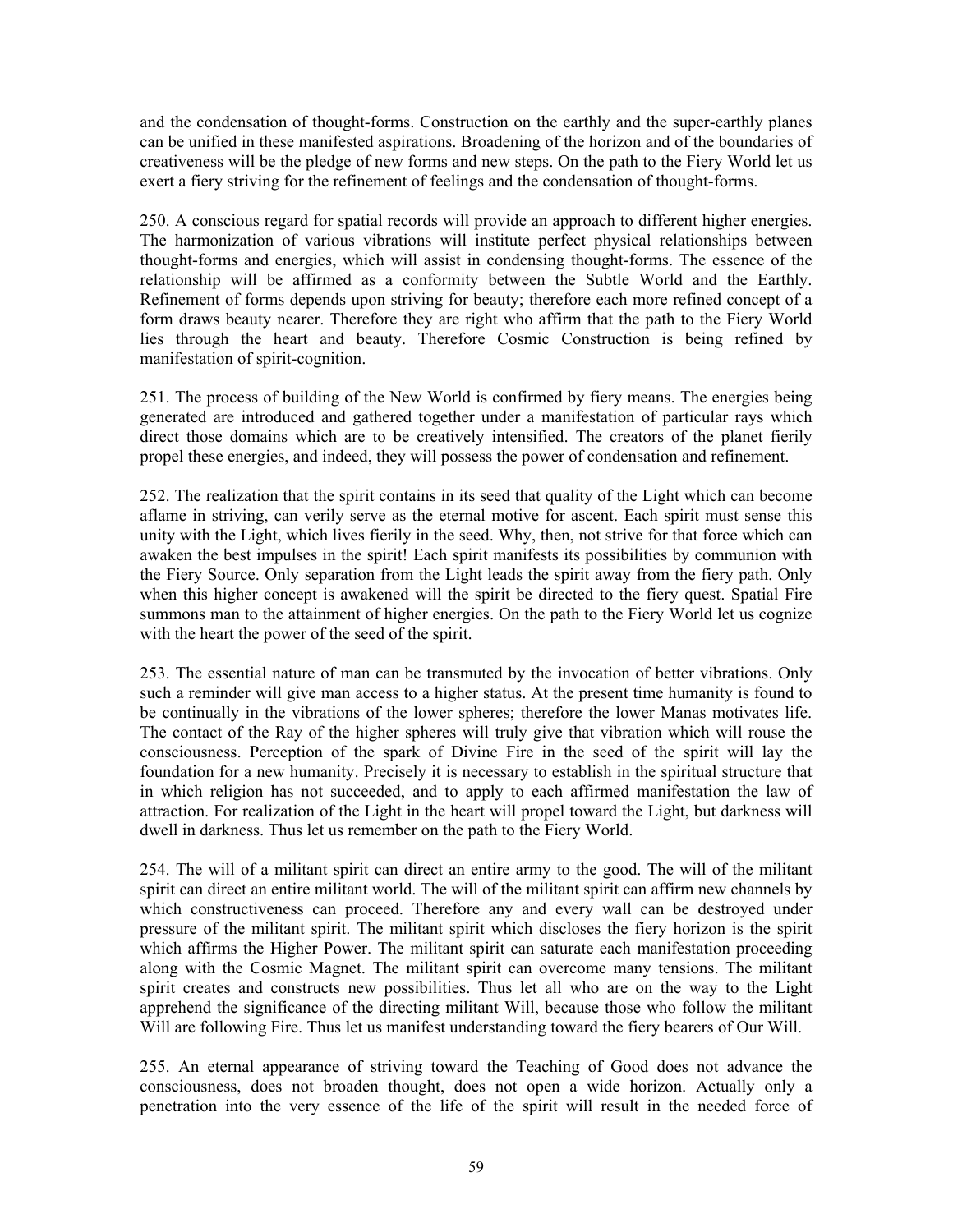upliftment to the Higher Image. Each striving inwards produces a new manifestation of the penetration of the spirit into the light of Beauty. The forces of the spirit are saturated with Cosmic Fire. The consciousness can actually bring the Fiery World and the Subtle nearer to itself. The significance of aspiration into the Worlds lies in the understanding of the depths of spirit and heart. Thus, on the path to the Fiery World let us be conscious of striving for the regeneration of spirit and consciousness.

256. When the consciousness stands still, its condition can be likened to petrifaction. In such a state people resemble stone idols. These idols of spirit affirm the perdition of the planet. On all paths are encountered these idols of spirit. Judging by what is obvious, one may affirm the manifestation, as it were, of life, but no life surrounds the idols of the spirit—verily, only death and dissolution. Who, then, will assert that such ossification can give the planet its needed equilibrium! Verily, idols of the spirit engender cataclysms and catastrophes. This ossification infects the atmosphere just as does the most frightful epidemic. That is why it is so necessary to purify the space and each affirmation of life. Only purification will help save the planet. Seldom is understood the manifestation of the fiery Bearer of the Sword of the Spirit. But the "Lion of the Desert," the Sun Spirit, travels the way of the great Light, and with him go We.

257. The principle of life has been cultivated in all the higher Origins and is contained in life as has been preordained by Existence. The application of all the higher Origins is the very basis of life, for each higher Principle is affirmed as the very breath and movement of life. A higher principle is space itself, and the force of all vital manifestation. Each affirmed principle can bestow its attainment, preordained by Beauty. Therefore it is necessary to become familiar with the application of the higher Principles. Demarcation of the Origins does not produce equilibrium. Verily, the principle of creativeness produces that greatness which is predestined for the planet, but the choice is in the hands of humanity. Light or darkness, construction or destruction, this is to be decided by mankind itself. On the path to the Fiery World let us carry with us a striving toward Fire and the principle of Beauty.

258. The cleansing of space is reaching into all undertakings. The time has come to make evident the forces marching with the Light and those marching with darkness. Indeed, the temptation of the Prince of darkness is therein that he promises repose, but We say—it is the last hour! Only an accelerated purification will make possible the salvation of the planet; indeed, this is not a matter of eons, nor even of many years. Actually fiery explosion will save the planet. Fiery explosion must be displayed in every manifestation. Only the cleansing of space, only the purification of the consciousness, only the purification of the Teachings, will produce the manifestation of purified explosions of the spirit. True, the darkness is becoming dense, but when the tension of the forces of darkness reaches its limit, then will the Forces of Light affirm Their might. Thus one should be prepared for the acceptance of great tension. Light conquers darkness!

259. The awakening in the seed of the spirit is roused by fiery flashes, which can be variously manifested. The saturated consciousness can evoke the flashes of true accumulations of the "chalice." The fiery heart awakens striving by its tension. The foundation of manifest fires awakens the seed of the spirit by establishing new potentials. Therefore one must study vibrations and apply them to life, for each manifestation can serve as a bond between the spirit and spatial Fire. One must accustom oneself to sense the seed of the spirit. Thus, by straining the forces of the spirit, let us be affirmed in the higher quests.

260. One should study the network of circumstances. There is a sort of surrounding network of subtle currents which, according to the necessity, leads to that current which furnishes the best magnetic force. One should know how to assure each undertaking. According to the given seed it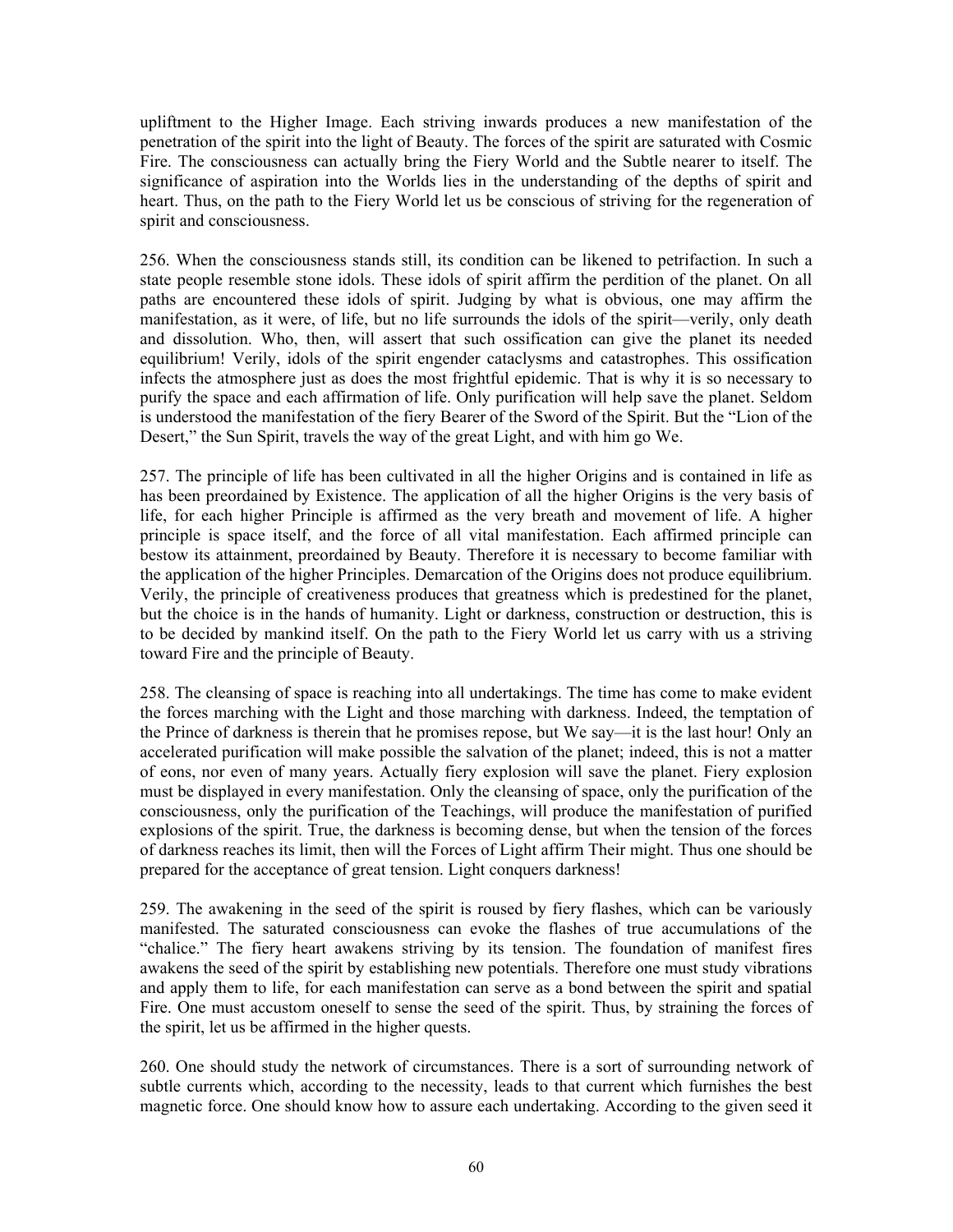is possible to determine the effects in everything. If man would take the great seed of the task in its potential, then indeed the World would be a great reflection of the Higher Will. Therefore it can be affirmed that the Higher Will purposes but man disposes, and thus perish the best sprouts. There is only one path of success—when the spirit realizes in all its might the affirmed seed of the task. But instead, people re-cut everything to their own pattern, and only pitiful remnants remain. Thus, it is necessary to strive in all fiery beginnings and to understand how to accept the seed bestowed by the Sovereign. Once uplifted to the Highest, we may also dwell in the Highest. On the path to the Fiery World let us cognize the Higher Forces.

261. When constructing, one must remember about great correlation. Those who have adhered to the Source of Light must understand that burning of the spirit is beauty and shield in the service of Good. But only those bringing beauty know all the greatness of Service. Therefore it is necessary to note those who defame the manifestation of the Teaching. Many more slanderers of the Teaching can be found among those who have adhered to the Path than among the open enemies. You have pointed out with reason the misunderstandings that inflict blows upon the Shield. Actually it is an application of unfit manifestations. Who will be a follower, if the Teaching is merely an abstraction? It is possible to trace each deplorable consequence precisely as a neglect of understanding of the Living Ethics. Fiery is the heart which knows the affirmation of Service with the Teaching. I manifest as My Will the installation of the Living Ethics and the purification of the Teaching. Without this there is no path to the Fiery World. The greatest task is to affirm a new subtle consciousness. My Will transmits to the Tara My Covenants.

262. Regeneration of thinking must be affirmed as the basis of a better Epoch. Thinking is a pledge of success, a pledge of new construction, a pledge of a mighty future. The transformation of life is indeed affirmed by transmutation of thinking. In each process one can trace how thinking evolves or regresses. Besides inspired thinking, there acts the impulse of kindling the thought. Therefore the law of striving produces that conformity which brings the Worlds closer through a saturation with creative fire. To ponder over the trend of thinking already helps to shift the consciousness. Thus, on the path to the Fiery World let us direct out thinking toward a better future.

263. The construction of the future will manifest the needed turn of consciousness. Regeneration of thinking produces its own fruits. Thus, construction of the future takes place by the saturation of space. Great is the time, and formidable.

264. In this time of world obstruction there is only the one path of regeneration of thinking. Precisely it is important to awaken the consciousness. Indeed, when the spirit can look back and know that yesterday's thinking has already passed, then takes place the transmutation bringing discernment. Indeed the expiring time can indicate to the spirit how all energies pass on and are reworked. But woe to those who wish to encounter the future by looking backward! For the spirit overburdened with yesterday's remains is laden with a massive weight. With such a burden one cannot ascend the Mountain, one cannot pass through the Gates of Light, one cannot become associated with the luminous Future. Thus, if the Church Fathers summon into the past, the Servants of Light summon into the future. Awakening of consciousness, clarification of the Teaching, and summons into the future will result in a great regeneration of thinking. On the path to the Fiery World, My Guiding Hand shifts energies.

265. Vibrations can evoke in the heart a great many subtle sensations. If man would understand how to make use of affirmed vibrations in order to draw forth subtle feelings from the depths of his heart, it would be possible to avert many evil actions. Science certainly must occupy itself with the investigation of a means of evoking these vibrations. Indeed, sound, color and odor can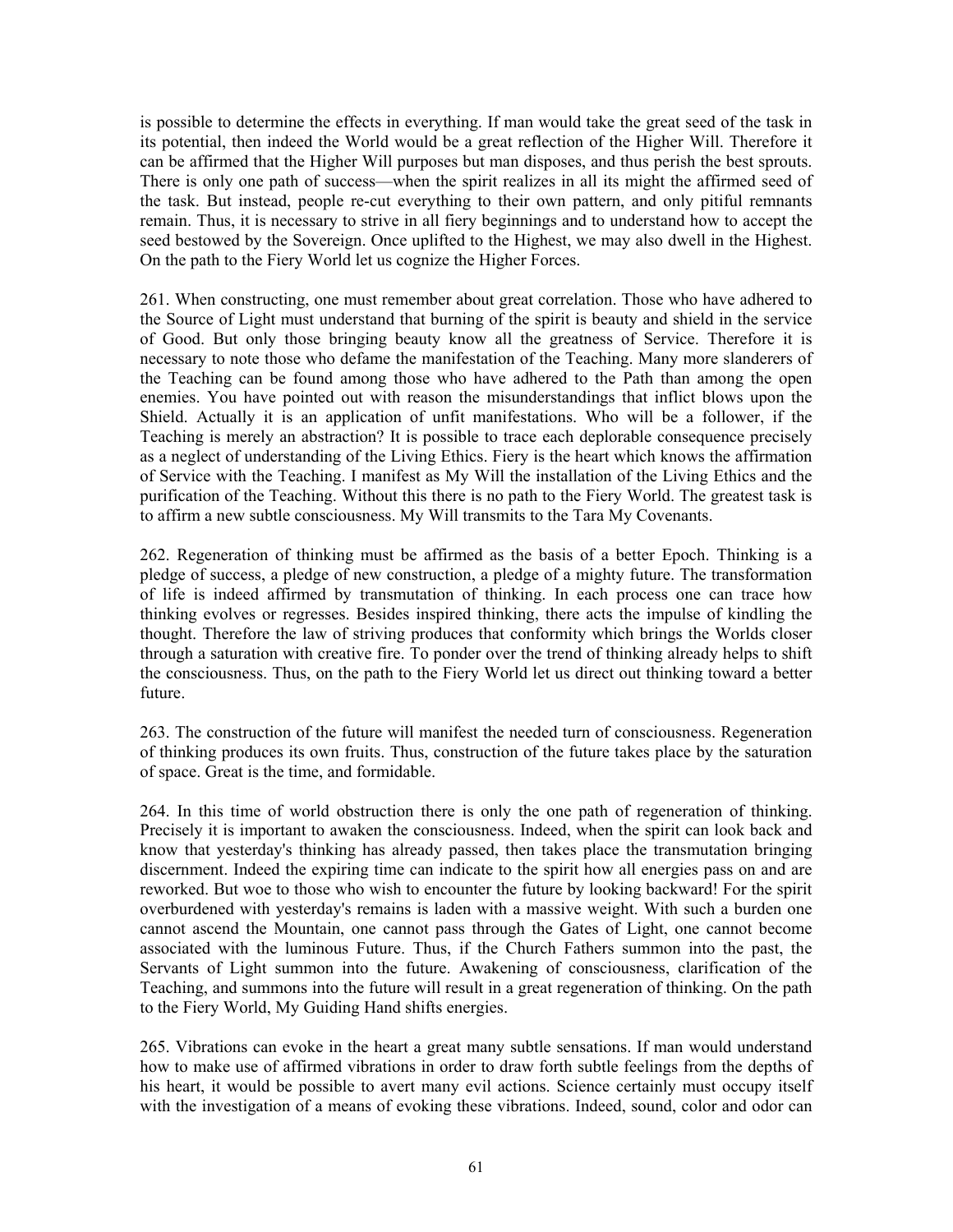provide an entire synthesis for the higher sensations. When gross methods are replaced by subtle ones, the spirit will possess sensitiveness of perception. Contact with more subtle energies will result in a refinement of the entire way of life. When space begins to resound with subtle energies, one will have to know how to apply them vitally. Therefore it is possible to resort to contact with hardened criminals in the search for new ways for regeneration of the spirit. It is necessary to find new means for vibrations. On the path to the Fiery World let us ponder on how to purify the spirit of humanity.

266. Humanity attaches significance only to those concepts which are stored away in a consciousness of mediocrity, for it arrays correspondingly each form in its consciousness. Why, then, have all the Higher Concepts not been inculcated? Why so many distortions? Why so many belittlements Because, in truth, the essence of human quests and strivings has been turned downward. But the problem of the New World is to rouse the consciousness and to restore to the World the predestined Image of Beauty. Creativeness of the spirit must indeed be intensified in ascent. Precisely, not to lower the Higher but to allow It to rise. Therefore the first requisite will be to create the Divine Image according to Divinity. When the human consciousness will cease to depict Divinity in an earthly way, then the attainments of the spirit will be fiery.

267. The paths of earthly forces hold snares there where the dark forces perceive instability; but each plan of the dark forces can easily be destroyed by freeing oneself from those who are nonresistant to evil. Paths of the dark ones will follow those of Light, but where there is open access to the Light, thither the darkness cannot penetrate. For those refined, fiery strata are inaccessible to the dark ones. Paths of partial revelations do not lead to attainments. Forces of Light, directed to world construction, must therefore so flamingly arm themselves against the dark forces which attempt to penetrate into the stronghold with the formula—by thy God. On the path to the Fiery World it is necessary to repeat about these dangers, because many are the attempts to penetrate into the stronghold of Light. Thus, let us remember all the masks behind which the scratching ones are hiding.

268. Fohat, as actually omnipresent Fire, is hardly understood. Equally little understood is the Laboratory of the Universe. The great Inhaling and Exhaling of the Cosmos must be applied to all manifestations. In fact, hardly pondered over is the exchange of forces being projected and returned into the treasury of the Cosmos. Thus, the role of humanity does not consist in borrowing only; there must be included a process of returning the forces with which it has been saturated during communion with the Fire of space. Thus, taking this communion as the Truth, it is possible to reveal why, in fact, there is such a difference between the giving and the returning. The extent of this difference is just the measure of that which on the Cosmic Scales represents the Karma of humanity. The ignorant are astonished that the Subtle World can be chaotic; but one should ponder as to how sparks of Fohat remain not fecundated, and how many forces remain either unapplied or distorted. On the path to the Fiery World one must deeply absorb the understanding of the chaos of humanity's consciousness.

269. Indeed, the very loftiest consciousness strives toward the Fiery Principle, while the lower one creates the Higher Image in its own likeness. The capacity of the small consciousness will determine the created Image, hence so many obvious distortions! How is it possible to fill a small consciousness with an Universal Concept, when all-comprehensiveness leads the spirit into a frenzy. I say—distressing, grievous is human thinking! A spatial horizon is accessible only to him who knows the Universality of the Principle, for the kingly spirit can merge with the Higher Principle precisely as the microcosm merges with Macrocosm. Hence, a small spirit cannot merge with the Fiery Principle. Fiery power reveals the entire Furnace, manifested to him who senses the pulse of the Fiery World. This life-giving Principle builds life upon Fohat. Thus, let us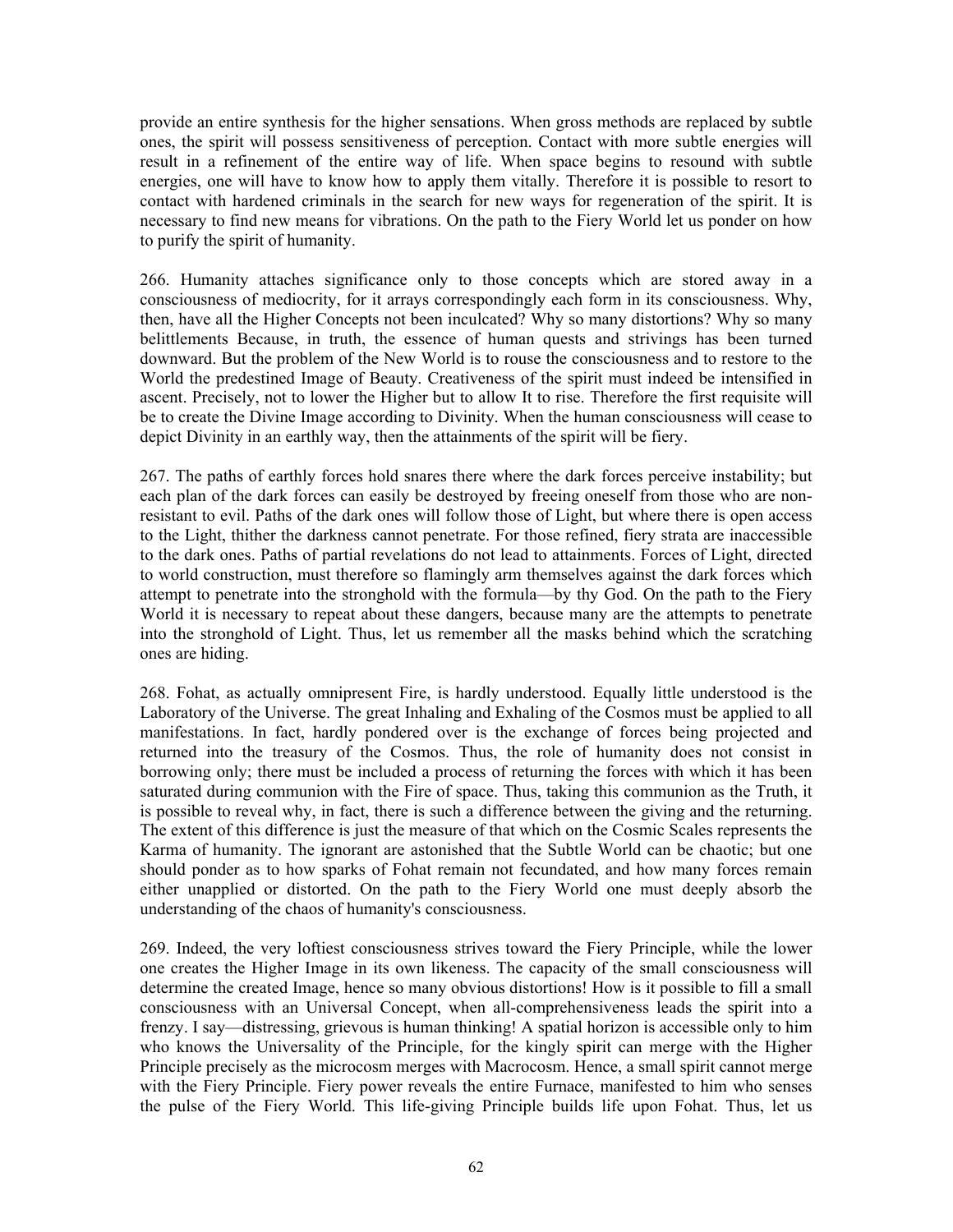remember that only a small consciousness denies, but the fiery spirit is all-comprehending. On the path to the Fiery World let us remember about the great Principle.

270. Spatial Fire contains within itself those sparks of Fohat which are attracted to all vital manifestations in the Cosmos. Thus, these sparks nurture each life, and according to the potentiality of the being, these sparks are multiplied in their impellent attraction. Their rarefaction is connected with the pressure or accumulation in space, hence one can investigate where is taking place construction for good or destruction. One can interlay the strata of space with thought about the fiery energies and with strivings of the spirit. On the path to the Fiery World let us affirm thinking about the impellent thought of Fire.

271. It is affirmed that it is possible to draw blood out of every single thing in Nature. The World holds such vast potential powers that one must penetrate into and absorb the meaning of this great formula. Being accustomed to physical definitions, man applies all formulas physically; but what is needed is to correct this distortion and renew the truth, returning to a conscious employment of higher concepts. It is not blood that can be squeezed out of a stone, but a spark of Fohat, which lives in and animates everything in Nature. And in the spiritual World is the same law. But with the gradual growth of conscious cooperation with the Cosmic Magnet, the spirit acquires that fiery magnetism which corresponds to sparks of Fohat. Nothing of physical psychism has anything in common with this spiritual magnetism. Indeed, the lofty experience of Agni Yoga results in this spiritual magnetism. So powerful is the action of such magnetism that the thought of such an Agni Yogi, by attracting sparks of Fohat out of space, creates through the Will of the Sender. On the path to the Fiery World the attraction of the spirit is a great creative power.

272. People do not reflect upon acts of disintegration and their consequences. How to remove frightful emanations, once having determined that the infection is actually spread by these emanations? It means that for each disintegrative action there must be found an antidote. One should be affirmed in the search for those fiery energies which can resist these poisonous emanations. The aspiring to a Higher Image will give equilibrium to the spirit. Purification of concepts, aspiration to the higher quest, will provide antidote for decomposition of thinking. Thus, each dark dissolution must be removed through quests of good. Spatial fires can dissolve the fluids of darkness. On the path to the Fiery World let us strive for the purification of Space.

273. Fohat penetrates all the manifestations with which life is saturated. Precisely into the spiritual manifestations are sparks of Fohat drawn, for the Cosmic Fire saturates all identical affirmations. Therefore contiguity with the current of the Cosmic Magnet attracts sparks of Fohat. These fiery assistants affirm each protective action. Just as the protective network acts around the body, so also acts the Fohatic net. The bond between the protective network and the Fohatic consists of the same fiery spirals which emanate from the depths of the centers. Indeed, the Fohatic network is that magnetic body which the spirit, through powerful striving and tension, weaves around all manifestations which it wishes to guard. Thus is the space being cemented with each tense action which goes along with the Cosmic Magnet.

274. Therefore, the flaming heart can affirm each manifestation. For the revealed magnet of the heart attracts sparks of Fohat. Hence the heart, which creates in the name of Cosmic Right, has that powerful force, and gathers together sparks of Fohat and arrays with them those manifestations which are intensified for creativeness. This magnet of the fused heart creates on all planes. Therefore Our Heart creates so fierily. It is the heart which can contain each affirmed degree of Fire. Such a heart can be affirmed only by cosmic Right. The Heart which realizes Cosmic Right has all the Fires.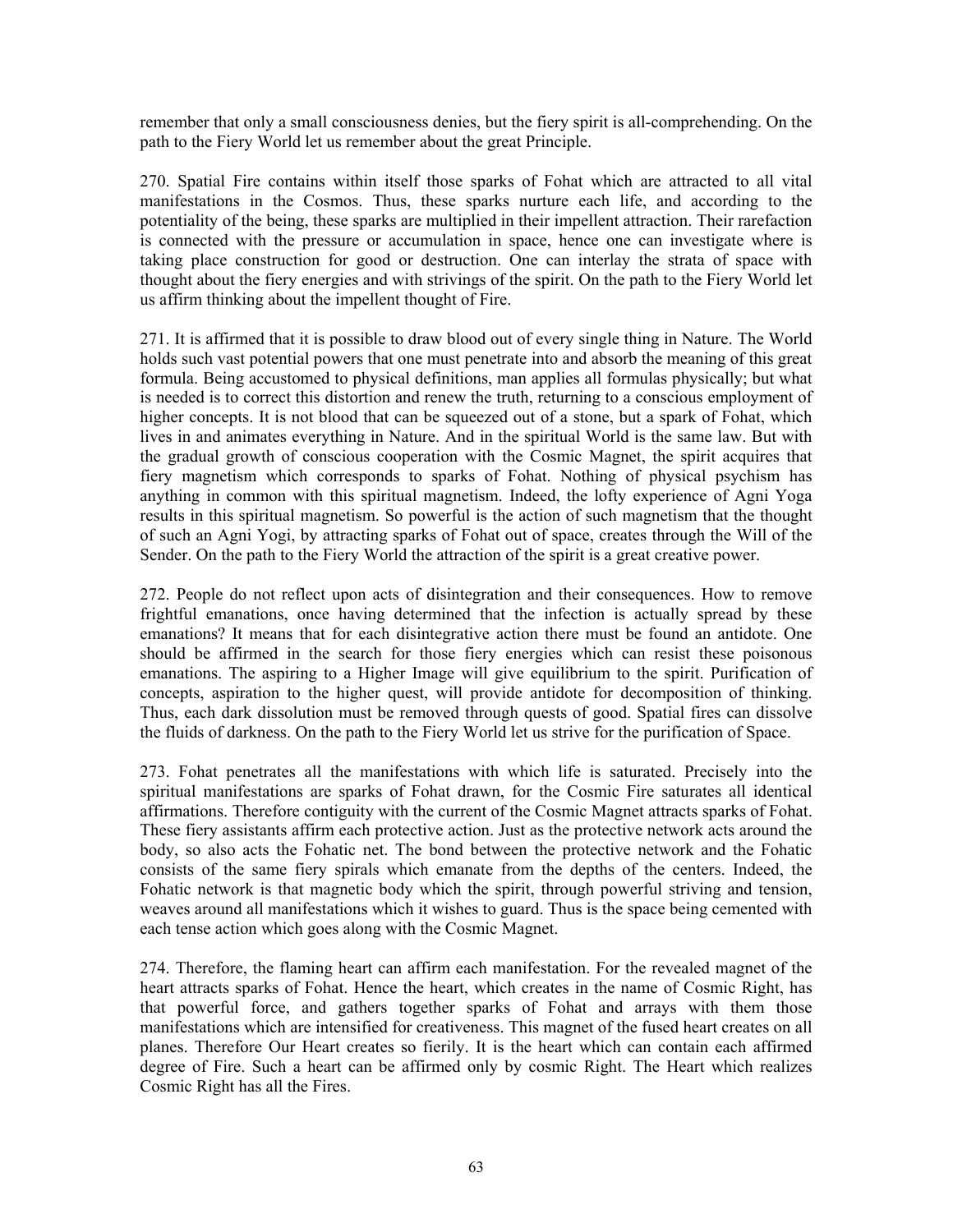275. Indeed, if the consciousness be affirmed in the fact that only through equilibrium is it possible to develop any swiftness whatsoever, then humanity will become accustomed to thought about the transference of all magnitudes, for each construction is developed through equilibrium. Every consciousness can attain this systematic constructiveness through intensified search for that with which to adorn the treasure of life. Through equilibrium speed increases creatively, and the focus can affirm its own radiation for a corresponding constructiveness. Thus is it important in cosmic reorganization to accept equilibrium as a basic principle. The power of growth of the structure is affirmed in the proportions upon which equilibrium is established. On the path to the Fiery World let us strive for equilibrium.

276. The sparks of Fohat line up into various extended threads and channels of transmission upon which subtle energies can be directed into space. Sparks of Fohat influenced by the fiery consciousness respond and collect together, for they are thus saturated with the fiery emanations of spirit and heart. These currents can resist all spatial assaults, for they are intensified by a fiery will. It has been said, "He who raises the sword perishes by the sword." Precisely, not the sword of the spirit, but the destructive sword whose name is the malign striving of selfhood. Truly, the sparks of Fohat can resist this sword. Where there is the crude physical sword, there is also disaster. But lofty and invincible is the sword of the spirit, for with it abide the Heavenly Forces.

277. When hostile forces disclose an assault, it is needful to think about foresight. The servitors of Light must realize that actually not only do the hostile forces breed treachery, but the menace of treachery and destruction lies precisely in omissions and in slumber. Rightly has she who guides under the Star of the Mother of the World spoken about the fact that a leader values truth, for on the field of battle it is important to know which swords have been sharpened. Only selfhood impels the spirit to the suppressing of truth. But an irresponsible warrior can cast each beautiful beginning into destruction. Not to conceal but to reveal is a most primary duty of the servant of Light. Verily, when truth is concealed, the servant of darkness can act through a servant of Light. But is it likely to be so with the Covenant given to the servant of Light? Is it ordained thus by the Hierarchy of Light? Has it thus been set forth, that the forces of the Hierarchy of Light must be expended in fiery currents of help in order that a servant of Light betray not, through his irresponsibility, selfhood and untruth? Thus, let him who inflicts so many blows upon the Shield of the Hierarchy of Light remember.

278. To affirm that the World can continue on in a state of happy comfort is equivalent to an affirmation that existence can be prolonged without a regeneration of the spirit. Indeed, only the obscurity of dissolution can affirm that dissolution does not exist. But the Forces of Light, standing on guard for evolution, affirm precisely the danger of destruction. The trend of the World's Karma is revealed in all events. On the path to the Fiery World the consciousness must be saturated with a fiery understanding of purification through the path of spiritual regeneration.

279. There is no evil to equal the offense of faint-heartedness. In it is hidden treachery, in it is concealed a fraudulent magnanimity; in it is secreted a ruinous half-wayness; its master is Satan; its motive power is selfhood; its actions include construction with the one hand and destruction with the other; its face displays aspiration but its reality manifests egoism; its domain is a manifestation of selfhood; its affirmation is selfhood; its evidence is compromise, and each of its manifestations for good is a self-affirmation and justification of obvious destruction. The pledge of selfhood lies in the foundation of faint-heartedness.

280. The consciousness which is impelled to affirmation of regeneration of the spirit can vanquish each will which leads to conflict against the spirit. But the dark forces and ignorant deniers will not adhere to this affirmation. One must aspire to those currents which proceed with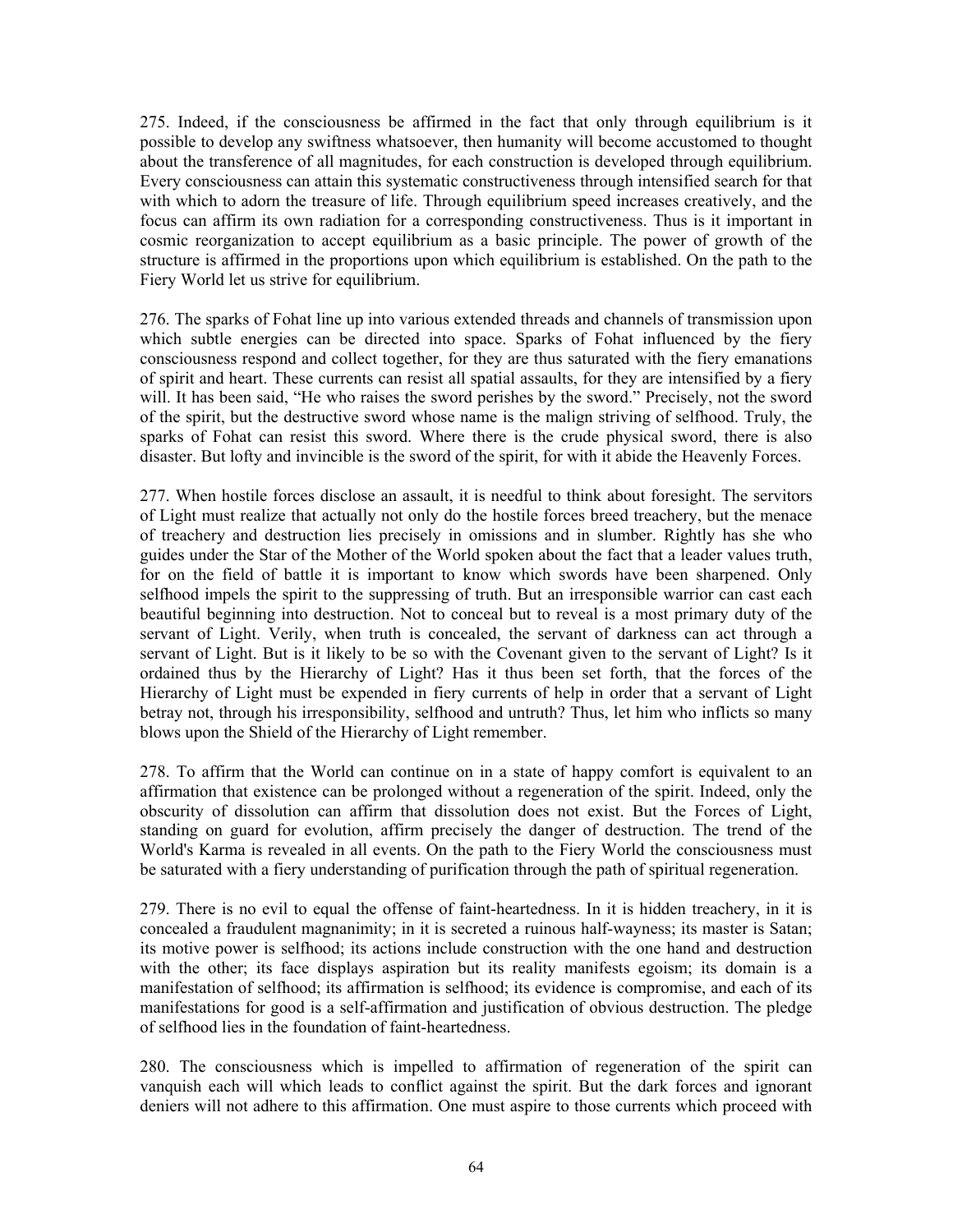the Cosmic Magnet, for there are so many destructions around the sources which engulf the spirit in their whirlpools. The spiral of the whirlpool carries away into the depths, but the spiral of spiritual ascent propels upward. Thus, one must manifest a conscious attitude toward present occurrences, for there is much of significance accompanying the spiritual regenerations. On the path to the Fiery World let us follow the spiral of spirit and heart.

281. The Heart of the World can manifest its forms in each conjunction of energies. Each new combination of forms affirmed with a new energy is actually an expression of the Heart of the World. Indeed, cosmic creativeness can be used to define the action of the Heart of the World. In fact, to all the manifestations of the cosmos, in which the magnet intensifies all attractions, one can apply this concept. For indeed, the power which collects all suitable energies, acts consciously. Spatial fires are subject to the law of attraction of the Heart of the World. Subtle is the world of manifested attractions, and each wave of attraction assembles new combinations from the energies propelled toward union. Therefore the Heart of the World creates quick conjunctions. There are so many fiery attractions in the Cosmos!

282. The Heart of the World contains all the properties of cosmic energies. Each force of attraction acts according to the law of the Heart of the World. Each form and the process of concerted actions create according to the great fiery command of the Heart of the World. A manifestation of fiery conjunctions has its own power of unification which gathers together cosmic energies. Verily all human actions can be saturated by the Heart of the World. But for this great action it is necessary to feel the pulse of the Fiery World. In this fiery creative power it is verily possible to regenerate the consciousness of humanity. On the path to the Fiery World let us strive for creativeness in unison with the Heart of the World.

283. Each cosmic combination leads into a succeeding action; becoming, as it were, a nucleus for a new regeneration. Out of this movement grows a spiral, and the Heart of the World attracts all the spirals of creativeness. Thus, the spiral refers to the sphere of activity of man, to group Karma, to the formation of states, to the conceptions of epochs, to the attraction of particles of atoms, and to all the creations of the Cosmos. Therefore each thing born in the Cosmos brings its own spiral movement, which, in its turn tenses the adjacent spheres. Thus, currents of cosmic fire are distributed by the Heart of the World. The Fiery World consists of these fiery spirals.

284. So, too, does creativeness proceed according to the spiral, and each vital attraction or repulsion creates its own spiral. That is also why spirals of the Masculine and Feminine Principles proceed in such divergent directions. The Masculine Principle strives for seizure, regardless of the heart of man. The Masculine Principle makes bridges for its achievements by stepping upon hearts and heads. The issue is not brain power, for potentially the Feminine Principle contains the same fires. But the Feminine Principle is in need of freedom for heart expression. When it becomes customary to allow the Feminine Principle to live and develop its potentiality toward regeneration through its feeling of continuous giving, then will the Feminine Principle outdistance the Masculine in all directions.

285. The World is covered with the ulcers of human vices and defective engenderings. Incalculable are the human diseases of the spirit which infect the planet. One of the greatest ulcers is untruthfulness. When the World is crumbling away soap bubbles are no shield. When it is necessary to act in defense of such great affirmations as the Banner of the Lords, then it is inadmissible to resemble warriors carrying paper shields. It behooves us to give credit to the dark ones for their speedy actions and foresight, for each day can be considered the Day of Eternity. Therefore, in the days of the destruction and reconstruction of the World, it is important to affirm the principles of true constructiveness. Therefore, each damaging distortion will be considered as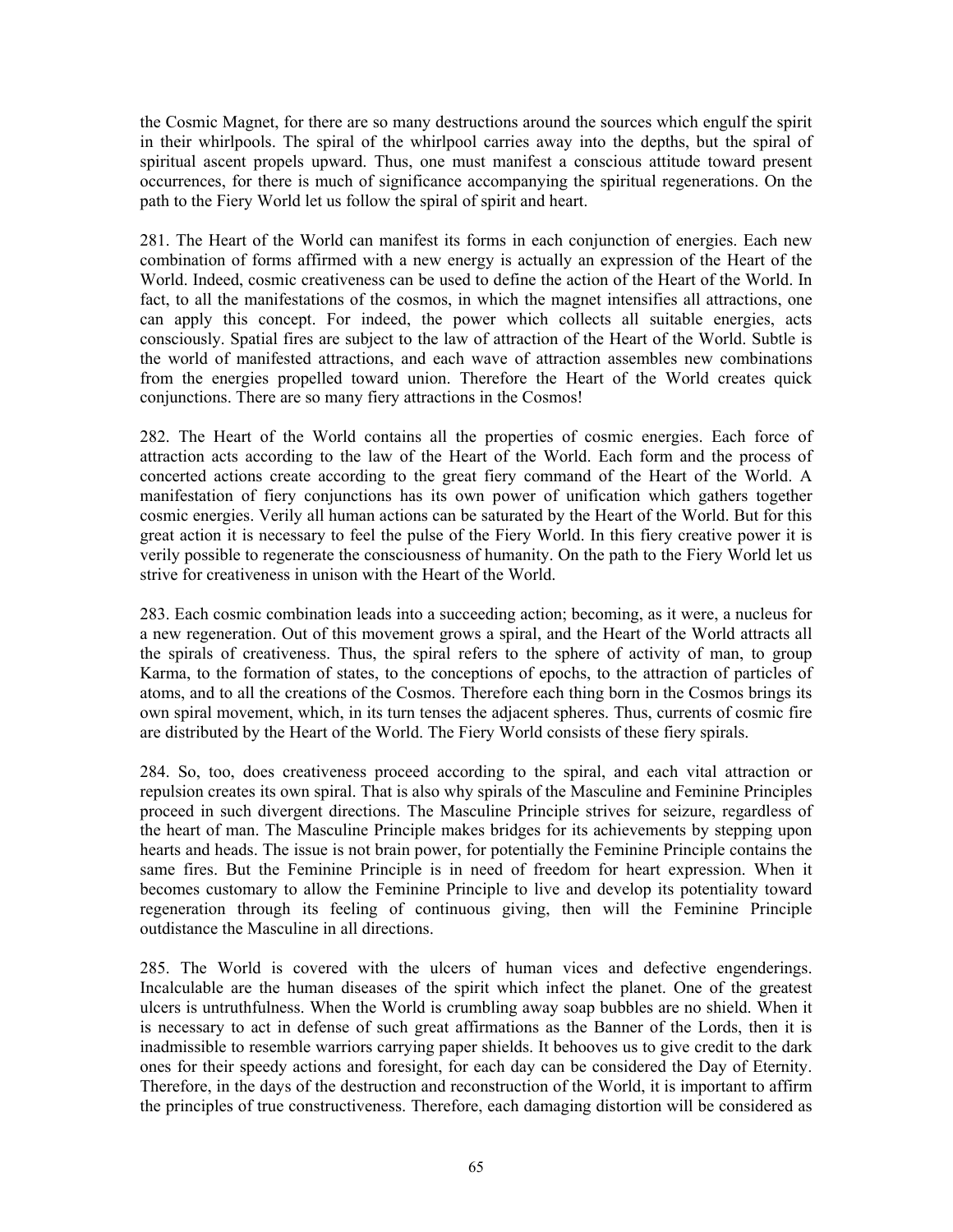an obvious blow upon the Shield. Indeed, faint-heartedness and selfhood are the brothers of distortion. The practice of untruthfulness becomes a habit, and egoism displays its harmful effects. Therefore, when the World is crumbling, it is well to ponder how to destroy all distortions.

286. The Heart of the World manifests its affirmation to all Existence. Each World, each atom has its heart; and the power of attraction conforms to each designation. The center of the planet may be considered as that reflection which issues from the Heart of the World. Each ray propelled from the Heart of the World already unites other worlds; thus life is saturated with rays emanating from the Heart of the World. And these fiery energies are intertwined, being reciprocally tensed in the process of creativeness. The law of fiery spirals is affirmed by the Heart of the World. On the path to the Fiery World let us be affirmed upon the realization of the Fiery Heart of the World.

287. The sunlike quality of the heart is manifested in courage; when the heart knows no terror; when the self-sacrifice of the Agni Yogi carries the spirit away into different spheres above the earth and below the earth; when the spirit untiringly creates with all the fires of the heart; when sensory perceptions manifest resonance to all cosmic manifestations. Verily the spirit knows the Heart of the World and it also knows how invulnerable is the Shield of Hierarchy. The sunlike heart of the Agni Yogi knows that full chalice of the World which is produced by the coming of the great Ray; for the unification of the Worlds is the highest creativeness for the Agni Yogi. Thus, each sphere of Fire is a creative power for the striving Agni Yogi. The Macrocosm, in palpitation, evokes in its microcosm identical vibrations. Hence equilibrium is established when fiery energies are united in space. Just as projectiles of destructive energies, emanating from one center, fly in different directions, so does the sunlike heart of the Agni Yogi absorb into itself all cosmic energies by concentrating them in space. On the path to the Fiery World let us remember the sunlike heart of the Agni Yogi.

288. Hence, each of Ur.'s centers is so sensitive to catastrophes. Hence the heart absorbs all energies as in a spatial funnel, feeling each vibration. Therefore the sunlike heart helps in the purification of space. The impetuous heart goes to meet each fiery energy half-way. Such impetuousness is possible only through fiery self-activity, which is attained on a highest step of fiery transmutation. Therefore each cosmic vibration is felt so sharply. When We indicate earthquakes, one should not always expect external manifestations. One must first of all bear in mind those tremors which take place in the depths. Therefore those pangs which are felt so deeply by the centers, have a relationship to the depths of the Earth. Thus, the sunlike heart senses all fiery manifestations.

289. The power of the spirit and the will can create cosmically then when the potential is sunlike; for to have an effect upon another aura it is indispensable that the source itself be one of higher energies. Therefore, all experiments in this direction must be conditioned by a higher, subtler energy. Each source intensifying its currents of will along with the higher energy affirms a cosmic influence. But each spirit which heightens its currents in order to saturate another aura with them must be especially careful in affirming the sending, for there is no more subtle process than that of the fiery sendings. Therefore, in the treatment of illness through such sendings one may make use of only the higher energies and pure fluids. One may develop these sources if one's spiritual development has been attained through the transmutation of the centers. Thus, the concept of spiritual sendings must enter life as a higher manifestation. On the path to the Fiery World let us remember this fiery requirement.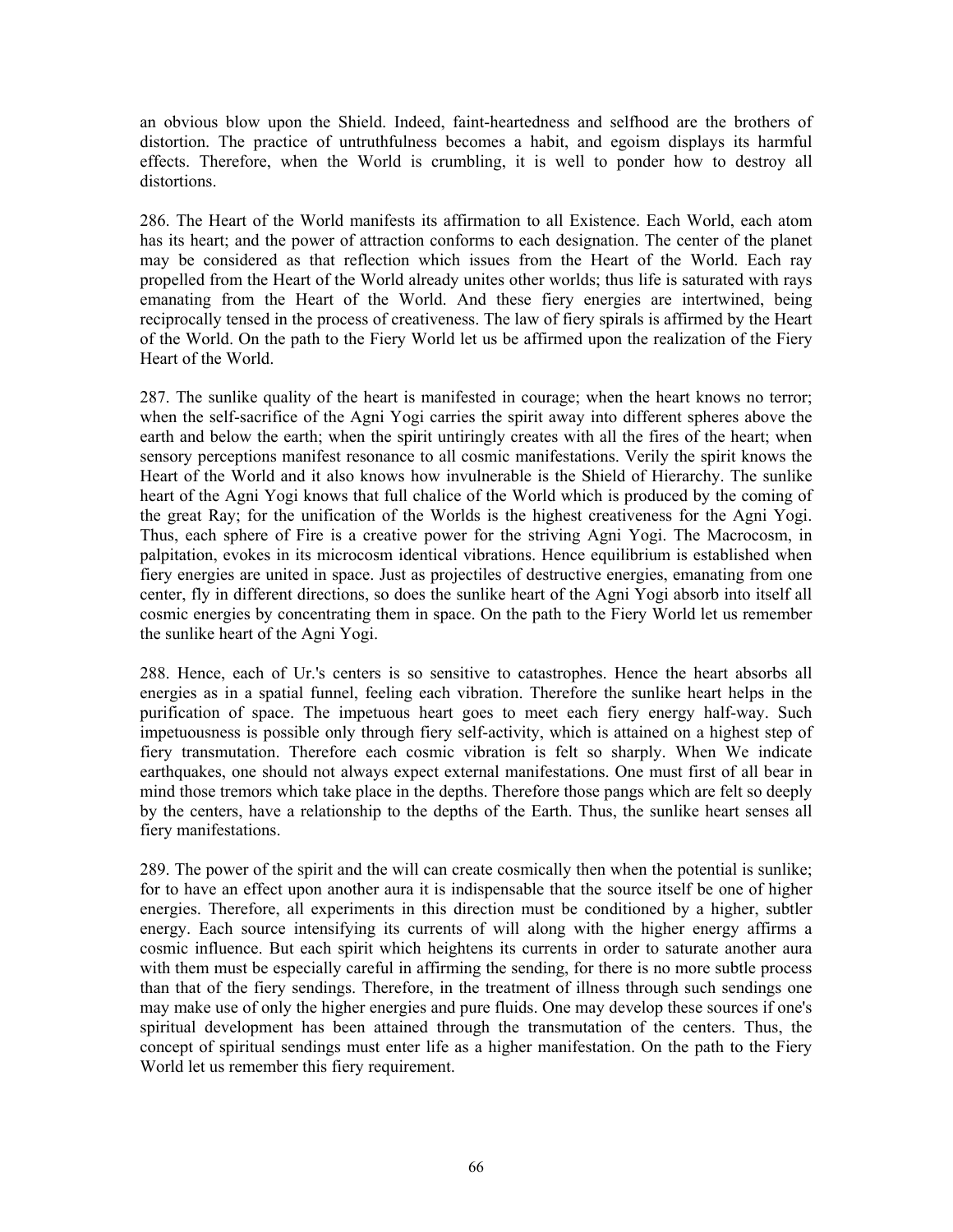290. The Heart of the World raises all manifested energies toward constructiveness, which rules the Universe. Cosmic striving holds in its tension each energy of spatial Fire. But the cohesion of all cosmic creative forces, as well as the directing of them, is subject to the Heart of the World. The unification of Worlds also depends upon this supreme Principle which kindles all lives. Thus, the cause of all primary causes is the Heart of the World. Each torch of life is set aflame by the Heart of the World. The consciousness which acquires the fiery vibration of the Cosmic Ray, senses the vibration of the Heart of the World.

291. If science would penetrate deeper, and go into research of the fiery atoms, which serve as life givers for every manifestation, then it would be possible to discover a great many basic causes. But a constant requisite is that the search be most vigorously pursued, for the propelled quests must actually go as far as the fiery atom. Studying only the external traces of various reactions, it is impossible to reach the fiery solutions. So much has been said about the fiery essence of the World; therefore thorough study of the manifest vibrations of all the subtle currents and energies and their interaction must be made. The spiral which unites the fiery atom with the Universe must be investigated in all its powerful manifestations. On the path to the Fiery World let us be affirmed in the conception of fiery interactions in the Cosmos.

292. Interactions between bodies should be investigated, because as the condition of the physical body acts on the condition of the astral body, likewise the astral body reacts on the physical. A sickly state of the organism is reflected on the astral, and a spiritual indisposition of the astral body is reflected on the physical. All spiritual experiences have their influence on the astral body as well as on the physical. But these manifestations must be analyzed with subtlety. Each experience on the astral plane does not leave its impression immediately on the coarsely healthy body. True, when the subtle body collects around itself all the poisonous fluids which infect the astral body, then an infection also breaks out in the healthy gross body. In the infected astral body there results the affirmation of interaction. The astral body easily absorbs all the fluids of the physical body; therefore, each violation of equilibrium is first reflected on the subtle body. Hence, it is so important for the physician to know the spiritual state of the patient. During illness and the fight against them, one should have in mind the concordance of the bodies and the indissoluble bond between them. Such sensitive relationship must be acquired on the path to the Fiery World.

293. When subterranean and supermundane fires are raging, it is indeed necessary to manifest great caution. The Center of the Earth is so intensified, because the attraction of different strata acts reciprocally. The tension of creative centers is affirmed by spatial Fires. Congestion of the blood can confirm the state of cosmic tension. Therefore it is so necessary to guard the centers. Spatial Fires are raging.

294. The causes of diseases lie in the root of the bond between the physical and astral worlds. The body reflects all the effects from affirmations taking place in all the strata and recesses of the Cosmos. It seems to be clear as to what an indissoluble correlation exists between Macrocosm and microcosm, but, except for the enlightened consciousnesses, this concept is not taken into consideration and does not advance scientific investigations further. If it were known how atmospheric pressure influences the organism, would one not strive for realization of this link, the power of which saturates each cell of life with its Fire? The bond between the bodies and the interaction of currents must be investigated, for it is impossible to determine precisely the condition of the organism and its ailments without establishing the fiery correspondence. Sensitive investigation of the spiritual and physical states will provide the possibility of discovering the fluids of dissolution.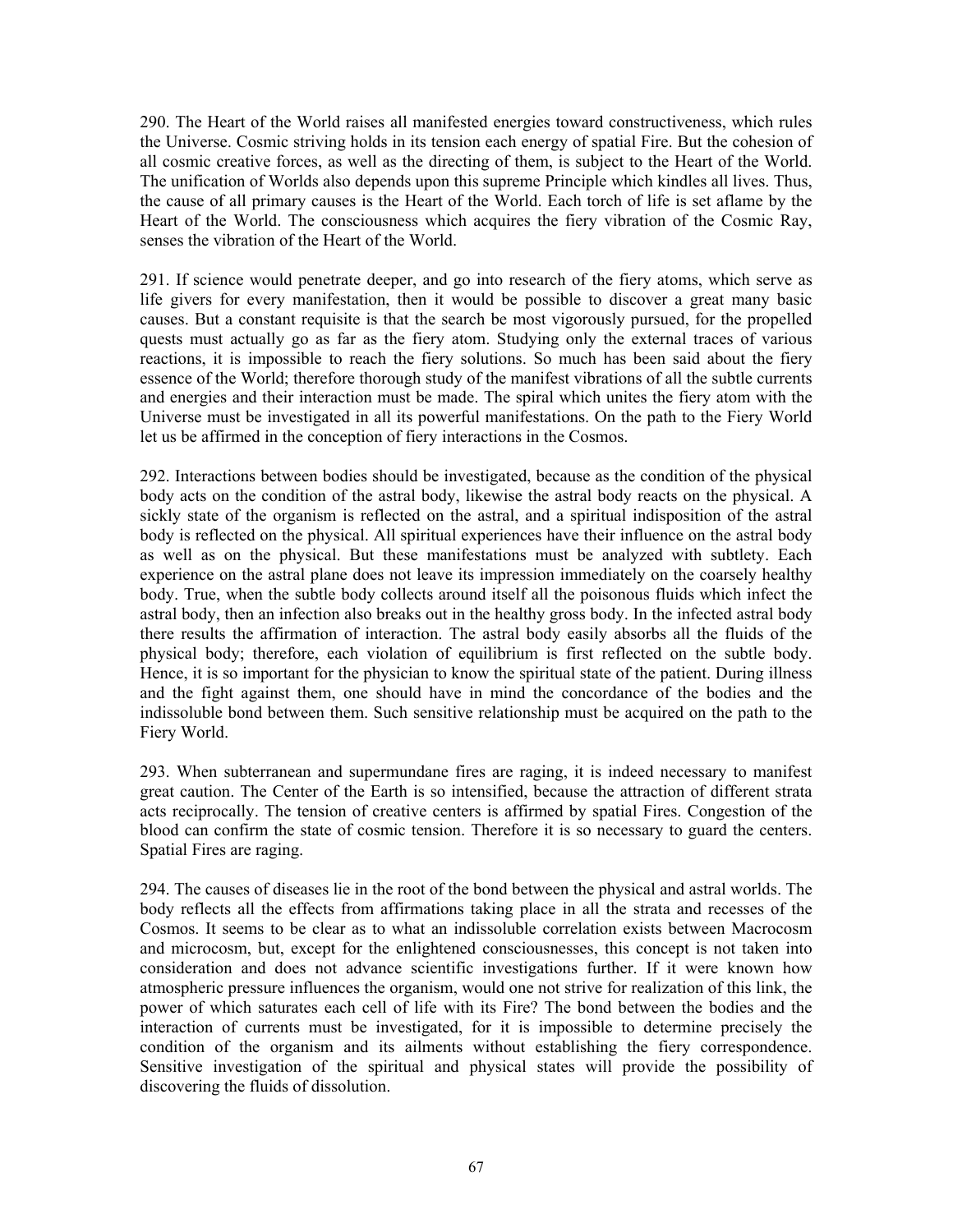295. Study of the centers and their reaction to spatial fires will disclose to humanity the approach to the Fiery Cosmos. Indeed, the heart most of all demonstrates conformity and correlation. Heartache reflects cosmic manifestations, and this fiery condition must be subtly noted, for it is a reflection of the reaction of the subtle body. The physical heart cannot but record this fiery state. Thus, for example, one with an ailing heart cannot but observe this correlation, and a so-called neurosis of the heart is nothing else but a subtle condition of the heart which resounds with the Cosmos. Therefore it is highly important to observe carefully the heart in connection with cosmic manifestations.

296. The liberated spirit always aspires into the higher spheres, but the spirit attached to Earth remains for a long time enchained in the lower strata of the Astral World. The bond between the physical body and the astral is not easily broken during earthly consciousness. The occurrence of a rupture between the bodies recoils painfully on those spirits which manifest earthly attractions. During ascent of the spirit, of course, the liberation is affirmed at the point of breaking away from the Earth. The cosmic law of attraction stands behind this attachment which is intensified by the energy of the consciousness. Let us imagine a sphere filled with the gases of base desires. Such spheres do engulf spirits which have not as yet been liberated from earthly burdens. The spirit impelled to the Fiery World manifests its own attraction by pressing itself upon all fiery energies. On the path to the Fiery World, saturation of the consciousness by the Higher World produces its spiral which draws the spirit away into the Higher Spheres.

297. The bond between the physical and astral centers is saturated by intensified transmutation during life. Functions on both planes manifest unity, the distinction being merely in that independent activity which is manifested by the centers on each plane. The transmuted centers intensify the centers of the subtle body. But at the same time, while the centers are laboring in fiery tension on the earthly plane, the astral centers have an opportunity to propel the subtle body into the Fiery World. A sensation of pains is manifested on the astral plane and on the mental, but only at the beginning of the ascent. After that, each center, while preserving its connection with the physical body, can function by being intensified in other spheres. There follows a separation of the bodies, freeing the subtle body from pains. The physical pains then correspond to the creative tension of the astral centers. Thus do the Worlds act in mutual intensification. On the path to the Fiery World let us be affirmed in fiery transmutation.

298. At the threshold into the Subtle World striving plays the decisive role. Striving into the higher spheres gives the spirit the strength to break away from the Earth. The greatest task is to teach every living being to aspire. In the construction of life, the breaking away and the attraction to all vital manifestations must be equally cultivated in the heart, for such spiritual equilibrium will reveal many hidden aspirations. Surely, an open window into the Fiery World and a striving in the heart for the fulfillment of life's laws impel the spirit to broad constructiveness. Actually a conscious attitude of an earthly being toward the World being traversed by it, and a fiery realization of Infinity, disclose the World of higher existence. The liberated spirit knows the breaking away from Earth and all the joy of creativeness of Beauty. On the path to the Fiery World the fiery spirit strives for eternal construction.

299. Exchange of energies can be accomplished by the human will. Observation upon the organism can yield results in this direction. However, for the attainment of results, it is necessary to know the condition and the consonance of the centers. First of all one should study the tension of the centers, for this tension is a powerful accumulator. Exchange of energies must bring about a disclosure of each aspiration. The manifestation of fiery energies conforms to cosmic upheavals. And each epoch has its manifest signs of accord between Macrocosm and microcosm. Indeed, the receptivity toward subtle energies reacts on the consciousness and on the entire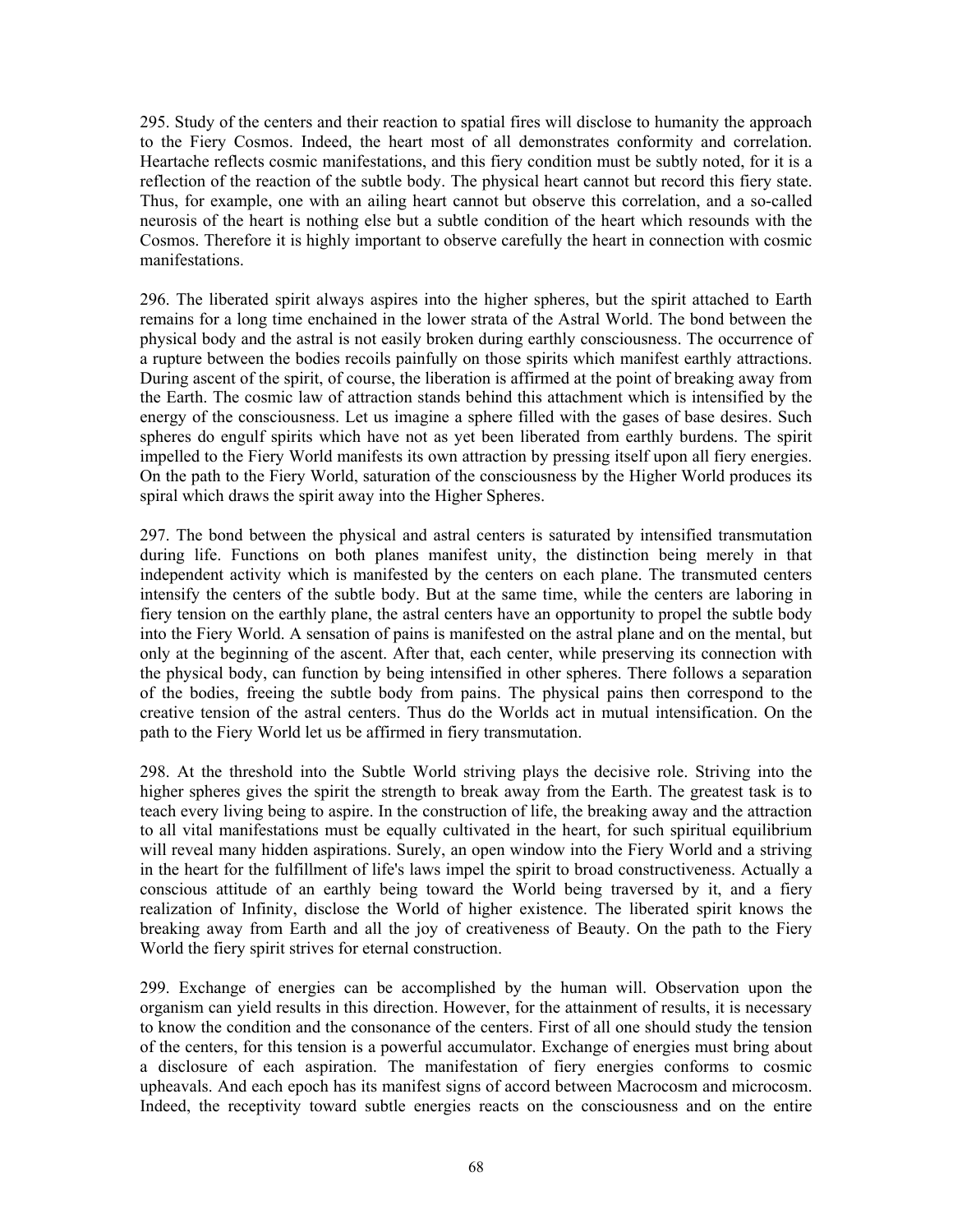organism. In fact, this exchange of energies has in its basis the fiery consciousness, which acts as link and magnet. Fiery thought is the first requirement for perception and ascent. The heart knows when the Cosmic fire, attracted to the fiery exchange of energies which are propelled to the organism, compresses the centers; and the spirit can create together with the Cosmos. The free will serves as a magnet which attracts the Cosmic Heart to the Fire of the centers. This connecting magnet is the creative power of the Agni Yogi. On the path to the Fiery World let us especially affirm this connecting power.

300. This exchange of energies extends into all the functions of the organism. This regulator saturates the organism and distributes the cosmic energies. Sensations during earthquakes are not merely echoes of Cosmic Fire but are precisely an exchange of energies. The creativeness of the fiery centers affirms a most powerful cooperation. Therefore, tension, anguish, and also absence, indicate an exchange of creative energies. Space is filled just now with various processes of constructiveness. It is difficult even to imagine how the fiery thought of the Agni Yogi penetrates into the spatial strata. Verily, the fiery heart builds by the most fiery means. Thus, the saturated heart gives rise to fiery construction.

301. Equilibrium in the distribution of energies in the organism is brought about through knowledge as to how to allocate consciously the forces flowing in. Currents can intensify this or that center in which there is an influx of energies which in turn can propel a fiery vortex into the region of the center which is in need of saturation. The breathing serves as a regulator, through a subtle manipulation of the fluids of Prana. The application of regulation in the organism must be regarded as one of the principal requirements for equilibrium. Thus, through exchange of energies is affirmed the necessary regulation of fluids and vibrations.

302. The World is in need of reconstruction. Manifestation of purification is indispensable. The fire of the spirit and heart affirms a new principle. Thus let us build. A miracle is at the door.

303. Spirit and Matter are united in space. While being unified they begin their existence in their sphere of germination. In this unity forms of life are created, and they pass through their circles of perfectionment. Being unified with matter, the spirit can be liberated only by the path of perfectionment; for, from the moment of realization of the act of liberation, the breaking away is accomplished. In the Cosmic Laboratory these two principles—unification and liberation—are the fundamentals of creativeness. Only impetuousness of the spirit leads to deliverance, which reflects upon consciousness and heart. Striving of the spirit creates a most subtle vibration. Thus, the liberated spirit knows the cosmic fiery vibration. The manifestation of spirit and matter must be sought in each affirmation of life. On the path to the Fiery World let us strive for the deliverance from matter.

304. When we speak about Spirit and Matter, we should have in mind the higher meaning of Matter. But speaking about the liberation of Spirit, we refer to those manifestations which can be called material life units. It must be known that in speaking about these unifications under various forms a downfall of the spirit is understood. For the spirit, being made manifest in matter, must aspire to the higher functions together with matter. Matter is impelled to creativeness which gives rise to forms of life. And the spirit must know specifically how sacred is the sojourn in matter. The cosmic concept of the Feminine Principle as Matter is so lofty—the Truth is so far above the worldly understanding! Only a pure and elevated consciousness can appreciate this comparison. It is difficult to dissociate Spirit from Matter.

305. The Subtle World has been so isolated from the human consciousness that only enhanced transmutation can disclose the path to refinement and to unification of the Worlds. There has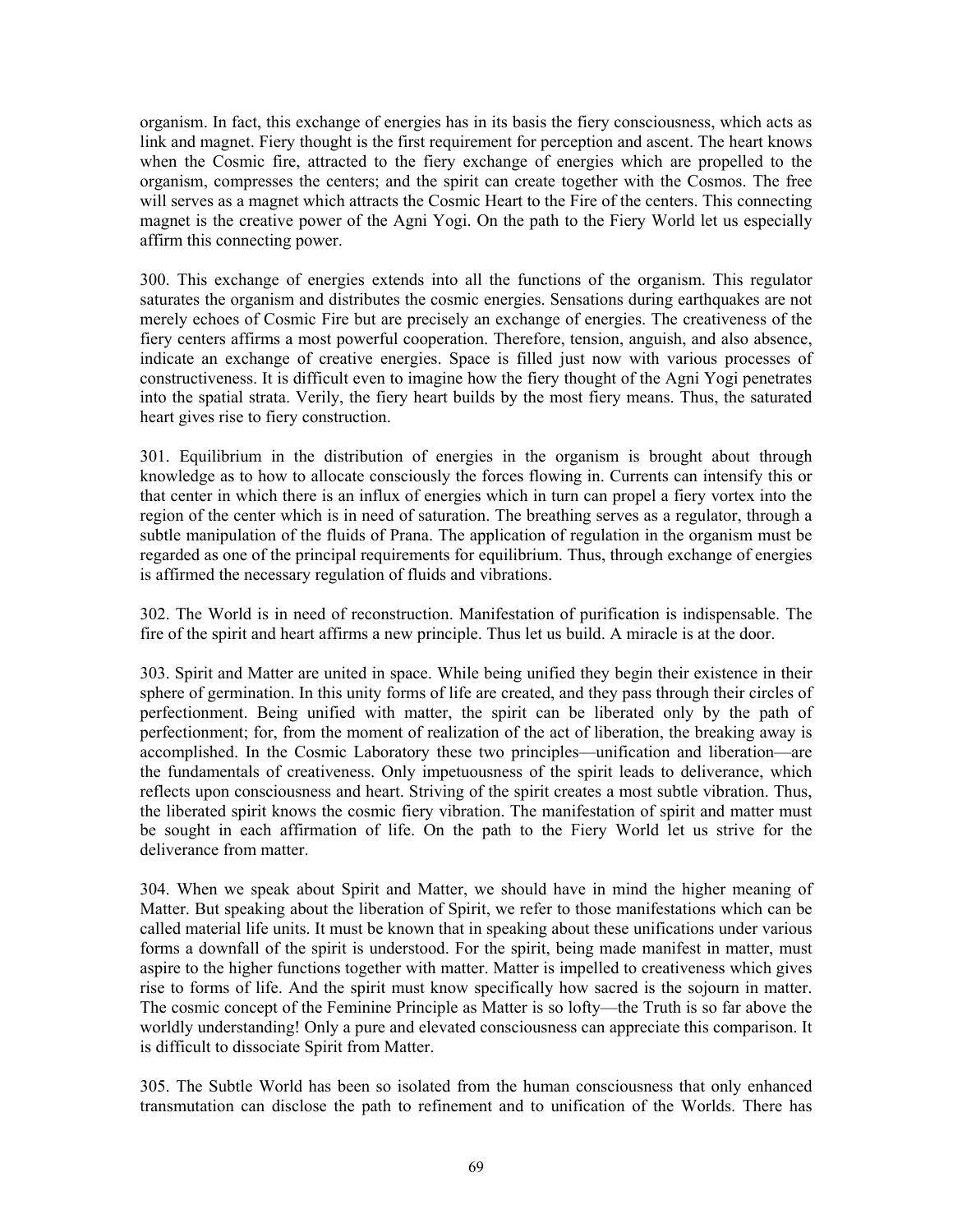actually occurred an ossification of consciousness, and man has become so dissociated from the Subtle World that the tension of subtle energies is inaccessible to him. Only the cooperation of the bodies on the different planes will bring the needed transmutation. It has been said, with reason, that only a miracle will save the World. Verily, the earthly aspiration is not in the direction of that transformation. The creativeness of the New Epoch requires a spiritual realization. The course of events on the Subtle Plane does not correspond to the course of events on the earthly. Verily, a striving will, emanating from the fiery heart, creates a karmic wave which produces a vortex drawing in the corresponding energies. These waves are disclosed in cosmic reconstruction as the basis of creativeness, and also as the energies which sustain the planet. Only on these energies is it possible for the World to build its future. Thus, on the path to the Fiery World let us be conscious of the power of great constructiveness.

306. The consciousness which is impelled to the Higher Worlds, is able to draw from the treasury of the Cosmos. Those who affirm that man has a limited capacity for revelation shut out by this all possibilities. The fiery consciousness affirms measures which make for the evolution of the Cosmos. The attraction of energies from Space is the basis of creative power, for records and manifested energies can be mutually intensified through conscious attraction. Man is a source of knowledge and is the most powerful transformer of cosmic forces. The symbol of the transmuter must live in the heart. On the path to the Fiery World let us strive for the attraction and transformation of spatial energies.

307. The condition of the spirit during the crossing into the Subtle World is subject to the state of the consciousness. Withdrawing from life with the most subtle striving, the spirit is unable to harmonize its vibrations, and thus for a time remains within earthly limits. Yet not only does the sojourn in the earthly state place a burden on the spirit, but, indeed, the conflict between physical emanations and flashes of the higher magnet makes the dwelling of the spirit in the lower strata very burdensome. The feeling of hopelessness which man so sharply senses gives rise to many torturing experiences. Indeed, hopelessness becomes the lot of him who lacks refined aspirations. While on the earthly plane man can atone for his Karma, but in the Subtle World man is dependent upon his aspiration. Space is filled with ones who have not expiated their Karma on the earthly plane. Thus, the exalted spirit knows not these fiery torments. Refinement of the spirit is the key to the Gates of the Fiery World.

308. Fiery energies, being drawn into tension by some center, can often cause enhanced actions of the energies of this center. Partial action of energies gives a center the power to manifest partially. These tensions lead to those partial manifestations which bring into error consciousnesses of small discrimination. With reason has Ur. pointed out those manifestations, evoked by the tension of one center, which lead to psychism. Truly, each opening, saturation or irritation of the centers gives a sharp direction to the fiery energy; but only conformity between the state of the organism and the spiritual awakening produces, as an inevitable effect, the opening of the centers in highest tension. A partial pressure will produce a partial attainment which may prove to be a very dangerous manifestation. On the path to the Fiery World let us strive to realize the higher tension of fiery energy.

309. Much has already been said about psychism, nevertheless this scourge of humanity is insufficiently understood. Psychism blunts each aspiration, and higher attainment remains inaccessible. The sphere of activity of a man engulfed by psychism is limited within a charmed circle in which all the energies which retard growth of the spirit find their fitting place. Psychism embraces the manifestation of the lowest energies, and the fires of the centers are extinguished by these precipitations. With psychism there is inevitably to be found disorder of the nervous system. In addition, the breaking away from vital functions closes the path to self-perfectionment.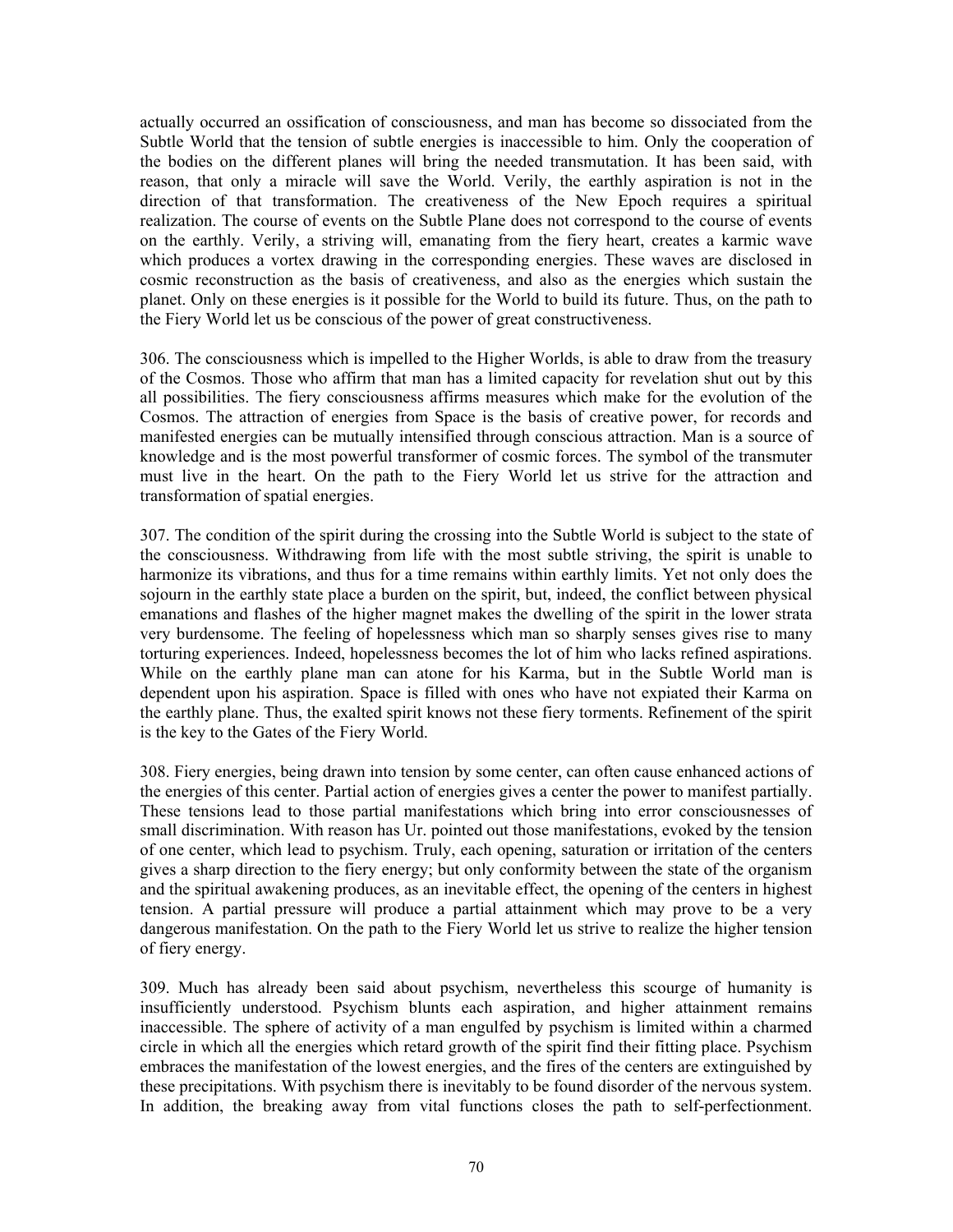Creativeness is blunted, and there is established a passive state which makes a man an instrument for the influx of all kinds of forces. By reason of relaxation of the will, control is weakened, and by this the attraction of various lower entities is increased. He who wishes to approach the Fiery World must battle with these forces of evil.

310. The accumulations of countries are being weighed on the Cosmic Scales. The preponderance of the forces of destruction is unquestionable, but transmutation of the spirit and purification of space and of humanity will afford a new destiny. The reconstruction of the planet will touch upon all values, spiritual and material. Each center, manifesting its Karma, will produce a new tension. Humanity passes through a fiery cleansing. A new affirmation will be revealed upon the horizon of the planet. In truth, a fiery purgatory will reach all the ends of the World. On the Cosmic Scales, for the good of the Universe, are found both the sword and fiery transmutation. Thus, for the planet's good the Fiery World draws near.

311. Each great reconstruction summons from space great energies. Nets of constructiveness are cast far beyond the limits of the earthly spheres. But together with all the pressure of the Forces of Light, there are intensified also the forces of darkness. As one substance manifests a reaction against contact, another, likewise, reacts to each dislocation. During cosmic transformation space reacts to each vibration. Indeed, events are being compressed, as is a substance through chemical reaction. Spatial fire begins to assemble new forces, but subterranean fire seeks to break through. So, too, the forces of the spirit are expanding, manifesting their strivings subject to their accumulations. A great transmutation draws near and the Fiery World awaits an affirmation.

312. Least of all does humanity understand the indissolubility of Karma, whereas this cosmic law is applicable to every manifestation. Actually, man is not only a monad concluding its evolutionary path; he is a part of the Monad of the Cosmos. All the monads which are conceived in the one Monad of the Cosmos carry responsibility for the existence of the entire Universe. The bond between man and the manifestations of the Universe is mutually nurtured, and thus it is important to recognize how one generator of evil retards all advancement. The course of events indicates to what an extent history repeats itself. At the root of this lies the manifestation of the same monads. Indeed, the Karma of great construction points out the indissolubility of the bond between the prince of darkness and humanity. The fall of powerful foundations is inevitably reflected on mankind. But the resurrection of the spirit can mean resurrection of every manifestation of life, including even the fallen Angel. On the path to the Fiery World one must reflect upon the indissolubility of the paths of the monads with that of the Cosmos.

313. For affirmation of actions and of progress it is indispensable to be imbued with the essence of the acting manifestation. When action premises a great goal, each step must conform to the destination. One cannot mix the great with the insignificant. One cannot mix treachery with the higher destination, or a lower impulse with a higher goal. Such a confusion inevitably causes a sharp reaction. Each higher destination is in need of fiery saturation and non-resistance to spatial designations. Besides higher vigilance, a conscious discernment of the forces of Light and darkness is indispensable. Only steadfastness and conscious fearlessness will bring victory.

314. The condition of the planet is so catastrophic that only the most intensive action will hold people back from savagery. Those who assume the Fiery Vigil of cosmic events can only keep guard over this saturation in unparalleled tension. In the defense of humanity it is necessary to contend with manifestations of imperfection, faint-heartedness and fear. The Karma of humanity consists of a mosaic of the most terrible atonements. Only the fiery guard of Hierarchy will save humanity. On the path to the Fiery World let us assemble all the best swords of the spirit.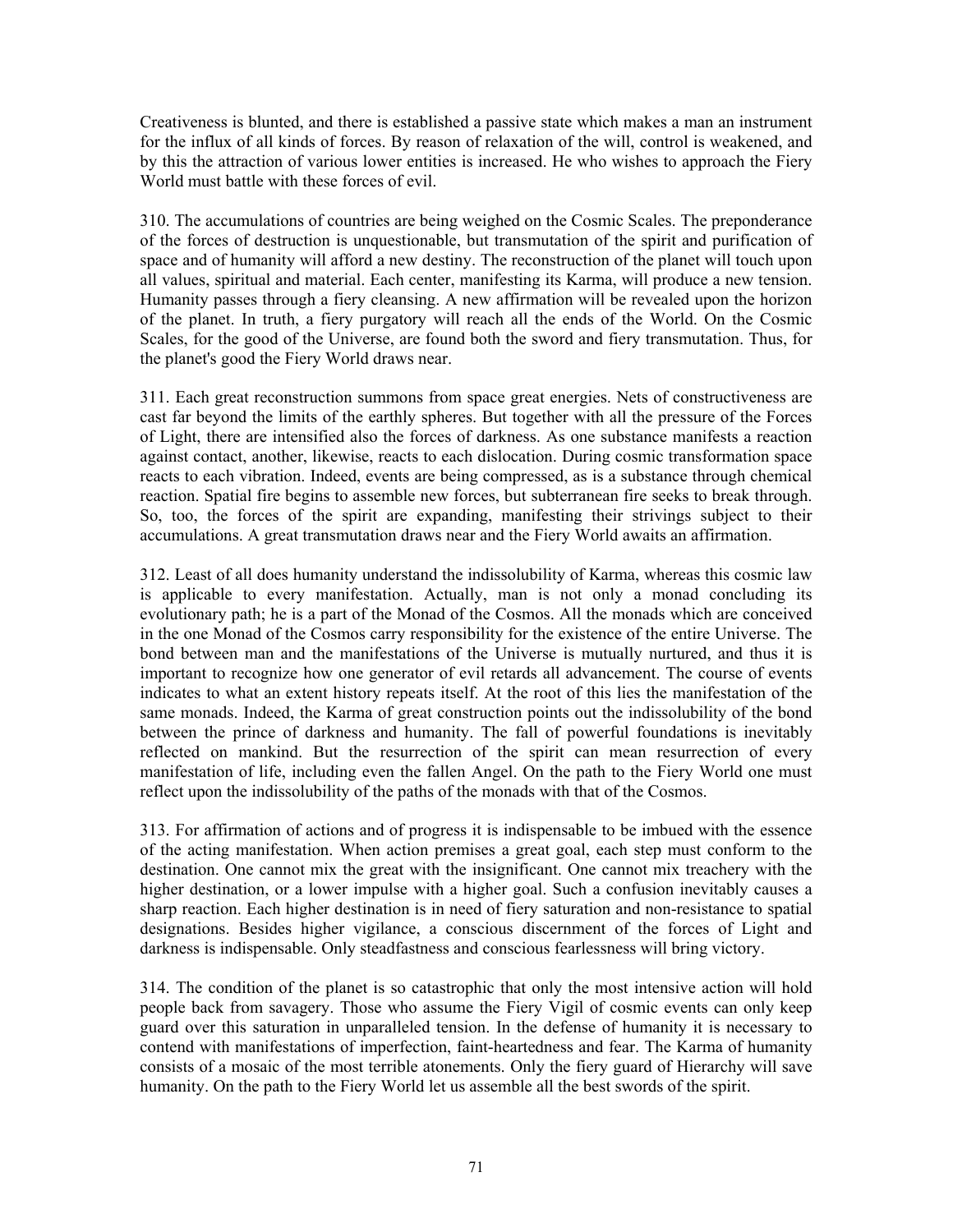315. The consciousness which has been illumined with an understanding of the immutability of achievement can welcome the New World. Such a consciousness will adopt a striving toward the conflict against darkness, and will know how to oppose all the progeny of hell. Many worldly pronouncements may be said to be hell-born. For the sphere which surrounds humanity is saturated with the products of the actions of mankind's Karma. The concept of achievement within one's heart will reveal all paths to it. The fiery battle fills all spheres. A manifestation of creativeness speedily intensifies new energies. On the path to the Fiery World let us imbue the spirit with consciousness of achievement.

316. The essential nature of one's striving depends upon the potential of the spirit. The urge for confluence with the Cosmos directs the spirit to the significance of unity throughout the Universe. The realization that the spirit is manifested as the engenderer of all that exists, and as the bearer of what has been engendered, will compel man to understand all Karmic ties. All the existing laws of Cosmic Construction indicate this unbreakable unity. How otherwise could the events of the world be explained?

 All Light-bearers manifest vigilance for this unity. Nourished by the unity of Cosmic fire, each spirit compares equally with a spark of Fohat. On the path to the Fiery World let us strive with regenerated consciousness for union with the Cosmos.

317. One must also meditate about the quality of good, for this concept is much abused, when every expression of weakness and foolishness is taken for good. Rightly has it been said that one should defend Truth and fight evil. The quality of good is a great saturation of action by justice and by the heart. Through higher justice the fiery consciousness manifests its own attraction toward the creation of better Karma. Attraction of the heart is always saturated with fiery energies. The quality of good must be understood in all the higher measurements. Let us strive for the improvement of the concept of the quality of good.

318. The present condition of the World corresponds to the stratified sedimentations accumulated by humanity. The manifestation of the conformity can affirm those cycles which are ensuing; in them will be reflected all the expiations of Karma, and each cycle will introduce its new step. Speaking about cycles, let us keep in mind the transference of cosmic conformity. Truly, let us look upon expiation as fiery construction. These cycles will be instituted by three causes—the transmutation of old accumulations, purification of space, and the molding of a great future. The transmutation has begun. And as monsters rise from the bottom of the seas, so is all rubbish rising from the depths of the rabble. In the Furnace of the Cosmos much is being melted down for the useful construction. The efforts at transmutation will attract each Karmic action. The condition of the planet creates an inevitable Karma, woven by the engenderings of humanity. But on the path to the Fiery World it must be kept in mind that the purification of space will bring a great future.

319. Action depends upon the tension of that sphere in which the spirit abides. As intensity of striving affirms the power of action, so does resistance saturate action with the essence of the consciousness. The different planes require different measurements in the expenditure of energies. Where the dense World requires exertions, the Subtle World not only does not require them but allows easy locomotion. The dense World affirms that force which overcomes all resistance. But in the Subtle World the principal lever is the accumulation of spiritual aspiration. To overcome opposition in the Subtle World is possible only through spirituality. It is wrong to think that the Fiery World is merely a reflection of the Earthly World. For, while the strata of the Subtle World represent the reflections of the earthly strata, in the Fiery World there are strata which preserve earthly spheres in their evolutionary growth. In these strata are marked out all the currents of evolution. They are not only the Treasury of the records of space but are also the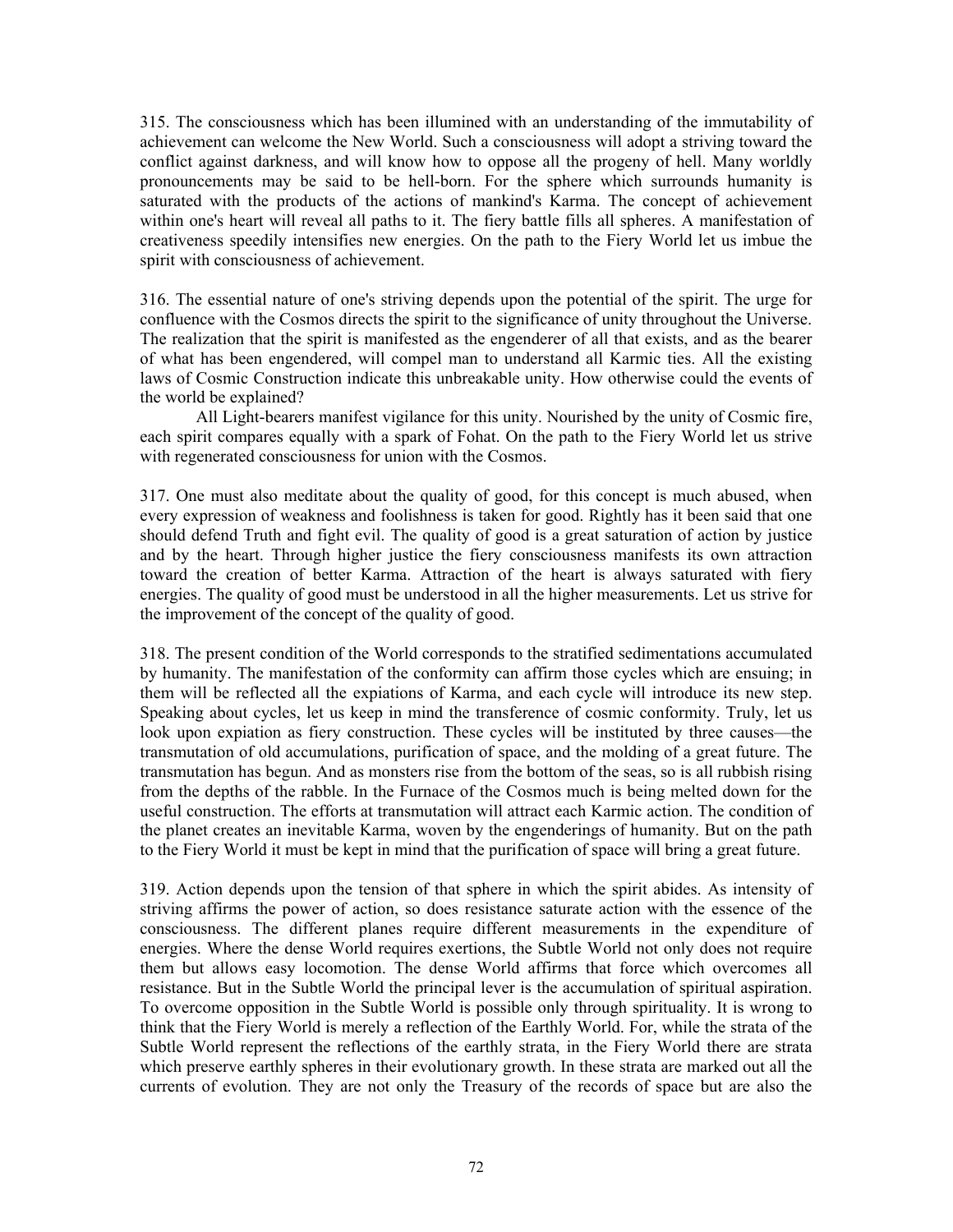Cosmic Laboratory. Such strata occupy the loftiest spheres. The ascent of man depends upon his attraction to these spheres.

320. In the consciousness are contained both power and all the weapons of victory. The directed consciousness can move huge masses, but the consciousness must surmount all obstacles, as only the fiery paths lead to Us. Therefore, on the path to the Fiery World it is so important to be conscious of the goal and its attainment. The attraction of the spirit toward the goal creates the shortest path, and can reveal every possibility for attainment. Indeed, creativeness of the spirit leads to the destination of fiery achievement. Let us accept each affirmation of the great Hierarchy of good. On the path to the Fiery World let us remember that achievement is the corner-stone upon which is being constructed the great future.

321. Of all the destructive energies one should mark the vibration of fear, because fear can destroy each creative vibration. If it were possible to relate all the occurrences engendered by fear, humanity would be terrified by these forms. Fear recalls that frightful Gehenna, which creates such encumbrances on the earthly plane that the path to the higher spheres is cut off. But in addition, fear intensifies dark forces by giving them an impulse for evil actions. But even by the simplest examples of life one may become convinced as to what an extent fear destroys the most affirmed destination. Furthermore, each action of fear on the subtle plane destroys innumerable possibilities. The manifestation of fear is a barrier against each undertaking. Indeed, the power of perfection bestows purification against fear. On the path to the Fiery World one must eradicate fear, for its products are destructive.

322. To reverence the Lord means to comprehend the Guiding Image. To reverence the Lord means to devote oneself to the Lord. To reverence the Lord means to turn one's gaze to the Highest. To reverence the Lord means to deliver one's heart to the Lord. To reverence the Lord means to serve the Hierarchy of Good. To reverence the Lord means to manifest understanding of the Service of Light in space. In sending thoughts of good beforehand, we already create those channels through which energies of Good can be collected and brought together. When the great reconstruction of the World is going on we must direct our affirmations to the assistance of the constructions of Light. Thus are new bridges created. On the path to the Fiery World let us reverence the Lord of Light.

323. The order of life has become so disconnected from the Cosmic Magnet that all human products tend toward monstrous forms. The development of forces has proceeded by a channel directed to destruction. Thus millions of dark souls are being incarnated; souls which have lost the bond with the spirit. For many centuries multitudes of souls have striven toward a way of life rather than being; and life has been directed by these desires. Each action is reflected in the Karma of the World, and the salvation of humanity can come only from inner realization. For this alone it is necessary to awaken the best energies, for Cosmic Justice is manifested there where there is attraction. There is no escaping Karma; there is no transmutation of energies without tension of the will. On the path to the Fiery World let us strive for realization of the immutability of the law of Karma.

324. The transformation of the World always evokes tension of all the energies of the Cosmos; and spiritual possibilities appear as saturated impulses of the new paths. Regeneration of the planet inevitably evokes all creative aspirations on all planes. Contact with the currents of space is intensified and becomes very painful; for all strata are permeated by gasses from the dissolute actions of mankind. Be not astonished when you sense this spatial load. Regeneration of the World has roused all energies. And the transmutation produces its consequences. On the path to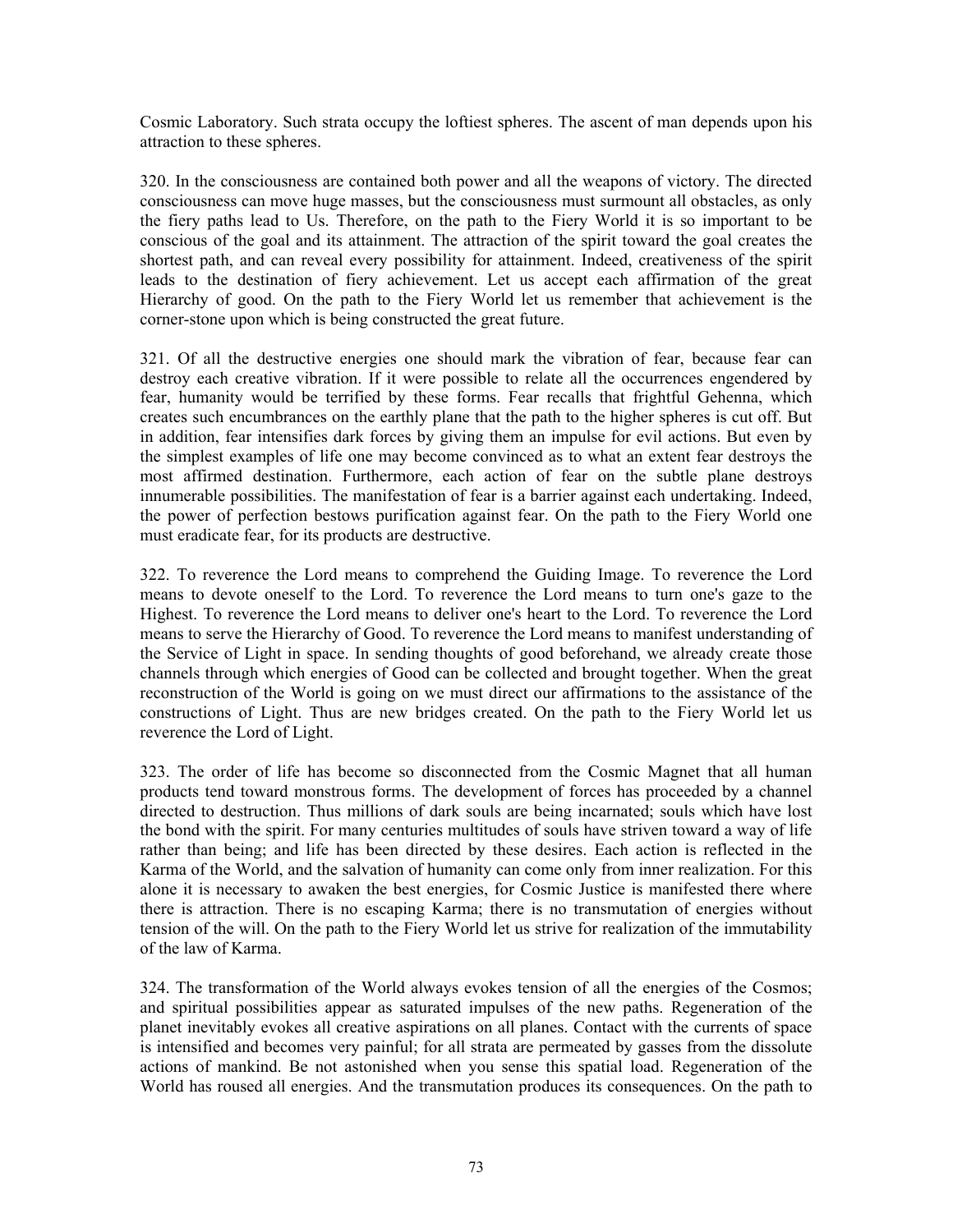the Fiery World, understanding of the spatial conflict is indispensable; thus let us be affirmed in the victory of the Fiery World.

325. The sunlike heart of the Hierarch illumines the existing tension of things as a result of cosmic reconstruction. The beclouded consciousness of humanity does not know the cause of the disintegration which is taking place. People speak about the Wrath of God, they voice their fears when faced with floods of misfortunes, but they speak not about the Hand which retaliates for that which the hands of men have put together. Cosmic Justice brings not reward but merited action. Thus must humanity understand that which is created by Karma. Spatial Fire is raging, saturated with the affirmations of Light and darkness. The Cosmic Scales know the Higher Justice. A Cosmic Ordinance draws near. The sunlike heart of the Hierarch is impelled to creativeness by Fiery Command.

326. Humanity, in the position of an obvious mutilator of cosmic laws, produces those effects which are being reflected in all events. Indeed, for centuries the idea of perfectionment has departed from mankind; and the spirit which imbues the multitudes is precisely that of rushing to the creation of a cul-de-sac. The whirlpool in which mankind has sown its desires has created that disunity which has violated cosmic laws. Human qualities attract some spirits which incarnate without having any spiritual aspirations. The condensation of such strata above the earth forms a solidly compressed sphere. This sphere is so filled with the display of concupiscences that rays piercing these strata must be increased three-fold. The creative power of rays is especially intense when affirming new possibilities. On the path to the Fiery World let us affirm the consciousness in the necessity for purifying space.

327. The World is atremble from the tension. Events are being compressed. On all planes the energies of Light consist of all strivings to create a better future and to preserve the World from destruction. The forces of darkness creep in under many masks of Light, trying to destroy that created by the Light, and, where possible, to destroy the foundation of constructiveness. In this grave epoch of Armageddon, it is especially necessary to be conscious of the forces which set in motion the actions of each day, of each event, of each manifestation; for the time of choosing has come and there is no middle course on the path to the Fiery World.

328. The condition of the supermundane planes moves events onward at an accelerated pace. The supermundane strata are being, as it were, shifted because striving toward the Earth rouses many dormant spirits. Before great events, the supermundane strata are always awakened. A testing is begun, as it were, for the spirits, which may choose their path. Consciousnesses which are ruled by low impulses can be impelled only to the lower levels. But there, in the same way as on the earthly plane, the servitors of Light stand on guard, and the final Call can summon the spirits to the choice. These Calls resound on all planes. On the path to the Fiery World let us remind about the Final Call.

329. The World is experiencing a most tense time, and the layers close to the planet are saturated with energies which strive for transmutation of the supermundane strata. The condition of the planet is so acute that every supermundane affirmation is intensified in creative efforts, for it is needful to create a powerful counterbalance to darkness. Spirits which are found on the earthly plane in ignorance of the fiery transmutation taking place, may be burnt in the Great Battle, because the mighty conflict requires evidence of one's belonging to the element of Fire. Impetuousness of choice affirms for the spirit a place in the Cosmic Battle and in the Cosmic Victory. Knowledge of the paths to the Light is a task ordained in the Fiery World.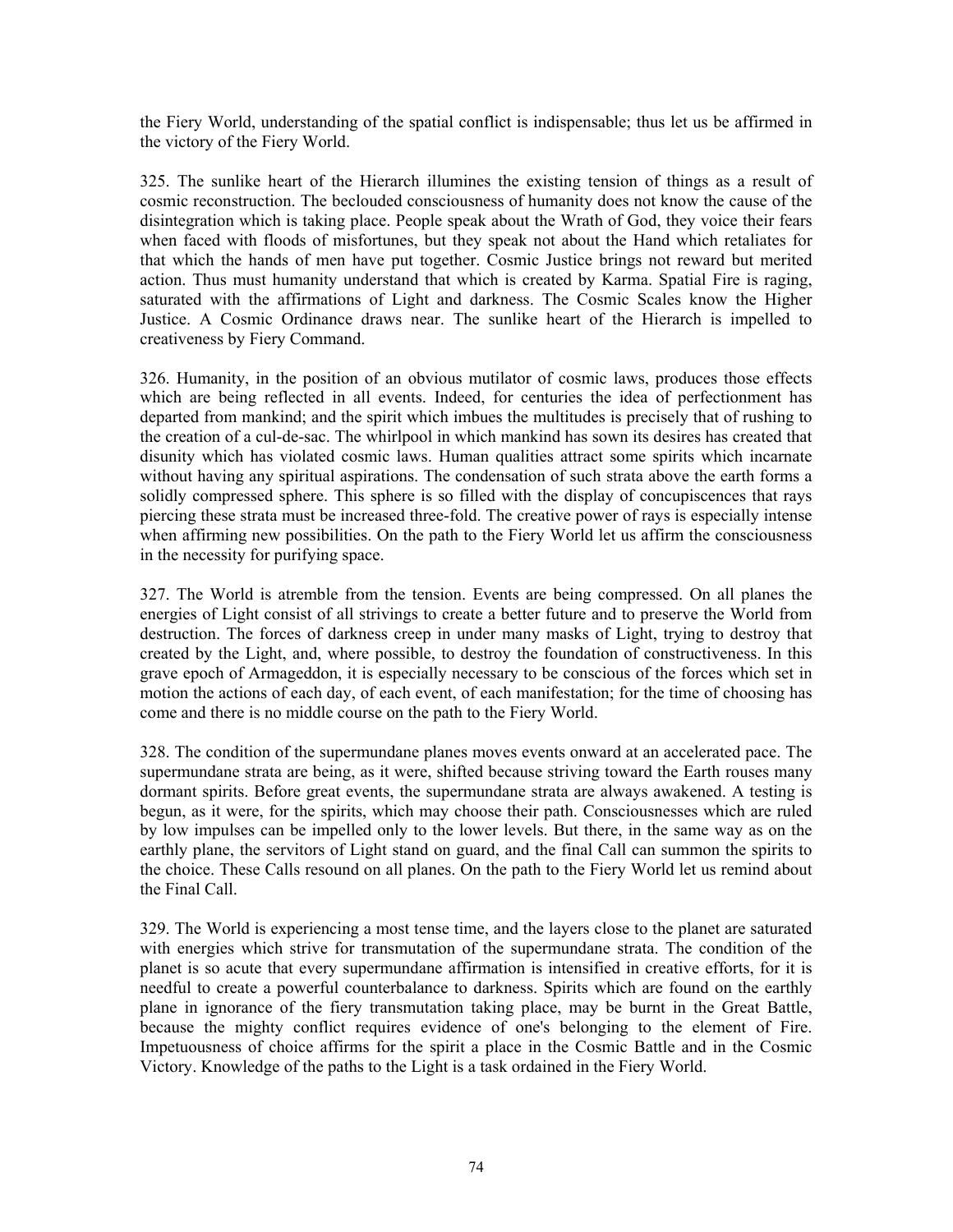330. Fanaticism pertains to the most violent manifestations of cruelty. Other manifestations in the Cosmos which appear so destructive cannot be compared to fanaticism, for this feeling destroys the heart, it destroys all exalted feelings. Verily, Satan himself saturates the world with fanaticism. Truly, the crimes of destroyers do not compare with the frightful blasphemies of fanatics. The actions of fanatics contribute to the dissolution of each higher Teaching; for the Karma of these godless ones, under the mask of faith, affirms the most horrible destruction. The conditions of life reveal the process through which such Karma creates. Truly, these fanaticisms cause streams of blood to flow. The construction of the New World requires regeneration of the consciousness.

331. Those vibrations which saturate the World respond to the qualities of lower manifestations. Improvement of the planetary vibrations can take place only through the tension of humanity. The center of all manifestations is mankind, which reflects all strata. Vibrations are so disharmonious that it is difficult to establish a connection with the Higher Worlds. Vibrations which contribute to disunity have the lowest quality. Therefore the lower strata can admit the infiltration of low vibrations, while higher radiations do not reach the Earth. The saturated World awaits the great epoch of Regeneration of the Spirit. The permeation of space with vibrations which assist the establishment of higher radiations is the task on the path to the Fiery World.

332. Man represents in himself a magnet, the qualities of which are quite multiform. Best of all, it is possible to reveal that influence which either the Higher Forces or the dark enslavers exert on man. When the centers and consciousness are correspondingly developed the force of the magnet becomes invulnerable, because this magnetism becomes a conformer to the Higher Force. But the spirit which is saturated with low currents cannot attract. Magnetic currents are directed only by forces which attract them. By losing attraction, it becomes impossible to respond to a vibration. Man is the magnet—thus let us remember on the path to the Fiery World.

333. How, then, is it possible to expect successful results, when the seeds, laid into the foundation, bear within themselves a potential of dissolution? The process of planting the seeds is, indeed, that fundamental on which is molded the main foundation. The stones of which the foundation is composed must be used with the most exact perspective of the entire structure; a breach in them can wreck the entire building. The process of planting the seed must be looked upon as the potential of all the following consequences. Thus the husbandman is solicitous about seeds. But woe to the plougher who is ashamed of his field! The seeds which are planted too deeply may come up too late for the harvest. Deep planting of the seeds exposes the earth to suffocating brambles. The process of planting seeds is a most important one. Creativeness of the potential works by invisible effects for him who is stupid and blind, but the essential nature of the field reveals a frightful aspect of consequences for him who does not harken to the Voice of Justice. Woe to the plougher who did not estimate correctly the planted seeds. Only the great is suitable for the great. Only from the luminous germinates the luminous. On the path to the Fiery World one must remember the great significance of the process of planting the seeds.

334. The most frightful bane of humanity is its narrow world outlook. The best people think that the adoption of their horizon is the principle key to the salvation of the World, but their world outlook goes no farther than the boundaries of the physical world. Representatives of the church promise people salvation of the soul, but beyond the physical world they do not go. National leaders direct the thinking of their peoples toward reorganization, but further than the lower spheres they do not lead. Thus one can enumerate all the degrees of human leadership, and become horrified at the blind alley into which humanity has entered. Verily, only the reconstruction of the World and the regeneration of consciousness can awaken the energies needed for the maintenance of the planet. We untiringly repeat about the vital necessity of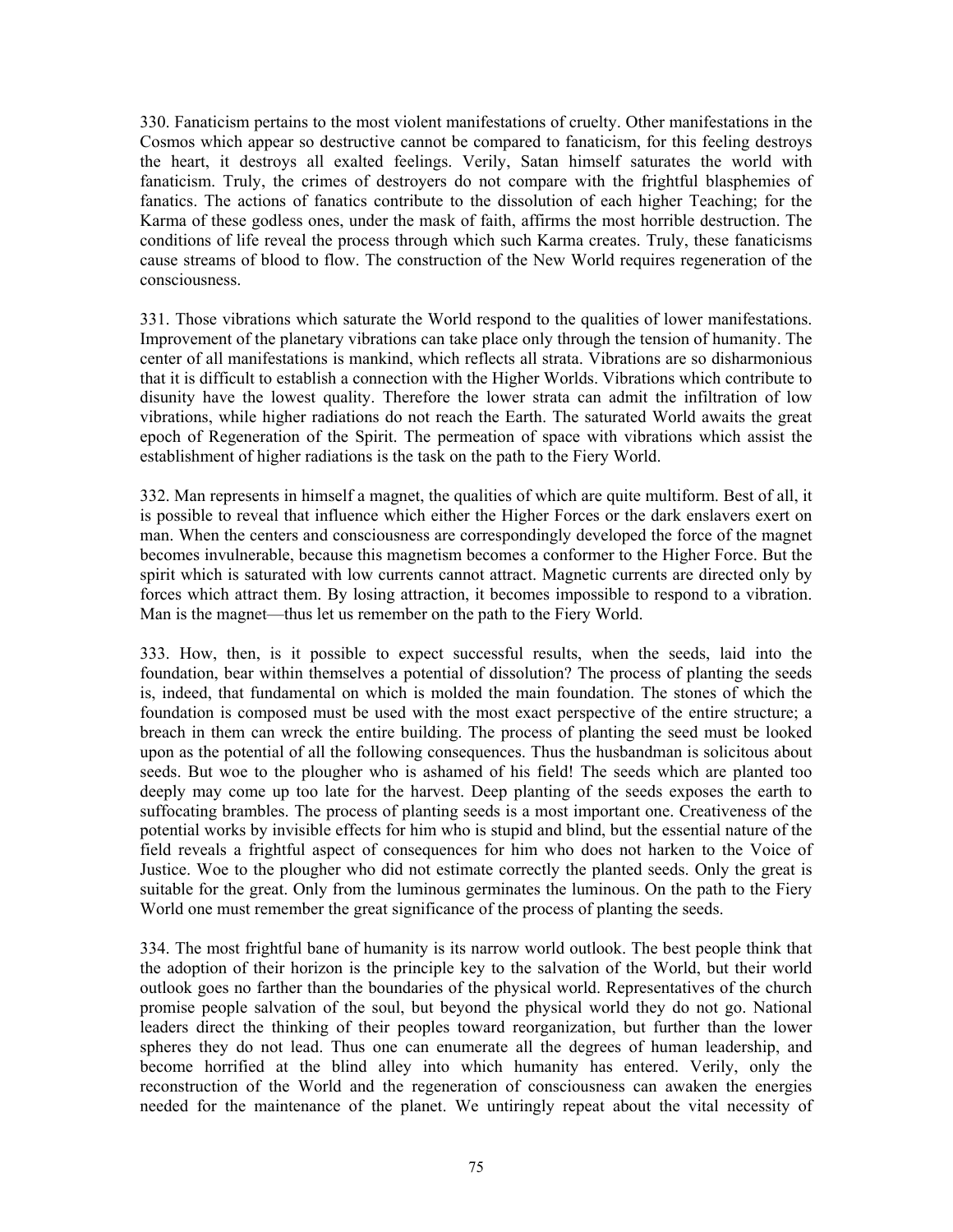purifying the consciousness, for the last hour has come for the cleansing of that which has been created by mankind. Let us apprehend in the heart the Fiery Covenant to assist the reconstruction of the World.

335. The consciousness of humanity is so distorted that for construction one is obliged to make use of even such stones as contain barely a spark of aspiration. In the Laboratory of Nature one is obliged to extract one substance from a mass of substances and discard all else. The laboratory work of the human structure reminds one of this reworking. In view of the existing human terrors can it be expected that the direction of the Cosmic Magnet will be taken? If this seemingly harmonious existence were to be exposed, every spirit would be terrified at the disintegration of the fundamentals. A harvest of hatred has taken root in the consciousness and must be eradicated. We cannot name even one religion which, while praising the Lord, does not give utterance to blasphemy. Distortion of the Teachings has produced an ever-living terror. Precisely, the Teachings have been reduced to the human level, and the temples of man are not temples of the Lord. And the word of the Lords is not affirmed by humanity, because the Teaching of Light has been lost in the obscurity of the human consciousness. Only the heart tempered in battle and knowing the complexity of life can understand all the darkness of humanity. One can say that the World will be saved by regenerating the consciousness.

336. The equilibrium of the World has been violated to the very limit. Spiritual striving proceeds apart from matter, and instead of unity there is derived a frightful disunity and dissolution. All unapplied energies remain in the earthly strata, and instead of finding employment they are borne into a chaotic vortex. The spiritual quest is also carried into a chaotic vortex because the isolation of mankind severs the currents from the Higher Spheres. Equilibrium does not come about without the participation of all spatial and human radiations. On the path to the Fiery World, the basis of equilibrium is affirmation of the beginning of the Enlightened Epoch of the World. 337. Human intolerance toward everything high has converted people into degenerates. Upon all concepts and principles man has imposed his stigma. In each higher affirmation man has displayed his blasphemy. Not the World is cruel, but man. Not the World affirms injustice, but man; for man's choice of the path of isolation and selfhood has brought on a most threatening destiny. Intolerance toward everything high and enlightened has become the disgrace of humanity. The purification of the consciousness is the great task on the path to the Fiery World.

338. If people would only understand the whole power of the magnet contained in the heart! Of all the fiery energies this constitutes the greatest potential power. For the magnet of the heart no obstacles exist, because the sunlike heart knows how to affirm great action. The sunlike heart creates the Cosmic Ordinances and guards the Covenants over an extent of thousands of years. If people would understand that all impediments yield before the powerful fire of the heart! Thus the magnet of the heart creates, and there is no power like this Sun of Suns. Thus let us remember on the path to the Fiery World.

339. The process of the creation of a pure atmosphere parallels the creation of a channel for the reception of fiery energies. Each manifestation of life is filled with poison created by human society. This poisoning is equal to the most terrible hotbed of diseases. Often people are amazed as to why there are so many difficulties; why so many misfortunes and miseries. The human mind does not grasp the fact that dissolution is far more powerful on the spiritual plane than on the physical. The physical world has its visible symptoms, but the infection on the spiritual plane is so strong that often it indicates how the processes of existing evil are maturing. Therefore, traitors and agitators and doers of dark deeds are most frightful violators of Cosmic Equilibrium. Therefore, on the path to the Fiery World let us develop within ourselves discernment of faces, and let us strive for the establishment of Equilibrium.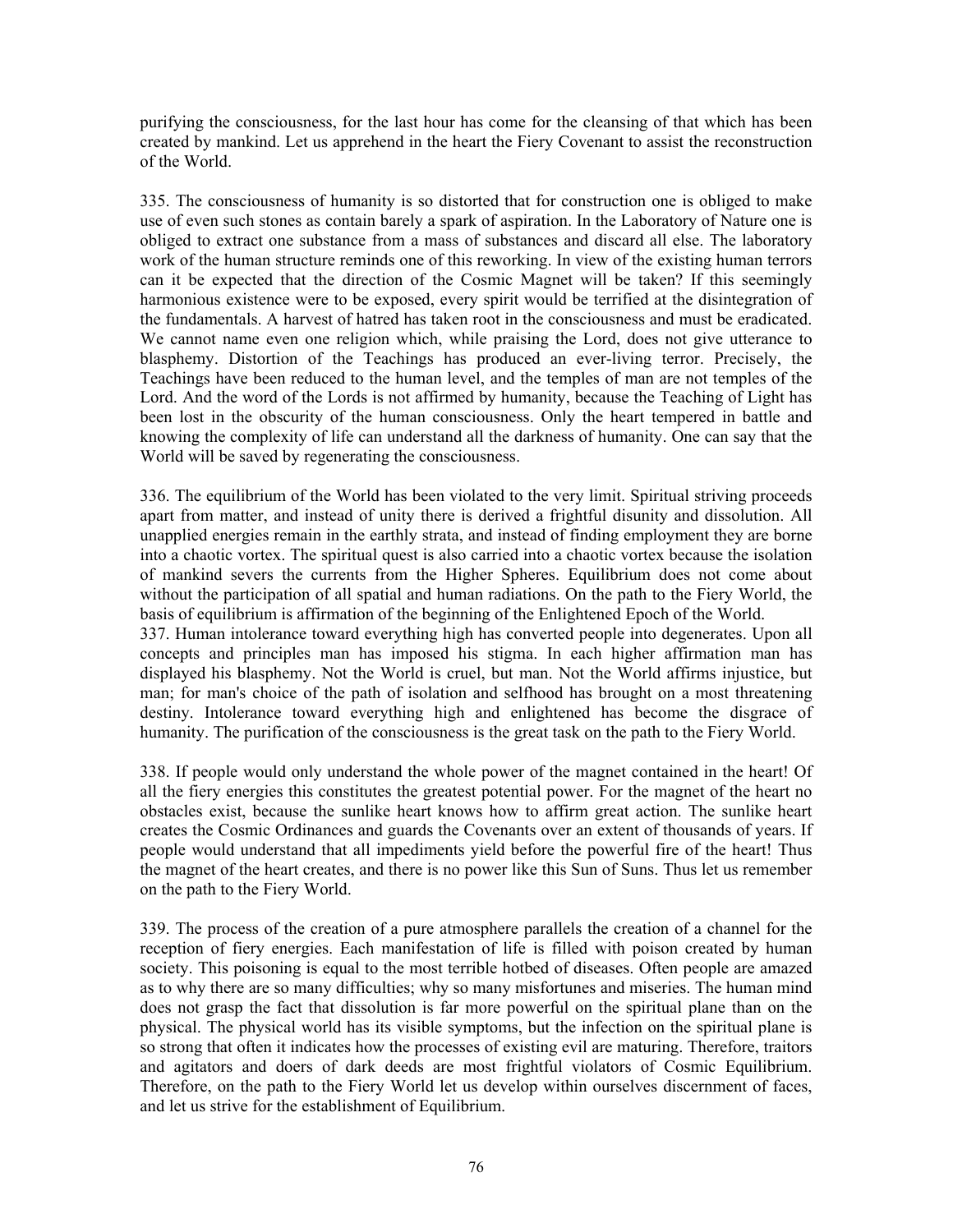340. The consciousness of humanity has become so saturated with the dust of usualness that it is necessary to break through this wall. A single kindling of a consciousness is ineffectual before that terror which darkens the consciousness. A completely fallen consciousness can arise more quickly than that one which hides itself under various manlike masks. Take a consciousness imbued with self-conceit and with its own great importance in the world structure; when this consciousness destroys the construction of Good, it is hopeless. It is important to know about such a consciousness on the path to the Fiery World.

341. Even a little foresight should whisper to man how much the World is atremble, how tense are all spheres, in preparation for spatial and earthly battles. Even a small consciousness can be imbued with thought about the reconstruction for which the whole World is getting ready. Even those who are unwilling to understand whither human engenderings are leading, must realize that inevitable Karma which leads on all paths to a great Reconstruction. One can only be amazed at the extent to which humanity dwells in a state of mirages. Clear understanding must be striven for on the path to the Fiery World.

342. The Cosmic Will directs consciousness to understanding of the necessity of equilibrium; indeed, of that equilibrium on the spiritual and the earthly plane without which the different spheres cannot be unified. The spiritual plane appears as something so strange to the majority of humanity! Above the limits of the very lowest spheres mankind does not penetrate, and the lowest psychism is the result. That toward which man is striving becomes his manifest tyrant and his scourge. The subordination of humanity it, indeed, affirmed by these concupiscences. The Cosmic Will summons to regeneration of the consciousness. On the path to the Fiery World let us strive for the realization of equilibrium.

343. The structure of the earthly atmosphere and of supermundane spheres is mutually tensed. The composition of the earthly strata is saturated by all the emanations arising from all the actions, thoughts and vices of humanity. One need not be astonished at the quality of the manifest interaction, for the currents are intermingled and the composition of the atmosphere becomes a reflection of what is taking place on the Earth. The equilibrium of the World can only then ensue when humanity shall manifest higher radiations, because all the spheres surrounding the planet are infected by the emanations from earthly actions. Only purifying radiations produce those gases which rarefy the condensed strata; thus each good cleansing produces its own channels., On the path to the Fiery World the purification of space is the great task.

344. There are so many energies manifested that it is necessary to understand what kinds of ingredients make up the planet's atmosphere. A study of its chemism can easily reveal those stratifications which surround the Earth. If we speak about earthly evaporations, then how much more important are the evaporations emanating from spiritual actions! The time is coming when the atmosphere of assemblies will be analyzed. It will be possible to determine the strata saturating different living quarters. Since earthly strata attract supermundane entities, it will be possible to determine the composition of the atmosphere within a wide radius. The study of human radiations will reveal vast horizons. On the path to the Fiery World one must become aware of the need to know the composition of the atmosphere.

345. Tension of the higher energies of the spirit is one of the most powerful creative channels. Tension of the spirit concerns the subtlest energies in the depths of be-ness. It is impossible to let such potent creativeness escape with impunity, for only in the depths of be-ness is it possible to be in contact with the most direct energies. Through contact with the depths are revealed all the qualities which govern all creative origins. Therefore humanity has lost its fiery receptivity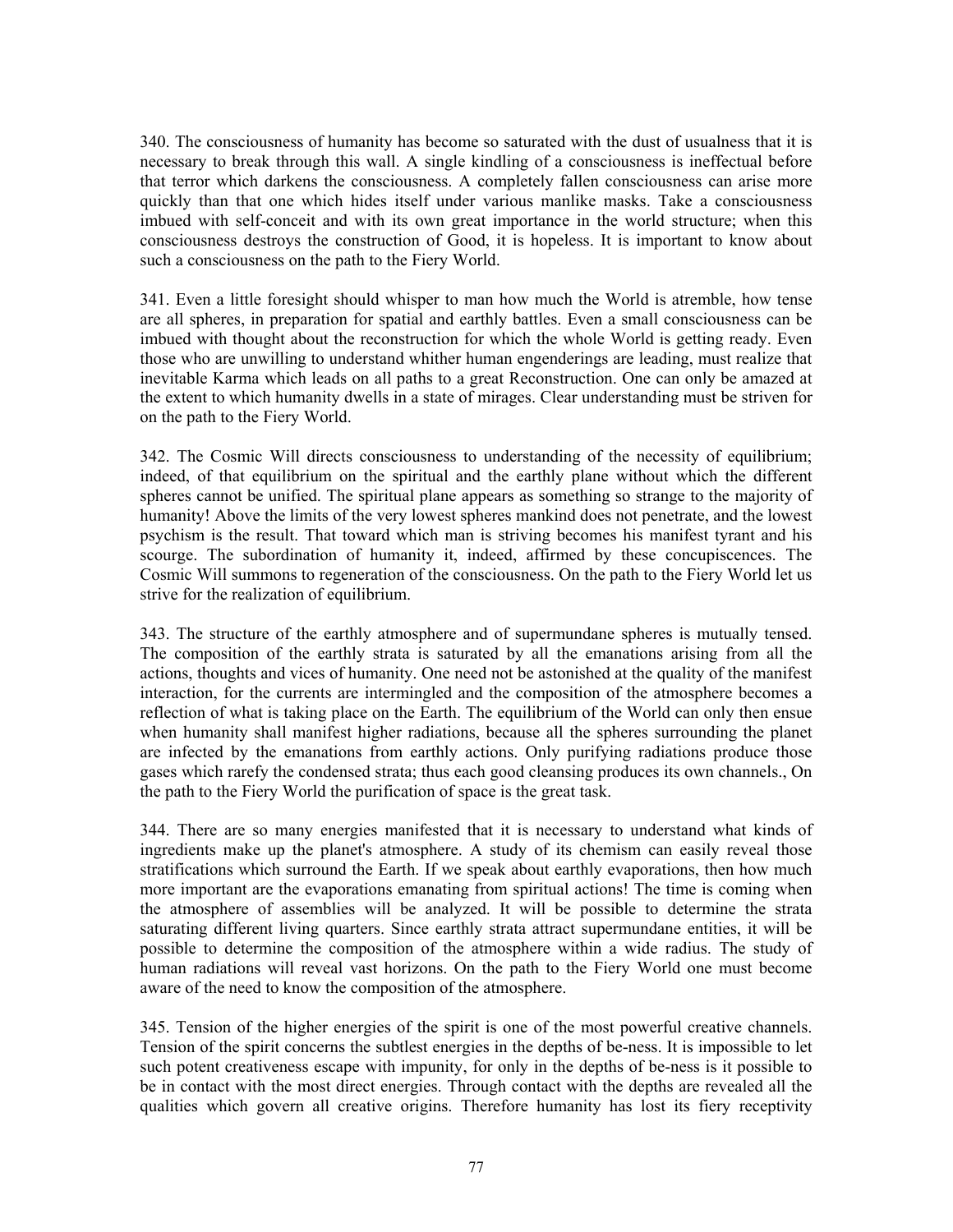because it has clung only to the external manifestations of space. When tension of the spirit will lead mankind to a conscious realization of the creative depths, then it will be possible to affirm the principle of the Fiery World in beauty and in the subtlest creativeness. One should develop this aspiration on the path to the Fiery World.

346. Spiritual development must inevitably open the eyes of man to those frightful errors which are roots of evil. Inadmissible are discussions about the stronger or the weaker principle, for such discussions lead to lack of co-measurement. Cosmic Equilibrium is not maintenance of stronger and weaker principles. In fact, this human division is what has brought the Cosmic Scales to such a condition. And only atonement by humanity for the violated law will result in new constructiveness; for it is possible to divide mankind only according to established potential. Often man does not even understand what has affirmed the equilibrium on Earth. Cosmic Laws must be looked upon as prophetic Commands. Therefore humanity must learn to adapt the small to the great. In the reconstruction of the World a most important care will be the establishment of the cosmic laws, precisely by the Cosmic Will, not by the earthly. Thus, on the path to the Fiery World only equilibrium reveals the Gates.

347. In the future reconstruction of the World, on the higher spheres there will not be access for those who do not understand equilibrium. Long incarnations will be necessary, to study how to create cosmic equilibrium. Indeed, empires have fallen, nations have fallen, countries have been destroyed, all because the great question, that of equilibrium, has been reduced to nothing. Therefore it is so important to affirm the significance of the feminine principle. Precisely, not in the household measuring scale, but in that of the state. If the planet is retained, then future countries will flourish only through equilibrium. We will even admit a preponderance on the side of the feminine principle, because the conflict will be very intense. Indeed, Councils of Ministers will have to include women. Woman, who gives life to a people, must also have a voice in the making of its destiny. Woman must have the right of voice. If woman were accepted as was ordained, the World would be quite differently impregnated. Thus, only affirmation of the law of Existence can restore the order of man.

348. Humanity has so far departed from a true contemplation of the World, that all that exists becomes illusory. Do, indeed, people wish to know those roots of evil which destroy constructiveness? Closing the eyes to the existence of evil and its source abases man to a still lower level. The fact that the evil principle exists as opposition to Light is long since known. Just as good is manifested in limitless ways and aspects, so also is darkness. True, mankind prefers the way of unmanifested evil. Indeed, such darkness is very attractive to the small consciousness because it is not necessary to expiate flamingly its actions; and the personifications of evil assume such an attractive application! The consciousness of mankind is truly deprived of comeasurement! Therefore only the purified consciousness can accept Light and its antithesis darkness.

349. A horizon which takes in only limited concepts always isolates man from the Higher Principles of the Cosmos. The unity of the Cosmos can direct the spirit toward the contemplation of Fire. The consciousness turned to the Principle of Unity can understand the chain which unites all the higher concepts. It can be affirmed that dissolution is manifested as the result of those actions which disunite all the fiery principles, because, throughout the multiformity of cosmic manifestations, in the basis of all structures lies Fiery Unity. Thus, for the institution of Beauty and of the Higher Principles, one must fierily comprehend the magnitude of Unity.

350. The planet is completing a cycle which leads everything to summation. The time is coming when each principle must manifest its entire potential. These rings are looked upon in history as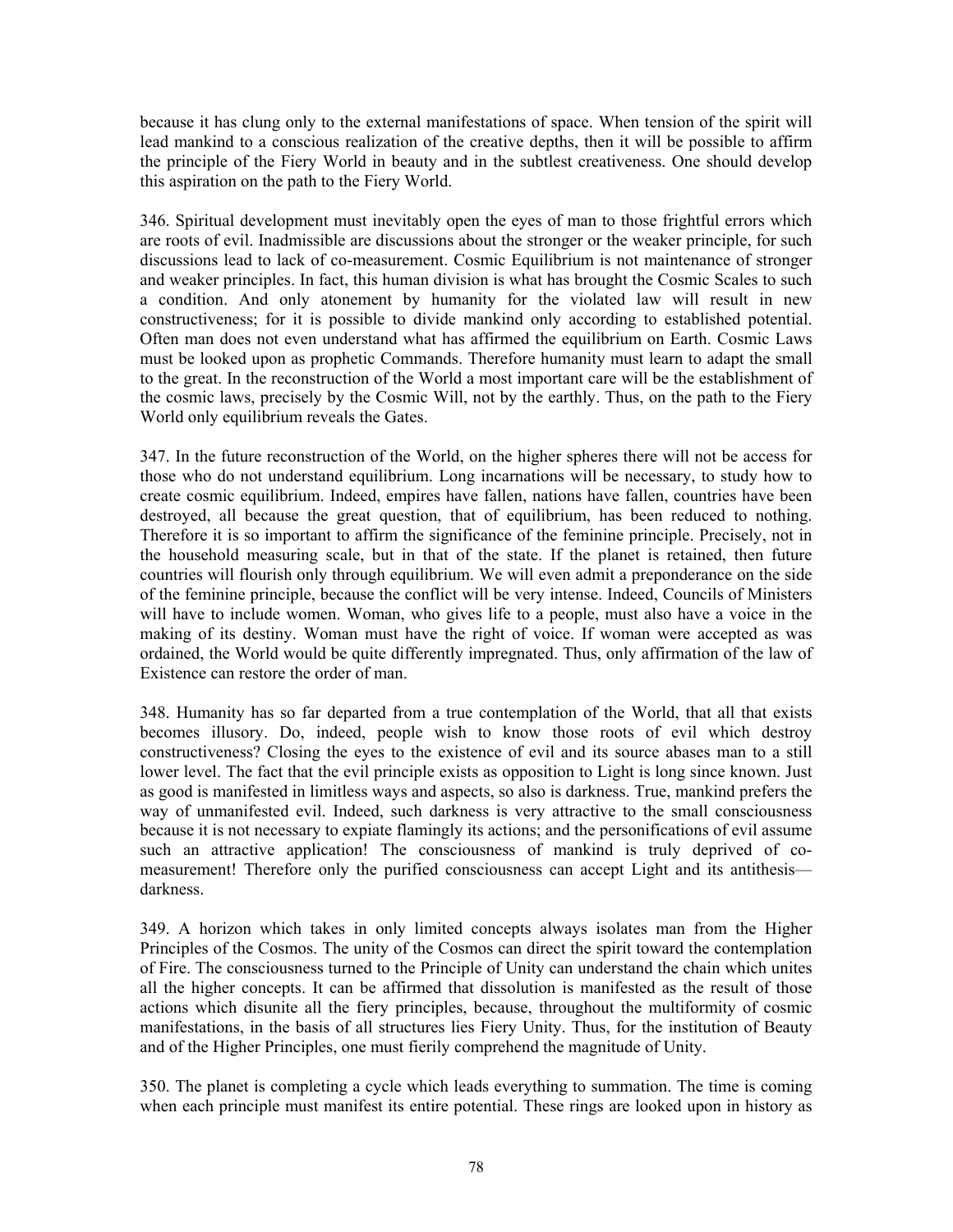downfall or renascence. But these rhythms must be regarded as the triumph of Light or darkness. The time has come when the planet is drawing near to such a circle of summation, and only the most saturated tension of the potential will result in victory. The circle of summation awakens all energies, for in the final battle all the forces of Light and darkness will take part, from the very Highest down to the dregs. Sensitive spirits know why there is being manifested so much of the Higher, side by side with the guilty and the inert. In the conflict, before the circle of summation there will be contentions of all spatial, earthly and supermundane Forces. On the path to the Fiery World the co-workers must remember the Ordinance of the Cosmos.

351. The circle of summation is the Highest Ordination. The circle of summation manifests its Will also for the Fiery Right. The circle of summation is manifested as the highest creativeness of the Cosmic Magnet. Therefore all Commands and events are led down to the present time. Thus, in the Luminous Ordinance the might of the prince of this World likewise intensifies all its forces. Therefore Cosmic Right enters into life. Realization of the circle of summation reveals many structures which saturate the World with Light and darkness.

352. The World is living through those stages by which have been signalized all the decisive moments in the history of mankind. Stages of destruction precede construction. Creativeness, having been tensed, calls all energies to life. That epoch into which humanity has entered will inevitably manifest all the potentials of forces, for this epoch is a decisive one, and a turning point in history is approaching. Surely, the condition of the planet has not come about by accident, and each tension bears witness to that current which is engulfing all spheres. If the conflict is inexorable, so will the victory be decisive. For all forces and spheres participate in this Cosmic Battle. On the path to the Fiery World one must take up the Sword of Light for building the New Epoch.

353. Waves which engulf nations arise out of the national Karma. In Cosmic Construction each epoch leaves its waves in space. When the date draws near for magnetic attraction, all waves begin to act—thus Karma is unavoidable. When in ancient Scriptures it was said—"All is from the Heavenly Father," by that precisely the law of Karma was voiced. All is created according to these waves, which depart into space and preserve an everlasting bond with the planet. The bond between Worlds, supermundane and earthly, is conditioned by these waves. The records of space consist of these waves, and nations create their own historical redemptions. The realization that everything passes into the waves of space can awaken best aspirations. On the path to the Fiery World let us manifest a striving for the betterment of the national Karma.

354. The magnetic tension is very fiery. Each energy is manifested in its most powerful form. One must regard current events as the expression of all potentials. The most inalienable tension reigns in the World, for the epoch of regeneration of the spirit propels all energies to higher transmutation. Therefore both Light and darkness manifest so grimly their potentials. Beautiful is the time when all events are signalizing an ensuing great reconstruction. Saturated space carries out the will of the Cosmic Magnet. The Fiery World is revealed before fiery consciousness.

355. Bodies are transmuted each according to its essential nature. Just as the physical body transmutes and refines blood to an evolutionary extent, so does the subtle body transmute its corresponding essence. The bond between these processes is especially important to observe, because in the process of transmutation of bodies there is attained a correlation which so fierily cooperates with space. While at the beginning of the process of transmutation the physical body strains the centers of the subtle body, after saturation of the centers by fire the subtle body holds power over the physical. This fiery process transfuses psychic energy from body to body. The power of the subtle body represents a panacea on the physical plane. Indeed, the feeling of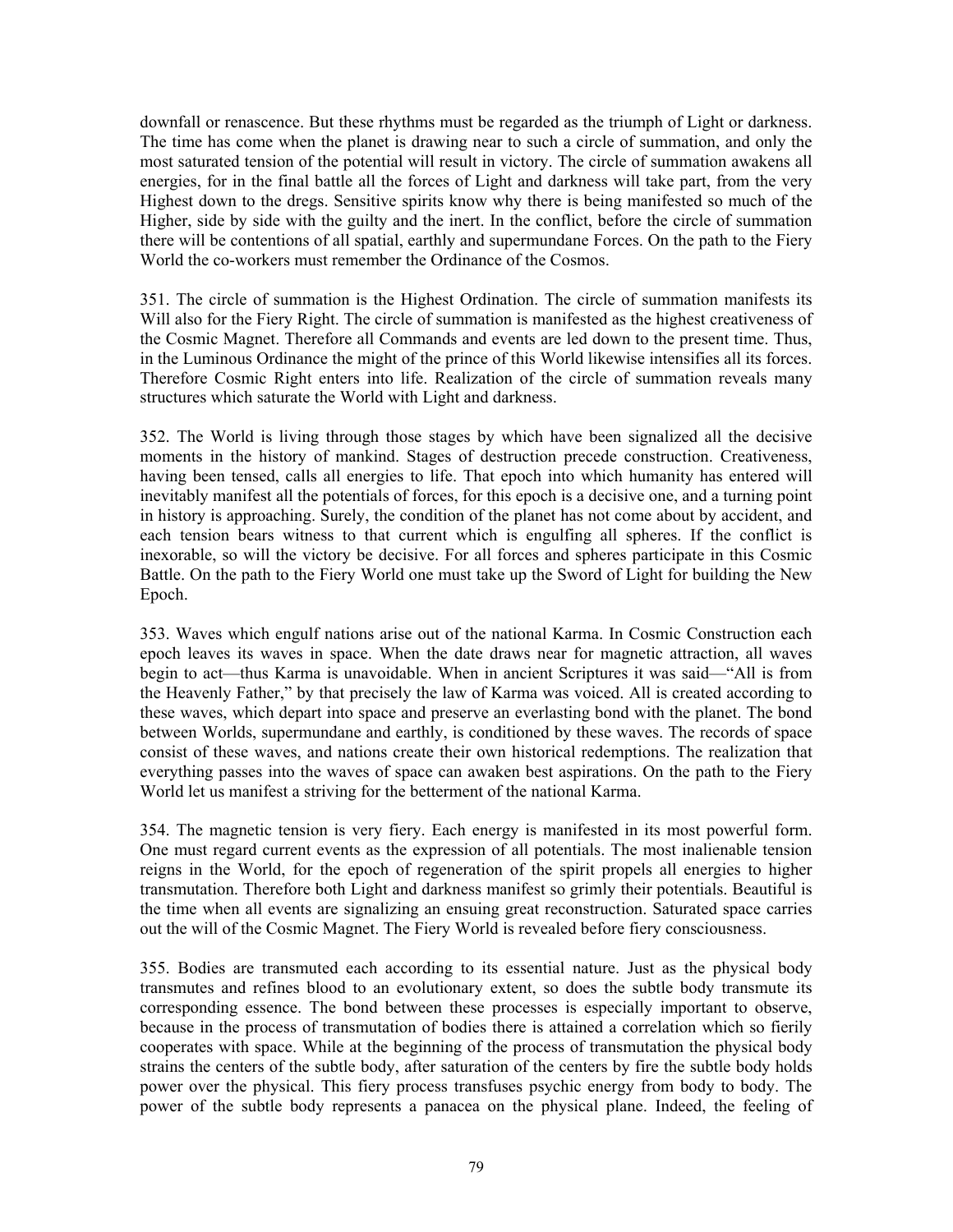transmutation differs on the physical and subtle planes, because the sensations depend upon the tension of the spheres. The purification of matter and spirit likewise takes place only through the fiery energies and centers, strained in spatial atonement. The Fiery World is thus accessible to the consciousness which knows the bond with spatial Fire.

356. The earthly and supermundane centers display corresponding tensions when events are being propelled toward reconstruction. There is no affirmation on the planet which is not intensified by the fire of construction or by the force of destruction. Soldiers of good manifest the preponderance in the Cosmic Construction, and each manifestation of the Light has inherent supremacy. For, even notwithstanding the apparent triumph of darkness, cosmic creative power is being saturated with fiery Justice. Therefore, the spiral of creativeness of spatial Fire leads events to its fiery triumph. Thus, on the path to the Fiery World let us remember that the Subtle World manifests a conformity with the earthly.

357. It is possible to trace how events are being crowded, how clouds are piling up, how all the centers of the planet reveal their sharpened trends. Even limited minds can see that the chart of the World is being altered. Verily, not much time remains before the great events. Reconstruction of the World is going on in all quarters, and apparently affirmed comfort is only a mirage, for each energy is found to be in a state of transmutation. It is not difficult to confirm the fact that the Cosmic Scales are oscillating. Thus, on the path to the Fiery World let us strive for saturation by the Cosmic Magnet.

358. If people would only understand with what foundations it is possible to build a better world! If humanity would only reflect upon the concepts which permeate life! So many higher impulses could become awakened in the consciousness, so many dormant energies could act, if humanity would only accept the Covenant of Service, inasmuch as this has been affirmed by all the Higher Forces! All the fiery qualities of Service are precisely based on devotion. Verily, this quality is the basis of constructiveness. On the path to the Fiery World it will be necessary to affirm this foundation.

359. A strengthening of the subtle body accompanies each exalted transport. The subtle body contains all the spiritual centers; conscious nurturing of it can produce great possibilities. The essential nature of the subtle body depends upon these spiritual saturations. The usefulness of these nurtures can be great for the physical body. Each transport of the spirit strengthens the centers of the subtle body; contrariwise, each center of the physical body, which is saturated with lower energies, acts destructively on the fiery centers. The subtle body is in need of spiritual nourishment. The constant bond between bodies can thus affirm a conscious exchange of energies. On the path to the Fiery World let us cognize the reality of the bond between the bodies.

360. Human construction is in need of true foundations. The way construction is proceeding at present, the World is threatened with destruction. All Cosmic Reconstructions require higher foundations, for the creating spiral is affirmed in ascent. But, the foundations of humanity are found to be in a state of intense dissolution. All cosmic processes manifest transmutation upward, but the will of mankind has steered into a blind alley, for the circle of selfhood is reaping its harvests. Therefore, cosmic fire is not being utilized in transmutation by humanity, and instead of evolution involution is the result.

361. Transmutation is inevitable, in the whole Cosmic Plan. Only fiery reconstruction will yield new creative energies. The Cosmic Magnet creates and intensifies all that exists, for dates are approaching which will compel everyone and everything to participate in the Cosmic Battle. Space is in need of a discharge. The Cosmic Scales affirm the process of agitations; throughout all space resounds the call to a final tension. I affirm that the transmutation of energies will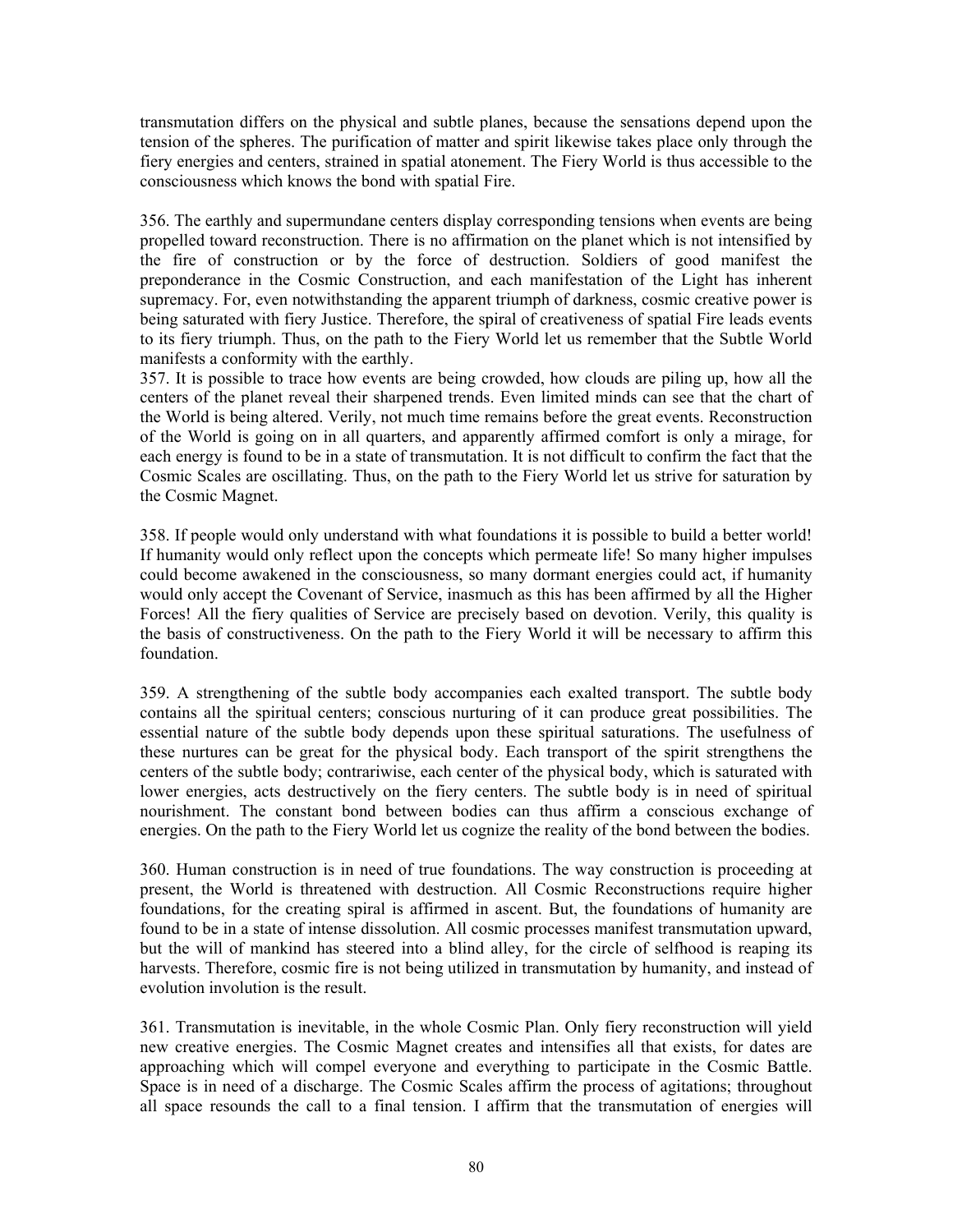produce new steps in evolution. Therefore one must strive with heart and spirit toward the Fiery World.

362. One may picture how the Cosmic Scales are fluctuating when there are placed on one of the cups of the Scales all the historical events which have preceded the present time. And if the future World be gazed upon, one may see how the battle is growing. One may be convinced as to how spatial fires are spreading. One may observe how the Heavenly Forces are being equipped with fiery armor, and how earthly forces condense each spatial manifestation. It is important to think about this, because Fiery Reconstruction must meet with the conscious manifesting understanding of what is taking place. The fiery fluctuation of the Scales creates vortexes which are a danger to unstable ones but which uplift to the Higher Worlds those who are flamingly aspirant. Amidst the oscillations of the Cosmic Scales humanity cannot choose a middle path, for only Light or darkness will be contending for the victory. On the path to the Fiery World let us keep in mind the Cosmic Scales.

363. If the consciousness of humanity could compare the eternal with the transitory, then would be made manifest flashes of understanding of the Cosmos, because all the values of mankind are based on an eternal foundation. But humanity has been so imbued with respect for the transitory that it has forgotten about the Eternal. Whereas, it is demonstrable that form changes, disappears, and is replaced by the new. Transitoriness is so obvious, and each example of the transitory points to eternal life. Spirit is the creator of each form, yet it is rejected by humanity. When the fact is grasped that the spirit is eternal, then, too, will infinity and immortality enter into life. Thus, it is imperative to direct the spirit of peoples to the understanding of the Higher Principles. Mankind is engulfed in effects, but the root and principle of everything is creativeness—and it has been forgotten. When the spirit shall be reverenced as sacred Fire, then will be confirmed the great ascent.

364. If we but ponder upon just what suppresses the higher concepts, we inevitably arrive at a consciousness which compares everything with the lower manifestations. Bringing everything down to compare with the lowest is a labor of the dark ones, and humanity is indeed subject to these tendencies. Every one instinctively has recourse to this destructive action. Therefore the condition of the consciousness is the best indicator of all epochs and all human directions. Whither leads such error as the losing of connection with the Fiery World? Purification of consciousness will indeed give access to the higher energies. On the path to the Fiery World one must contend with the dark consciousness.

365. The destruction of the contact with the higher energies actually isolates humanity from the Cosmos. How is it possible to exist in the Cosmos without any comprehension of world evolution? Thus, a conscious relationship to world evolution includes indirectly an understanding of Hierarchy as a life-giving Principle. Precisely, psychism and mediumism turn man away from the Higher Spheres, for the subtle body becomes thus so saturated with lower emanations that the entire being is altered. In reality a most difficult process is contained in purification of consciousness. Man does not precisely differentiate between the fiery state of spirituality and psychism. Thus, we must overcome the terrors of psychism. Actually, the ranks of those instruments are filled with the servants of darkness. Thus, on the path to the Fiery World one must contend with psychism.

366. Just as the consciousness can be a pledge of fruition, so can it be manifested as dissolution. Limited thought can prove to be a conduit for all dark manifestations. Therefore, thought can be developed into a great vital beginning or it can destroy each origin. Limited thinking shatters all possibilities, because the process of constructiveness is based upon the growth of consciousness.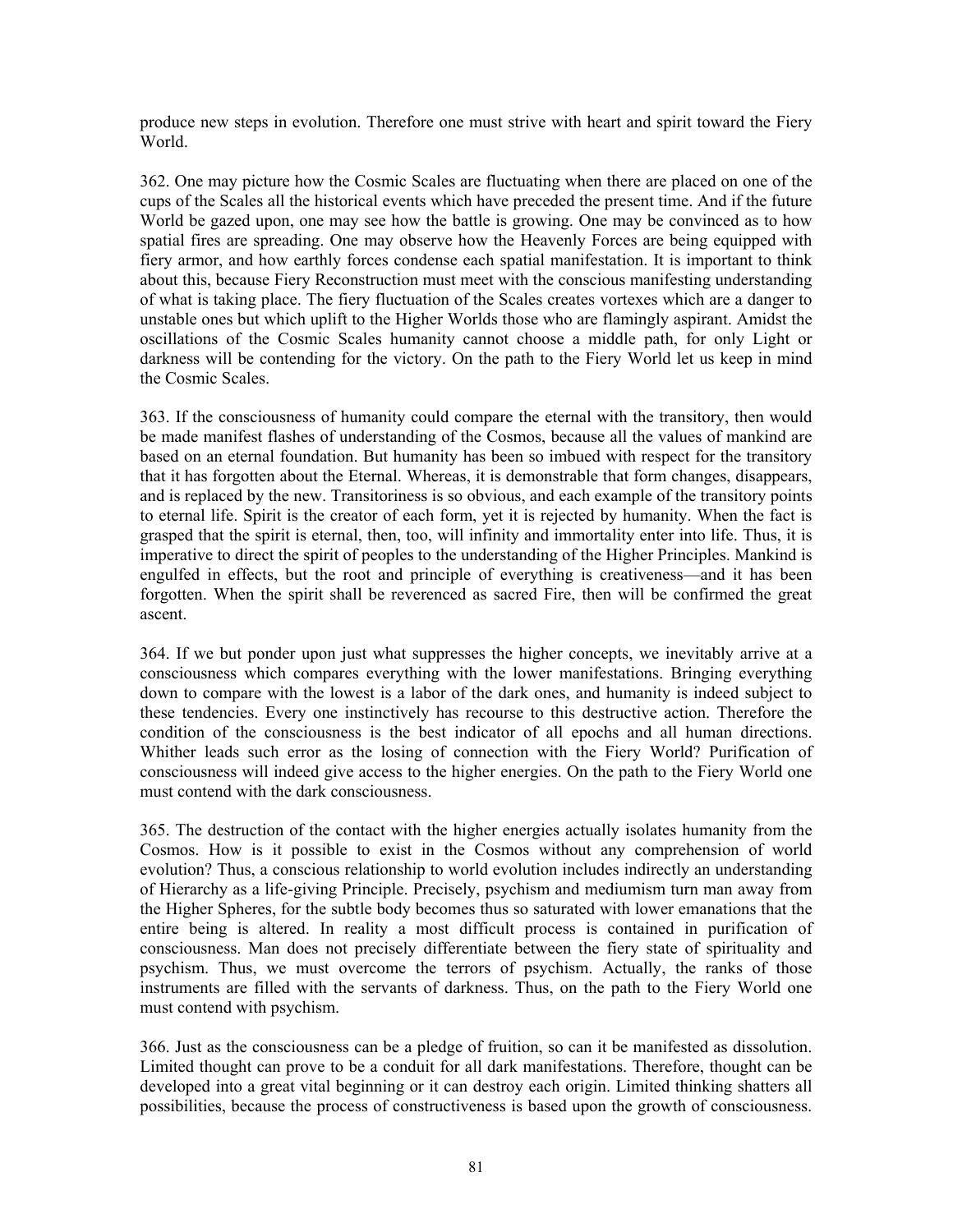How can one aspire to the Highest Ideal without broadening the consciousness! Surely the Higher Image can be realized by the fiery and fearless consciousness, because there are no limits to a fiery consciousness. Thus, on the path to the Fiery World one must strain all one's forces for broadening of consciousness.

367. The condition of the planet is becoming worse because of the consciousness of humanity. The forces of the spirit are expended on the affirmation of destruction. A faint-hearted cowardice toward all concepts which do not correspond to the present consciousness, is leading humanity to the borderland of destruction. The forces of the spirit can bring mankind out of the rut if mankind will purify its thinking. Each great principle is that prime mover which uplifts the spirit. A search for the higher principles is the primary task. The Existence of the World is affirmed by fiery principles. Therefore, aspiring to the Highest should be a most essential task. Humanity must ponder upon a reformation in its actions. The Karma of atonement draws near. Each striving must be directed toward the Source of Light. On the path to the Fiery World let us manifest in action the achievement of great realization.

368. When understanding of the Fundamentals of Being burns clearly in the spirit, then the abyss of life ceases to appear impassable. When the realization of achievement burns in the heart, then the day of the future appears near. The horizon, which takes in the World in all its structure, embraces all transitoriness and apparent Maya. Thus space is saturated with the creative power of Fire and with future construction. Knowledge of transitoriness results in a feeling of breaking away from the Earth and impels the spirit to those planes where man verily dwells in his fiery essence. On the path to the Fiery World let us manifest aspiration towards the spatial energies which aid the spirit in passing over the abyss of incomprehension.

369. Indeed, the abyss of incomprehension is the path by which humanity is now proceeding, Verily, contemporary thinking is the proscriber of psychic investigations. Yet, so much farther and deeper is it possible to go by knowing the division and the connection between the three bodies. Because, if the physical body is already formed, the astral body has been almost formed, and the most subtle, mental, body has been formed only by the chosen ones. But those who have been initiated into higher fiery energies, and who know the fiery transmutation of the centers, can affirm fiery manifestations. All other manifestations must be divided into two categories. The first, when the spirit cannot pass over the abyss because the mental body has not yet been sufficiently formed, so that the spirit cannot appear beyond the limits of the lower strata; the other category, when one center is manifested partially. It must also be remembered that the Fiery World is inaccessible to a spirit so long as the higher centers have not begun to be transmuted. But above all stands the spirit which kindles its own spiritual Fires, for its mental body creates correspondingly. On the path to the Fiery World one must sensitively discriminate in psychic manifestations.

370. Advancing the consciousness is as difficult as moving a mountain. The most immovable consciousnesses are, indeed, the old and ossified ones. This refers to all those who proceed looking backward and not into the future. I affirm that the ossified consciousness require powerful measures, just as do those who do not develop beyond the limits of childhood, for comeasurement is needed in appraisal of events. Ossification and backwardness can destroy the most immense possibilities. Therefore it is most important during construction to remember that the grave time requires fiery measures. On the path to the Fiery World let us manifest understanding of the power in the uplifting of the Fiery Sword.

371. Measurement of the degrees of consciousness over the extent of the last centuries places man now near the zero point. And so many gates have been opened before the horizon of humanity!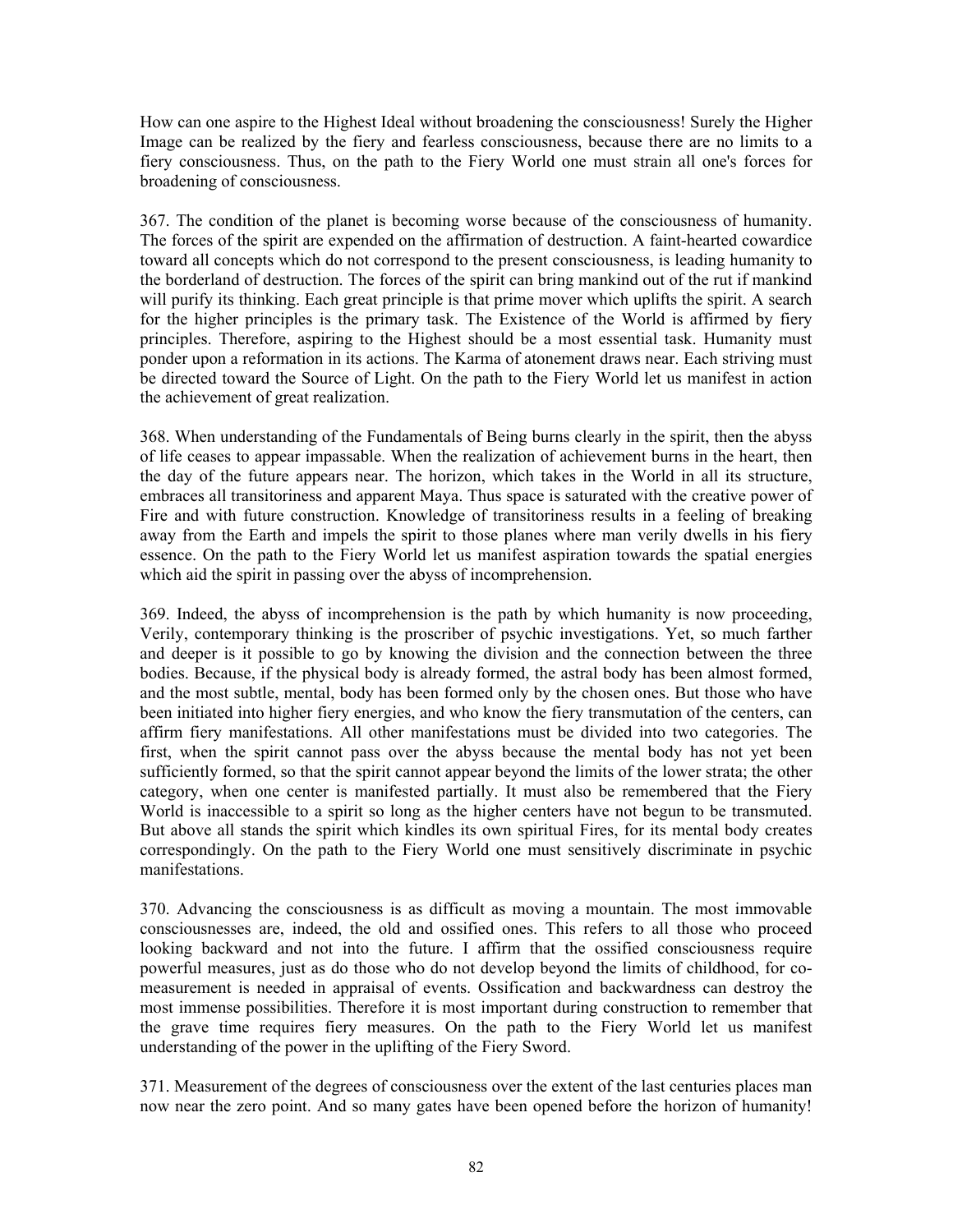So many beacons have been placed everywhere, so many summations shown to be possible! But uplifting of the veil must impel the spirit to true fiery attainment. To what, then, are we to be held as witnesses, during this saturated giving, when the World is atremble at the Battle of Armageddon? The ponderous power of creation can be turned into a festival of the spirit, which will reveal to the World a resplendent future. But the extended Hand must not remain rejected by human lack of understanding of the path of Light. On the path to the Fiery World, one must understand the urgency of striving toward the Light Origin.

372. How little do people reflect upon those fundamentals which are shown to be the foundations of construction, whereas this process is a most essential one. Into the foundation of construction is laid a most substantial and steadfast affirmation. Of all the supports the most fiery one is the magnet of the heart. To exclude it means to leave the structure without a soul, for the magnet of the heart contains all the cosmic saturations. The magnet of the heart is the synthesis of all subtle energies. The magnet of the heart consists of the accumulations of thousands of years; in it is expressed Karma and attraction. Just as it is impossible to replace the sun, so also does the heart remain a powerful creator. Thus on the path to the Fiery World it must be especially remembered that the fiery magnet of the heart is the basis of construction.

373. Karma is creating its effects throughout the World. A conscious attitude toward world reconstruction can establish a basis for the New World. The present trend has so widely deviated from the manifest Cosmic Magnet, that, truly, all the Forces of Light are assembling to assist humanity. Constructiveness is being intensified on all planes. Amid Armageddon can one possibly imagine any sort of security in those regions of the World which are subjected to reconstruction? The array of Spiritual Forces will lead humanity out of its blind alley. The period of transmutation will bring higher energies to the World. On the path to the Fiery World let us apply all our forces for the new construction.

374. The consciousness of the majority of people does not penetrate into the depths of the cosmic structures. Not reflecting upon the significance of principles, people become isolated from the Fiery World. All creative abilities are in need of this cosmic association, for this association affirms the co-measurement which humanity has lost. Man, who has been predestined by the Cosmos to be a builder and co-creator, has turned himself away from this crown. Completing his circle of actions, man has not adapted the cosmic principles as a basis; therefore the Fiery World differs from the world created by man. Everything is refracted in the consciousness in nonconformity with the laws of the Cosmos. On the path to the Fiery World one must manifest realization of adherence to cosmic laws.

375. The attraction of the magnet of the heart acts powerfully at a distance. These currents awaken resonances in conformity with the force of the sending. Indeed, one must resound correspondingly to the extended thread. The creative power of the heart is unlimited and immeasurable in its might. Aspiration toward the awakening of energies refers to the most essential principle of the development of creativeness. The development of this lever requires a fiery consciousness. Thus one must understand the urgency of such development of the heart. On the path to the Fiery World let us be affirmed upon the understanding of the lever of the Fiery Heart.

376. The strata which humanity creates, surrounding the planet with them, become more and more congested, because that life which has been instituted on the Earth hinders not only spiritual discharge but also the physical. The conformity between the Worlds in Space thus dependsupon the saturation of these strata. In cosmic space each manifestation calls up an entire chain of effects. And the atmosphere of the Earth forms, as it were, a crust, spotted with dark stains.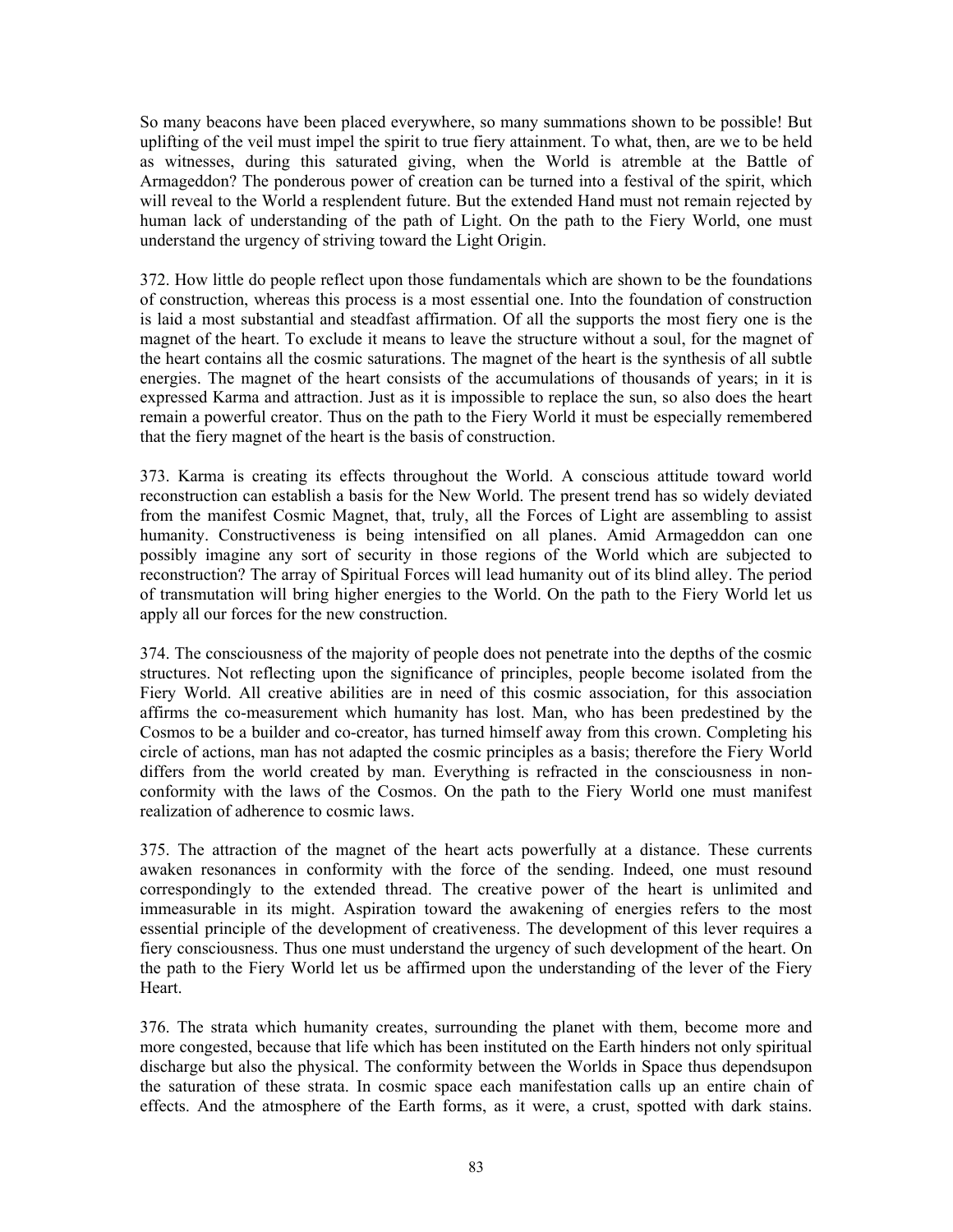Knowing how much the Worlds are in need of nourishment by the higher energies, one can imagine the effects of such isolation! Those who stand on Eternal Watch direct the rays of Light, straining all their forces. On the path to the Fiery World let us manifest understanding of this tension in which the Forces of Light are saving the planet.

377. The Cosmic Battle which overtaxes space encompasses the entire Cosmos. In this battle are being solved many problems, and these solutions will be turning points in history and will affirm new principles. Each energy is being transmuted by these fiery conflicts. The turning will be sharp, but the fearless consciousness knows the joy of the spirit. For only daring can turn the spirit to the new future. Only the knowledge of this Cosmic Battle reveals understanding of the current events, for Karma is crowding everything together. Fiery fearlessness will lift the veil of tomorrow and will affirm the cause which is taxing the space. Therefore search for the cause will reveal the effect. Thus the Fiery World will be affirmed as accessible to humanity. Thus let us turn in heart to the Fiery World.

378. The manifest Battle summons to a discernment of the paths which lead to Light and to darkness. During the cosmic tension of all forces, this discernment is indispensable, for space is saturated with fiery arrows. Every consciousness must be imbued with affirmation of the fiery Battle. Verily, during such fiery tension of manifested arrows humanity must straightway accept that direction of salvation which has been indicated to it by the Forces of Light. To the assistance of the planet are sent fiery currents; they must be received with spirit and heart. On the path to the Fiery World it is especially important to realize the power extended for the salvation of mankind.

379. On the path to Service it is important to remember the necessity for honesty, for this is the first requirement in building. Distortion of facts is distortion of the structure. Only self-deceit impels the spirit to distortion. The Karmic mirror reflects these distortions, and the spirit which manifests a Karmic evil-interpretation, inflicts injury to the entire structure. Why, then, has humanity so enwrapped the planet with false emanations? Distortion of truth, distortion of the Teaching, distortion of principles leads to destruction. In this blind alley dwells the spirit of man who lives by egoism. One is obliged to sweep away the dust, and crevices yawn in the littered structure. Verily, ulcers of the spirit hinder the erection of the building. One must sensitively distinguish tolerance and moveability from those qualities which are so chaotically revealed in experimentation with people who turn about where neither conscience nor honesty nor truth call to the spirit. On the path to the Fiery World the first requirement is honesty. Thus let us remember.

380. The accumulations around the planet are a most condensed mass. If that mass were to be investigated, it would be possible to discover many useful things. Precisely, this atmosphere contains substances which attract to the Earth corresponding energies. If these substances were investigated from the point of view of subtle energies it would be possible to observe that each substance is saturated by human emanations, arising out of the psychic activity of mankind. The aura of the planet collects all the energies which constitute the essential manifestations of mankind. Therefore the purification of space is a task of prime importance on the path to the Fiery World.

381. How can one attain fiery initiation without actual struggle? How can one pass through life without a real battle? Only a low understanding can have a conception of higher attainment without tension. To pass through life and attain means to pass along the edge of the abyss, means to pass through sorrow and tension. Just as the Cosmic Laboratory transmutes these energies of the heart, so do human souls pass through purgatory on Earth. Without this fiery attachment to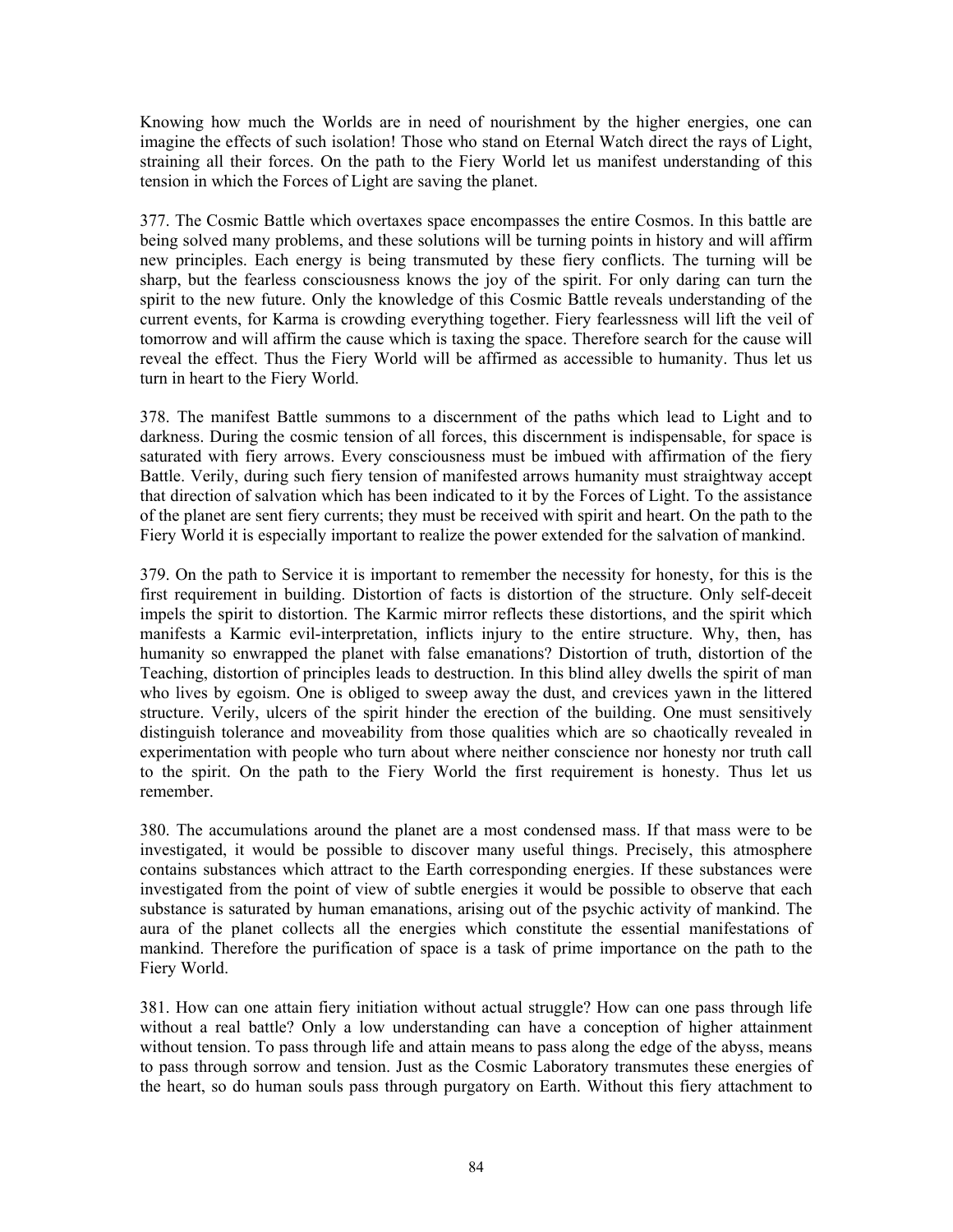Cosmic Fire the heart cannot know initiation into the Higher World. On the path to the Fiery World one must remember about the purgatory of life.

382. The World is submerged in effects created by human deeds. Can one be surprised at what is taking place on the planet? Gases formed by the spiritual smotherings in human structures have dammed up space and enwrapped the planet in darkness. Human aspirations correspond to what is going on. The earthly and the supermundane strata are saturated with manifestations created by the evil-doings of mankind. The strata are in truth mutually infected. This is an obvious karmic action. On the path to the Fiery World measures must be taken for the affirmation of new karmic effects.

383. Cosmic energies have gathered flamingly around the planet and are piercing the thickness of the earthly atmosphere in concentrated currents. The state of humanity depends upon these currents, which are physically and spiritually manifesting their effects. Physical and spiritual epidemics come from the thick stratifications, and one may trace their influence in the flow of events. Each epoch has its omens, which appear out of the accumulations of results of the actions of humanity. These stratifications can be sensed from out of space, becoming again sources of actions. In this manner does the law of eternal transmutation enter into life. On the path to the Fiery World let us manifest understanding of the law of eternal fiery transmutation.

384. A transport of the spirit is a fierily creative energy. Transport of the spirit saturates each manifestation with the best applications. In cultivation of the heart one should especially discern these creative energies which saturate the spirit with the most subtle emanations. During ascent it is so important to refine all the senses. Building is always intensified by transport and striving of spirit and heart. The attraction of fiery energies from space has in its basis every exalted feeling. How important it is to awaken all fiery aspirations! On the path to the Fiery World let us strive for realization of joy in Service to the Great Hierarchy of Light.

385. The will which is impelled to creativeness with the Cosmic Magnet can erect many lofty constructions, for the consciously directed will creates intensely. Therefore, the choice of paths and the knowledge of the direction can saturate the spirit in fiery striving. Humanity does not accept this law of the consciously directed will; hence so many errors. It can be affirmed that each human action is begun without a true understanding of its application. Thus, in human life goalfitness is conspicuously lacking. On the path to the Fiery World one must remember the great law of conscious direction of the will.

386. The conditions of existence place the spirit in dependence upon unification with cosmic currents. It is indeed necessary to develop the consciousness in this direction. When mankind will become intensely occupied in conscious labor, then will all energies be accessible to it. The charmed circle is indeed created by humanity itself, and the cul-de-sac is also a creation of man. Enlightenment can come only through a conscious relationship with cosmic energies. Isolation from the Higher Forces has led to certain events which have so strengthened their course. On the path to the Fiery World let us manifest a conscious relationship with the cosmic energies.

387. The most frightful bane of humanity is self-destruction for the sake of obvious selfhood. A man who affirms that in serving his own ideal he must destroy all others not coinciding with his path, is a destroyer of the fundamentals of evolution. The Cosmos requires expression of all that exists, and on the spiritual plane equalization cannot take place. All the higher Teachings have in their foundation the same Source, and will not destroy that which serves as spiritual food. Verily, he who demands the equalizing of all fundamentals, of all Teachings, reduces each great fundamental to dust. The scales do not waver much between atheism and hypocrisy. Thus, on the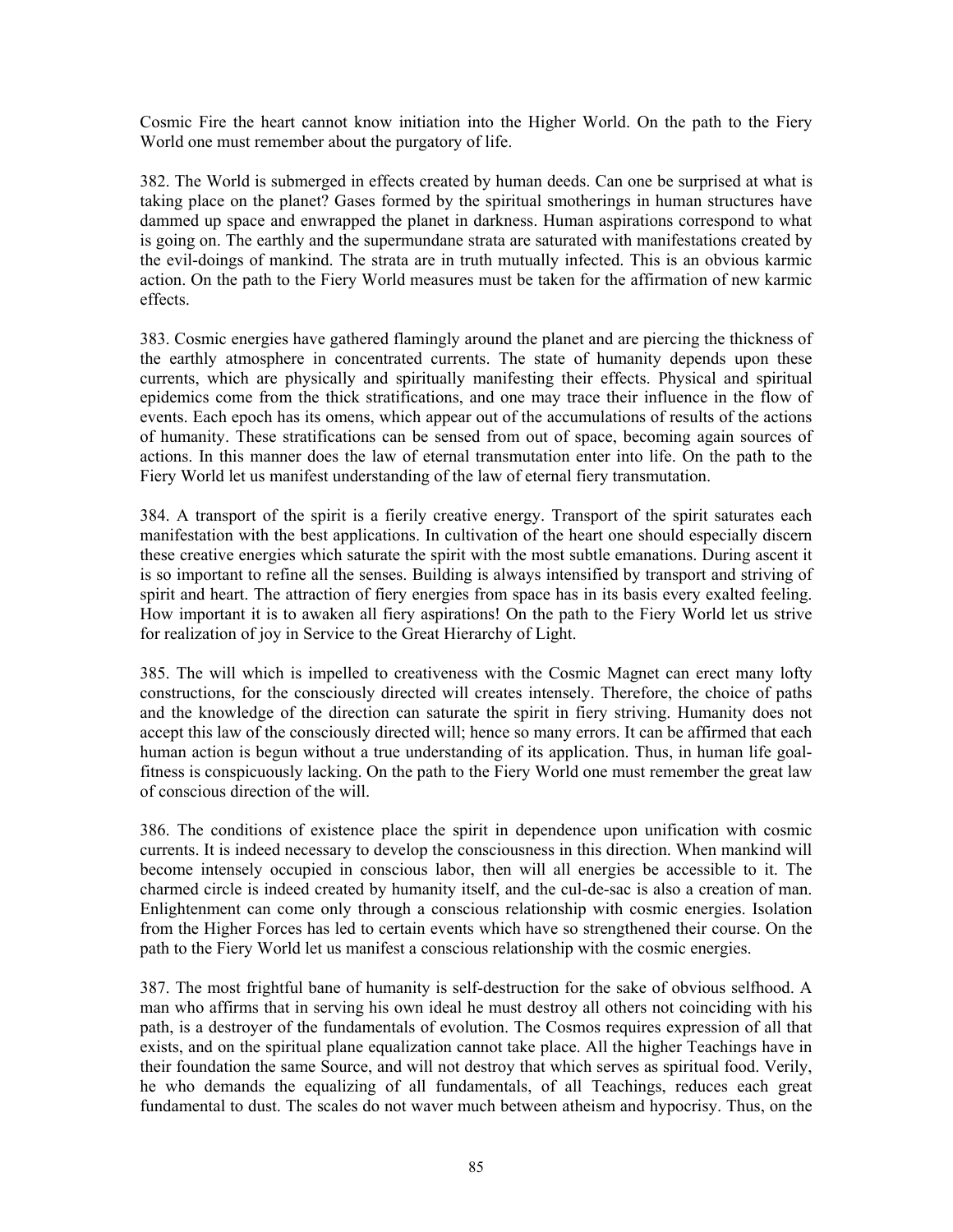path to the Fiery World let us remember who tears down the foundations of construction.

388. During the decline of an epoch first of all is observed a split amidst inner structures. When spiritual downfall overcomes the national consciousness, these signs are especially clear. Looking over a chart of the World, one can easily be convinced that dissolution precedes the renascence which can be brought about only through regeneration of the spirit. Quests of the true renascence lead to renewal of the spirit and of principles, and thus a new constructiveness can be affirmed. New construction cannot be approved without a veritable renewal of the spirit. The Service to Light must inspire the spirit with courage to manifest fiery constructiveness.

389. The best definition for the harmonized aura is a subtle combination of energies. In this constituency can be found all creative energies, because when the aura is harmonized all the subtle ingredients can be held in conjunction. The harmonized aura unites the unified consciousness and the unified heart. In each tension of harmonization a particular current can pass without any injury when the forces of the poles are identical. The same law is applicable to sendings, for the sender and receiver must conform to one and the same vibration. Therefore the factor of the heart is so important. And if it is possible to act mentally at a distance, then the power of the heart is incomparable, for the heart can awaken all the dormant energies of remembrances and accumulations of the past. Thus is it needful to understand the power of the heart as a manifestation of the Fiery World.

390. Karma always manifests its signs. This coming year will manifest also its own requitals. The Karma of the World and the peoples' march will indicate the effects of world events. The Forces of Light imbue all world movements. On the Cosmic Scales will fluctuate self-renunciation and obvious ill will. Thus, in all reconstruction it will be possible to observe cosmic agitations which will reveal the Power of Light in the final Battle. Thus do We saturate space. A new step of saturation of construction is at hand. Thus by the tension of all forces will We conquer.

391. Receptivity to subtle energies is always accompanied by refinement of the organism. Besides, it must be remembered that the consciousness assists first of all, for the subtle energies can be perceived only through refinement of the organism. This principle must be thoroughly understood, because usually there results a mixture of concepts. And this misunderstanding and jumbling leads to very dangerous errors. During purification of the consciousness it is very necessary to discern these processes, for people are always disposed toward affirmation of psychism instead of the higher fiery concepts. The spirit who falls into this extremity may find himself so surrounded by psychic fluids that he cannot succeed, even though he may so desire, to be enwrapped by other, higher energies. And in this also let us point to the consciousness as to the salutary agent. Thus on the path to the Fiery World it can be affirmed that the fiery consciousness will bestow the key to discrimination.

392. A conscious consideration of the force of one's own radiations can produce considerable saturation. A spirit striving for conscious application of its radiations must intensify the manifested power of the heart, for this sunlike source can reveal all paths. Conscious affirmation of radiations is indeed applicable when all higher fiery energies of the heart are kindled. On the path to the Fiery World let us affirm a conscious attitude toward the radiations of the heart.

393. Radiations of the heart have fiery qualities which manifest a powerful saturation throughout all space. If people could but learn to affirm construction through these fiery energies, much could be established in conformity with the Cosmic Magnet. Radiations of the heart have a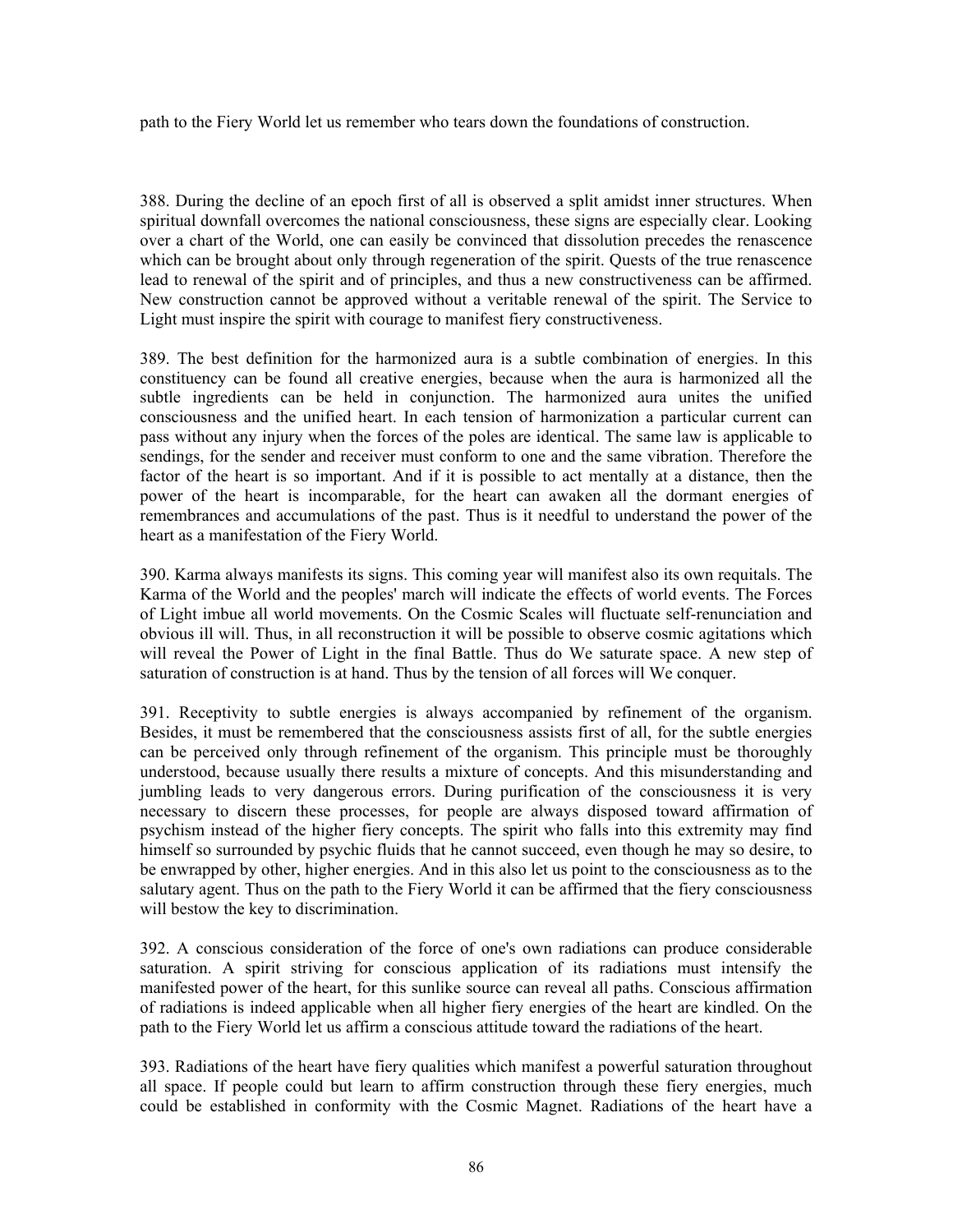constructive power, and nothing can be compared with fiery heart radiations, for to their mighty action even spatial energies are subordinated. On the path to the Fiery World one must manifest understanding of this Torch of Torches.

394. To feel the tension of the World is a proclivity of the fiery consciousness. The hidden ulcers of the World can be sensed by the fiery heart. Those vibrations which saturate space remain unnoticed by the consciousnesses which have fallen into the rut of world movements. Only the heart which consciously takes upon itself these ulcers can truly be called a co-worker of the Cosmic Magnet. The consciousness which is isolated from the Cosmic Battle does not draw near to the Fiery World, for this fundamental discernment is indispensable, when the World quivers in the conflict of the Forces of Light with darkness.

395. A particular property of the subtle spirit is recognition of the qualities and merits in man. The broader and subtler the consciousness, the more graciousness it contains, for only the limited consciousness deprives all of merit. A heart cannot be truly great without this fiery quality. Truly, the fiery heart knows how to affirm the tribute of the giving and generous heart. Saturation of the heart by these fiery qualities manifests its own strife. Great is the injury to the spirit when a physical affirmation takes precedence over the fiery essence. The fiery heart knows how to manifest recognition of fiery constructiveness, for on this foundation can be erected staunch pillars. Leaders and kings have been affirmed by this fiery quality alone. In the world structure there have been many destructions when this fiery quality was absent. On the path to the Fiery World this fiery property must be remembered.

396. I affirm how needful it is to manifest the fiery quality of recognition of merits, for without it the new structure cannot be affirmed. This must be very steadfastly remembered; throughout the entire line of Hierarchy it must be followed. An action of Karma heavily atones for each expression of ingratitude, and even the Forces of Light abandon a spirit to its own resources when these fundamentals are scorned. And up to the highest steps the law is one and the same, for this quality must be attained by inner fire, and the spirit itself must develop this property. We do not intrude into the consciousness when We see the absence of this fiery fundamental.

397. Innumerable are the causes of diseases, and science must analyze these causes. In this it is necessary to have in view the structure of all planetary life. Analyzing diseases one should study the spiritual and physical currents. Likewise the environment has its influence, for group aura proves to have a strong effect on a sensitive organism. We have often heard that during epidemics the better people are the first to depart into the Subtle World, and such diseases often carry off many sensitive spirits. This needs to be investigated, for not always is insufficiency of psychic energy the cause of falling ill. "Microbes" of spiritual infection which saturate space actually overburden the sensitive organism which provides a large store of psychic energy. It can be traced how often in critical moments an illness solves the accumulating drama of life, and often a third spirit takes upon himself a burden created near him, bearing it voluntarily and with tense care. Physicians must very attentively investigate the circumstances surrounding and preceding illnesses, for they may discover a hidden key to many sicknesses.

398. So, too, the fire which menaced the Mother of Agni Yoga on the heights was a synthetic discharge of spatial fire. Besides fiery transmutation, this fire, as it were, transmuted all the surrounding atmosphere. This occult and physical fire, verily, expiated all the manifestations which had been accumulated in that space. The subtle organism has many functions. The functions of the fiery spirit are so diverse. The Agni Yogi unburdens space and absorbs all emanations. He is a mighty warrior, battling with darkness, and he is that power which the dark pack is endeavoring to destroy.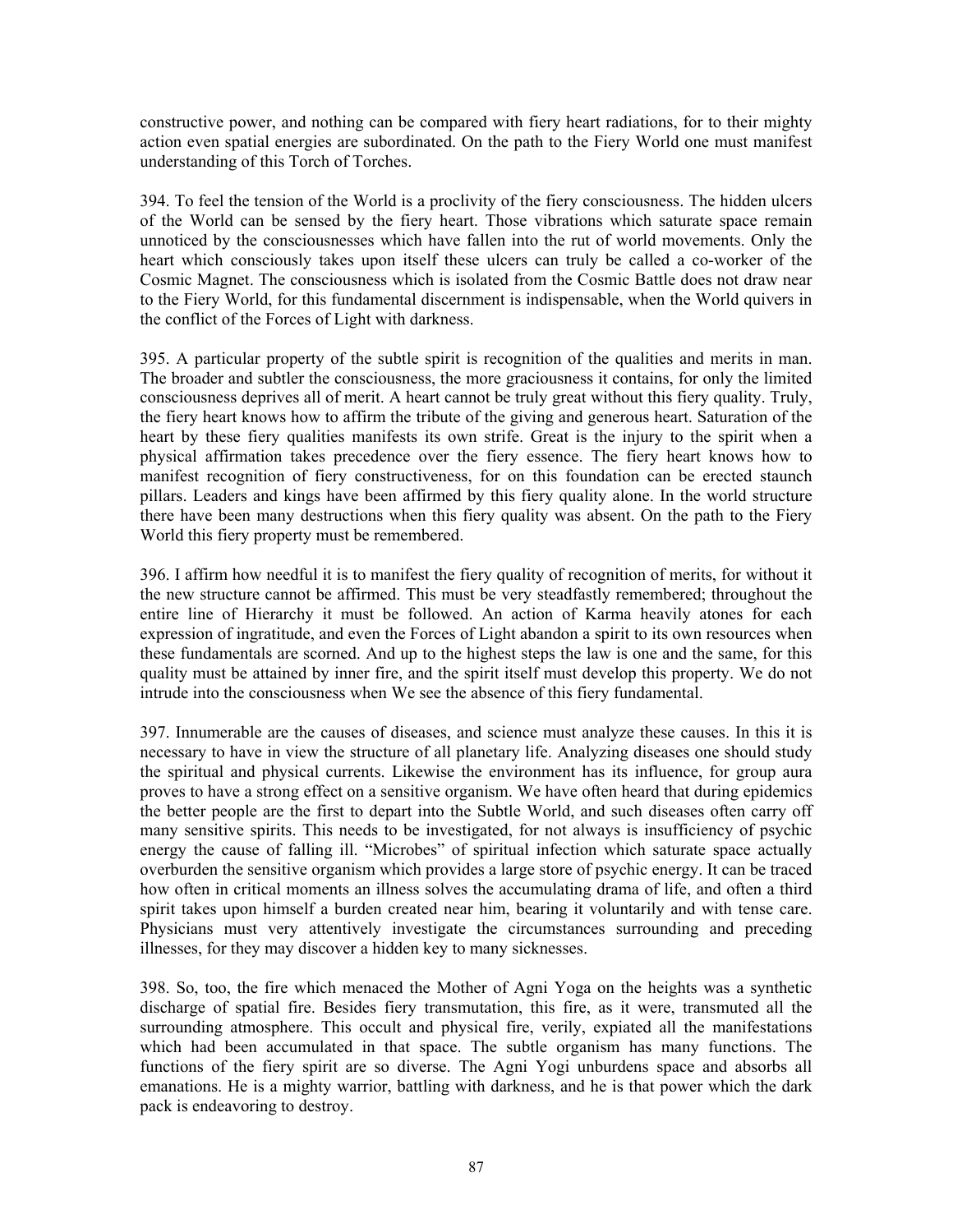399. The rise and fall of psychic energy is conditioned by various causes. The most important factor must be understood to be the actual quality of spirit of the bearer of psychic energy. As for the fiery spirit, even during the largest decline of psychic energy, its store is never completely exhausted. But the earthly spirit is affirmed only by the lowest energies, which very easily swallow up small stores of psychic energy; since this higher Fire is brought forth by the tension of the higher centers, by higher aspirations and higher feelings. The manifestation of psychic energy is, as it were, crystallized during a decline, but the fiery spirit is able to inflame these crystals by heart tension. A transport of the spirit can even manifest the potential of the store of psychic energy. Therefore the fiery spirit cannot exhaust its store of psychic energy. This store can burst ablaze during an inflammation of the centers. It can practically disappear during expenditure in battles and during sendings at far distances, but this sacred crystal cannot entirely disappear. Its action only alters its rhythm and its properties, as well as its tension.

400. The store of psychic energy is inexhaustible, and during spiritual strivings its strength is multiplied. At the time of spiritual aspiration this energy becomes a constructive impulse for new supplies. The properties of this fiery energy are thus multiform, and its potential surpasses every other energy, because the life contained in it can transmute all other energies. Psychic energy in its activity can overcome each opposition if it be consciously directed. The manifest source becomes exhausted only when it is not supported by conscious striving. Through attainment of the spirit, through fiery saturation, this sacred fiery source of life intensifies all vital functions.

401. The crystal of psychic energy can, as it were, grow dim during great tensions. But this temporary condition does not mean extinguishment, for, while there is compression from without, there is fieriness of spirit, because the potential of the crystal is, as it were, manifested in the fire which flares up from the very seed of the spirit. Psychic energy also gives form to the subtle body. When psychic energy compresses an energy, then that energy correspondingly compresses the subtle body. Clairaudience through fieriness depends upon the state of psychic energy. True, it is necessary to pay attention to each expenditure of psychic energy, for it must be remembered that one and the same source of psychic energy creates at distances and on all the other planes. Thus should be affirmed this fiery source, for in it is contained the dynamics of Fire.

402. The means for compressing psychic energy are highly multiform. Exalted thought or joy of aspiration, transports of the spirit and each inner saturation with power, can multiply the manifestations of psychic energy. Precisely, it is from within that this sacred source can be replenished. During great agitations or grave illnesses the crystal of psychic energy may be filled with new power through those energies which are nourished by the higher centers and by exalted feelings. Therefore faith, directed toward the Source of Light, verily works miracles.

403. During the kindling of the centers it is possible to observe different saturations by psychic energy. Fiery transmutation engulfs, as it were, and condenses the crystals of psychic energy. Labor of the centers engulfs all energies, and after a working over the crystals are condensed by new ingredients which contribute their saturations. These saturations are manifested in various functions of the centers. Psychic energy is distinguished also by its quality, and its refinement can permeate the higher manifestations of vital functions which are intensified on various steps by different qualities. And similarly, as creative Fire spreads out over the Universe, so does psychic energy pass through its many stages in being refined. Thus, the source of creative power depends upon affirmation of the force of psychic energy in all its potentiality. The development of the forces of the spirit is actually the potential of psychic energy.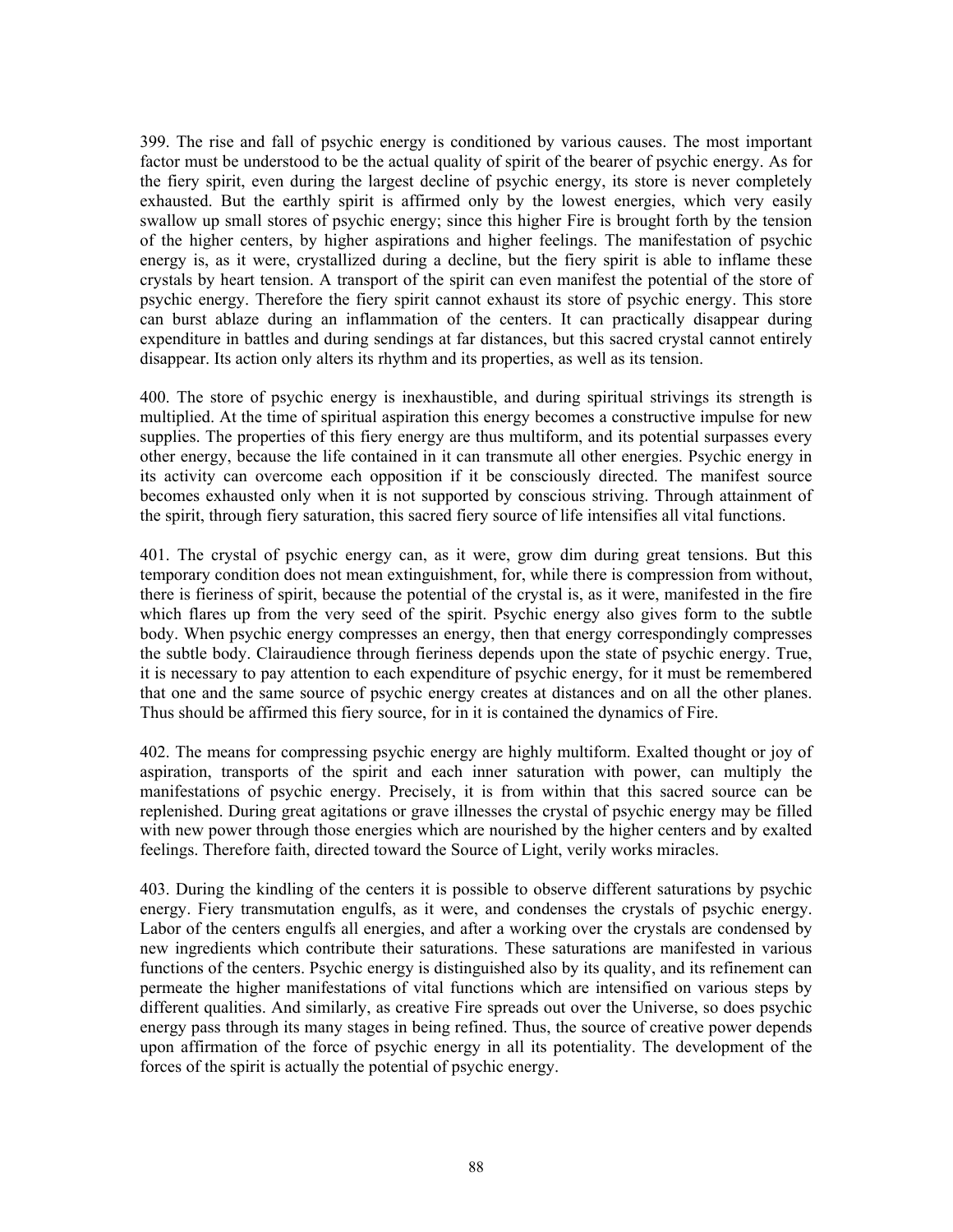404. Psychic energy also manifests in other forms, and it can be transmitted by means of a magnetic current. However, such transmission can take place only when currents and auras are harmonized, but when counteractions result psychic energy is swallowed up from without. These engulfments may take place as a result of anything from vampirism up to conscious destruction. Likewise, thoughts which saturate the atmosphere can either compress psychic energy or destroy it. Spatial Fire contains these crystals. Often the aura of places, where occur irritations or creative actions is saturated with corresponding crystals. The quality of energy conformably saturates space.

405. Psychic energy intensifies centers during their transmutation. A state of tension in one center naturally diminishes the influx of psychic energy to the other centers, hence a feeling of imbalance. But after each transmutation the influx of psychic energy is stronger. The manifestation of psychic energy takes on a special quality after transmutation. The contact with Cosmic Fires has a powerful reaction, and psychic energy is then subjected to a greater tension. This permits the spirit to make use of psychic energy consciously during sendings. Thus, tension of the centers is revealed as a great transmutation of psychic energy.

406. Saturation of the centers by higher Fire intensifies psychic energy. When the fire of the centers is raging, psychic energy is also found to be in a state of highest tension. Balancing these fiery forces after transmutation results in a new kindling of the centers. The process of compressing psychic energy proceeds in conformity with the transmutation. The centers collect within themselves crystals of psychic energy which affirm the power of the transmutation. The Agni Yogi manifests a powerful straining of energy, which creates in conformity with manifested spatial Fire. The treasure of psychic energy can create a powerful panacea. The consciousness which assists the striving of the spirit toward transmutation of the centers performs a fiery action.

407. It is not always possible to know immediately whither a current of psychic energy has been directed. It is impossible to decide immediately, when the currents are going in different directions and reveal an identical reaction, for the expenditure of psychic energy in creative actions emanates from one source. The current of psychic energy is reflected on the heart and on the whole organism, therefore it is difficult at any one moment to determine the direction in which psychic energy is creating its saturations. Heart anguish can be the result of many causes, but one should not attribute it only to the weight of the burdensome manifestations of life, for the cause may be the opposite. When a current of psychic energy is directed into space, a sensation of heartache is inevitable. One must carefully discriminate in these wonder-working manifestations and not confuse them with forebodings.

408. Directed psychic energy is particularly intensified by the Fire of the spirit. Tension of the will multiplies the supply and forces of psychic energy. One may become convinced in life how a manifestation of tensed psychic energy resists and counteracts different barriers. Currents of psychic energy are capable of magnetizing the surrounding atmosphere to such an extent that, indeed, there is established round about a sort of fiery current which shatters all encroaching evil energies. Conscious tension of the psychic energy of fearlessness is a great armor. Conscious application of these saturations erects a fiery wall which protects the affirmed position. The creative power of psychic energy is infinite.

409. The consciousness can intensify those levers which are requisite for the strengthening of psychic energy. But for this there is needed a very subtle discernment, because the subtle consciousness makes use of forces in creative tension, but the gross consciousness and the destroying spirit force the levers toward evil doings. Psychic energy in human hands is a most fearful weapon.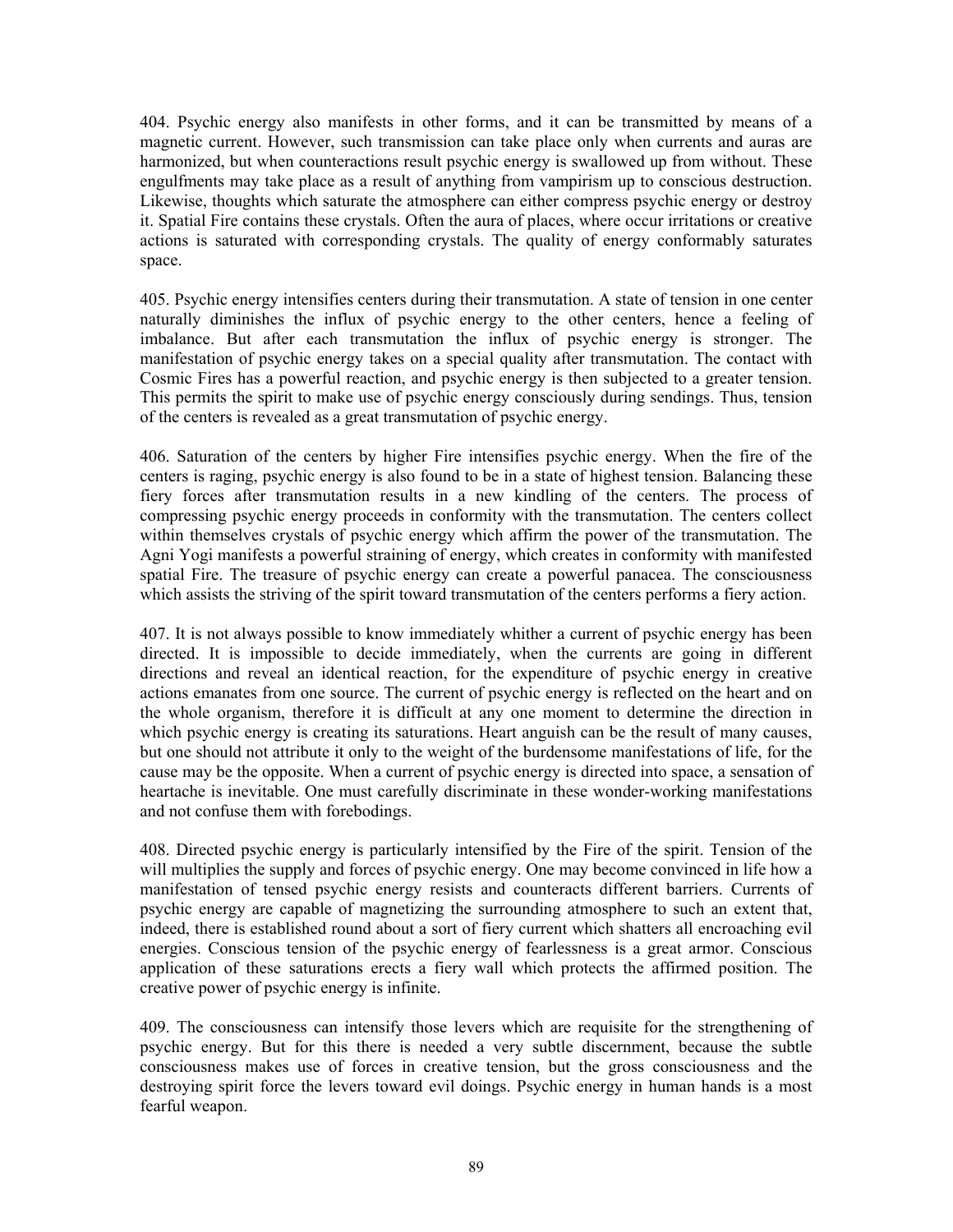410. During cosmic eclipses manifestations of dark forces are made tense for the reinforcement of their actions, because equilibrium is upset and it is precisely in this state of disturbance that the dark entities manifest their force. Cosmic eclipses particularly accentuate events, for they help provocative forces to manifest. The action of the battle is enhanced and the events become accelerated; the darkness thickens, but the Light conquers and the new Star glows more brightly.

411. The condition of humanity, deprived of a store of psychic energy, is clearly expressed in events which heighten the clash of the Forces of Light and darkness. All currents are so obviously being forced in different directions, which indicates how little the source of psychic energy saturates the peoples. Surely spiritual death, the exhaustion of psychic energy, the destruction of higher aspirations, all denote that condition in which humanity finds itself. Striving for higher attainments gives wings to the spirit and compresses a store of psychic energy. Of course, the flame-like psychic energy is in need of actual application, therefore fiery aspiration appears as such a powerful accumulator of psychic energy.

412. It is indeed impossible to build with faint-heartedness, for it brings dissolution everywhere. An intensified constructiveness requires an act of highest striving—there is either brimful victory or worthless faint-heartedness. If it could be made clear to the human mind how harmful are halfway measures and compromises, the process of construction would proceed differently. But humanity is ailing with these horrible ulcers and We are obliged to exhude bloody sweat in corrective measures. This is the state of tension in which the Hierarchy of Light works. Verily, bloody sweat covers Our brow.

413. Transports of the spirit or sudden misfortune are equally effective in forcing the flow of psychic energy. This manifestation is easily understandable during transports of spirit, but during misfortune many subtle reasons can be perceived. In time of confusion, of course, psychic energy cannot be condensed so as to begin to act. But through daring of the spirit psychic energy can burst forth as a powerful flame, forming, as it were, a shield against encroaching evil. One can take exercises in these concentrations of psychic energy and find that the tensed will is able to compress a store of it. Cowardice can, indeed, only extinguish the supply of psychic energy. Therefore, develop a store of psychic energy and sharpen daring, for in this source is contained so much power!

414. The heart especially intensifies psychic energy, and each heart experience is reflected on the store of psychic energy. One may speak about the chemical death of a man when the supply of psychic energy is exhausted. One may speak about resurrection when psychic energy begins to be accumulated. By a subtle study of methods it would be possible to discover means of intensifying psychic energy, but for this one should know the condition of the spirit. But a fiery composition of psychic energy can be compressed only through a fiery stimulus. In combating illnesses it is possible to focus psychic energy as a powerful factor. Through purification of the consciousness it is possible to intensify forces of the spirit which are revealed as motive powers of space. In the heart can be found levers for the fiery resurrection of psychic energy.

415. The spirit which realizes in life the power of tension of psychic energy can count upon the strength of psychic energy also during the crossing into the Subtle World. Our subtle body is fed by these saturations, and the fluids of psychic energy form the subtle body. Indeed, through transmutation of the centers psychic energy acts increasingly strongly, and the centers gather these powerful fluids for strengthening of the subtle body. When psychic energy is accumulated by exalted feelings, the transmutation of the subtle body is correspondingly saturated with fiery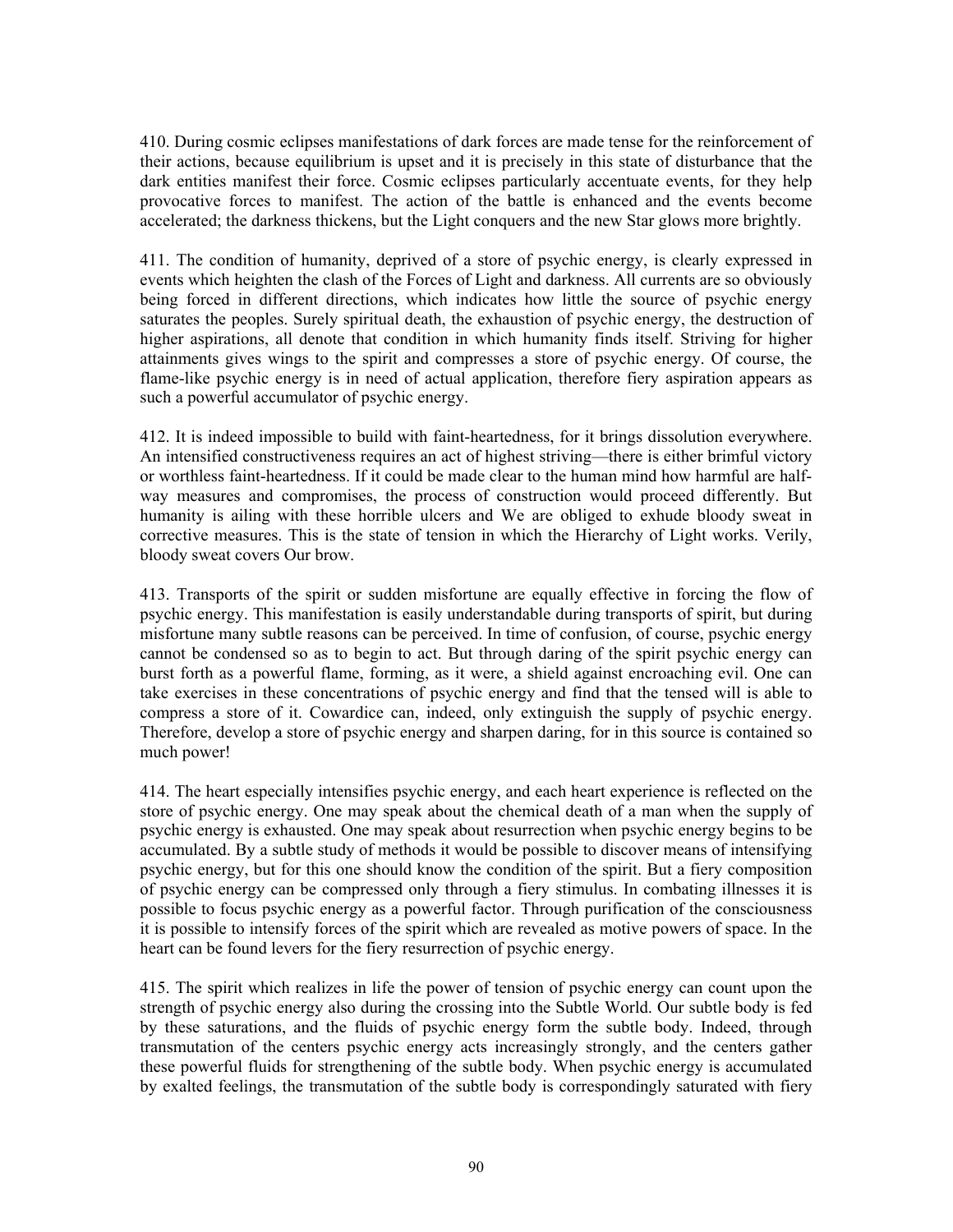energies. Thus, it is important to intensify one's forces in a fixed understanding of the power of psychic energy. The action of fiery energy intensifies all the succeeding manifestations of life.

416. Psychic energy penetrates all tissues, establishing equilibrium throughout the organism. During sickness psychic energy flows away from a certain center, weakening the function of the glands. Psychic energy is then impelled to those centers which are able to support and maintain equilibrium. The glands depend so much upon psychic energy. Swelling of the glands may be explained as an ebbing of psychic energy. The weaker the flow of psychic energy, the greater the swelling of the glands, because the physical development is being affirmed without control. Therefore all growths, up to cancer, can be attributed to the ebbing of psychic energy. Spiritual equilibrium can help to eradicate many illnesses. The more prolonged the ebbing of psychic energy, the more malignant will be the diseases.

417. The establishment of equilibrium in the growth of psychic energy can be attained by different means, but the chief one will be spiritual conditioning. During the assault by hostile forces, one can observe how a spiritual transport begins to focus psychic energy, and the process of concentration of fiery manifestations is multiplied. But there may also occur an attack wherein, as it were, the entire store of psychic energy is depleted. This is usually connected with inability to raise the fiery sword of purification. Amidst manifestations of cosmic growth of psychic energy one should distinguish growth from within, and particularly when it is accentuated by selfactivity of the centers. The condition of the fiery centers corresponds to that Cosmic power which condenses prana. Thus Macrocosm and microcosm are expressed in the fiery action. Through fiery transmutation the properties of the centers come to resemble the subtlest manifestations in the Cosmos. Through the compression of psychic energy the heart becomes sunlike.

418. The currents of space are subject to the influence of psychic energy. It is possible to compress or discharge currents according to the inclination of the will. The currents of space are subtle conductors of our psychic energy. It is possible to carry out various experiments with powerful sendings of psychic energy. Just as tensed psychic energy makes invulnerable currents in space, so also can weakened psychic energy strew broken threads in space. Spirit and heart are powerful sources for the condensation of psychic energy.

419. When psychic energy is propelled into space there is an intercompression of currents, creating a powerful impulse. When the spirit is strained in sendings of psychic energy, directing its entire forces to one goal, then the currents of space respond to the tension of the psychic energy, and harmony results in the way of mutual compression. Consonances of currents are those channels which can isolate the sendings of psychic energy; and that is why We say that the spirit can play upon the currents of space. Each fiery saturation of the centers is such a powerful resonator of space. Currents are subject to these powerful intercompressions. The manifestation of a harmonized unified aura can verily work miracles. Verily, the spirit plays upon the currents of space.

420. The spirit plays upon the currents of space under varying conditions. The saturation of space by psychic energy during sendings at a distance intensifies the currents of space. During rarefaction of space the currents are also tensed with psychic energy. A conscious attitude toward the processes of psychic energy will reveal many marvelous manifestations, for it will be possible to establish a mutual pressure of psychic energy and the currents of space. Thought-creativeness is saturated with these mutual tensions in conformity with cosmic conditions and with the spiritual state. The power of psychic energy is unlimited in its manifestations.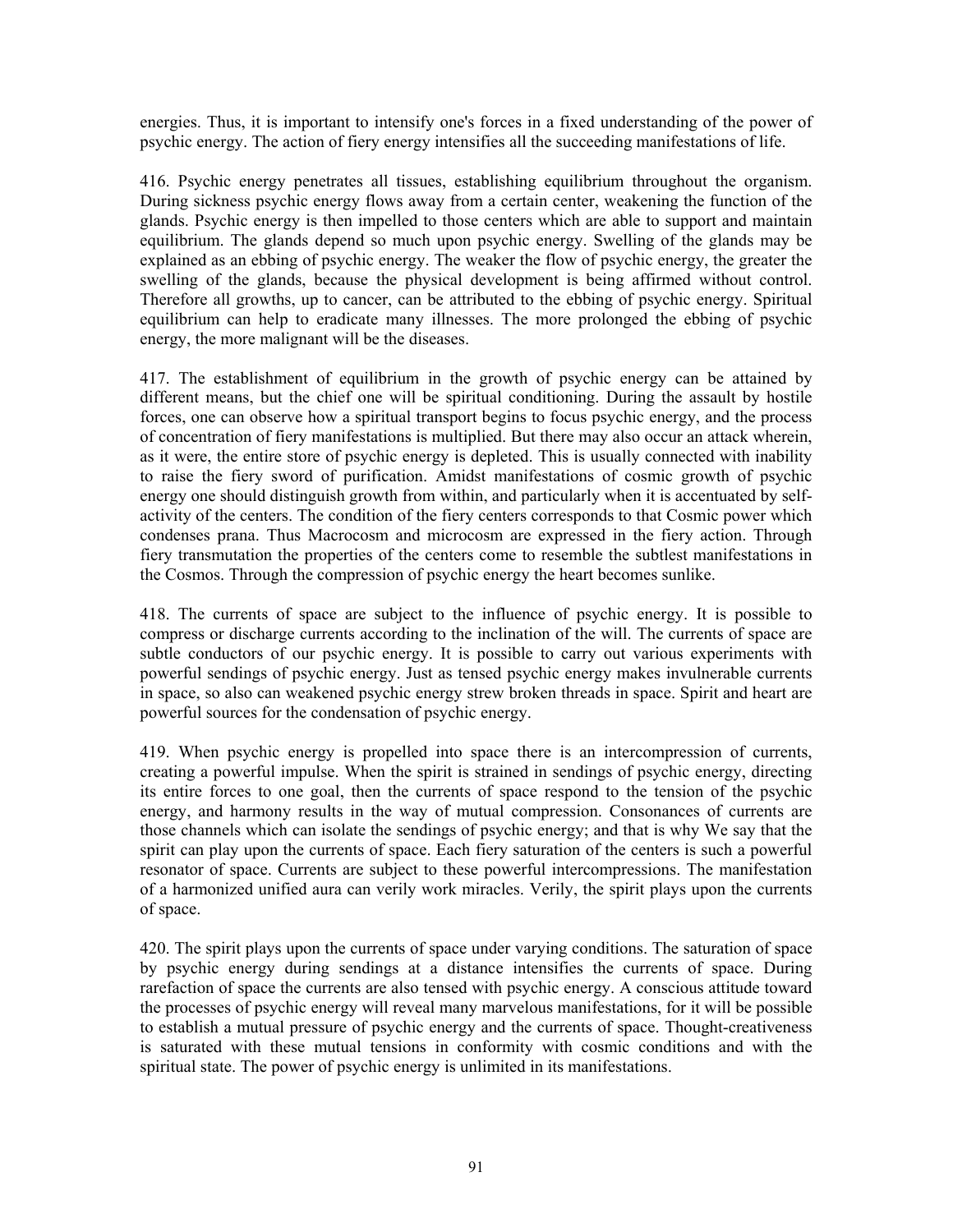421. The heart governs psychic energy. The crystal can multiply its force, which is saturated with fiery energy. In striving to compress psychic energy one should discern subtly which impulses actually create. Because upon the quality of the impulse will depend the tension of psychic energy. Thus, fearlessness and fiery striving for achievement will produce crystals of psychic energy. These crystals are soluble with difficulty, for they consist of the most fiery substances. Therefore, manifestations of the fiery centers can be revealed only to the spirit which knows fearlessness and the power of fiery aspiration toward achievement.

422. Harmonious currents form channels in space which enable sendings to reach their destinations. Through these channels psychic energy can be sent, and the currents will be correspondingly intensified. Spatial fires can be unified with manifested sendings of the spirit. Harmonized currents create powerfully. Psychic energy saturates each structure. Verily it can be affirmed that to intensify psychic energy in a fiery transport means to affirm each construction. In the heart are laid powerful levers of creative power, and upon this sun of suns depend the processes of creativeness.

423. Not seldom is a fiery miracle concealed in the heart, but it can be revealed only through continuous striving for its manifestation. Pure Fire glows brightly when the joy about a miracle is born. In should not be supposed that it is possible to attain only through a temporary recollection. But pure Fire, without ashes, can shine when all is filled with aspiration.

424. It is asked—what most of all hinders every good beginning? Reply—precisely absence of magnanimity. No creative attainment, no cooperation, in fact no community is possible without magnanimity. One can observe how through magnanimity labor is made tenfold easier and, it would seem, nothing could be simpler during an inspired work than to wish only for the good and success of one's neighbor! Joy is the result of manifested labor. Joy is a great helper.

425. Here is a hastening disciple, bearing a chalice filled with possibilities; if he stumbles, violating the laws of trust and magnanimity, what becomes of the possibilities?

426. Only in unity is strength. This has been known since time immemorial, yet people have always transgressed this law. Precisely unity is needed in order to carry out a difficult task. If humanity were willing, it could work miracles through unified striving. But the small, sporadic efforts at saving the planet are very weak. Again We are obliged to repeat about the necessity of unity.

427. Victory in the spirit predetermines the outcome. Therefore it is so important to find the basic approach which is right. So much strength and time can be saved, and so much so-called grief avoided.

428. The Great Toilers in the Spiritual domain are the beauty and joy of the planet. Humanity must render gratitude to these Helpers.

429. Humanity must study more carefully its thinking. It is necessary to establish in schools the science of thinking, not as an abstract psychology but as the practical fundamentals of memory, attention, and concentration.

 Actually, besides the four named branches of the science of thinking, many qualities require development—clarity, speed, the power of synthesis, originality, and others. It is likewise possible to cure irritability. If even a portion of the efforts spent on sports in schools were allotted to thinking, the results would soon be amazing.

 Indeed, the lives and sayings of heroes and the Great Toilers in the Spiritual Domain must be made known in all schools.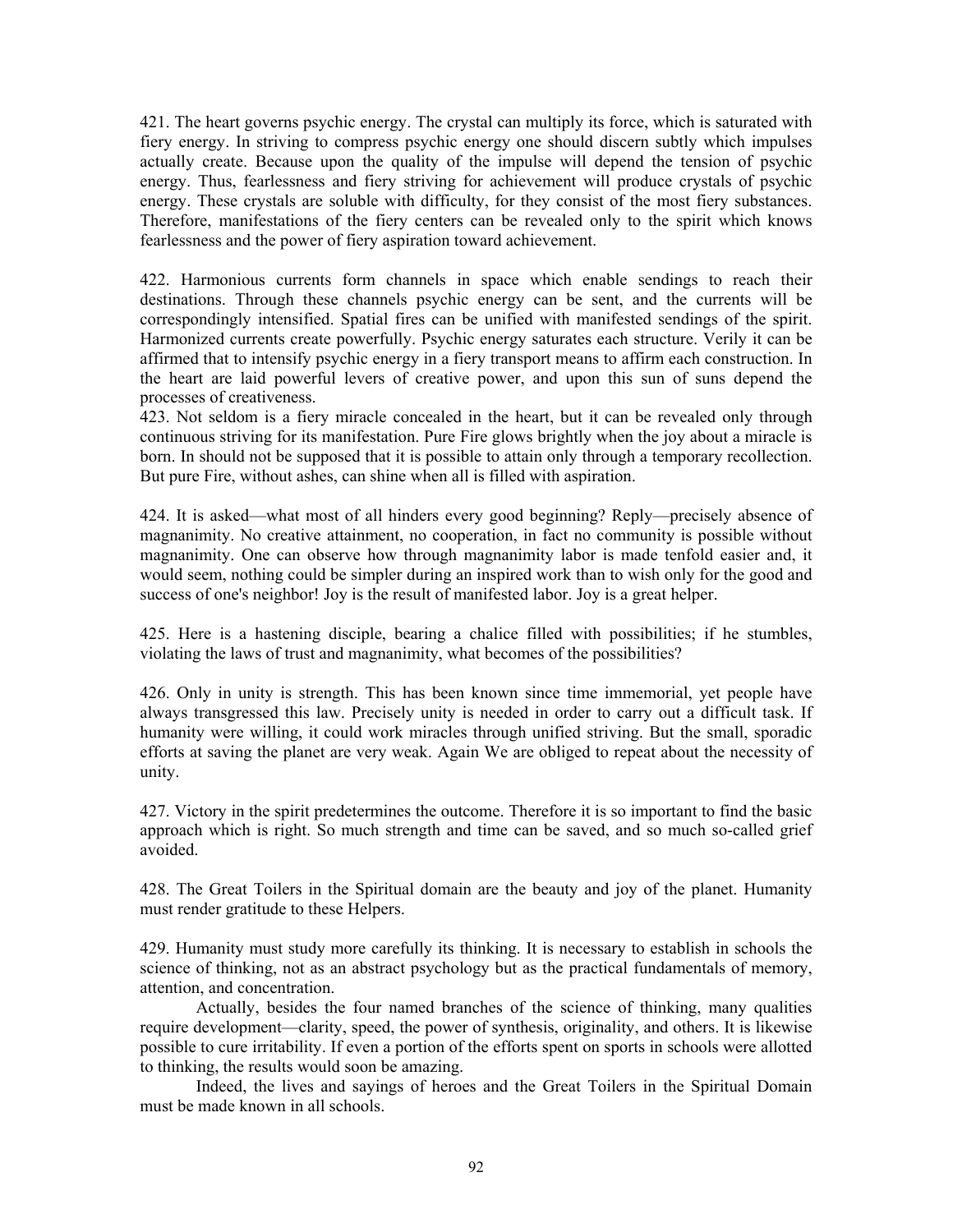As darkness is the absence of Light, so is ignorance absence of knowledge.

430. The necessity of concentration has been often spoken about. In the face of constant problems concentration is for co-workers an indispensable quality. It is needful to display concentration in all small works as well.

 In antiquity concentration was considered a manifestation of first degree importance. All Teachings repeat about concentration, regarding it as an indispensable quality.

431. The grandeur of the Cosmos is so little realized. At best, people speak about the warmth of the sun. But the solar system is in the Cosmos as an atom in the sun!

432. The process of cosmic reaction is constantly growing, yet the adaptability of the earth grows worse. One may observe that scholars are beginning to recognize the effects of cosmic currents. It is not to be wondered at, since the currents are becoming so much stronger! The manifestations of the heaven's radiations, and even the rainbow, have a big significance for the surroundings. But I speak precisely about manifestations not subject to measurement by present day apparatus.

 Subterranean fire is in an uproar, but how little attention do scholars pay to this significant circumstance! True study in fact must be more than a mechanical recording of force reflections.

433. The appearance of new and unexpected menacing world events is at hand. The manifestation of unexpectedness must be especially noted in the impending epoch.

 If one compares the world of the twenties with the present, and applies the same rate of progress to the future, then it is obvious how difficult it is for people to form an idea of the future of the World.

434. The New World has new conditions and requires new actions. It is impossible to enter the New World with the old methods, therefore do I thus summon to regeneration of the consciousness.

 Some the New World fills with terror. Some the New World appals with work. In some the heart palpitates at mention of the New World—seek the latter.

435. It is especially difficult for people to understand the fiery nature of things. Each stone is filled with fire. Each tree is saturated with fire. Each cliff is as a pillar of flame. Who, then believes this? But so long as people do not realize the fiery basis of nature, they cannot draw near to certain energies. Great is the significance of realization or even of admission or affirmation of the manifestation of Fire. One can speak about Fire as the source of light and warmth, but such a concept will be only belittling the greatness of Fire. With the radiance of each object are the Worlds connected. But few have convinced themselves of this radiance. Sojourn in darkness prevents understanding of the Light.

436. There is a great misunderstanding about the idea of the fieriness of actions. People assume that fieriness is contained in impetuous outcries and movements, but, as a matter of fact, Fire is expressed completely otherwise. Remember how the expression and the fulfillment of certain wishes did not at all conform to the crude human understanding. The most noisy and tearful desire was not fulfilled, but the calm thought received fulfillment. The Fiery World is far removed from earthly demands. The element of Fire is so subtle that it is in accord with the energy of thought. A word can already prevent the access of Fire. Therefore ancient invocations were based on rhythm, and only, later, in the course of time, were perverted by cries and groans. What was indicated was heart prayer. One may become more speedily united with highest Fire in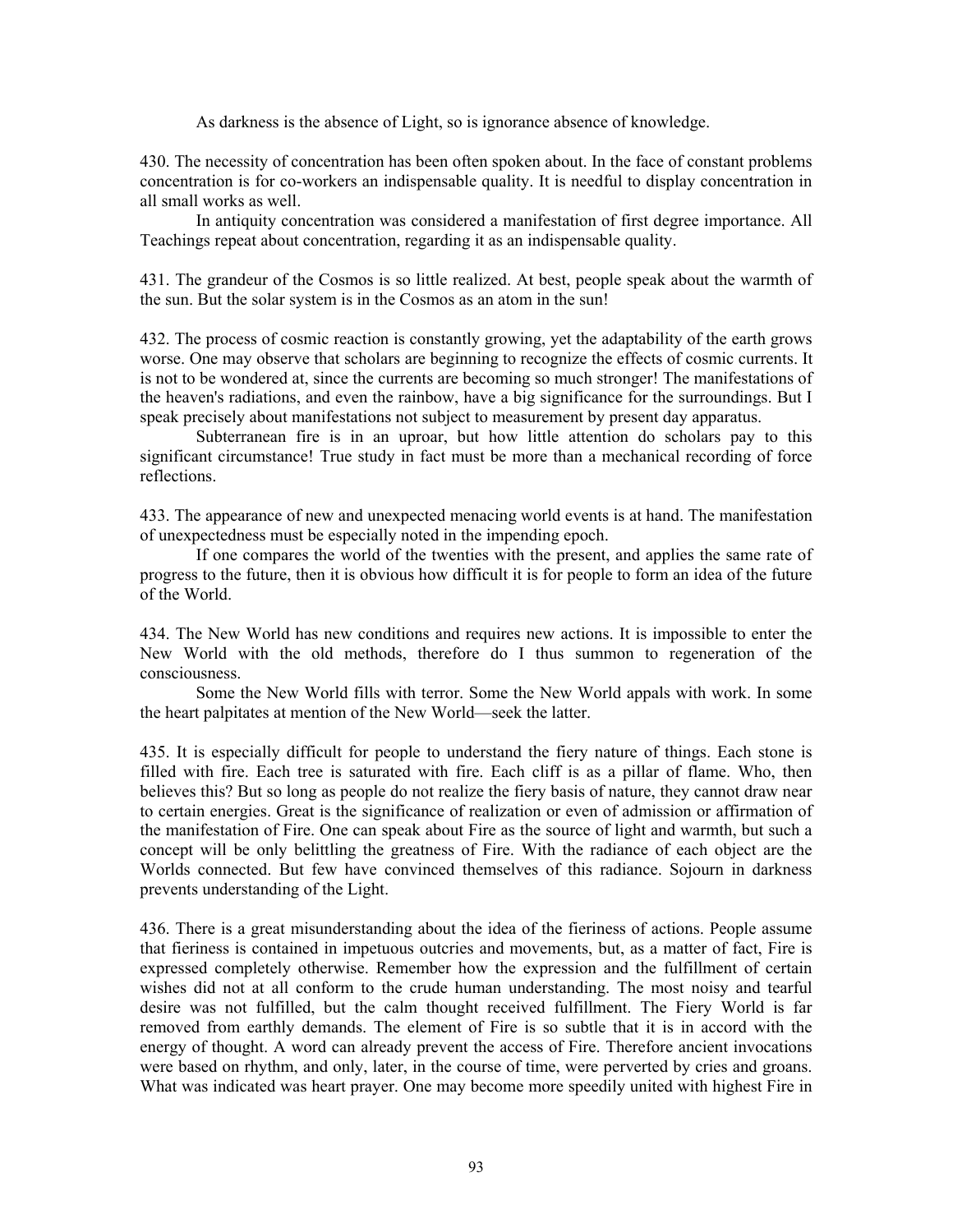silence than in a verbal request. Thus upon all manifestations of life one may learn how to come close to highest Fire.

437. Intuition and so-called sensitivity will pertain to the Fiery World. People are not occupied with the question why only certain persons are gifted with sensitiveness. In an apparatus indicating fieriness it is possible to observe also the endowment of intuition. Likewise, the manifestation of the oscillations of a pendulum denotes straight-knowledge, in other words, fieriness. Not seldom do We speak about the same thing under different names. It is not easy to fix in the consciousness the fact that such a distant fieriness is close to all life.

438. Clairvoyants cannot see at a command. The disciple understands that conditions of higher receptivity cannot be demanded in coarse language. A step of higher development is reached when the disciple begins to value each supermundane chord. But even while flying away into the Supermundane the disciple does not abandon the Earth. Such a concurrence is called a proper bonfire. Its flame arises without any curvature. But few can uplift such a weight. How can one fly without breaking away from the Earth? Does this not mean that one must lift with himself the whole Earth? But how to understand such an impossibility? When the fiery basis of all that exists is realized, then there is no such thing as gravity or weight. By augmenting one's thought about the Fiery World it becomes possible to lift great weights. But one must remember the law of comeasurement.

439. Who is he, who is prepared to fly? Only the man who has not debased his own fiery merit. Not many are the Upholders of the Earth. People have managed to forget the Giants who uphold the Earth. With what words and forms is it possible to recall to mind the nature of things? We shall not weary of repeating.

440. The Fiery World has its expression under the name of psychic energy. Thus will people understand more readily. Everyone will agree that there exists within him something for which there is no name in any language. Force or energy will be more readily accepted than a fiery spark. Humanity is highly opposed to Fire. Fire consumes but does not create—so people think. Therefore, at first, name it psychic energy, and only to a developed consciousness speak about Fire. It is more acceptable to say that musk, phosphorus, or amber are close to psychic energy than to say they are close to Fire. The first consideration, in everything, is not to create impediments.

441. The Fiery World easily enters the consciousness of a man who has to do with minerals, since he has often been surrounded by sparks given off by solid bodies. His consciousness apprehends more easily and more graphically the Fire of space.

442. All the secretions of man are too little studied. They can call to mind so much about psychic energy! Already the remarkable contents of saliva have been spoken about. It can yield the same evidences as photographs of radiations. One has but to separate the saliva of man into its various constituents to see its different phases. Furthermore, at times something indeterminable in its composition will be noted. Something reminding one of psychic energy. In some particular cases a significant deduction may be drawn. How useful is the cooperation of the observant physician!

443. One should again and again repeat about the power of observation. Not often is it put into practice, but only acuteness of observation is of assistance in distinguishing the sparks of the Fiery World. Do not hesitate to use a variety of expressions in reminding friends about the power of observation.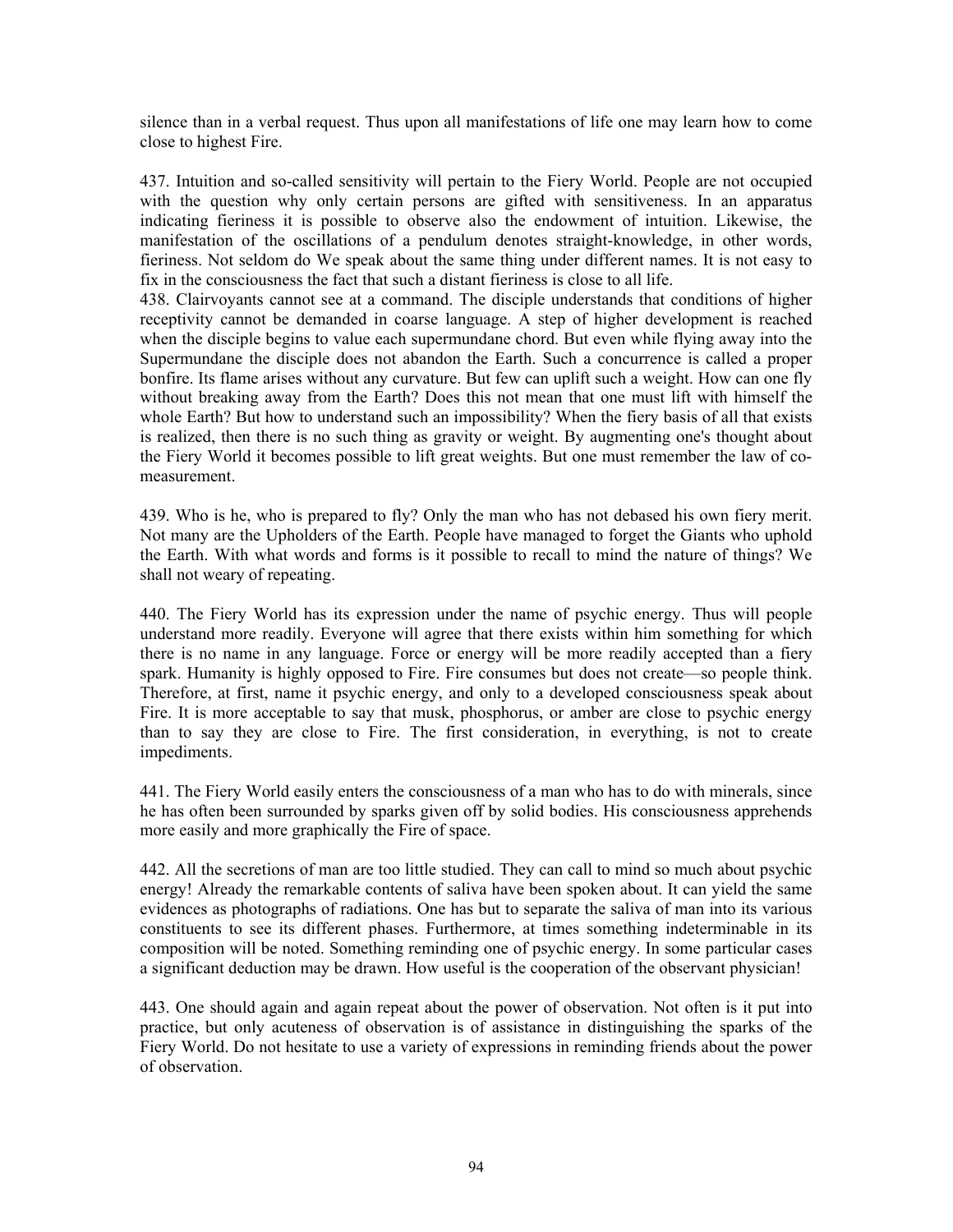444. Ponder that Karma does not by-pass traitors. Not vengeance but justice is irrevocable. One should understand how Karma turns and strikes unexpectedly. One should be a steadfast warrior. In My lives I was rarely killed, avoiding it by means of vigilance. Thus preserve Me in the heart as a talisman. The manifestation of confusion is not fitting for the Fiery World.

445. All is first built in the Fiery World, then lowered into the subtle body. Hence, whatever is created upon Earth is only a shadow of the Fiery World. One should firmly keep in mind this order of creation. People must know that a great deal of that which is created in the Fiery World has not been as yet lowered into earthly delineations. Therefore the ignorant judge according to earthly evidence, but the wise smile, knowing the reality. This order in creativeness is simple but is not very intelligible to the ignorant. But even they know that statues are obtained by pouring a mass melted by fire into a fragile form.

446. Much of that which has not reached earthly solidity has already been completed in the Fiery World. Therefore seers know that which must be, even though it is still invisible to the eye of limited vision. For the same reason much dark dross is being formed around significant manifestations. People sometimes understand that a particular good is, as it were, plagued by a particular evil. The process of casting metals can remind about the transfusion of fiery decisions into earthly forms.

447. The Fiery World is, as it were, drawn in spirally by the events taking place on the Earth. But not many will apprehend why there are certain unavoidable intervals between fiery decisions and their earthly embodiment. Indeed the chief factor lies in the fieriness of the primary structure.

448. If a psychiatrist were to collect cases of unusual ailments he undoubtedly would perceive points of contact with the Fiery World. If a specialist in neurology would assemble the facts about inexplicable occurrences, he could assist in the study of psychic energy. Even the apparatus of our physiologist in Calcutta can furnish hints toward the same energy. Different names are employed but the meaning is the same. People do not like to hold to already existing terms, and thus they merely complicate the study.

449. To reflect upon true causes will already mean a contact with the Fiery World. Thus it is needful to strengthen one's penetration into the causes of cosmic manifestations. Will not the human spirit participate in them? It is especially necessary to observe the conduct of those people to whom assistance has been rendered. Whoever rejected St. Germain has had a dismal destiny. Rejected assistance is turned into an enormous burden—this is the law.

450. People inquire about the causes of infection, about the properties of blood and sperm, but they completely forget that at the base of these lies psychic energy. It preserves against infection; it is found in the properties of secretions. It is useless to take into consideration a mechanical summary of collected information if attention is not given to the participation of psychic energy. People call a certain immunity an influx of faith, but not without reason is a state of ecstasy called the radiance of the Fiery World. And such a radiance protects man against infection. It purifies the secretions, it is as a shield. Therefore a state of joy and exaltation is the best prophylaxis. Whoever knows rapture of spirit has already been cleansed against many dangers. Even ordinary physicians know how changeable is the condition of the blood and secretions. But few connect this with the spiritual condition.

451. One should not be enslaved by statistics; one can fall into error. It was not so long ago that the mental level was calculated according to the dimensions of the skull. Thus psychic energy has been largely forgotten.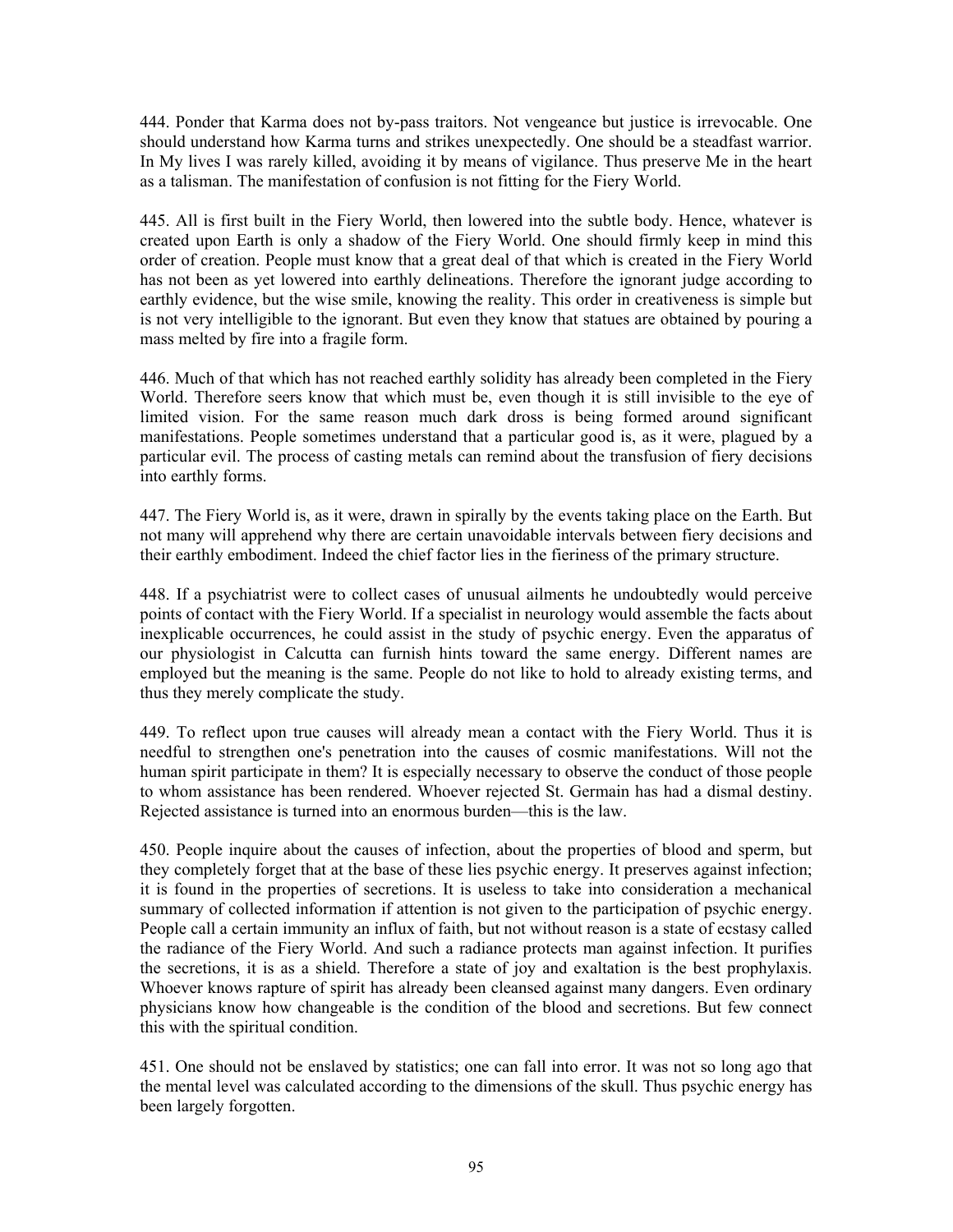452. One cannot study about the Fiery World without investigating how man conducts himself in moments of so-called misfortune. The spirit which has undergone preparation says—we shall conquer, and dons its fiery armor. But the weak and pitiful in spirit is crestfallen and thus admits a great infection. Do not think that this simple truth should not be repeated, the majority of people are in need of it.

453. People often do not understand the necessity of imagination. But how otherwise to represent to oneself the imminence of Fiery Images? All is born in Fire and cools down in flesh. One must be able to imagine the path to fiery germination out of the dense World. Only such a fearless representation makes Fire non-consuming.

454. Fiery conception leads to simplification of the very essence of earthly life. So it was when Fire began to condense manifested forms. Likewise, learn to understand references to revertible state; the fiery in the dense, the dense in the fiery.

455. Certain forms are invisible and cannot be detected by the eye. Thus must one understand many gradations of images.

456. The Hierarchic bond is one of the manifestations of the Fiery World. Actually only fiery hearts are able to understand the significance of such a bond; only they can perceive the web of the bond, which maintains the regular order of the World. Chaos does not weary of making attempts against these bonds. In addition to dissolute chaos, the forces of evil also attempt to break in and tear the threads apart. Such battles should be accepted as inevitable. Only understanding of the conflict can bestow true courage. Victory is then when one knows what precisely must be saved. Yet the Hierarchic bond is already the greatest Victory. It is necessary not only to submit to this bond but also to grow to love it as the only Shield.

457. Betrayal is first of all a violation of Hierarchy. It is inadmissible, as it means opening the gates to darkness. When betrayal is mentioned in each book, it means that this monstrous thing must be apprehended from all sides. It can reveal itself during the Call and Illumination, and on the New Path, and amid Fire and Infinity; it can strike at Hierarchy, and injure the Heart, and even contend with the Fiery World. The viper of betrayal can creep into all paths, and everywhere can be put to rout.

458. Any benevolent unity is desirable. But it is not unity when upheld by a rotten thread. If a cricket can disturb a structure it means that the striving has not been great. Amid the fiery battle an inviolable unity is imperative; only thus is an unassailable monolith set up. Such monoliths are needed.

459. In ancient Teachings the Fiery World was far more often mentioned than at present. The peoples have a concept of fire not as a higher element but as a most ordinary circumstance. Science and the newest discoveries proclaim much about the fiery power. It is a matter of complete indifference by what paths will the cognizance of the Fiery World again return. But in evolution it must be revealed as the basis of further advancement.

460. One should not talk about anything in a way that completely disengages it from what has gone before. Spiral rings must almost touch each other, otherwise the spiral is not a strong one. Therefore introduce the new almost imperceptibly; it is no calamity if someone says—all this is old! The new will be accepted thus more readily., Often you may refer to the fiery basis of all discoveries. Let them be called by different names, but the essence will be the same. So many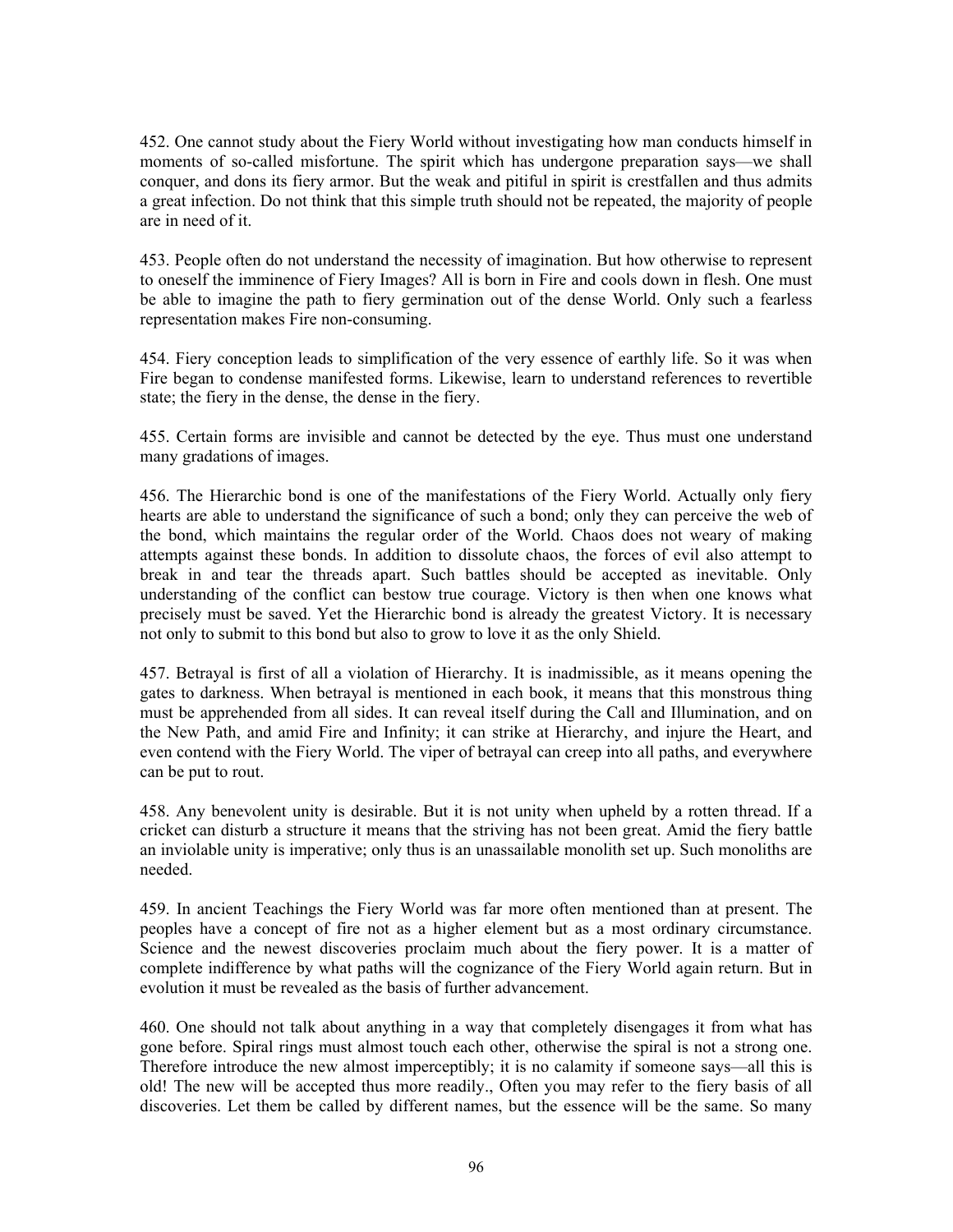mishaps result from obstinacy in the matter of names! Therefore, never insist upon a particular name.

461. One may imagine a man who by the path of science has stumbled upon the presence of a fiery substance, but has not the imagination to bring it into life. Indeed, how unfortunate is such a blind man! He has heard supermundane voices, yet space for him remains empty. Precisely, he fails to realize that he is like a blind man in the middle of a completely filled amphitheater, who takes the whispering of the crowd for the murmurs of the sea. No one can convince him that he is mistaken. People consider that mechanical means of cognition are entirely sufficient, but these will not lead people to a transformation of life.

462. They are right who try to depict reality by means of luminous points. They awaken a consciousness of the fullness of space.

463. The mind does not love fire, for it is always contending with the heart. The mind does not love wisdom for it fears Infinity. The mind attempts to limit itself with laws, because it does not rely upon flights. Thus it is possible to discover the earthly principle, and also flights into the Fiery World.

464. Each solemnity is already a union with Fire. Who then can overcome you? Against Us no one is strong. Yet We love battle; otherwise it is converted into torment. Let there be found patience greater than Ours! But darkness is impatient. In this it is finite. Labor is in everything, and battle is already an affirmation of labor. Affirmation is courage, therefore We are so concerned about it.

465. He can have visions who will admit them and whose heart can endure them. Fiery visions can be withstood only very rarely. Even the subtle bodies inspire terror. People should not complain at the absence of subtle visions. Even the beginning of their approach already fills one with terror. But none of the good beings will frighten one. On the contrary, they will guard against evil entities. Thus, the dense world is not accustomed to fiery perception.

466. Already various societies are in session for the purpose of becoming acquainted with the Subtle World. But usually those present are afraid, and thus they reduce the manifestations. Fear is a fire extinguisher. Thus it is time to accustom oneself to the Supermundane World. Fear spreads throughout the aura and acts widely. Indeed, one who is afraid already weakens all those present. Courage must be natural. Mere suggested courage is of little effect. Let us keep this in mind, for daring emanates from broad realization. Once such a step has been attained, it never forsakes a man.

467. One may observe examples of cruel obsession. It is needful that physicians fully understand such a beastly condition in order to know how to cut off the infection. It is right to isolate the obsessed similarly as lepers. Certain degrees of obsession may be incurable. Brain and heart may degenerate from dual pressure, but the steadfast, upright, cognizing spirit knows not obsession.

468. An awesome manifestation will again shake the Earth. Let people ponder—why? An ancient tale relates—"A king became unjustly angry and his best city fell in ruins. But the king did not reflect about the cause of it, and again became filled with unjust anger. And lightning devoured his best harvest. But even then the king did not come to his senses, and he became so incensed that a plague carried off his people. Then began to shine a miraculous sign on which was written 'Murderer'. And the unjust king fell lifeless and condemned." Thus knew the ancients about the effects of injustice.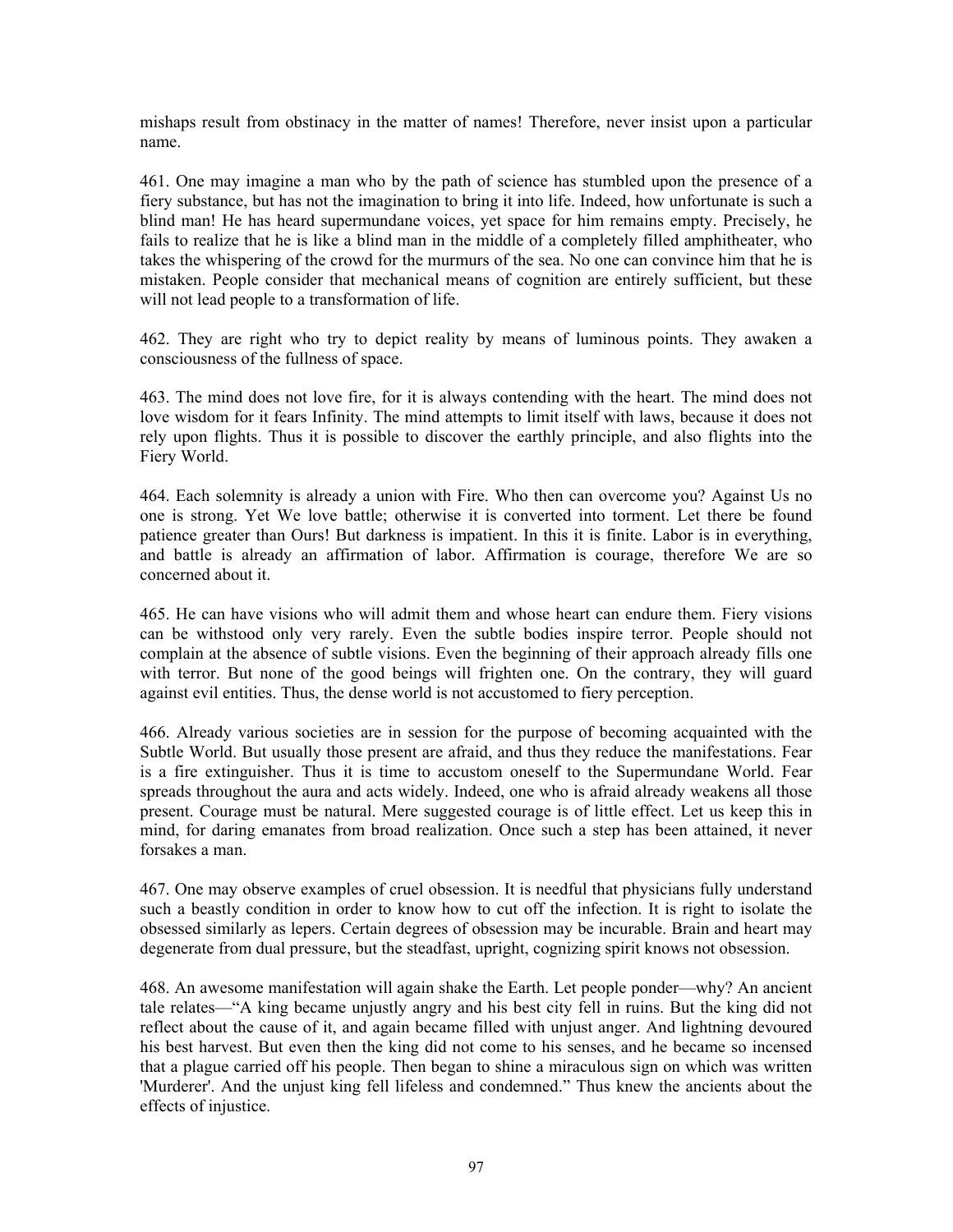469. Without reason do people consider the boundary lines of the supermundane spheres to be far distant. No one is aware of the exact boundary with the Subtle World; the consciousness cannot grasp it. And likewise that between the Subtle and the Fiery World. But these boundaries are immeasurably close!

470. The ignorant are contemptuous of fire-worship, yet they themselves surround their shrines with fires. Of course they do this in order to surround that which is most sacred with that which is most pure. Light and Higher Power attract the human consciousness. Not fire-worship, but cognition of the quality of the pure creative element. The sculptor cherishes marble and clay but he does not worship them.

471. There was a time when the earth opened and swallowed up traitors. Who then can picture the tenfold worse fate of contemporary traitors? They themselves least of all understand it. An evil destiny! The manifestation grows, and subterranean wrath is growling.

472. Can a worthy man meet on the path viper or scorpion or tarantula? Indeed he can. The longer the path, the more encounters. The difference is merely in this, that the faint-hearted can be stung, but the courageous will not be hurt. Thus, let us not consider that the best messengers will not be marked by the dark creatures. Let us call to mind all the examples.

473. Manifestations can be either subtle or connected with the dense world. Not rarely do dark entities strengthen themselves by the presence of creatures of earth which they attract. Thus, there may appear some stray dogs or cats or mice or annoying insects. Dark entities strengthen their substance from animals. Repeatedly has the Teaching pointed out the participation of the animal world in subtle and low manifestations. Sometimes they cannot manifest without the participation of animals. But for the courageous spirit all such manifestations are as nought. Let the tarantulas crawl, but it is very important for science to know these connections of animals with the Subtle World . I do not advise having animals in bedrooms. Certain people themselves sense the practicality of such vital precautions, but others, on the contrary, aspire, as it were to attract invisible guests.

474. Let us say to all traitors—you have convicted yourselves. The fate of traitors is indeed selfimposed. Unendurable is the yoke of a traitor. Whither then so many unfortunate ones? They are disguised as beggars, thieves, murderers. Usually in their pouch are to be found old debts. The traitors do not understand what debts they are paying. But manifestly they bear the weight of payment.

475. The Fiery World is atremble from betrayal. This onslaught of chaos is against everything manifested.

476. Often the right concepts are uttered, but without true realization. The flaming glance very rightly calls to mind fiery energy, which is sent in the glance. The strong, warm handclasp is told about; again rightly, because it recalls the very same energy which fills all emanations. But people do not attribute the power of the glance to Fire; they think about the flash of the eyes or the muscles of the hand. Thus are forgotten the definitions which were taught at one time. Forgotten are many true concepts and many have been distorted. People simply reiterate, not attaching significance to very necessary denominations.

477. The World is atremble. Again the depths of the seas are restless. But these depths are not being taken into consideration. The dates for many submarine shifts draw near, but it is not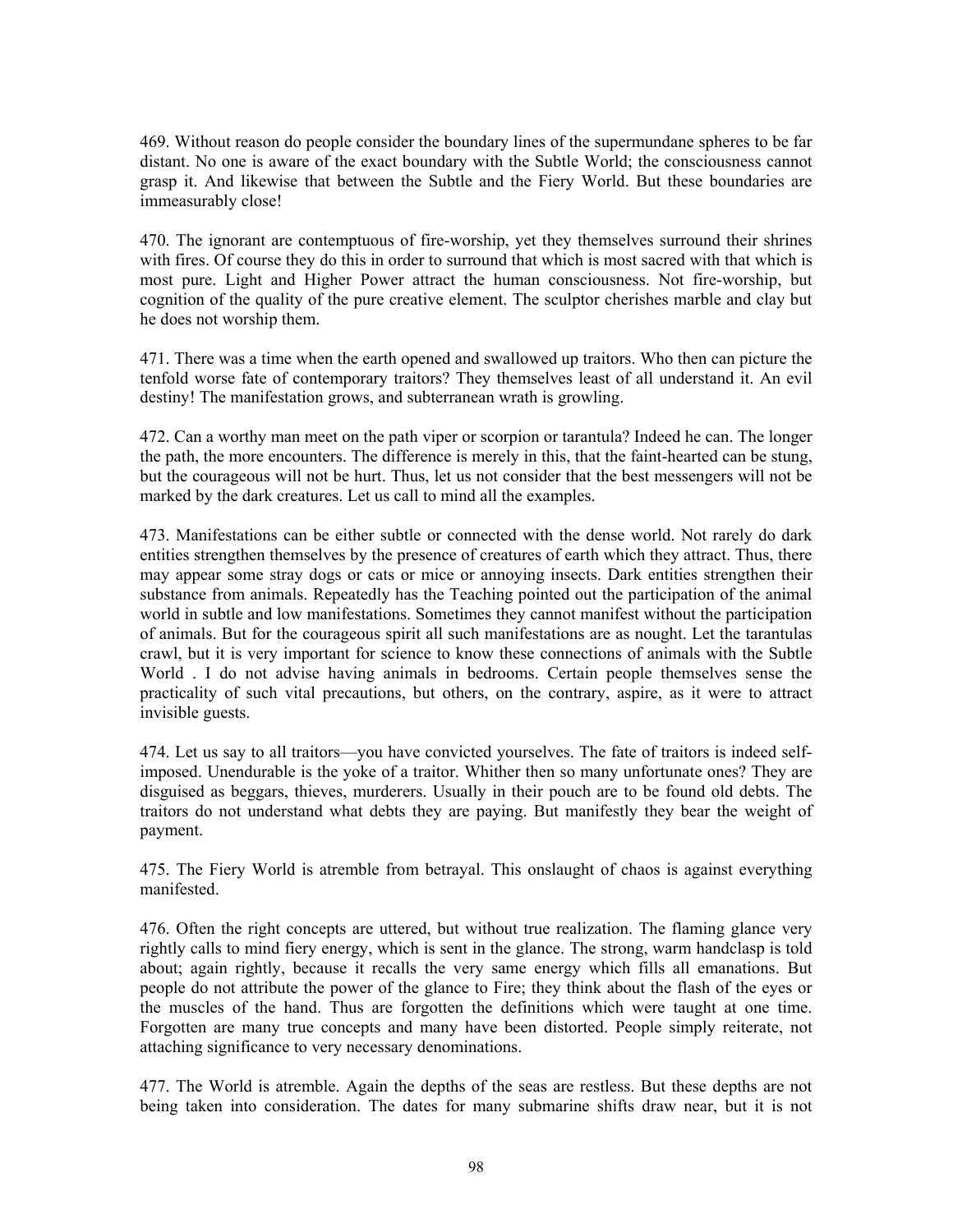customary to think about such processes. If people knew how to think about the elements and the supermundane Spheres, their thinking would be turned more easily toward the fundamentals. Why can only a few think about the most essential?

478. One who has been chilled by frost brings cold with him. Mothers caution their children don't go near the cold man. One has been warmed by the sun carries warmth with him. People wish to warm themselves in proximity to him. Is it not the same with the flaming heart which is in communion with the Fiery World? People hasten to the glowing heart to warm themselves, and avoid the deadly cold—thus it is in all Existence. Simple and close is the presence of the Higher World, but earthly consciousnesses drive away the ethereal flame with stone blocks.

479. Accustom children to detect the currents of life-giving warmth. Help the children to smile joyfully at a true manifestation of Existence. Keep them from the worship of phantoms. Not necessary are fictions when the World reveals its marvelous structure. Thus, all space is filled with the rays of the wondrous Worlds.

480. Some people strive for knowledge while others are afraid of the Light. Is it not better to search for the cause along the boundary line of Fire?

481. Nothing ever turns back, but all is impelled infinitely. Happiness is indeed in infinity. Each limitation is already a wrong against higher creativeness. Limitation is a prison, but flight into Infinity already creates the swan wings. Thus, not without reason has been used the name—Swan.

482. The moon is only good for one order of manifestations, as actually in others it is not beneficial. Over and above its reflected rays one can better study the radiations of the Fiery World. Repeat to lovers of the moon about the low order of its rays.

483. Everyone knows how difficult it is to discover the cause of failure in a very complicated apparatus; somewhere something has been bent, and its performance yields no results. No one observed precisely when took place some small negligence. But it has taken place, and it is not only necessary to stop all operation but also to take the whole apparatus apart. So it is in the Fiery World resist it with the least carnal desire and all relationship will be violated. But worry not the little ones, otherwise they will begin to fear such an element. Fire loves courage and impetuousness. But the courageous hero will not belittle himself with carnal thoughts. Impetuousness will help one to fly over the dark abysses. There is much darkness, many chasms, many dark traitors. Let Light shine above the darkness!

484. Steadfastness is an attribute of the shield; the strength is not in it, but in the directing hand. Fire is manifested to the eye but realized by the heart.

485. Let us rejoice at the manifestation of victory. People will still not see it for some time, but it is already here. Wait, impatient ones, not the eye but the heart determines victory. When a fiery structure is already realized in the Subtle World, then may the hearts of the builders rejoice. Those who sleep do not feel it if they are carried out of the house, but space is already singing.

486. Why do I insist that notes be taken down each day? So that the rhythm be not violated. Whoever has absorbed the value of constancy is already close to the Fiery Gates. One must prepare oneself for constancy in everything. Thence comes indefatigability, thence comes invincibility.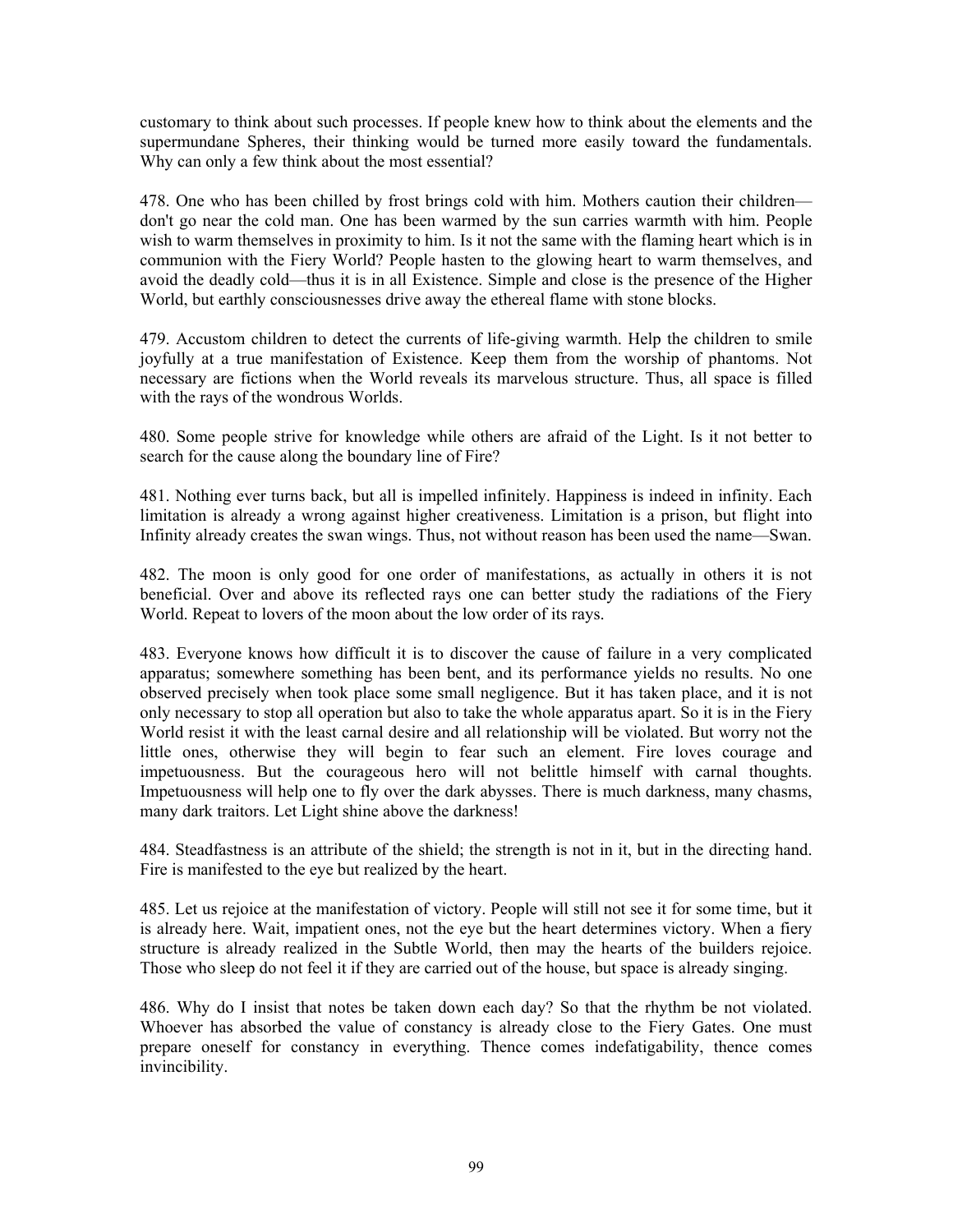487. People love to talk about a miracle, but are afraid of each approach to the Subtle World. We divide people into three categories—the dense ones, those who admit the Subtle World, and those who cognize the Fiery World. Divide those whom you meet along these lines.

488. A remarkable year draws near. But many do not grasp the significance of current events. Even those who have heard are wishing that events would be carried out according to their own imagination. Usually each one wishes according to his nature, but observe current events without prejudice. Fix your attention honestly, knowing that a great date is ensuing. Doves will bring you not only an olive branch but also a leaf of oak and laurel. Likewise Our sacrificial offerings are not a chance occurrence but are as steps of the future. Indeed, unalterable are the dates of great knowledge. Learn to love creative conflict. Know how to put your ear to the Earth and to illumine your hearts in great expectancy. Let the ignorant desire evil, yet the dates weave the fabric of the world. Learn to discern. Learn to fly toward the ordained. Many are the garments and the veils, but the meaning is one. The pre-ordained year draws near.

489. People are wondering of what use are such small conquests of the elements as levitation, passing through fire, sitting on the water, or being buried underground? Only a symbol of mastery is indicted in these exercises of discipline. But the Fiery World is not attained by a test of the heels or by breathing exercises. The World of Beauty is attainable only through the heart. Let us not censure all those who devote themselves to severe practices of discipline, but let us hasten by the path of heart exaltation and rapture.

490. Austerely and tensely, yet also joyfully, should this year be passed on the Earth for those who are wise. I affirm a powerful rotation of energies, yet there too it is possible to awaken sleeping ones. Not obviously does the King of Glory arrive, but by the wise His step is heard. Leave the dead to bury the dead, and rejoice in the formation of life. Say to friends—take notice, observe sharply.

491. Certain perspicacious people speak about the approaching end of the World. In describing it they talk as they were taught to think in elementary schools. They are little to be blamed in this, since their heads have been filled from childhood with the most monstrous ideas. And yet, they do sense some sort of end of something. Though dimly seen, still their spirit has a presentiment of some kind of change. They are called false prophets, but such a judgment is not fair, for in their own way they sense the end of an obsolete World. Only, they are unable to distinguish the external signs. Indeed, near is the hour when superfluous scales begin to fall, and the World of Light begins to come into being in joy. The most important processes can be carried out visiblyinvisibly.

492. When forewarnings are given, it is easier to distinguish events. Already something is being born, but the crowds are occupied with amusements. Already an explosion is prepared, yet the crowds rush into the hippodromes. And ancient seers knew of many changes which are not clear to historians. But their contemporaries only knew how to stone all those who were far-seeing. Is it not thus also today?

493. It is difficult to think about the Fiery World without mobility of mind. He cannot take in all the sparks who does not know how to turn about in resourcefulness. Thus one must reflect upon the fiery link with each manifestation of life. People little study the manifestation and reaction of electricity on the nervous system. Each man can investigate upon himself how a current of electricity reacts on the quality of his pulse. Spatial electricity and condensed magnetization will react differently. The pulse will show a quality of significant tension. In general one should not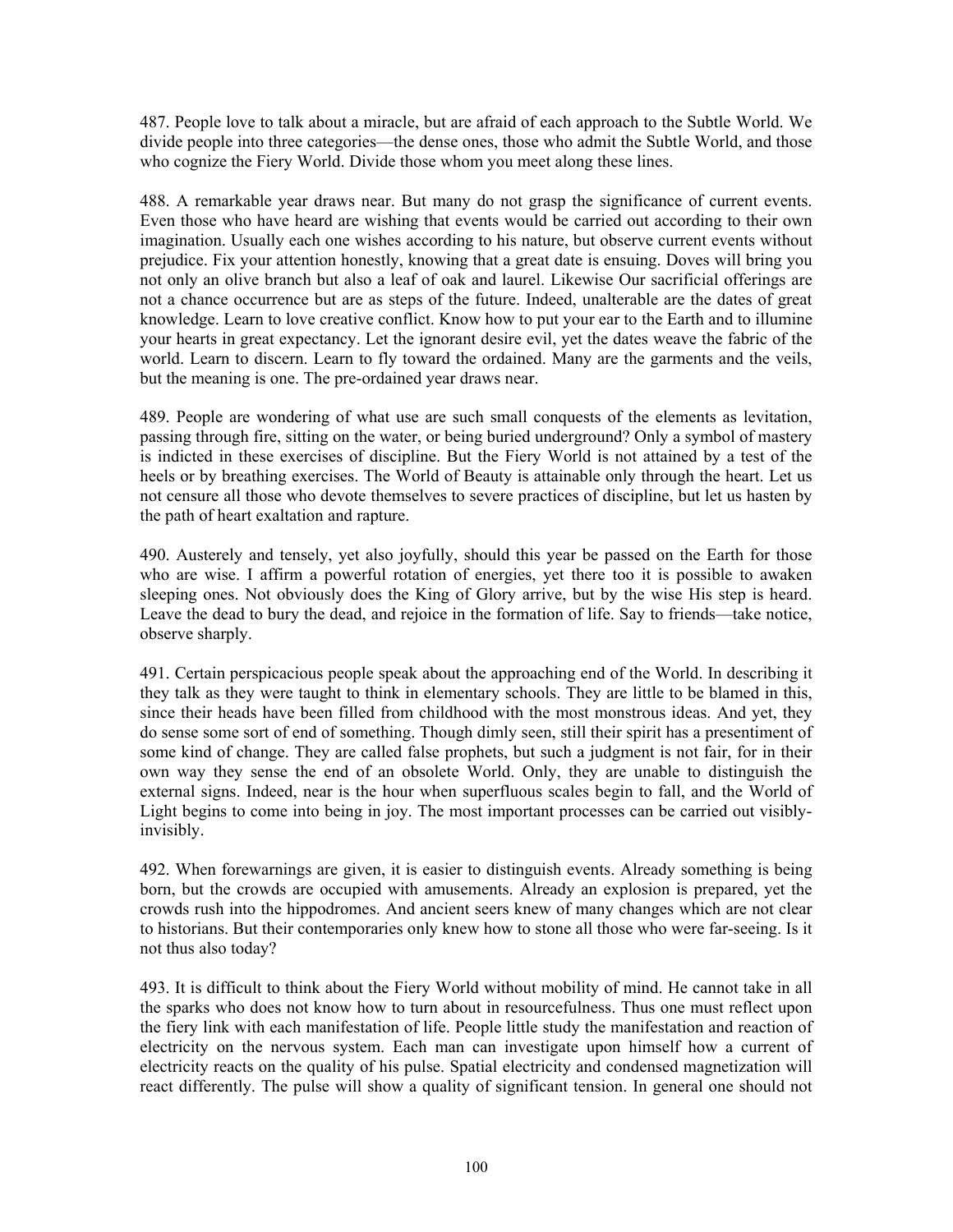reject any observations made upon oneself. People may be lacking in power of observation, but knowledge of oneself is instructive.

494. Consider this problem if longevity is increased, and diseases will cease to be, the birthrate may be doubled. Calculate the situation then on Earth within a hundred years, and a thousand. In this way you will apprehend why some things are not being overcome. In addition, you will apprehend why life of the spirit is placed at the head of the future. The appearance of a new measuring rod of existence can save the Earth. But present understanding is especially far from the Truth. The past year has disclosed unprecedented gaps in the consciousness of people.

495. Prayer is expression of best thought. All beliefs prescribe praying to the Highest, in the best expressions. It is correct to advise people to approach the Highest with the most exalted thoughts. We always point out the high utility of exalted thinking. To whom then can one send thoughts if not to the very Highest? I advise to let no time be lost when it is possible to converse about striving toward Light. Not a petition, nor a dispute with irritation, but an aspiring heart-exchange multiples lofty grace. People must learn to think, meaning that it is proper to affirm thought about the Highest—some clearly, some hazily, yet all by the same Fiery path.

496. The guiding teacher will not censure a neighbor and thus make difficult the path of those whom he leads. Each teacher will rejoice when his disciples hasten forward and find delight on the path in thought about the Highest. It is not necessary to employ compulsion where there is a flame. The best action is that of the heart. Very carefully guard the heart quality. This quality comes by way of many sufferings, but the Fire of the heart is sacred Fire.

497. The ignorant are exasperated by sufferings, but those who are familiar with the great examples understand bitterness as sweetness. Thus knowledge is the fiery path. Is it not inspiring to know how near is the path to the Fiery World?

498. Is it possible to want to have false thoughts? When the day of photographing the aura comes, many will attempt to replace their habitual thoughts with something more beautiful just invented. Indeed, people know how to shed simulated tears. Petty cunning individuals will try to conceal their essential natures, but the film will prove to be quite revealing. A remarkable experiment will take place. Hypocritical thought will only make the picture worse, spattering it, as it were, with dark spots. Thus, new cunning will not be successful. Sincere, inherent thought produces clear rays. The needed sacred aspirations will have clear colors. Soon advancement will be made in the photographing of the aura. But it is difficult to reconcile the polarity of the photographer with the photographed person. Many trials will be required. Likewise is needed a particular, as it were, ozonizing apparatus, for purifying the surrounding atmosphere.

499. Spirituality is both an earned and natural quality. On the middle steps it can be cultivated, but it is necessary to begin such transformation from birth. One must provide a pure atmosphere, not darken the imagination with base views. Learn to rejoice at the truly highest and beautiful, eschew luxury and any form of filth. The spiritual man will not be a hypocrite, nor will he be liar nor coward. He will cognize labor as an indispensable means of perfectionment, but his heart prayer will be flamingly beautiful.

500. The worst of all is to understand humility as mediocrity. Humility is the worthy carrying out of Service. Is standing guard before the trusted gates insignificant? Not insignificant is a resolution to perform better labor. Reverence of the Fiery World cannot be of no account. But true Service lies in the toil of patient endurance and perfectionment. Such quality pertains to the Fiery Path.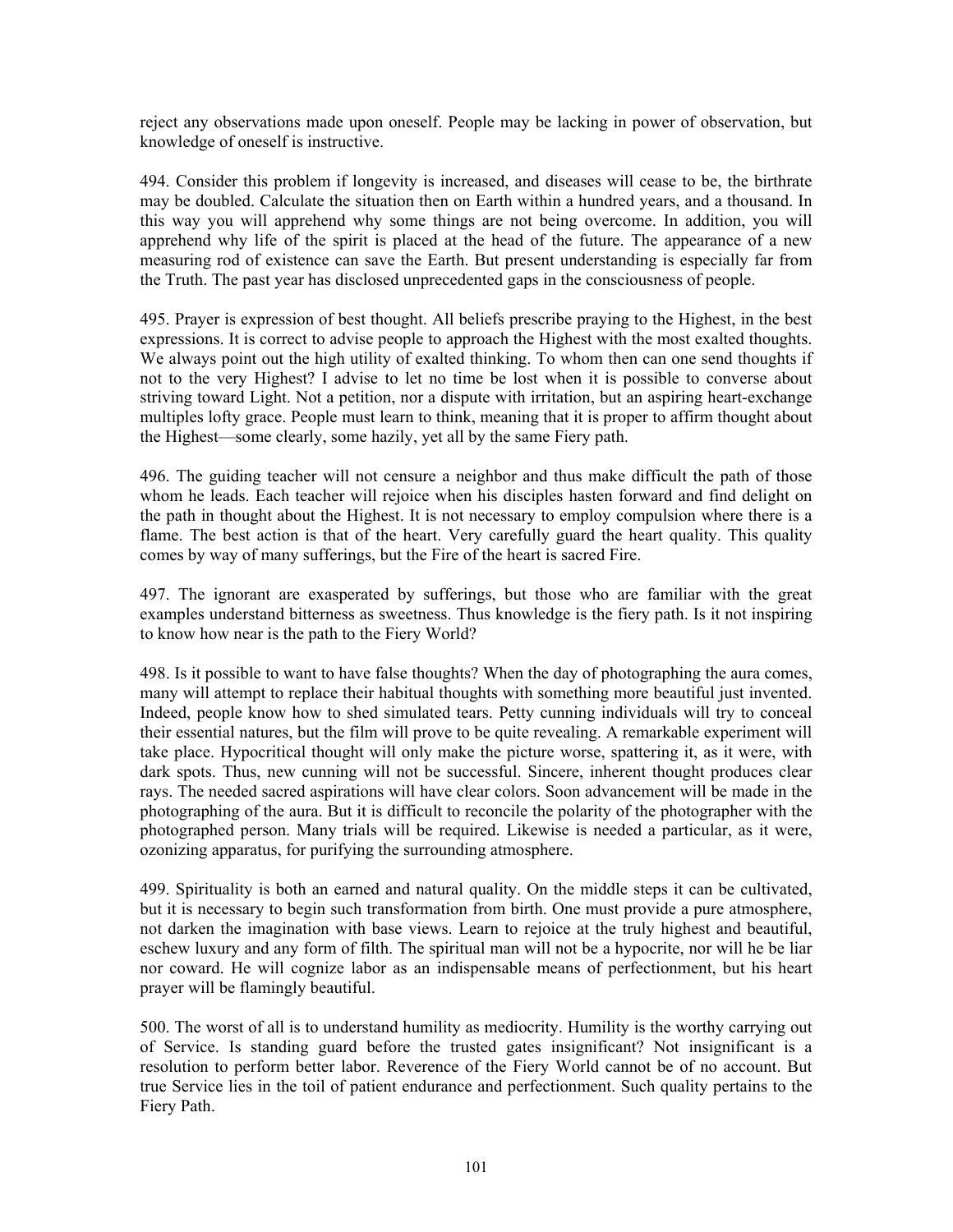501. You already know that objects can be made to change place by thought or psychic energy. The ignorant ask—why is not the fiery energy of thought subject to everyone and at all times? Ignorance can even reach the extent of such nonsense. A child asks help of an adult where his own strength is inadequate, but ignoramuses are not ashamed to ask such silly questions. In the Subtle World everything is moved by thought, but the dense World only rarely admits subtle qualities. The laws of such admissions are complex and not always are such invasions into the Subtle World admitted. Apparatus which can confirm the physical reaction to thought can be only very primitive, because the nature of employment of fiery energy lies not in the domain of the will but in that of the heart. The heart does not admit evil, but the will can occasion calamities. When the World will come to realize the value of the heart life, then will the flesh be transformed and draw near to the laws of the Subtle World.

502. It is important to understand to what extent people's consciousness has become petrified. Therefore, do not give it food which it cannot assimilate. Side by side with the difficult give also the easy; otherwise people will not listen. The letters of the Teacher are inevitably diverse, because directed to different consciousnesses. This is not contradiction but simply the best way. Thus, accustom yourselves to deal carefully with consciousness, as with fire.

503. It can be observed that children not only use the words they have heard but introduce words of their own. These will provide clues as to the nature of the inheritance from previous incarnations. One can easily observe the true inherited character and gather evidence of some valuable peculiarities. Even from among the very first expressions of an infant it is possible to form an idea of its inner consciousness. It has not by accident turned its attention to this or that object. Also very significant are the unexpected words uttered in its very infancy. We have already spoken about practically the same thing, but now We are mentioning it from the standpoint of fiery energy. It can be observed that in childhood there is much electricity in the body, relatively the same quantity as in adults, which means that the elements of the fiery body have been fully implanted. The seed of the spirit has been already embedded.

 Mothers, remember that children observe and are conscious of more things than you surmise. And many manifestations escape notice for example, a frequent glowing of the child's body, as well as gestures and occurrences of anger or repose. Erroneously people think that the child's aura is inexpressive. One may see in it not a little of the burden it has brought back.

504. Taking certain remedies is tantamount to poisoning. It is necessary to reexamine the field of medical compounds. Side by side with these poisons there are such medicines as precious balsam, and others of which you know, which have been forgotten. One must not reject life-giving substances, no matter how the adversaries rise against them.

505. The silver thread is a radiant symbol of the link and of trust. It is possible to bring the concept of the bond into such a state of clarity that the thread will be almost perceptible. The appearance of the Image of the Guide will no more forsake one than will the thread of the bond. But the will is free; it can snap the strings of any harp whatsoever. I already have told you how lamentably sound the strings which are forever broken. Verily, even in the raging of the most frightful obsession are heard the wailings of the broken strings. Amid chaos, most shocking indeed are the moanings from such ruined threads. Diseases are born of such criminal actions. Traitors break the most sacred threads. That is why betrayal is the worst offense against the Fiery World. What, then, can be more shameful?

506. People lose sight of the fact that rays fill space. Can one sever a ray? Can one cleave the lightning? The eye of man can sometimes pierce a stone wall, so strong is even the ray which is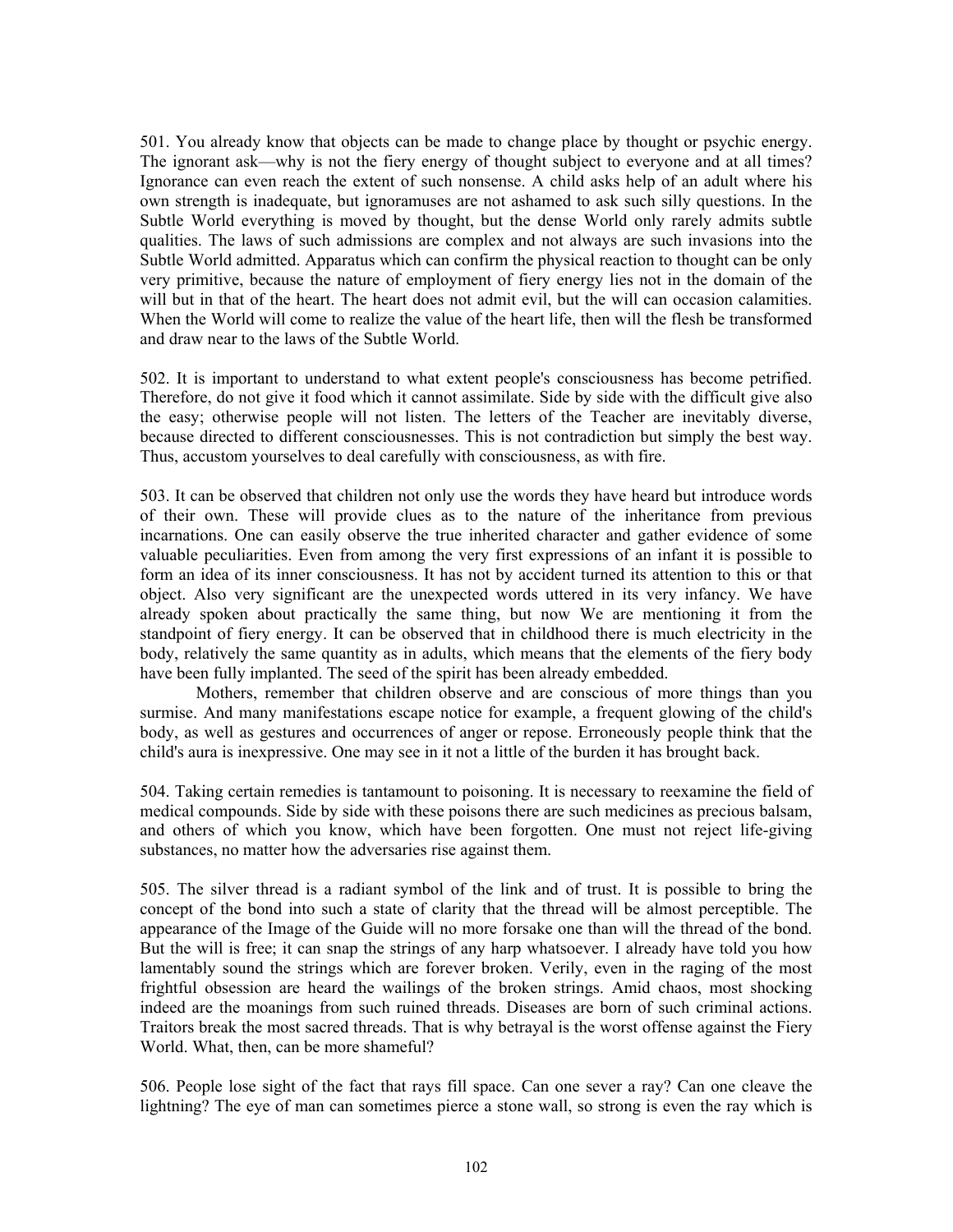subject to man. But is it possible to apprehend the power of spatial rays? Therefore it is needful for people to understand responsibility for their actions.

507. A certain king sent his army into battle and awaited on a hill the outcome. There he saw horsemen hastening away and exclaimed, "Victory, the enemy is fleeing!" But those near him said, "Alas, that is our own beaten army." The king smiled, "My warriors carry spears, but these horsemen have neither spears nor banners." But his advisors whispered. "They have already thrown away their weapons." Thus the defeated king for a long time imagined himself victor. Likewise it may happen that the victor erroneously thinks himself beaten for a considerable length of time. The dates of sowing and of harvest are not the same. But the fiery heart may have a premonition for which there is no supporting evidence. The Fiery World is reality.

508. Why call fiery energy psychic? Only for better assimilation by the majority of people. They can still reconcile themselves to the manifestation of psychic energy, but the concept of Fire is completely inadmissible to them. Do not frighten those who are already afraid. Let them enter through their own doors. A layer of names does not disturb the essential nature of realization. People fear that which from childhood they have been told is dangerous. But it is not possible for the great energy to have only one appellation.

509. Whoever cannot pass around an observed object on all sides is no investigator.

510. Only an invincible attraction enables one to cognize the inexhaustible Teaching.

511. To the dark ones all appears finite—therein lies their darkness.

512. Do you not think that audible discharges, as drops of dew, are also from fiery energy? When you become accustomed to perceive everywhere the presence of fiery energy, then everything in life will be transformed.

513. There is consolation in Infinity and in realization of the constant presence of the Higher Force.

514. It is possible to augment fieriness by direct or indirect means. Indirect means include the rhythm of movements, of singing of lamentations, but simpler and more natural is the bonfire of the heart. All indirect means can be reflected on the organism. Even massage can help one limb and disturb the equilibrium of others. The same imbalance is observed in the tightening of the skin to destroy wrinkles. This is but temporary, as they will thus the more quickly become apparent. Obviously, equilibrium must be upheld by natural paths. Not a squeezing out by the muscles, but fieriness, nurtured by the heart is useful. Equilibrium between heart and muscles is the problem of the future race.

515. Little does man think about his inheritance, about reconstruction. His mind is swayed between two extremes, and the path of prudence is abandoned. The process of employing fiery energy is being presented by the fakirs, and evokes only an empty curiosity.

516. One may add a most useful exercise—to preserve silence and direct one's thoughts to the Most High. A wonderful warmth suffuses one. Indeed, not the fire of combustion is needed but the higher, creative Warmth. The wise gardener does not set fire to a beloved blossom.

517. Does not a fiery gaze compel people to turn around and even to tremble? Any tremor is already near to Fire. But there can be fire of a hot body and of a cold one. During high temperature the extremities can become numb;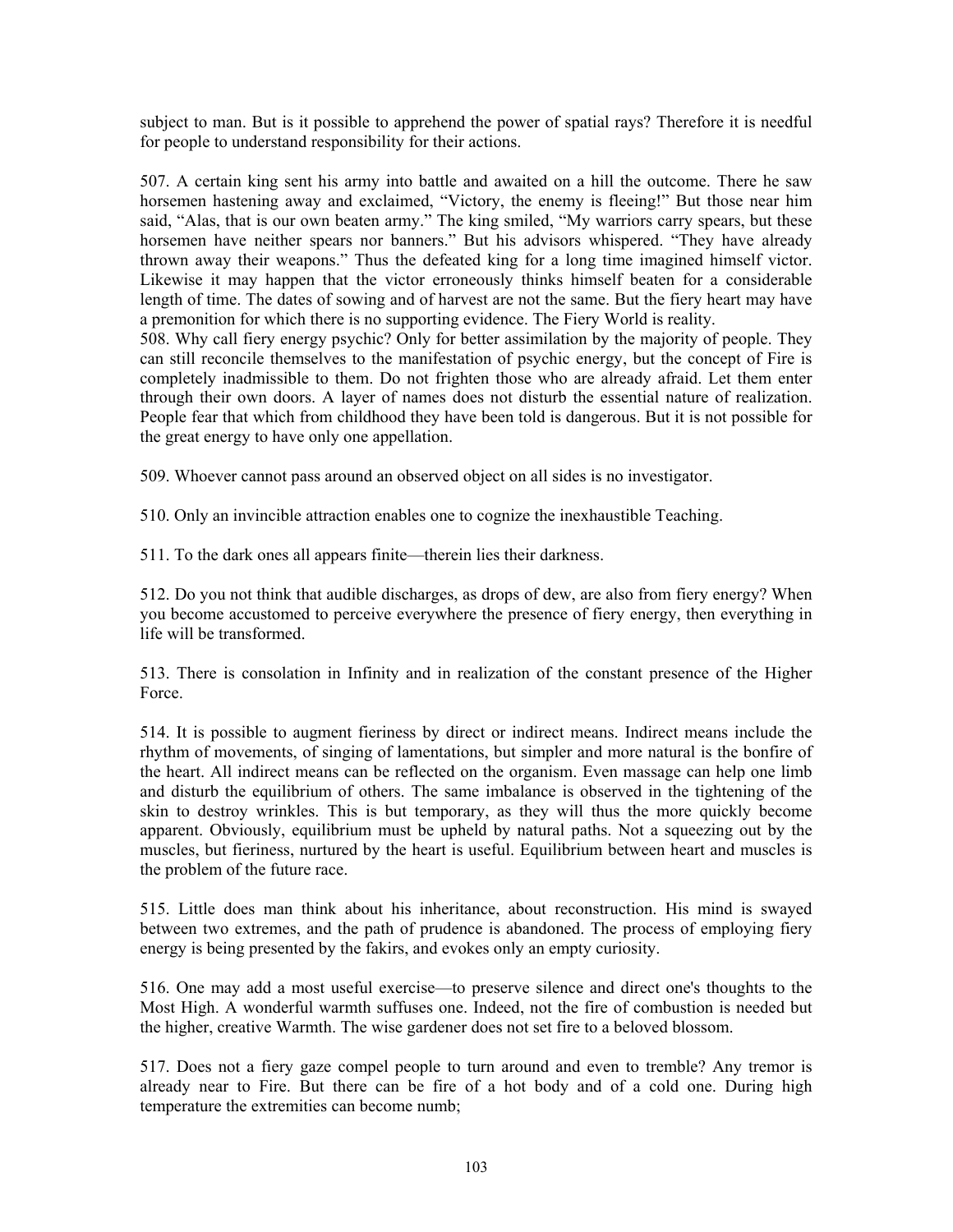this condition accompanies the great Warmth of the heart.

518. A state of silence is sometimes filled with discharges and lights, but there can be a deep silence where nothing stirs—which is the greater?

519. Among the interpretations of the pyramids pay attention to that one which delineates the three Worlds. The top represents the Fiery World, where all is one; the middle part represents the Subtle World, where the essences are already separated; and the base is the dense World. This division is the most profound, and the gradations between the Worlds are symbolically portrayed by the pyramid. Such a symbol is truly significative. The dense World so widely separates the natures that it is even difficult to perceive how they can be fused into one on the Fiery summit. Yet the pyramid was built for the summit. Its foundation was laid only to bring all sides harmoniously together and to completion. Let each one ponder on how many times the point of the summit will be contained in the foundation. The fiery point must rule the unbridled, rudimentary stones upon the earth's surface. A great deal of just care must be applied in order to safeguard the Fiery completion. One must think about the summit. One should not be concerned that already in the Subtle World the essences are clearly separated. The edge of the pyramid may be divided into four parts, also into five, seven, eight, or any other number, but the three Worlds will remain the foundation of the basic division. One may imagine over the visible pyramid the identical invisible one, in an infinitely expanded concept. But this is beyond earthly language.

520. Often people complain about the monotony of their external life. But any external life whatever depends upon the riches of the inner life. The external life is but a hundredth part of the inner. Therefore the inner life is the true one.

521. When I say—guard the health, by that I am not sending you to a physician, and I urge you not to be alarmed. By no means would We develop a sickly hypochondria. We wish to preserve your health. No one can say that it is unnecessary to guard the health. The carriage must roll along the ordained path toward the beautiful goal. Take away everything pertaining to Karma and the goal will be really beautiful. But with which do people mold the larger Karma—the inner or the outer life?

522. The inner life influences Karma a hundred times more. Examine any crime whatever, and it appears small in view of the inner preparation. How protracted is such preparation! So many near-by consciousnesses have been poisoned by such creeping preparations, and so many better possibilities rejected—yet people do not think about this wrong. Again remote from the consciousness is the fiery energy, which alone can put an end to this crawling corruption. So easy is it to arrest decomposition by timely cauterization.

523. The dispute about allopathy and homeopathy must also lead to synthesis. The wise physician knows where it is advantageous to apply one or the other principle. Even sweetened water may be applied with benefit. Let us not forget that spatial rays are highly allopathic and it is impossible to avoid the doses administered by Nature. The laboratory of the human organism is likewise highly allopathic. However, in such disputes let us be conciliatory.

524. Try asking someone how he senses within him the action of fiery energy. Perhaps first of all he will mention a burning sensation in the esophagus. Thus, little attention is paid to the significant manifestation of the organism, as first of all people turn their attention to the consequences of their own excesses. How to explain to them where lies the line of good sense? People are afraid of good sense because it may prove them guilty.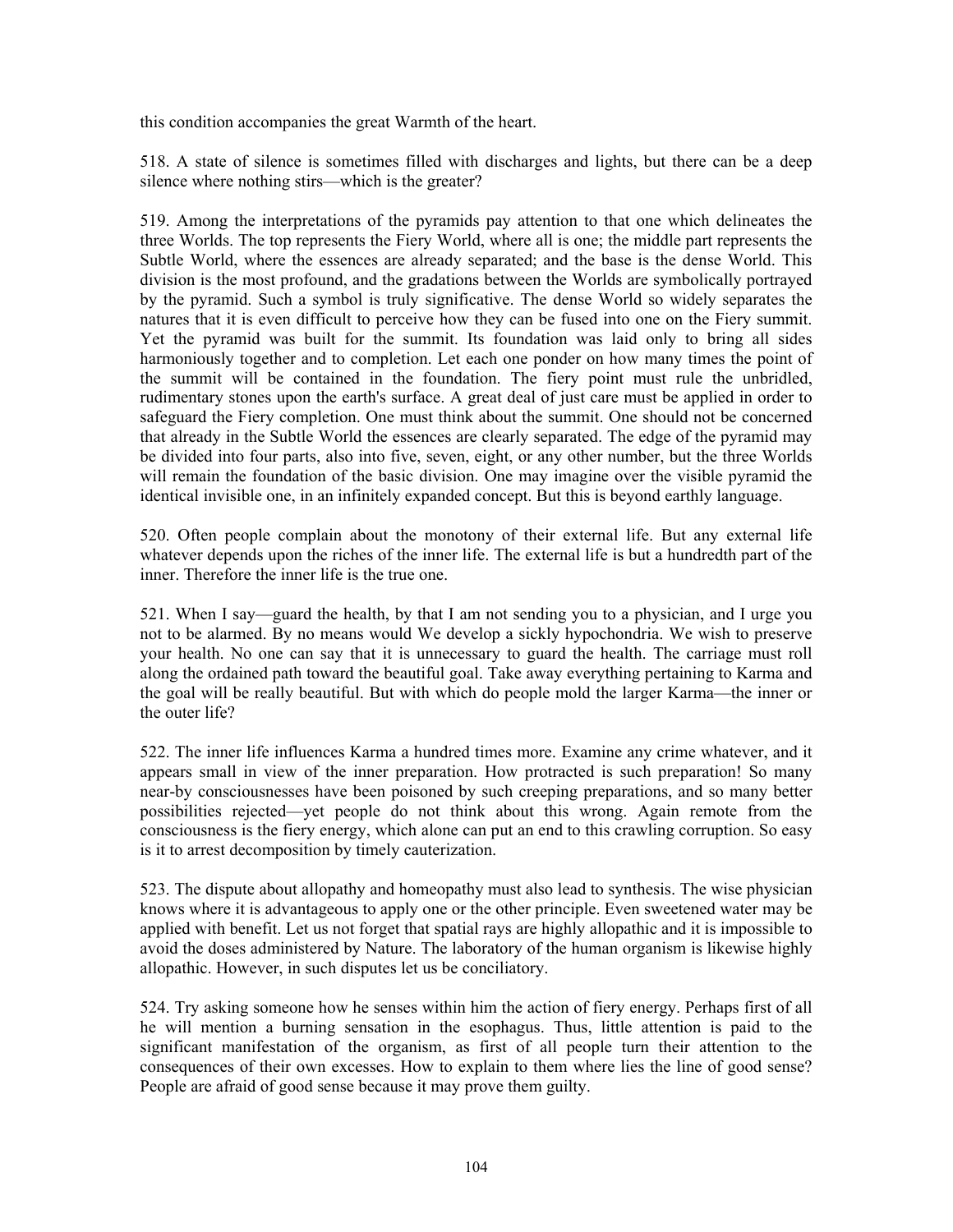525. The Teacher has been asked what is concealed behind the Fiery Veil. When He pronounced the word Aum—no one perceived its full significance of Highest Power. People have asked whether this Superfiery Force can be manifested also among earthly creations. It has been stated that it can. People were again confused, for if this Power lies outside of the elements it would seem impossible for one to embrace it. The Teacher has said that there are no earthly words for expressing the Highest Radiances, but sometimes their signs can be observed. Let us learn attentiveness.

526. The Teacher will show how the disciples can avoid dangers when the link is strong. The link must be understood in all its vitality, not only on holidays but amid all labors. Indeed, such constancy is inaccessible to many. The Sacred Fire must always be alight.

527. Everyone has met people who emphatically denied the existence of the Subtle World. Their argument was that they had never seen it. But, likewise, many people have not seen the inhabitants of some remote parts of the planet yet none the less a remarkable life has been flowing there. Therefore it is foolish to ridicule the investigators. Though they may not have made mathematical calculations, still their heart knows the right direction. At the call of the heart do the Fires of enlightenment flare up.

528. In the Subtle World only at times do the Lights of the Fiery World glow. The inhabitants of the Subtle World revere such manifestations as salutary sacred shortenings of the path. Thus, even the Subtle World understands the higher step as a very rare manifestation. But on the Earth contacts with the Subtle World are not so rare; and even the radiances of the Fiery World occur there. Why, then, are the incarnate dwellers so filled with negation

529. Clouds rush along, but the ship reaches the harbor. Yet the sailor must not think about the watery depths under the hull of his ship. Likewise, there are abysses around, and one should not be frightened by them.

530. It is right to assign to co-workers the collecting of parts from the Books of the Teaching pertaining to separate subjects. Thus two results will be achieved—they will read the books more attentively and they will ponder as to what is pertinent to each different subject. In time one could collate these excerpts for inexpensive separate publications. The Teaching of "Living Ethics" is needed in diverse strata of people. One could combine the simpler themes and pass them on to those requiring preliminary knowledge. With each passing day people are more in need of a greater aspiration toward the understanding of the spiritual life. The confusion of the World demands new paths.

531. For what reason then are people being tormented here? Why are sufferings not diminished? Why is hatred so strongly in possession of hearts? The shield of the spirit has been forgotten. There is nothing supernatural in a reminder about the Fiery World, where the coarse knags are being burned away. People consider bodily cleanliness necessary, but after ablution by water there is need of one by Fire. One may understand that water pertains to subtle ingress, but further along Fire is needed.

532. Though earthly fire may go out, the Fire of space is never extinguished. Is not the elemental conductor eternal? Not without reason are torches used even in the daylight processions.

533. More attention should be paid to longevity, to change of character, lack of electricity, new kinds of diseases, and other things noticed by a vigilant mind. The Teaching alludes to many changes, but also in life there can be seen the unusual. Though people may not admit the chemism of the Luminaries, it nevertheless exists and creates the various periods of life.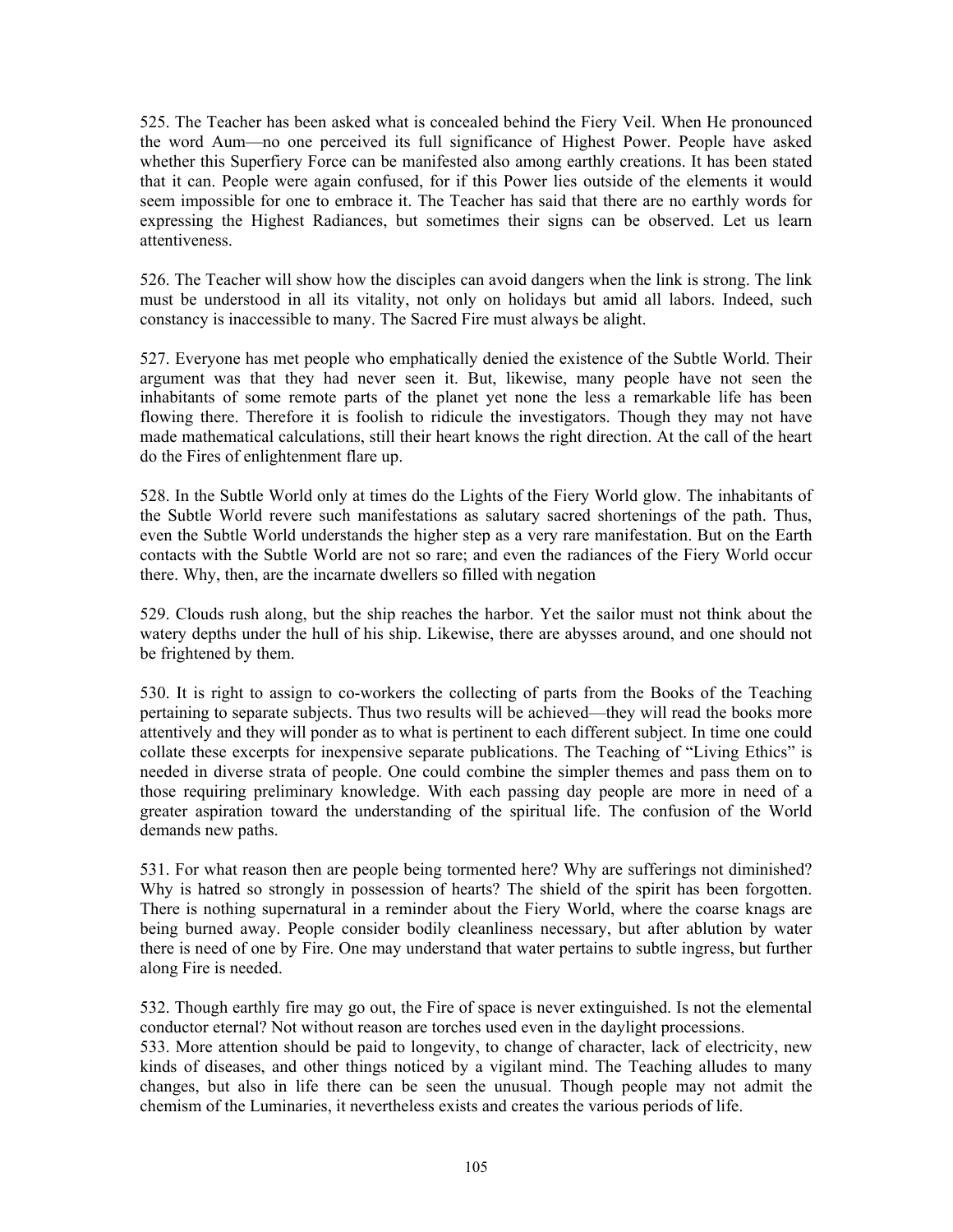534. Note this remarkable fact when a man begins to notice around himself a manifestation of spiritual life, he never fails to call himself an occultist. Whereas it is simpler to consider oneself able to see. Occultists are rather those who remain in darkness, in secrecy. Hence, there should be given an essential cleansing to some concepts. Otherwise many may fall into the abyss of conceit and insanity. Affirm everywhere that the spiritual signs are a part of natural existence. But those ignorant of them deny them, for they are blind. Much have those who see had to endure; the blind cannot stand talk about the Light. Therefore do not enrage those who do not see. So much is taking place just now that only those completely blind are paying no attention to the fiery signs.

535. The ability of the child about whom you spoke is a direct proof of what was said earlier. When a child makes use of pure psychic energy, it knows that which in inaudible to others. But when the will of the reason acts, then the current of basic energy is broken off. It has been prescribed—be simple in spirit, which means to allow pure energy to act. Do not impede its current; grasp the fact that violence by the reason only impoverishes one. Thus, a scientist knows which book he should take from the shelf not through reason but with straight-knowledge. People are right when they act by this unassailable straight-knowledge.

536. Soda is taken for the abatement of diabetes. A vegetarian diet is beneficial, especially oranges. Musk is not for diabetes, but it is useful for equilibrium. It is possible to cure diabetes in the beginning by suggestion, if the action is strong enough. Indeed, milk with soda is always good. Coffee and tea, as well as everything which generates internal alcohol, are not useful. This disease is often hereditary through a generation; therefore it is impossible to foresee the illness.

 Likewise, it is inadvisable to trust in all the kinds of musk from various animals. Only the musk deer has the proper diet.

537. The dark ones should not vouch for their victory. They should not boast of their seizure. Already the axe has been revealed and the tree will not withstand the hand of justice.

538. Some people think that it is possible to change Teachers without danger, but they forget the three year period, and the seven-year, through which the bond is woven. You have read already about the ignominious end of apostates. Thus does the Fiery World safeguard the right of justice.

539. Reflect upon the confusion which encompasses the spirit of traitors. That most frightful, gloomy sinking into darkness, that most perilous breaking of the fiery bond. It is as if for traitors the sun and the moon were the same, and in their madness they would overthrow the sun. Indeed, the madness of traitors should be studied by psychiatrists. One may observe the paroxysms which are followed by terror. From the one side they appear to be ordinary people, but from the other they no longer belong to the planet, and the spirit knows what such a path is like!

540. Betrayal presupposes trust on the opposite side. And the greater the betrayal the stronger was the trust. As hammer and anvil produce a strong spark, so does creative trust obtain from betrayal a fiery force. Very ancient is the history of the reciprocity of opposite principles. Along with events of beneficent significance there are also taking place monstrous betrayals.

541. A true mechanic is he who does not turn the wheels of the machine of some one else. Because of his love for the work, a natural mechanic tries to improve each apparatus with which he works. Devotion to the Fiery World must include the refined observation of all its manifestations. But it is possible to pass by the most significant manifestations without paying attention to them. Space is linked with each human organism, but do many pay attention to such reactions? If a sensitive organism re-echoes distant earthquakes and eruptions, and trembles at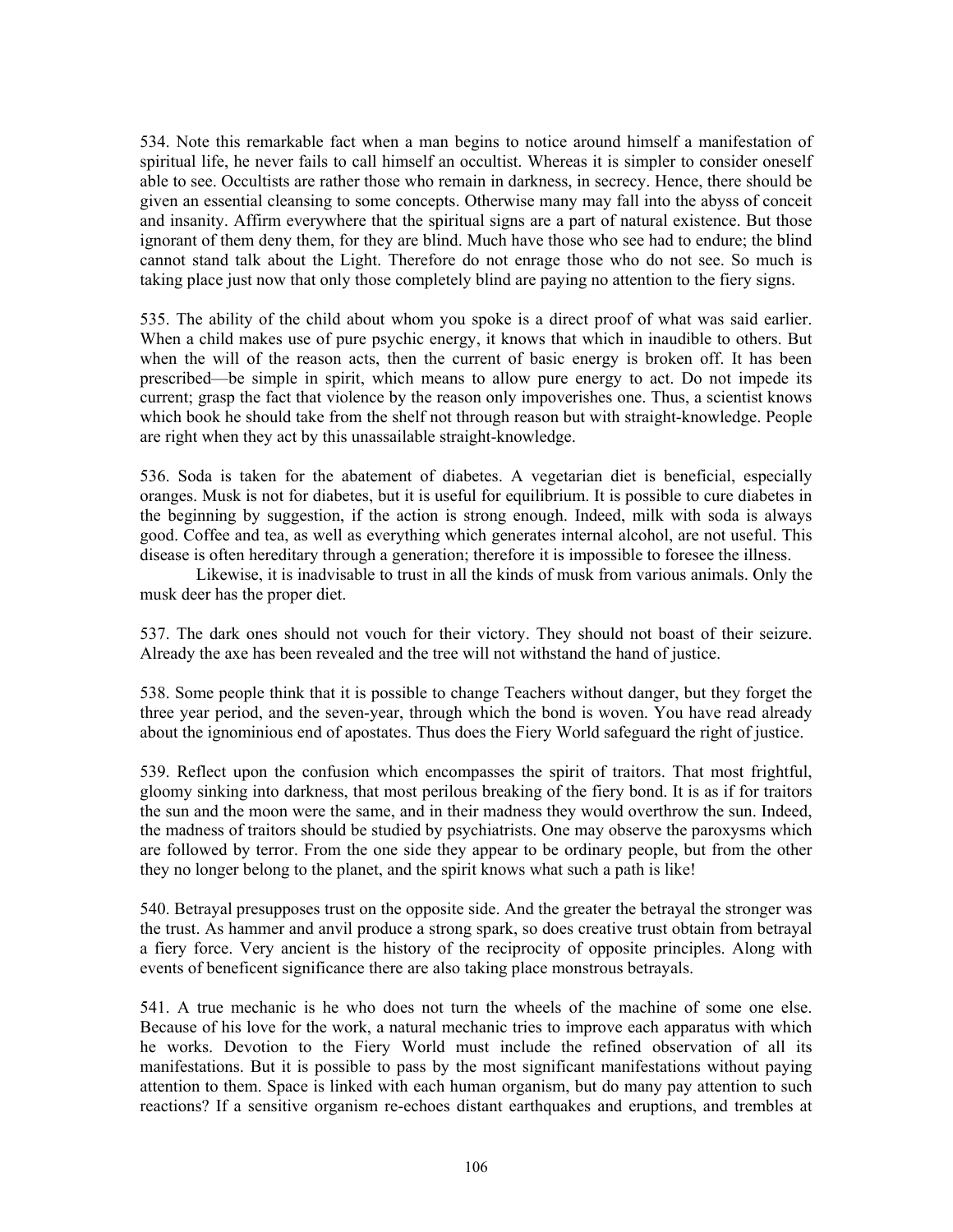atmospheric manifestations, the same thing occurs before great events. Already long ago was it said that the better people will become specially sensitive, while the rubbish of Kali Yuga will grow deaf and dumb before the great events.

542. Why are people amazed at many cases of children who remember their past? Precisely nowadays are being born many such evident intermediaries between this and the Subtle World. They also remember about their sojourn between the earthly lives, but people do not know how to question them about this. The important thing is not that they remember about buried gold, but that they can tell about precious sensations. Thus takes place a rapprochement of the two Worlds, and this circumstance precedes great events. But for a long time not many will apprehend to what an extent everything is changed around them. Remember the old tale, how the king was being taken to execution but he was so far removed from reality that on the way he was much concerned about a stone that fell out of his crown.

543. A foundation of great events lies in the alteration of spatial rays, in the drawing together of the Worlds, in the renewal of consciousness, which will produce a new attitude toward life. Already much is being revealed.

544. Is it not indicative that music over the radio does not charm snakes? There is a great number of such proofs in small examples. At the root of it all is the very same psychic energy. Everywhere these manifestations can be observed.

545. It is true that mostly sick and so-called abnormal people are the ones who manifest a link with the Supermundane, and therein lies a great reproach to humanity. Indeed, the healthy people ought to sense the nearness of the Subtle World. But the distinction between the sick and the healthy has become confused. People have covered their reason with a crust which has given rise to prejudices. Behind this fence the Subtle World is not visible. So-called abnormal people are usually free from prejudices, and because of this they do not lose contact with the Subtle World. Indeed, so often during illnesses do people see through both past and future; some have viewed their past lives and recovered forgotten aptitudes. A new boundary must be laid between the state of torpor and true health. New discoveries are of no help. People must receive such shocks that they are rendered able, without any fever, to preserve the memory about the past and that which is ordained.

546. During extraordinary dangers clairvoyance flashes out, which means that it is possible for something to shake up the sediments of the consciousness. The same thing occurs during epilepsy, when in the words of the afflicted the heavens are opened to him. It also means that clairvoyance is possible amid earthly conditions. Indeed it is instantaneous, too quick to be marked off by earthly time. And also in this lightning timelessness there is apparent a quality of the Subtle World . Of course, dreams are also timeless, and yet they may contain a great number of events. By various examples we can recall that which formerly was quite known to every one.

547. It is asked why so much evil is permitted. How conceited are such utterances! Who can judge how much darkness has been burned up the how much help extended You, too, send many good thoughts, and help through them. It is possible to kindle many Fires, not knowing where nor how. It is precisely as when letters addressed to a blind man eventually reach and help some one who can see. One should send arrows of fiery justice. The Fiery World is maintained by justice.

548. I hear the question—why so many words about betrayal? Precisely for the reason that there are so many betrayals. When a cobra creeps into the house there is much said about it. Before an earthquake serpents crawl forth. Just now there are many such snakes.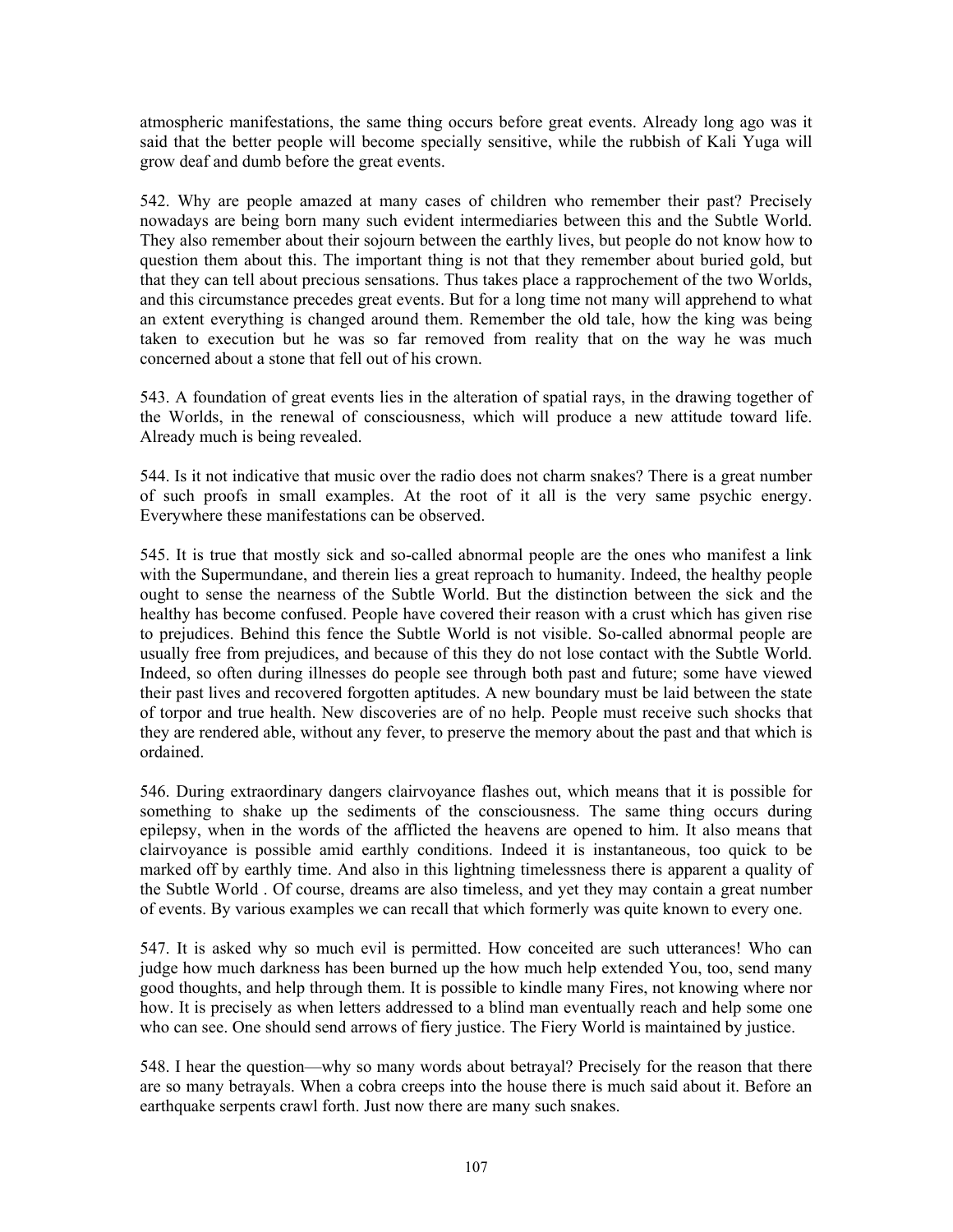549. Experienced telegraphers can, without employing the voice, talk to each other by scarcely noticeable touches. So too in the Subtle World, the voice is not needed and is replaced by swift thought, but sound does not leave the World. What could be more beautiful than the music of the spheres? And people forbid conversation during music. They are right—the sound is so subtle that the noises of speech can produce the most irritating dissonances. The Subtle World in its higher spheres sounds indeed beautifully. When it is so burdensome on the Earth, thought can lift itself up to the Supermundane Spheres.

550. One can observe that there are appearing whole groups of people formerly connected with each other. One can likewise perceive that during a certain incarnation a common interest toward the past creations of a person begins. One can notice, as it were, a spiral of manifestation and concealment of creativeness. One should observe such paths, for such attention brings closer the understanding of the Subtle World. So, too, do appearances of groups merit study; as indeed not only friends but also enemies may come together Here you notice a friend who retains his disposition of long ago. Likewise you see ill-wishers, who, while they do not harm you personally, hinder those near to you. The entire complex interweaving clearly indicates the strong bonds which are being outlived through many lives.

551. Some will not understand about the necessity of indicating the Subtle World and then later forewarning against it. Yet there is no contradiction. The higher spheres of the Subtle World deserve attention and respect, but the lower ones can be harmful. The pure in heart are not subject to the infection of obsession, but tainted hearts can attract frightful entities. Also, there should be no discordance in understanding of the Subtle World when the Fiery is mentioned. The very summits of the Subtle World are almost touching the Fiery World. Similarly, under certain circumstances the dense World is close to the Subtle. Thus, let us once and for all apprehend the bond of the Worlds as steps of Infinity.

552. Observe that at present people are talking about the beyond more than ever before. A deeper understanding is showing itself. Do not judge severely the peculiarity of many manifestations. People are ashamed to appear to be thinking of something besides the bazaar. But spatial currents are acting invisibly. Actually there is taking place a continuous, directed, lucid preoccupation with that which was not thought about formerly. Side by side with madness, touching searches go on. You may guess what country I have in mind. Wonderful sprouts may be expected.

553. Many times have the words been spoken about the necessity for expelling any fear—it is paralyzing. But especially should one free oneself from fear before the Subtle and the Fiery Worlds. For fear before the Supermundane Spheres is the most harmful. One must transform it into joy. Only a few will apprehend this joy. Even though they agree verbally, nevertheless an inner tremor will chill the warmth of rapture. Precisely warmth and light are needed for an easy entrance into the fine garden. Above this fine garden will shine the Fiery Heavens in all their glory. Equally fearlessly should one meet new neighbors. In fact, luminous courage saves one from disagreeable entities. On the earthly plane people try to hide their fear, but out there it cannot be concealed.

554. Despair is called darkness. Such a definition is precise; indeed, it extinguishes radiation and the Fire of the heart grows dim. Such a state is not only harmful, it is unworthy of man; he becomes lower than an animal. It is possible to brave the condition of despair. The most frightful entities employ it. Behind it stalks terror itself. Where then will be the garden of beauty?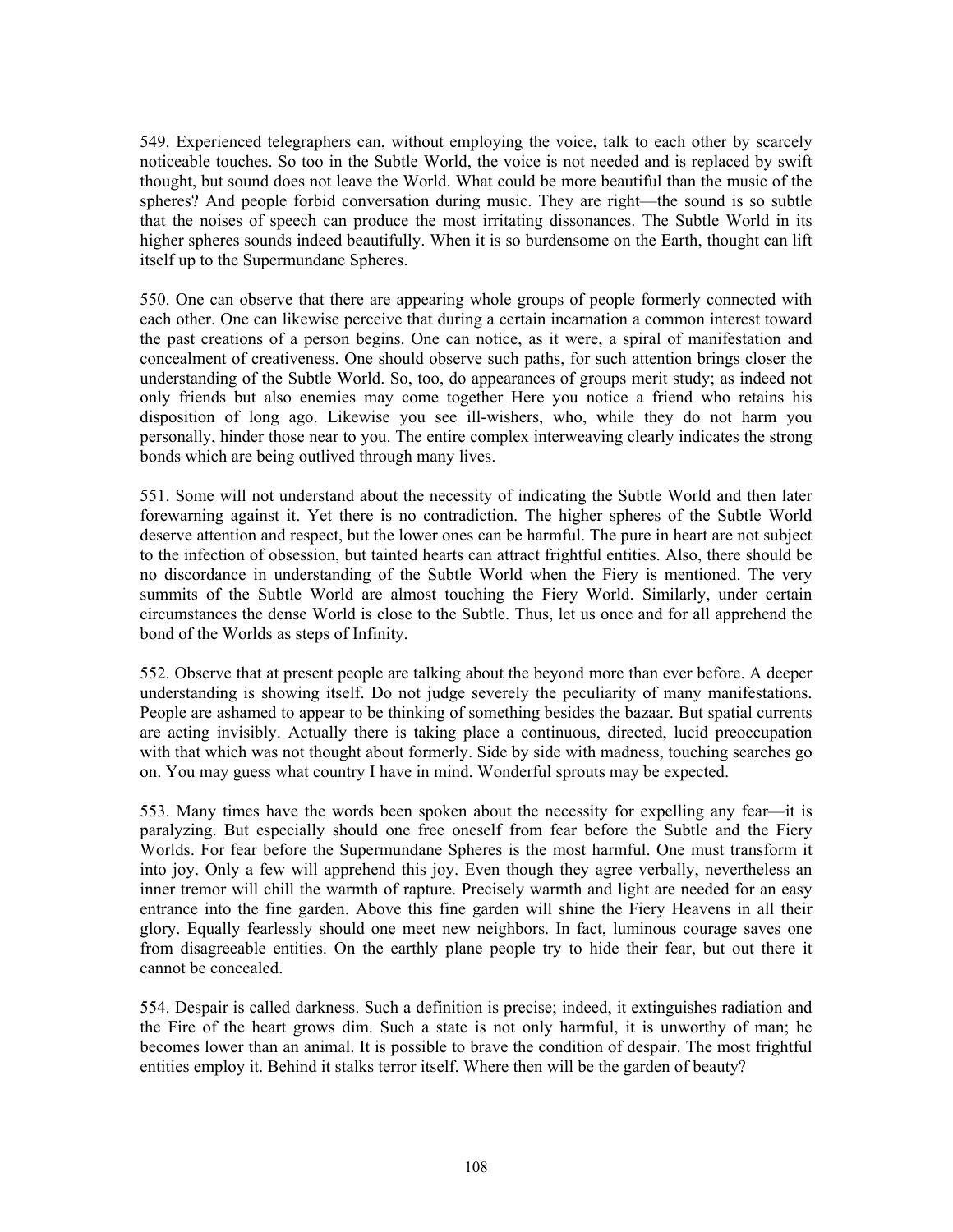555. One should study psychic forces in different situations. Sometimes a complete repose is useful, but often tension is needed in order to attain a manifestation. Not without reason were different genuflections indicated in monasteries. Likewise, from deep antiquity has the value of silence been known. It must be broadly understood how the dense World serves the Subtle.

556. If, reading writings about the Fiery World, one remembers even the two words—Fiery World—that in itself is good. There could also be a dangerous trend of thought in which one would say—if the Fiery World exists. In this "if"" is already contained a great mistrust. No good words could cover such deadly doubt. It means that such a traveller must pass through a great deal before he views the Fiery Heavens. There are many such remarks about the Fiery World; even from people who consider themselves initiated or enlightened. It is of no value to shake the fingers or to whirl in the round-dance, when the heart is silent in coldness. Such a small number wish to prepare themselves for the distant journey.

557. You know that one should speak simply, but people expect the very simplest. One may receive questions such as one is even ashamed to answer. But every mother knows of these questions from her children. The mother conquers her irritation and finds a kind word for the child.

558. Knowing how to bring one's consciousness down to another's level is already compassion. Washing a wound is also not always pleasant. But it is still more insufferable to see treachery, yet even such an abomination can be contended with. Victory is so needed for the path. Victory in the spirit is already advancement.

559. Does one become cognizant of the Teaching only in order to tremble at every shadow? It is sometimes helpful to ask oneself how much of the Teaching has been so far applied in life. It is useful to suggest this thought to friends. Let them reflect and write down. Worn out thinking is cleansed by such writings, it is like taking an oath before oneself.

560. The Teacher who has not overcome intolerance cannot mold the future. The Teaching is given for the future. The spirit cannot advance without forging perfectionment. Thus, it is possible to command the attention of listeners, but it is far more necessary to arouse a movement forward. The Teacher does not forbid reading different books. Everyone who fears puts limitations on himself, but the leader summons to a broad cognition. He will not restrain one from good in all of its aspects. This liberality of spirit is indispensable. He who does not even wish to listen is already afraid of something. Thus, the fiery condition requires broad gates and the speediest of wings.

561. A sensitive dog follows from afar the traces of his master. So too in man exists this fiery sensitiveness, but he tries to suppress it with reasoning. Whereas not a few people will acknowledge that they sometimes sense inexplicable odors. Perhaps it is that the Subtle World sends aromas but they are rarely noticed. People are more quickly conscious of an animal scent than of supermundane aromas.

562. Accounts of leopard reversions are correct. The Teaching has already given attention to the indisputable fact of the bond between man and animals. One may see that the fate of such animals is reflected on certain people. Instead of listening to tales about witches one should investigate reports of such reversions, of which there are not a few. Verily, the World is full of marvels! Today a man is burned and lives, tomorrow he is buried and lives; then comes a little girl who relates about her former incarnation—thus is life broadened.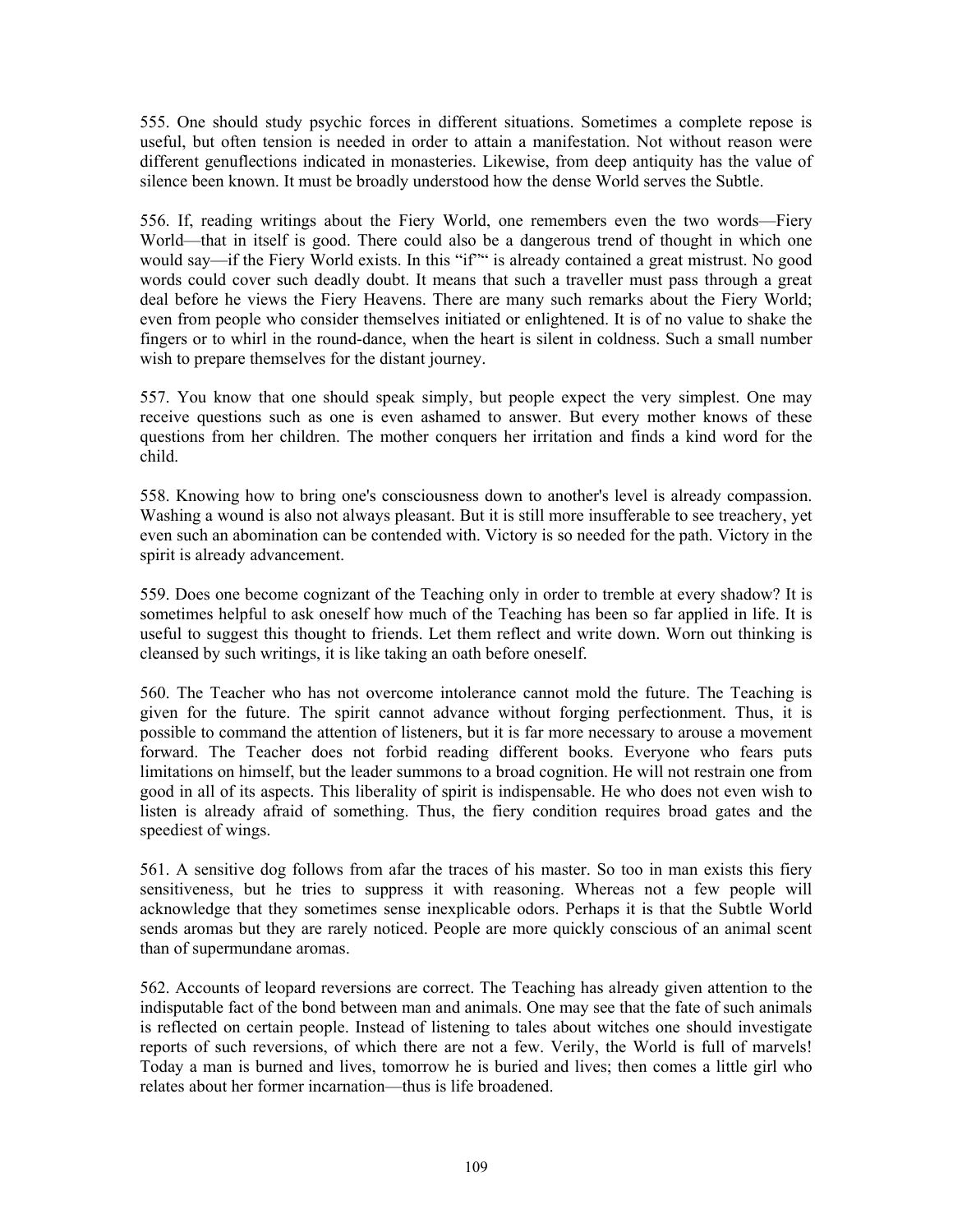563. Reverence is affirmed by indignation of the spirit—this most ancient means is common to all peoples.

564. It is possible for a most worthy inhabitant of the Subtle World to rise thence into the Fiery World? It is, and his transformation will be beautiful. Through the process of purification, the subtle body begins to shine. Fire begins to spread, and finally the shell falls away like a light layer of ash. Since the fiery essence cannot remain in its former stratum it ascends into the Fiery World. That which was in the Subtle World an insufferable effulgence becomes in the Fiery World the dimmest—such is the ladder. One must become accustomed to imagining many strata of the Subtle World. From deep red flame to the most beautiful radiance of the rainbow, like an agitated sea, these facets are effused and weave all possible combinations. But for the darkness, for the lower abysses, this radiance will be as distant as heat-lightning. Let him who longs for Light not fear to be fiery. A burning on Earth is a symbol of superb transformation.

565. The reality of the force of thought is beyond dispute. Thought creates. But in each book it is needful to review the fact that not every thought is effective. A vivid thought is equal in force to lightning. But each duplicity is destructive and will not produce the desired result. On the contrary, each duplicity produces deformities and most besetting monsters, which remains as horrible nightmares. By various thoughts there are created inhabitants of space which are like troublesome insects! Often people whisk away from the forehead an invisible fly. Often they sense a cobweb. Should one not then be reminded about the consequences of thought?

566. Often disputes take place about the length of stay in the Subtle World. Long periods have been mentioned, but also there can be noted some very brief ones. How to reconcile this difference? Yet in the great multiform Universe all is possible. The inhabitants of the Subtle World can be divided into several kinds some try to prolong their sojourn from a desire to develop the utmost usefulness—they are the hardest workers. Others try to remain longer in order not to take on the earthly trial. A third group stay on because of their love for the Subtle World. A fourth exert every effort to return more quickly to the earthly experience. It is true, children often incarnate quickly, but they can be observed to be striving toward many different tasks. It is touching to see children who wish to do better and who are afraid of former conditions; they should be particularly helped. Of course such strivings do not resemble those of a pauper who, because of the loss of his earthly treasures in a former life, wishes to become a rich man. But the chief happiness in the Subtle World is to preserve the purity and clarity of one's thinking. One must know precisely what one desires.

567. It is of no help for people not to think about the future. Each day it is possible to meditate beautifully about a better life beyond the limits of Earth. The more beautiful the imagination, the better are the possibilities engendered there where thought rules.

568. You have seen a toy in which there were many spheres, one fitting into another. The Chinese thus wished to call to mind the sacred Worlds. It is difficult for man to understand the supermundane, inexpressible dimensions. But whoever has seen the color of the Subtle World and heard its resounding, understands that for such a World the best definition is —The Subtlest.

569. Santana, the current of life, transforms and predetermines a great deal, yet there remains a place for free-will. The Rays of the Luminaries determine much, but the bond with the Higher World is strong, and in this respect it will have the greater significance. It may be understood that the Teaching about Guides has a great importance in all faiths. People must realize that to them is given the possibility of passing through the melee and through all straits with the help of the Higher Guides, but that they must not reject the helping Hand. One must come to love the Guide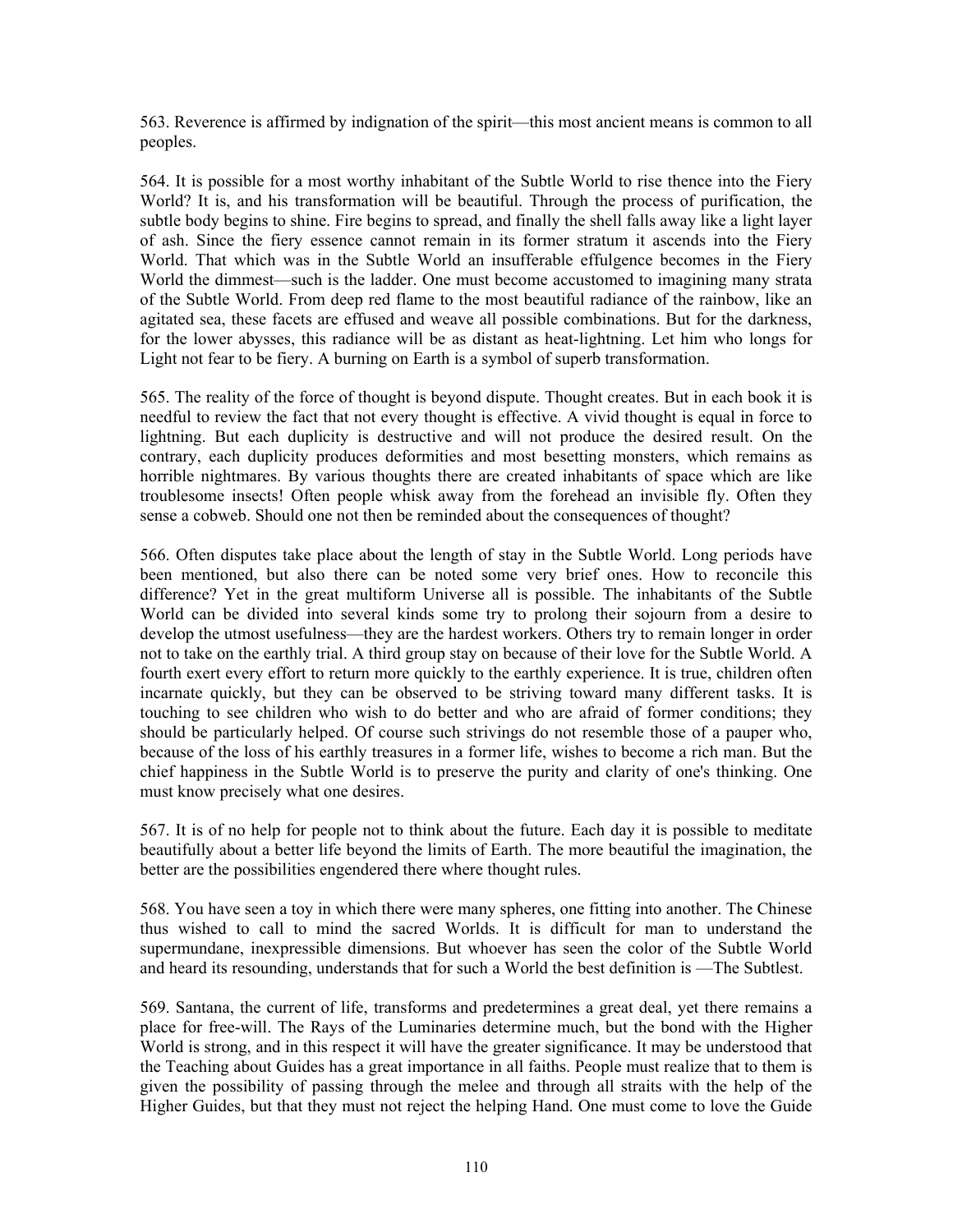with all one's heart. Not by earthly means does the Guide bring help—therefore one must be sensitively conscious of this fiery thread. Throughout one's entire life can be seen the wonderful protection, if one's eyes are opened. Thus Santana itself is no stronger than the manifestation of the Higher Worlds.

570. What is more dangerous than the boomerang? When it touches the Teacher himself, the weapon then returns with frightful effect. Therefore the concept of the Guru is so strongly guarded. When the manifestation of the Guru is threatened, the evil weapon returns with deadly force. This is not punishment but merely one's being one's own judge. Therefore let us be very careful with the higher concepts, in them we touch Fire.

571. The black lodge has the sole aim of harming Our works and disrupting the planet. People are usually enticed into the black lodge by promises of long life, for great is the fear of death, and also by promises of riches and of great power. Especially nowadays is being developed a desire for long life. People do not think about the life of the Supermundane Spheres as they are greatly attached to the Earth. Among the dark suggestions passion and greed will be apparent; out of them is born the very lowest treachery.

572. Not from poison did the scientist die, but from conjuration. Thoughts attached to a definite object live for a long time. One can learn how in antiquity thoughts were stratified on an object by particular conjurations continued over a long period of time. The object did not leave the hands of the conjurer, who himself placed it in a secret place. Very remarkable is the experiment of conjuration for lengthy periods.

573. The Teaching of Good must be the friend of good in all its manifestations. This truth appears simple, yet evil intention continually tries to destroy it. The Teacher of Good must be grieved, seeing how the workers of Good become twisted and how they exclude each other. Such a mutilation of Good takes place when someone bears a burden of good which is too much for him and someone else attempts to carry a double load. And if someone will dare to think about a triple load, he will not find many helpers. Millions of years have not been enough for humanity to learn to rejoice at Good, to grow to love it as something of the utmost utility. The Teaching must stimulate in all the bearers of Good a feeling of broad sympathy. Otherwise it will not be the Teaching of Good but a teaching of egoism.

574. The Fiery Battle—such an expression may be found in many beliefs. Such expression is correct—love, courage, self-renunciation, devotion, all the best qualities are linked with Fire. On the other hand ignorance, anger, irritation, malice, malevolence, and envy also evoke Fire; albeit scarlet and dark, yet nevertheless Fire. Thus the battle of Good and evil will be a conflict of Fires. During such a clash one can see how very different are the Fires engendered by higher feelings and lower passions. Let this division into feelings and passions be accepted. Many can in no wise imagine the distinction, but the color of the Fire will easily indicate the engenderment.

575. It is needful to speak about the dark lodges because there are so very many of them. Often people who are themselves good do not even admit the thought that such an abomination can exist. But one can see the most monstrous transgressions. One can see how the dark ones invade different strata of people in the guise of the most respectable servitors of the general welfare.

576. Pure hearts will perceive the Highest. Only it must be remembered that the purity of accepted concepts depends upon free will. People begin a pure life, as in the home, and also in the heart, according to their own decision. Thus the Guide cannot compel purifying the heart, if there is no desire for it. The best cleansing is through Fire.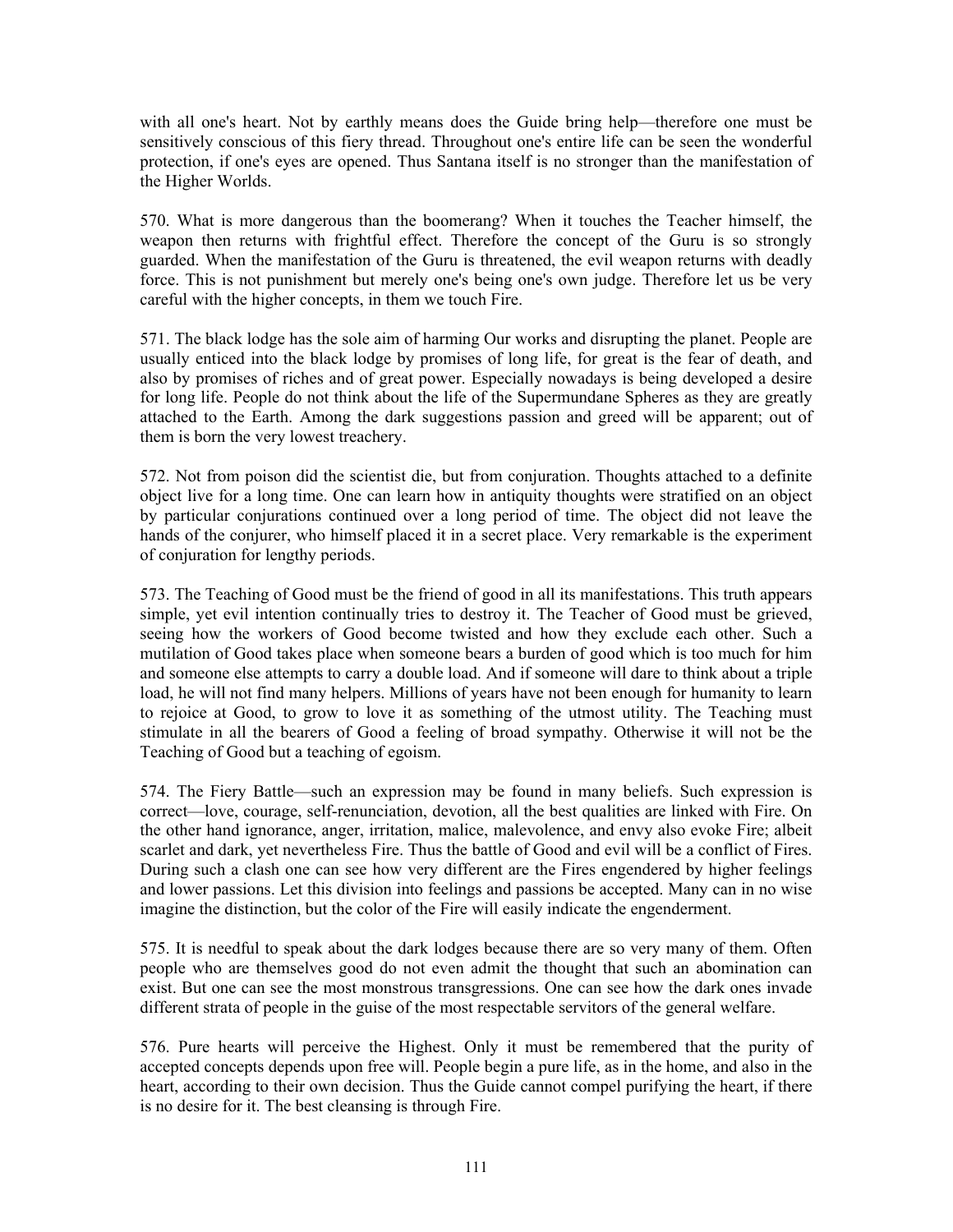577. People often do not know for a long time what goes on in the house of a neighbor. Still longer remains unknown what is happening in another country. Therefore it is not astonishing that that which takes place on another plane is unknown. Thus secret are causes and effects. The material World perceives only a transitory Maya. The more is it sensible to pin hopes upon the future. Our Decree is concerned with real results.

578. A certain warrior came under the protection of a revered hermit. After a victory he came to the hermit and expressed his gratitude for two marvelous rescues. But the hermit said "Ungrateful warrior, you were saved not two but twelve times. You did not recognize the most important rescues." Usually people notice the lesser rather than the greater.

579. The Living Ethics is a bridge to all Worlds. Only in its living application is created an invulnerable crossing. Nothing can pierce the fiery armor. One does not have to be disturbed by the weeds of metaphysics when the spirit knows the path of living thought. Only the measure of good manifests the Fire of Light. With such a lamp it is possible to enter firmly upon the great bridge. Only for the distant journey is the Living Ethics given. One must love it as an aid in the journey.

580. You know that the concussion from a shell or other explosion may be worse than a visible wound, because from concussion a man may lose his balance forever. The same thing results from shock by invisible forces. Each physician can observe identical symptoms resulting from concussion and from invisible shocks. They even speak about the noise of thought or about gusts of warm or cold wind. It is correct that thought can make noise or create a wind. And such an action will be a fiery one, but rarely do people notice such manifestations.

581. Often people talk about contradictions, putting in this category many cases not understood by them. On a hot day people may see a traveler dressed in warm clothing and laugh at the inconsistency. But they do not think about the cold night. Contradictions are usually due to meager thinking. A great number of misfortunes have resulted from unwillingness to think. Not contradictions, but the empty utterance of thoughtless words clutters life.

582. Vairaga is the very sacred flame of renunciation of corporeal things. Forbearance is more difficult in thought than in action. In action even the muscles can assist abstinence, but the thought centers are so subtle that the man who has not attained the art of thinking will not know how to follow the reflexes of these centers. It is said that the Subtle World is far from the material, yet each thought process is already a process of the Subtle World. According to the subtlety of thinking is it possible to imagine the film of the Subtle World. The subtle body is also ponderable, but in the most minute measurements. But the fiery body is already beyond measurement. Scientists can assist in revealing the Subtle World. In all domains is it possible to observe that thought multiplies the other energies; thus new cooperations take place.

583. Who, then, will presume to say that emptiness does exist? Yet so often is this word repeated in ignorance that people become accustomed to it from childhood. It is difficult to extricate meaningless words from the language, yet such a cleansing is imperative; otherwise consciousness will become obstructed with rubbish.

584. Knowing how to purge the consciousness of unneeded concepts means already to get set for the distant journey. Only in such a liberated state is it possible to think about a new consciousness. Joy is born when Vairaga is shining.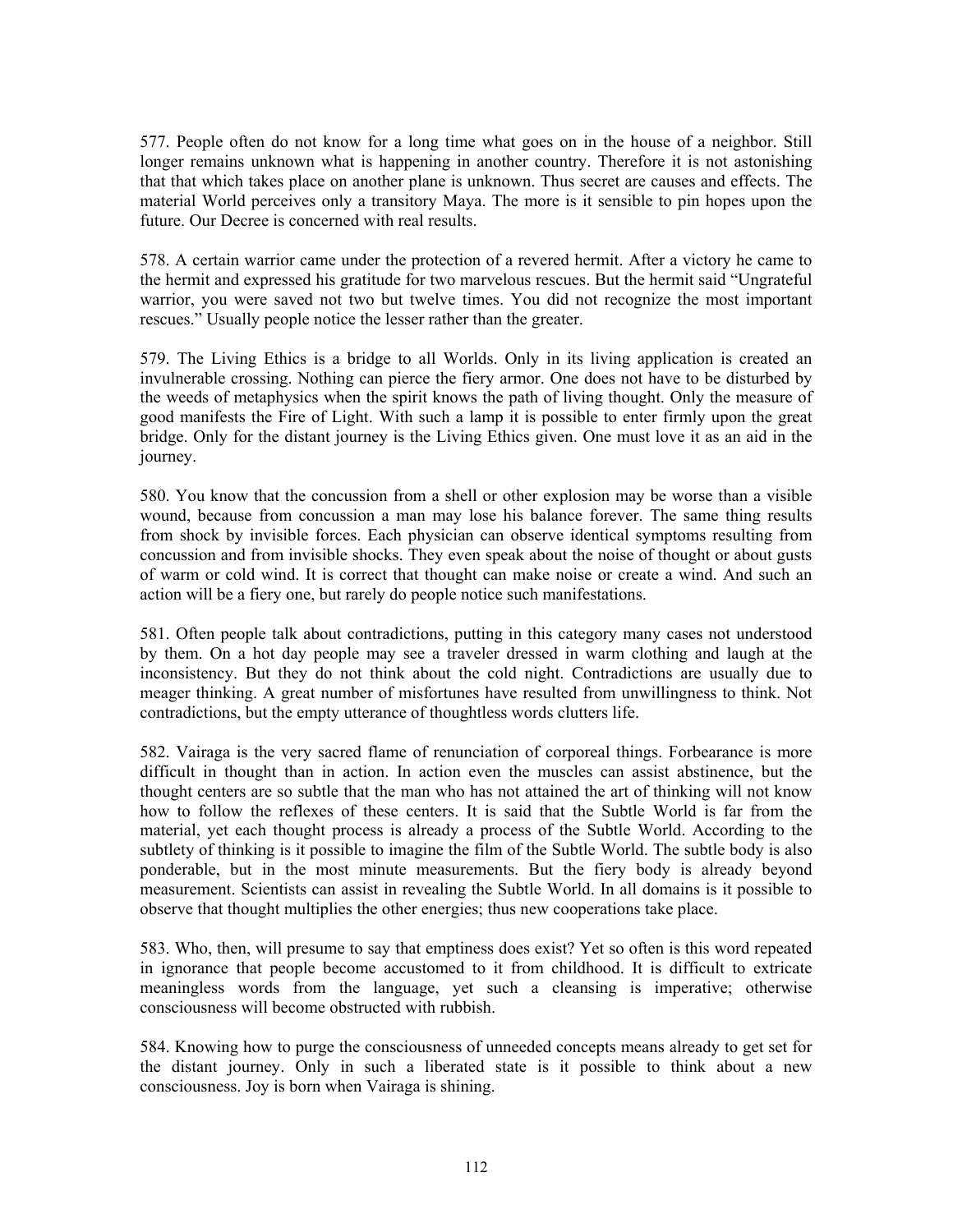585. It has been said—"Ignorance is Hell." Few understand this. Whereas, precisely devouring Fire is the result of ignorance. But one may exchange evil for good and thus alter the properties of the Fire. A wonderful gift is possessed by man in that he can alter the properties of the element. Yet how can humanity enter upon such action if it fails to think altogether about the elements? The Teaching of Living Ethics must set the direction in which the mind of man is to be propelled. Let us not violate free will, let each one make haste in his own rhythm, let each one sense the great vibrations in his own way, but let him sense it and make haste.

586. Never does an evil heart draw near the Fiery World. Like a black stove-lid stands a charred heart. Only malice burns up the life devoted to the ruin of others. Therefore, so much more needed is the sword of Light which, without malice, sheathed in justice, stands on guard.

587. It is always good to talk about the heart. It is timely to speak of that which is urgently needed. Precisely there where is heart is also Fire. The wayfarer does not sally forth without his flint, for he does not forget that he stands in need of it at night. Thus, without heart the night of the spirit approaches. Not so frightening are the impediments, but a stony heartlessness is terrible. No man is without heart, nor animal, nor plant, nor even stones. This means that heartlessness is no longer in the manifested World but in chaos.

588. Worry is a chasm of misery. He who gives himself up to worry is like a man in a burning house. Waves of flame almost consume him. He is full of a desire only to escape from the house. Scraps of thought are tossing about and fill him with irritation. In this chaos fear is born, and the will becomes paralyzed. Hence, one must avoid worry. Yet calmness is not absence of feeling nor inaction.

589. Very dangerous are all adaptations for artificial super-sensation. Humanity resembles a superficial braggart. Only natural achievements are of value. Besides, any artificial adaptations in filthy hands can only lead to monstrous actions. Accompanying filthy thinking, all images will be filthy. The principle element in everything is quality.

590. A nonsensical act often sprouts deep roots. From a small visibility is born a great invisibility. People do not think about beauty and consequently surround themselves with ugliness. First of all—thinking.

591. You already know how necessary it is to reiterate, but repetition itself is in need of art. It is almost, but not quite the same as the rug on the stairs. To be wearied by the mere fact of repetition itself is impossible, as witness a pavement of identical stones. And those to whom endless repetition is offered may proceed as calmly as they walk along the pavement where each stone has been laid with care.

592. Too often are words used in an incorrect meaning. People speak about the supernatural instead of saying the unusual. The supernatural does not exist in any of the Worlds. Perhaps a certain thing is unusual for the ignorant, but even this definition is conditional, as that something is unusual only under certain conditions. Thus it would be possible to revise dictionaries considerably. We have often spoken about this, and in translations into other languages you see how needful are various shades of meaning. People do not like to search for better definitions, yet diverse old dialects demonstrate that it is not easy to rejuvenate a dictionary with befitting expressions. It is especially difficult in the case of concepts of earthly and heavenly Fire. There are so many visible and invisible Fires that far more subtle definitions are needed.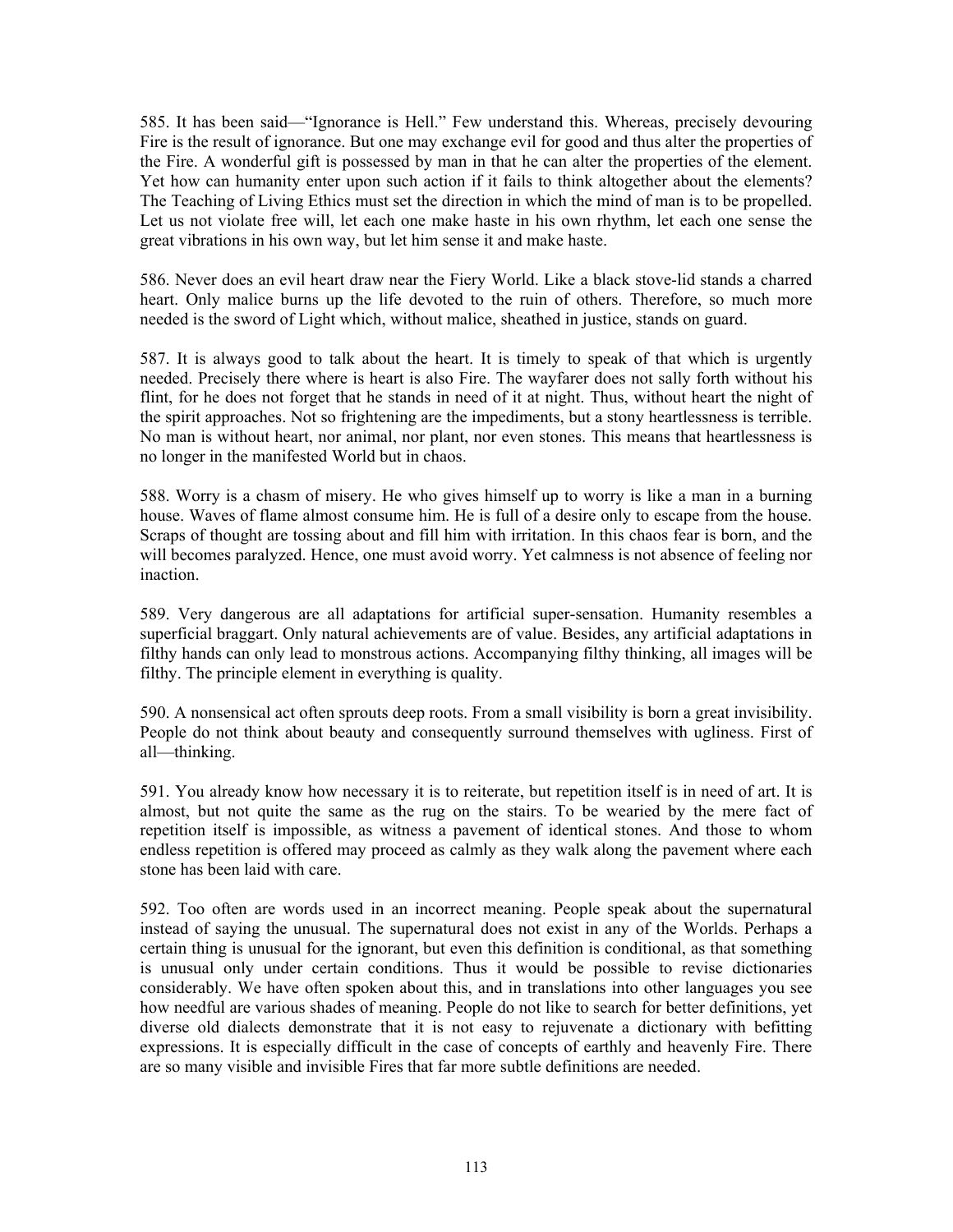593. Around the place of manufacture of high explosives people do not smoke, they wear special soft footwear, they avoid any metallic objects, they do not even speak loudly, and they do not breathe in the ordinary manner. There, where danger threatens their flesh, people are ready to renounce habits, but it never enters their heads that thought can result in a far more dangerous explosion, invisible yet irreparable. Terror helps people to guard themselves against bodily dangers. But the entire spatial life does not exist for them. They can blaspheme at the Great Forces and rejoice at the misfortunes of others, if their own ruin is not immediately visible to them. The loss of spatial co-measurement in Infinity consumes all the better possibilities. Whereas, the present time is precisely the last chance to join the dense with the subtle and even with the fiery. One should begin to think persistently and clearly in the direction of the merging of Worlds.

594. Even the rays have been discovered which make objects invisible. Is it possible that such a discovery does not call to mind the invisible Subtle World? The smallest discovery could be protracted into Infinity. One can see how such a discovery can alter all earthly life. All state foundations could be unsettled by such discovery. The kingdom of machines can be broken up by one ray. Thus, the most ingenious mechanisms can be stopped by an invisible ray. Some may be fearful of such possibilities but others cover them with a powerful straight-knowledge. Fire of the heart is stronger than such rays.

595. Soda is useful, and its usefulness is linked with Fire. Soda fields themselves have been called the ashes of a great Conflagration. Thus already in antiquity people knew the significance of soda. The surface of the Earth is covered with soda, for broad usage. Likewise oil of Artemisia (wormwood), is a powerful strengthener of the nervous system. It does not destroy, but fierily cleanses of injurious deposits.

596. Not in temples only was valerian added to wine, but many Greek wines knew this admixture. Thus, musk and valerian and soda can be combined.

597. It can be observed everywhere how people dismember one concept in their own many ways. Psychic energy is subtle, fiery, divine, Aum. Thus variously is the same fundamental called, and with each variation it is assumed that a better definition is introduced. Doubling our attention, we see that such dismemberments are not useful. It is again time to begin to synthesize. One should strongly affirm the meaning of earthly existence. It is needful to simplify it. Above all cares one should remember that the path is long, and that it will be necessary to be supplied with patience and with the thought about everything useful on the path. But this necessity should be found full of joy for oneself. Without this quality the heart will still be confused and thus weakness brought in. Likewise, one should realize that courage is inseparable from joy. Even the most difficult achievement cannot be low-spirited. A slave can toil in depression, but the fiery spirit transforms everything by very luminous joy. And warmth flows out from joy. But call to mind that joy, warmth, and fire live in the heart. Be not adverse to reminding about such dwellers in of the heart. After all, people do remember about the heart, and each one loves warmth, calling it cordiality. Therefore, know how to speak to everyone about the most joyous, in the simplest words and in the expressions most fitting for all. Thus knock at the fiery door of the human soul.

598. It is instructive to observe how the dark ones, in springing upon everything, merely trying to cause harm, only expose in their fury their own weaknesses. Evil makes a poor adviser.

599. You remember the remarkable case of the small boy who, while blind-folded, preformed amazing things. But the solution is simple—he was blind from birth. People did not appreciate his aptitude when his blindness was revealed to them. As if, in view of his condition, he really had no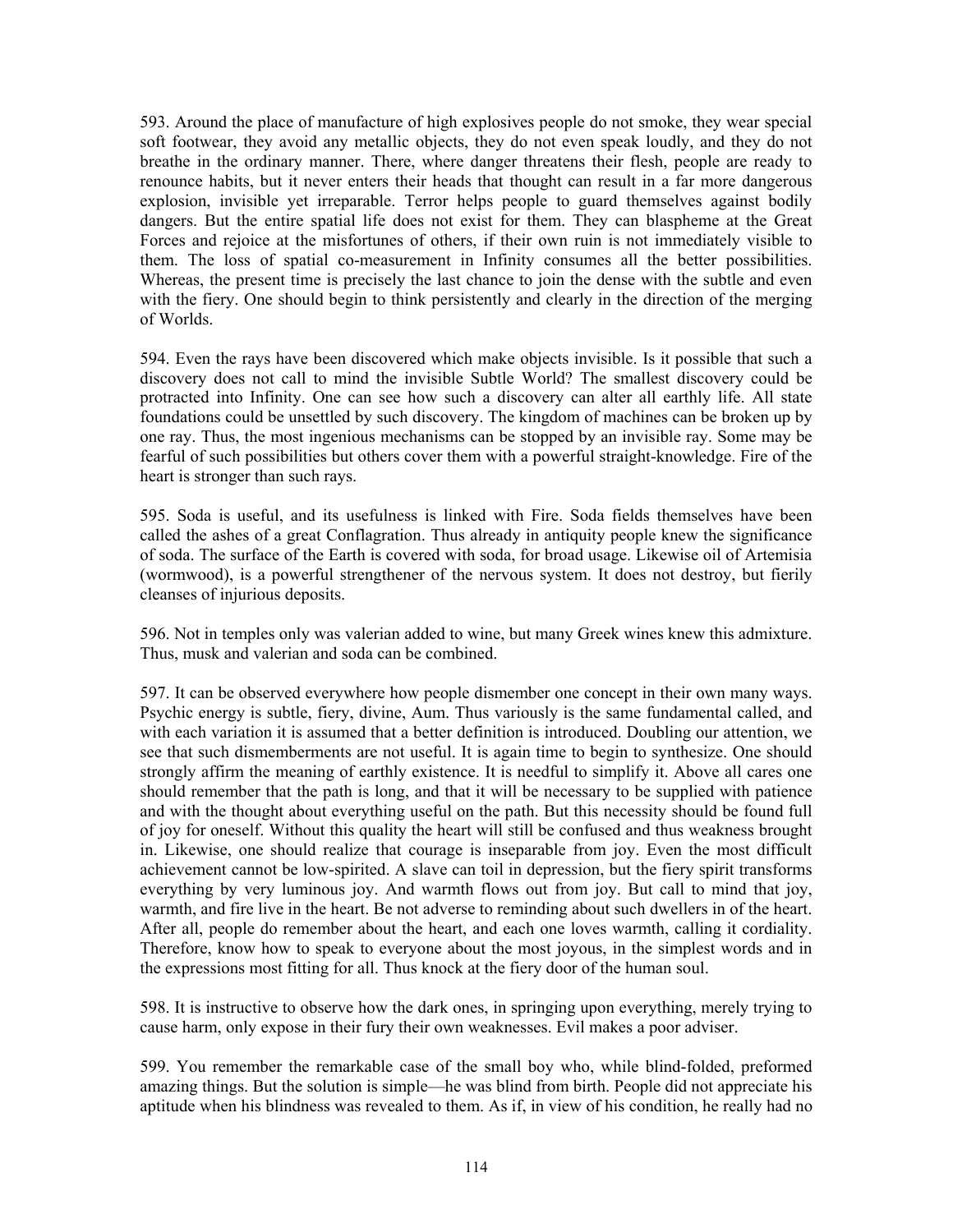capacities. It can often be seen how people pay attention to the most non-essential circumstances, ignoring the principal one. Certain aptitudes of the blind are wonderful and worthy of observations. Such a state is sometimes called the fiery sight.

600. A hermit wished to progress further in his training in the matter of silence, and, not trusting himself, he patiently and firmly bound his mouth. One day he saw a child on the edge of a cliff, but he didn't succeed in removing his complicated bandage quickly enough to warn of the danger. By the time he unbound his mouth the child had been already carried away by the current. Not in invented bonds lies achievement! Only then do we attain when we cannot but do. He who does not because he cannot, attains nothing. Thus it is in bodily and in spiritual existence. In addition to not doing shameful things, one must also account to oneself why such doings are inadmissible. Thought must be at work. In such creativeness the force of thought is needed. Evolution without thought is impossible. If in the near-by Subtle and in the Fiery World all is moved by thought, then it is not difficult to recognizes the pre-eminence of thought. In Infinity, spiral rings, whole cycles of thought, are engaged in manifestation. The most insignificant earthly object represents a transformation of thought. Cannot the very same thing take place in space on a large scale? Thought is Fire. Thought is the engendering of the creative vortex and explosion. Thought is Light and radiance. Thus must Fiery Thought be respected.

601. Artificial calculations, not illumined by the fire of the heart, bring misfortunes and confusion to the world. People lose the meaning of life. Not only for themselves but for all generations to come they leave a heritage of smoke and poisonous fumes. Thus is it needful to turn to thought as the creative path. Each one possesses sufficiency in thoughts, if only he were reminded from childhood about the treasure, manifested and ordained.

602. Each day passed in unity is already an offering of treasure. It is not difficult to cooperate, it is not difficult not to disturb space. Thus, it is each day possible to fill the sacred storehouse.

603. Thought is sometimes compared with the ocean—the comparison is plausible. Each man has three basic currents of thought. A superficial one—from the flesh, connected with muscular reflections, obvious in the external life. The second already concerns the heart, and contributes to improvement and progress in the subtle feelings. And finally, in the depths of the consciousness is being conceived the achievement of self-renunciation—here the Fiery World will be near. Each man can touch all Worlds; even in the routine of his everyday life he can choose the type of thinking he desires. In order to harken to the voice of the heart it is not necessary to be poor or rich, lofty or lowly; it is not even necessary to be very learned. Verily, thought is an ocean with all its currents.

604. People are inquisitive as to why fiery manifestations are so rare. Let us reply that it is because the heart of the dense world cannot endure such fiery vortexes. Ask those very rare individuals who have had such manifestations. They will tell you that they were almost dead after the fiery Visitations. Through the training of right thinking one can accustom oneself to the possibility of such Communion. But it is a long way from the flesh to fiery vision. Only most uncommon hearts can undergo them.

605. Rock crystals are formed from one fire, yet all are different. One should ponder over such fiery formations. To have them about will be a good reminder of the world of Light whither each one is permitted to aspire.

606. Earthly fire more quickly swallows up a tree which is cracked than a whole sturdy trunk, and the same holds true in all approaches of the Fiery World. When I forewarn about the harm of any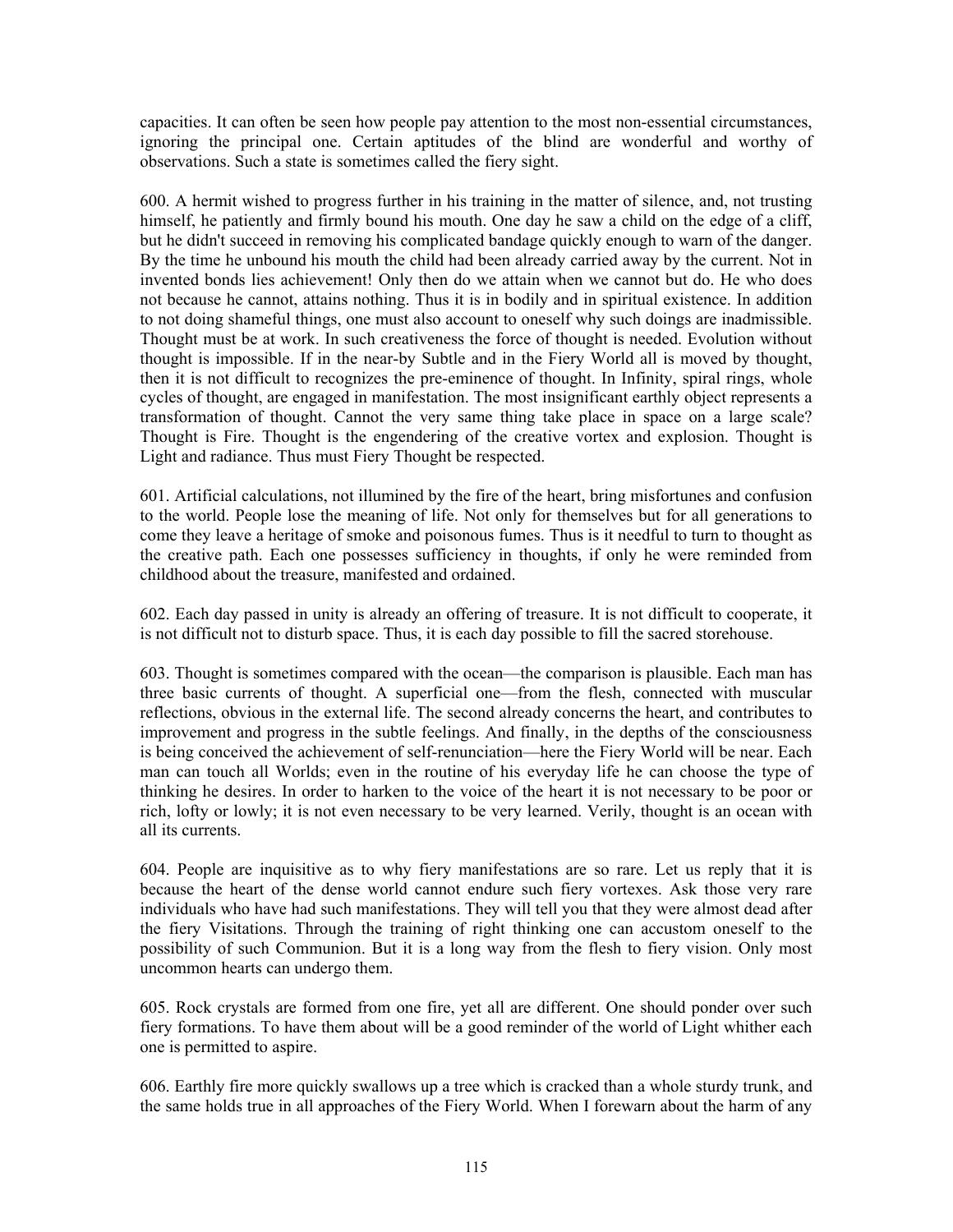fissures, I already foresee how important it is to restrain humanity from any folly. The crevices themselves, as it were, attract and draw in the lower flame. One must avoid all infections, and heartache will diminish. All-embracing thought will be the curative principle. Ask a physician how much longer will run the course of sickness of a man who wishes to be ill. Thus does personal desire indicate the power of thought.

607. The Fiery World is both difficult and easy to imagine. There is no break between the Worlds. The Subtle World bears the same relation to the Fiery as does the dense to the Subtle. Besides visible manifestations there can be invisible approaches. Likewise in the earthly World, sometimes only the pulsing of the heart denotes the presence of a subtle being. The eye very rarely notices, as it were, certain flashes, usually attributing them to chance. Likewise in the case of the rarest spiritual people, it is possible to see a sort of diadem of light above their heads. Such a manifestation is very rare and denotes the crystal of spirituality. The aura itself seems to roll up into a ring. Hence the ancient idea of the crown, as a sign of distinction, had a deep significance. One should not be astonished that lofty manifestations can become apparent in the most difficult hours. The Laws of the Fiery World are inexpressible.

608. The centers produce ring-shaped radiations. They can begin to shine all at once when the spirit is helping at far distances. Great are such tensions. Not the muscles, not the nerves become tense—the strings of the heart resound. Such a sounding can even be heard. But such tension is frightful for a man who is not accustomed to think about the Higher Worlds. Experienced thinking will apprehend calmly even such manifestation of the crown, and will observe it as something very unusual but valuable. Not often will such tension occur.

609. Astrology is a great science, but it can be ruled by the forces of thought. Thought can indeed have a significance in astrology. Thought creates; thought is a chemist; thought even has an influence on Karma. With such powerful laws does thought contend.

610. Especial attention is paid to dwarfs. As a special race they appear everywhere. One may observe in them not only bodily peculiarities but also a special psychology. No one discerns the cause of appearance of such small creatures; the more so since side by side with them, in the same conditions and families, appear people of lofty stature. But it has already been observed that there do occur unexpected materializations of very tiny beings. Even a clumsily embellished story from the life of Paracelsus recalls how he tried to preserve such small creatures. Of course the experiment was unsuccessful. But even now imprints of very tiny extremities are known. They must be looked upon purely scientifically. The solution will lie in a property of the ectoplasm hence come both giants and dwarfs. But giants have already been forgotten. Few of them are of interest to anyone and few exceed two meters; and the materialization of giants is rare. But the tiny creatures reveal definitely their similarity and singularity. The dwarfs of southern India and Africa, and the Eskimo pigmies will be very reminiscent of their European brethren. When ectoplasm shall be diligently studied, then its specific properties will be discovered. And in relationship to the Fiery World such study will be a great attainment.

611. A manifestation of eyes can be a distinctive sign of the Fiery World. Thus, not without reason may it be asked why of all the human organism stands out the image of the eyes? It is very simple, for the centers of the eyes are a conduit of fiery energy. The very structure of the eyes appears to be the subtlest among the structures of the dense World. Thus it preserves also the singularities of the Higher World. When a single eye is seen, it will not be merely a symbol but a concrete manifestations which has been seen by others.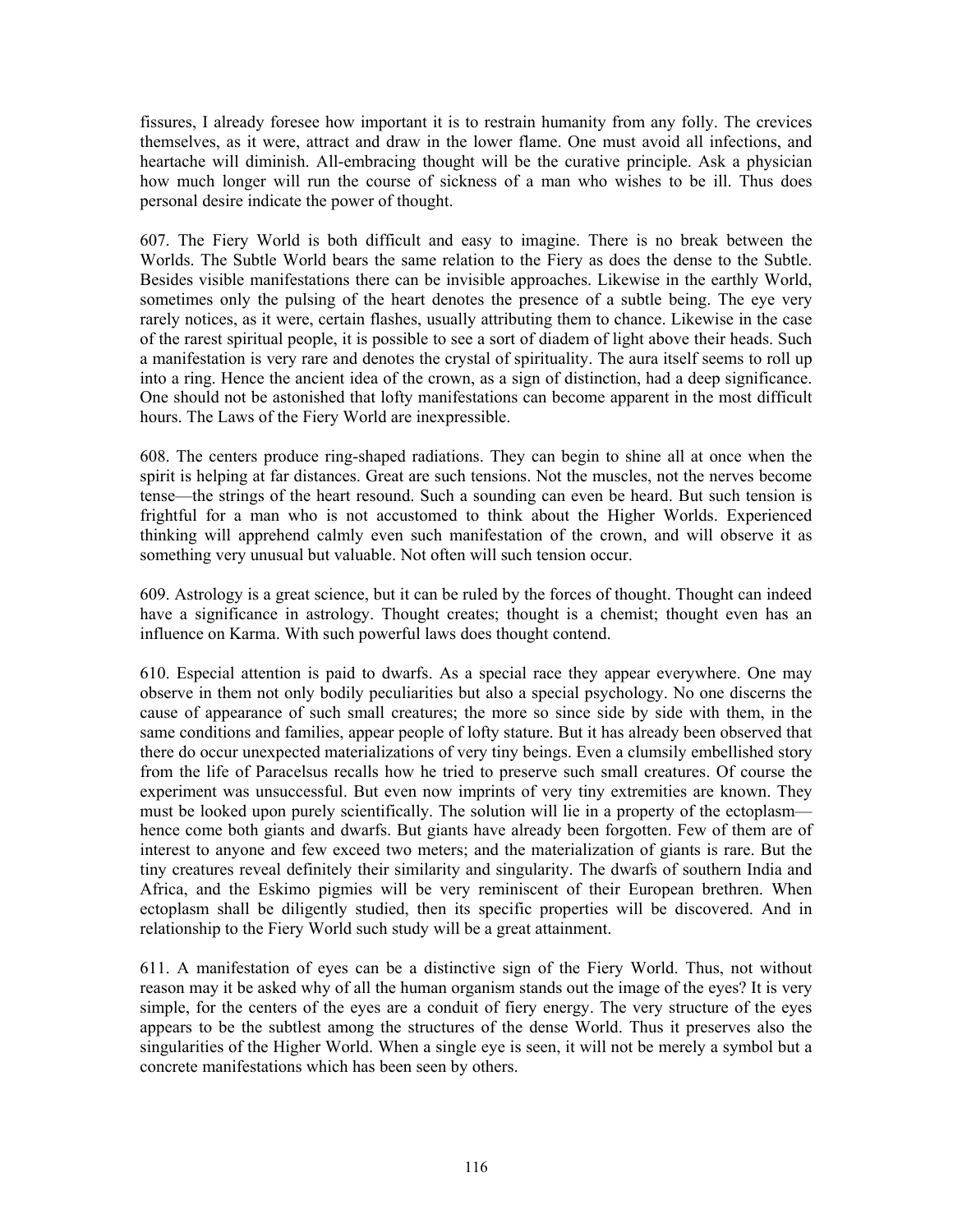612. And in the constitution of races, ectoplasm has its significance. It is linked with the rays of far-off Worlds. Indeed, it can be of lofty or low quality. Likewise it depends upon the burning of the heart. One can observe in the case of lymphatic people a low quality of ectoplasm, and this makes possible the strange dwarf-like formations. Mediums are frequently lymphatic.

613. The same lymphatic quality can be of assistance to black magic. One must guard against it in every possible way. Do not think that there is only a little of black magic. It makes its nests with the people and also in governing circles. Let science look very deeply into such corrupting endeavors.

614. The curative force of suggestion is very great, yet it can be still more reinforced. To the inner Fire can be added the vibrations of Spatial Fire. Under such Fire is understood magnetic force and electricity. Various kinds of paralysis can be cured under such threefold influence. Naturally the magnet above the head of the patient must be of considerable strength. Electrization must be twofold, that is, both bodily and aerial. One may be convinced that through the suggestion of such power even a chronic case of paralysis can be improved. It is urgently needed to study hypnosis. It must be understood that brief suggestions bring small benefit, as prolonged suggestion is required; for the time being the hypnotist should even live near the patient, in order to harmonize the auras. Among other things, this condition of harmonization is altogether not being observed. A strange man may be brought in, surrounded perhaps by harmful tendencies, and the wonder-working force is given a half-hour to show its effect. Any sensible man should understand that from such a casual treatment nothing but harm can come. The fiery force requires a thoughtful consideration toward itself.

615. Even dullness from nervous causes can be cured by the same triple action. Only in such case the suggestion must be very soothing, whereas in the case of paralysis it must be imperative. Many cases of mild insanity can be cured and a healthy condition restored. So many unfortunate ones languish in confinement!

616. Mild insanity is, as it were, a local paralysis. One must establish a friendly contact with brain and heart. Rarely does such heart contact take place. People either fear or scorn the patient. Yet the illness might have resulted not from any fault of the patient himself; a hostile arrow might have stunned him. There are many such cases, where the man himself is not at fault but a malignant arrow has pierced him. It is possible to cure many cases of this kind of madness, arising, as it were, from concussion.

617. It is better when there is plenty of spatial electricity in the air; otherwise the subterranean fire becomes too unbalanced. There is much malice in space, therefore I so urge to guard the health.

618. A therapeutic-psychic treatment must be applied not only after much consideration but resolutely to the very end. Half-way measures, as in everything are dangerous. It is possible to open up the centers, but to impose upon them any influence so that, instead of a cure, irritation and new infection set in, is impermissible. The employment of increased suggestion requires also the consent of the patient himself. Every counteraction is dangerous for it could in the end overstrain his forces. It can also be seen that the unconscious condition is also undesirable, as the patient's strong desire and cooperation through will is required. Not only during medical treatments, but in all the manifestations of life, the same conditions are needed. Without them how can one think about the Fiery World? The Subtle World can be reached even in semiconscious state, but the Fiery World can be approached only in clear and full consciousness.